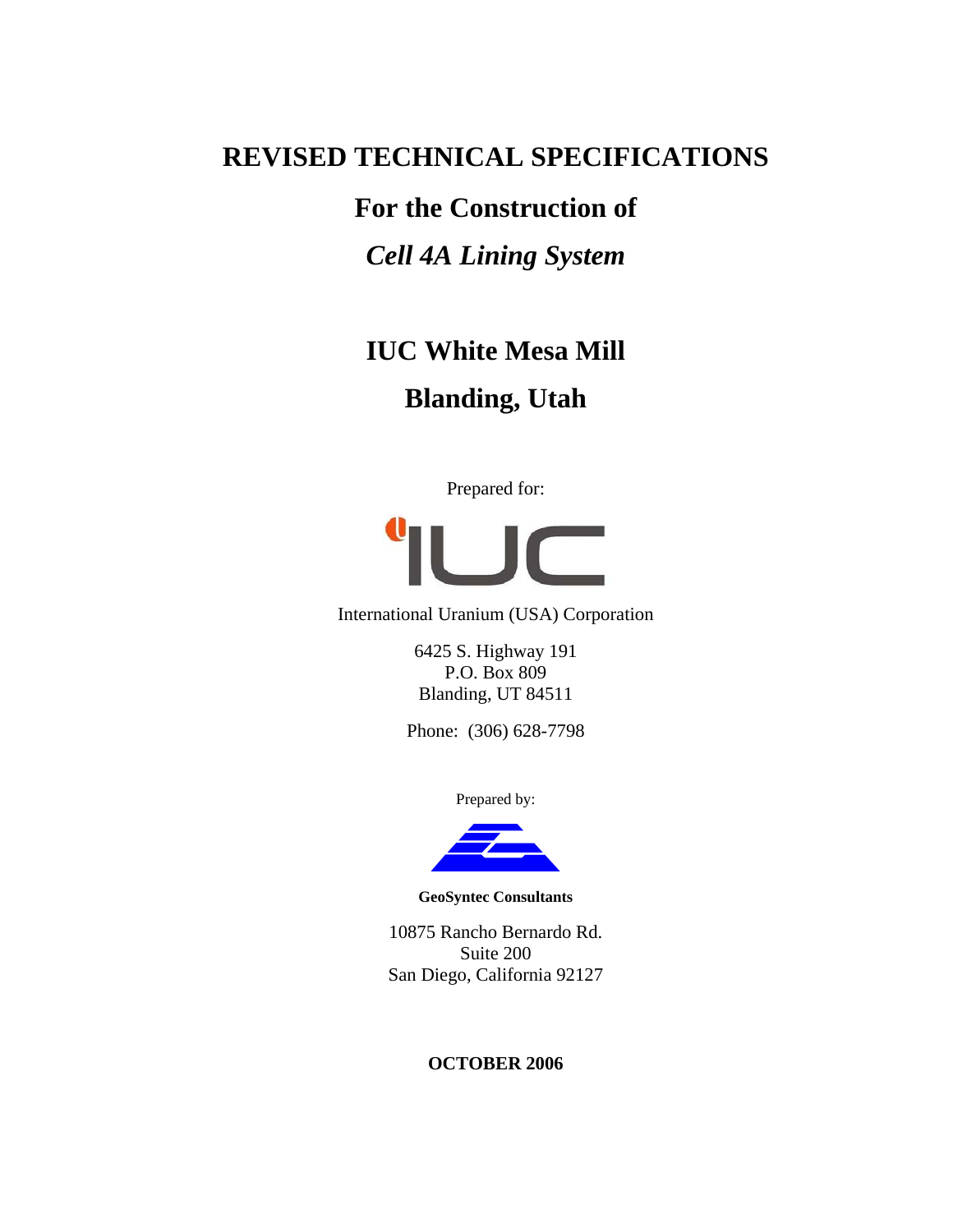# **CERTIFICATION PAGE**

# **TECHNICAL SPECIFICATIONS CELL 4A LINING SYSTEM CONSTRUCTION INTERNATIONAL URANIUM (USA) CORPORATION WHITE MESA MILL BLANDING, UTAH**

The Engineering material and data contained in these Technical Specifications were prepared under the supervision and direction of the undersigned, whose seal as a registered Professional Engineer is affixed below.

> Gregory T. Corcoran, P.E. Engineer of Record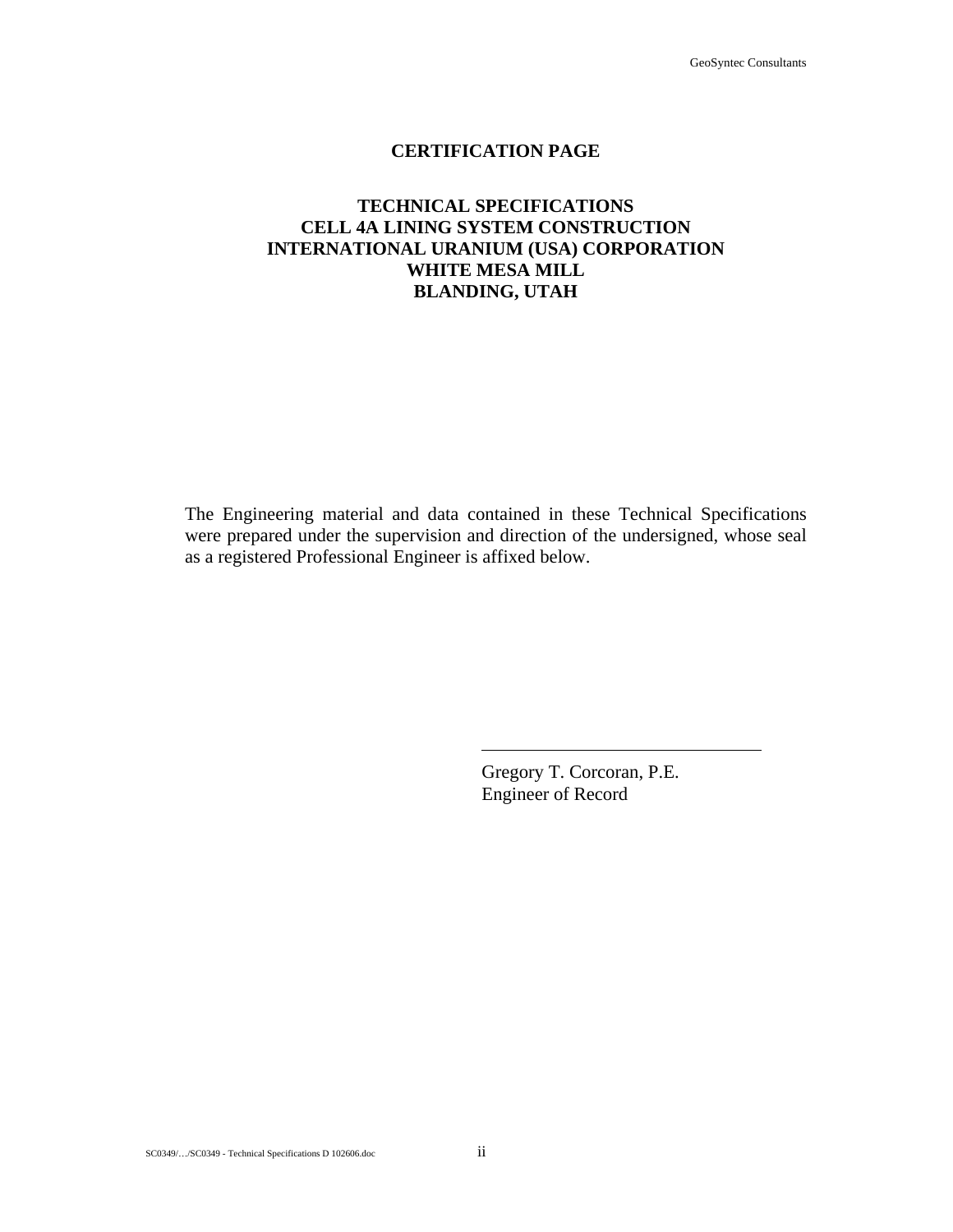# **TABLE OF CONTENTS**

| <b>Section 01010</b> | <b>Summary of Work</b>               |
|----------------------|--------------------------------------|
| <b>Section 01025</b> | <b>Measurement &amp; Payment</b>     |
| <b>Section 01300</b> | <b>Submittals</b>                    |
| <b>Section 01400</b> | <b>Quality Control</b>               |
| <b>Section 01500</b> | <b>Construction Facilities</b>       |
| <b>Section 01505</b> | <b>Mobilization / Demobilization</b> |
| <b>Section 01560</b> | <b>Temporary Controls</b>            |
| <b>Section 01700</b> | <b>Contract Closeout</b>             |
| <b>Section 02010</b> | <b>Demolition</b>                    |
| <b>Section 02220</b> | <b>Subgrade Preparation</b>          |
| <b>Section 02225</b> | <b>Drainage Aggregate</b>            |
| <b>Section 02616</b> | <b>PVC Pipe</b>                      |
| <b>Section 02770</b> | <b>Geomembrane</b>                   |
| <b>Section 02771</b> | <b>Geotextile</b>                    |
| <b>Section 02772</b> | <b>Geosynthetic Clay Liner</b>       |
| <b>Section 02773</b> | <b>Geonet</b>                        |
| <b>Section 03400</b> | <b>Cast-In-Place Concrete</b>        |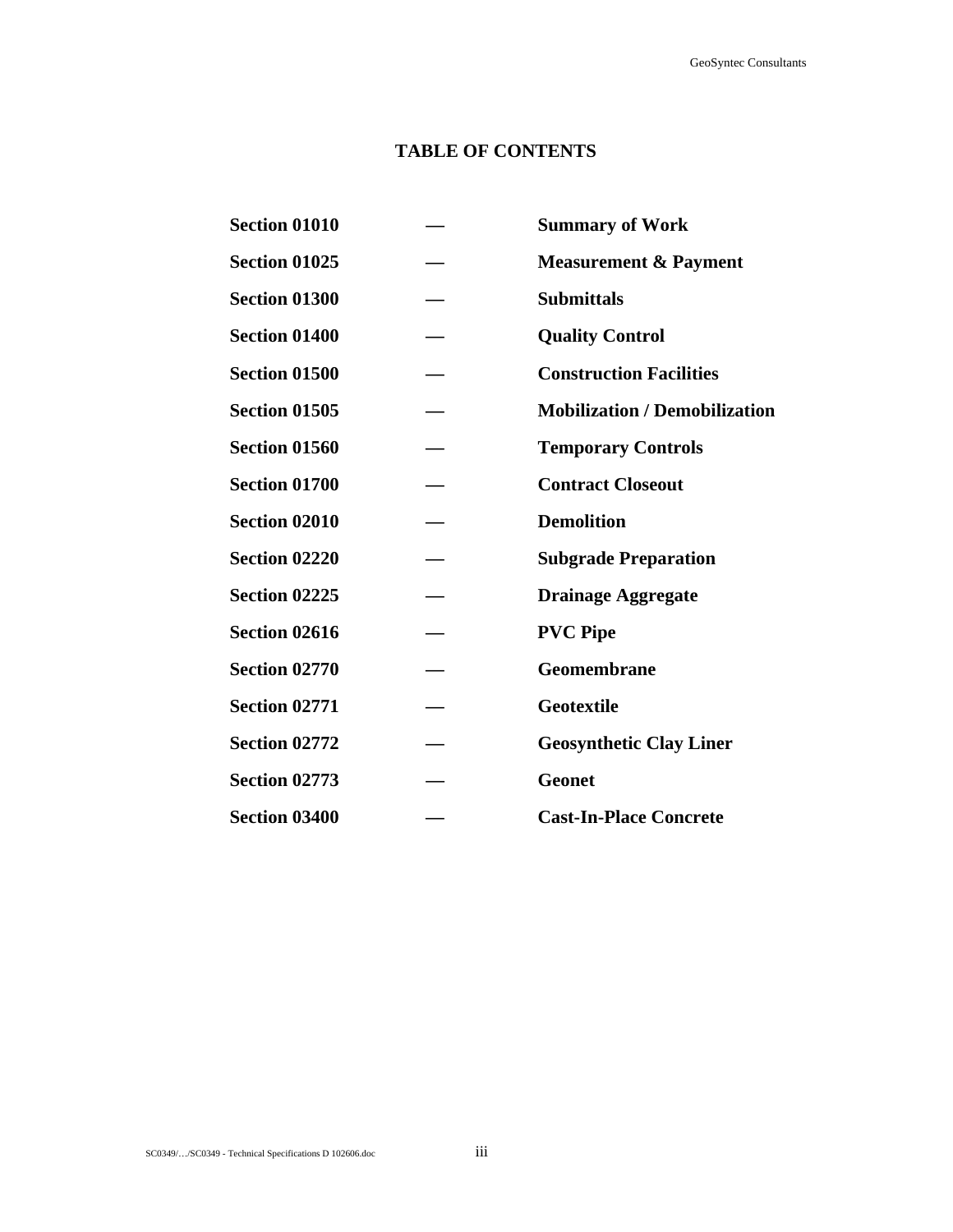#### **SECTION 01010 SUMMARY OF WORK**

#### **PART 1 – GENERAL**

#### **1.01 DESCRIPTION OF WORK**

- A. The Work generally involves the preparation of subgrade, installation of geosynthetic liner system, and associated piping.
- B. The Work will generally consist of:
	- 1. Initial topographic survey;
	- 2. Mass excavation and subgrade preparation;
	- 3. Anchor trench and leak detection system trench excavation;
	- 4. Installation of needle-punched geosynthetic clay liner (GCL) consisting of woven and nonwoven geotextiles;
	- 5. Installation of 60-mil HDPE secondary geomembrane;
	- 6. Installation of leak detection system 4-inch and 18-inch PVC pipe and fittings;
	- 7. Installation of aggregate within leak detection system pipe trench and sump;
	- 8. Installation of 300 mil geonet;
	- 9. Installation of 60-mil HDPE primary geomembrane;
	- 10. Installation of 16 oz./SY nonwoven geotextile cushion;
	- 11. Installation of slimes drain 4-inch and 18-inch PVC pipe and fittings;
	- 12. Installation of aggregate around slimes drain and within sump; and
	- 13. Installation of strip composite drainage layer.

#### **1.02 CONTRACTOR'S RESPONSIBILITIES**

- A. Start, layout, construct, and complete the Project in accordance with the Technical Specifications, CQA Plan, and Drawings (Contract Documents).
- B. Provide a competent Site superintendent, capable of reading and understanding the Construction Documents, who shall receive instructions from the Construction Manager.
- C. Establish means, techniques, and procedures for constructing and otherwise executing the Work.
- D. Establish and maintain proper Health and Safety practices for the duration of the Project.
- E. Except as otherwise specified, furnish the following and pay the cost thereof:
	- 1. Labor, superintendent, and products.
	- 2. Construction supplies, equipment, tools, and machinery.
	- 3. Water, electricity, and other utilities required for construction.
	- 4. Other facilities and services necessary to properly execute and complete the Work.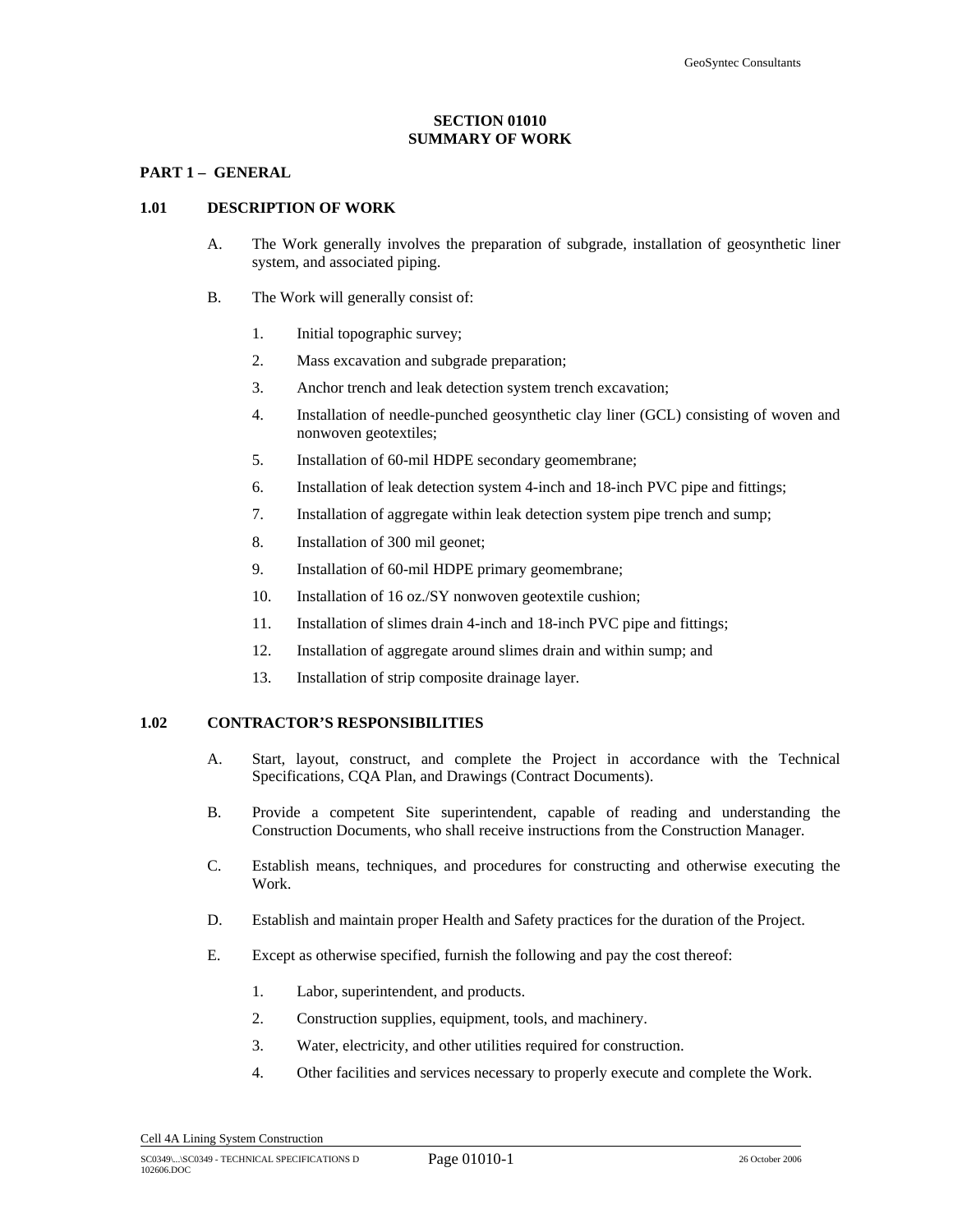- 5. A Registered Land Surveyor, licensed in the State of Utah, to survey and layout the Work, and to certify as-built Record Drawings.
- F. Pay cost of legally required sales, consumer, and use taxes and governmental fees.
- G. Perform Work in accordance with codes, ordinances, rules, regulations, orders, and other legal requirements of governmental bodies and public agencies bearing on performance of Work.
- H. Forward submittals and communications to the Construction Manager. Where applicable, the Construction Manager will coordinate submittals and communications with the representatives who will give approvals and directions through the Construction Manager.
- I. Maintain order, safe practices, and proper conduct at all times among Contractor's employees. The Owner, and its authorized representative, may require that disciplinary action be taken against an employee of the Contractor for disorderly, improper, or unsafe conduct. Should an employee of the Contractor be dismissed from his duties for misconduct, incompetence, or unsafe practice, or combination thereof, that employee shall not be rehired for the duration of the Work.
- J. Coordinate the Work with the utilities, private utilities, and/or other parties performing work on or adjacent to the Site. Eliminate or minimize delays in the Work and conflicts with those utilities or contractors. Coordinate activities with the Construction Manager. Schedule private utility and public utility Work relying on survey points, lines, and grades established by the Contractor to occur immediately after those points, lines and grades have been established.
- K. Coordinate activities of the several trades, suppliers, and subcontractors, if any, performing the Work.

#### **1.03 NOTIFICATION**

A. The Contractor shall notify the Construction Manager in writing if he elects to subcontract, sublet, or reassign any portion of the Work. This shall be done at the time the bid is submitted. The written statement shall describe the portion of the Work to be performed by the Subcontractor and shall include an indication, by reference if desired by the Construction Manager, that the Subcontractor is particularly experienced and equipped to perform that portion of the Work. No portion of the Work shall be subcontracted, sublet, or reassigned without written permission of the Construction Manager. Consent to subcontract, sublet, or reassign any portion of the Work by the Construction Manager shall not be considered as a testimony of the Construction Manager as to the qualifications of the Subcontractor and shall not be construed to relieve the Contractor of any responsibilities for completion of the Work.

# **1.04 CONFORMANCE**

- A. Work shall conform to the Technical Specifications, CQA Plan, and Drawings that form a part of these Contract Documents.
- B. Omissions from the Technical Specifications, CQA Plan, and Drawings or the misdescription of details of Work which are necessary to carry out the intent of the Contract Documents are customarily performed, shall not relieve the Contractor from performing such omitted or misdescribed details of the Work, but they shall be performed as if fully and correctly set forth and described in the Technical Specifications, CQA Plan, and Drawings.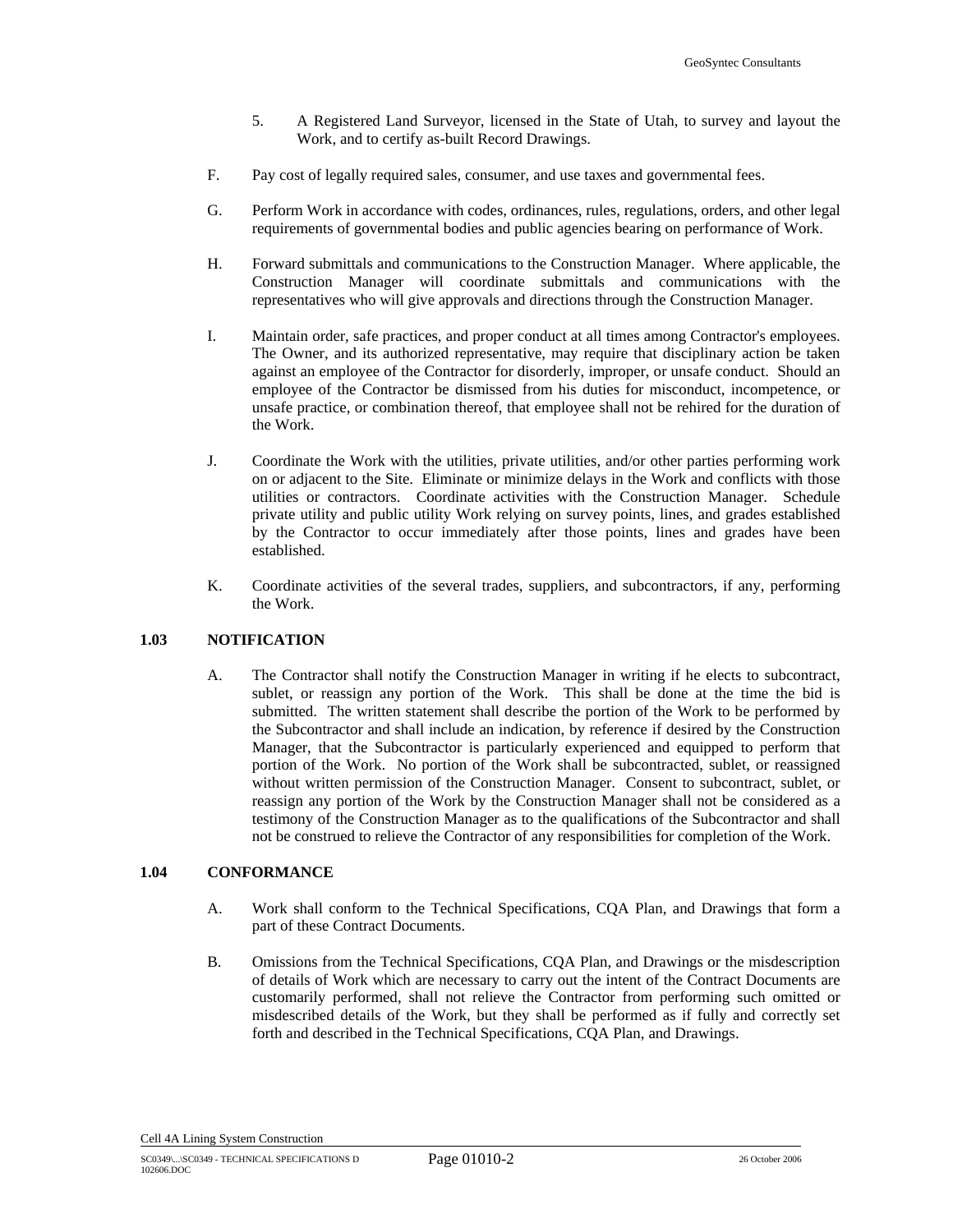#### **1.05 DEFINITIONS**

- A. **OWNER** The term Owner means the International Uranium (USA) Corporation for whom the Work is to be provided.
- B. **CONSTRUCTION MANAGER**  The term Construction Manager means the firm responsible for project administration and project documentation control. All formal documents will be submitted to the Construction Manager for proper distribution and/or review. During the period of Work the Construction Manager will act as an authorized representative of the Owner.
- C. **DESIGN ENGINEER** The term Design Engineer means the firm responsible for the design and preparation of the Construction Documents. The Engineer is responsible for approving all design changes, modifications, or clarifications encountered during construction. The Design Engineer reports directly to the Owner.
- D. **CQA ENGINEER**  The term CQA Engineer refers to the firm responsible for CQA related monitoring and testing activities. The CQA Engineer's authorized personnel will include CQA Engineer-of-Record and Lead CQA Monitor. The CQA Engineer may also perform CQC work as appropriate. The CQA Engineer reports directly to the Owner.
- E. **CONTRACTOR** The term Contractor means the firm that is responsible for the Work. The Contractor's responsibilities include the Work of any and all of subcontractors and suppliers. The Contractor reports directly to the Construction Manager. All subcontractors report directly to the Contractor.
- F. **SURVEYOR**  The term Surveyor means the firm that will perform survey and provide asbuilt Record Drawings for the Work. The Surveyor shall be a Registered Land Surveyor, licensed to practice in the State of Utah. The Surveyor is employed by and reports directly to the Contractor.
- G. **SITE** The term Site refers to all approved staging areas, and all areas where the Work is to be performed, both public and privately owned.
- H. **WORK** The term Work means the entire completed construction, or various separately identifiable parts thereof, required to be furnished under the Contract Documents. Work includes any and all labor, services, materials, equipment, tools, supplies, and facilities required by the Contract Documents and necessary for the completion of the project. Work is the result of performing services, furnishing labor, and furnishing and incorporating materials and equipment into the construction, all as required by the Contract Documents.
- I. **DAY** A calendar day on which weather and other conditions not under the control of the Contractor will permit construction operations to proceed for the major part of the day with the normal working force engaged in performing the controlling item or items of Work which would be in progress at that time.
- J. **CONTRACT DOCUMENTS** Contract Documents consist of the Technical Specifications, CQA Plan, and Drawings.

#### **1.06 CONTRACT TIMES**

A. The time stated for completion and substantial completion shall be in accordance with the Contract Times specified in the Agreement. Extensions to the Contract Time of performance shall be granted for those days when the Contractor is unable to work due to adverse weather conditions or as a result of abnormal conditions. Extension of time of performance based on adverse weather conditions shall be granted when requested by the Contractor and reviewed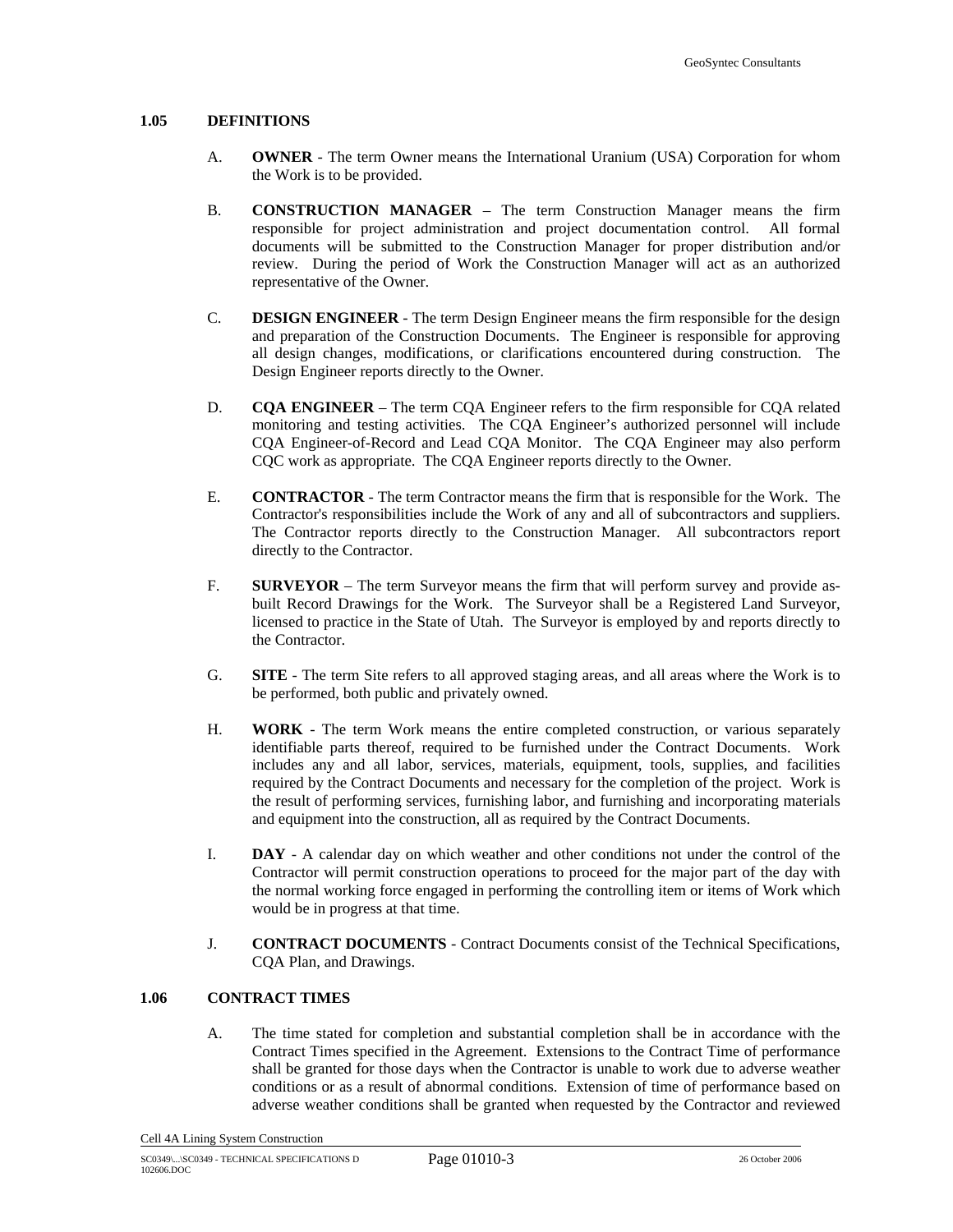in writing by the Construction Manager. All requests for extensions of time by the Contractor based on adverse weather conditions must be submitted in writing to the Construction Manager within five (5) working days of the time in question. No claims for damages shall be made by the Contractor for delays.

B. Contractor shall adhere to the schedule provided in the Contract. Unapproved extensions to the schedule will result in the Contractor paying liquidated damages in the amount of \$4,000 per day to cover costs associated with Construction Management and construction oversight.

#### **1.07 CONTRACTOR USE OF WORK SITE**

- A. Confine Site operations to areas permitted by law, ordinances, permits, and the Contract Documents. The Contractor shall ensure that all persons under his control (including Subcontractors and their workers and agents) are kept within the boundaries of the Site and shall be responsible for any acts of trespass or damage to property by persons who are under his control. Consider the safety of the Work, and that of people and property on and adjacent to work Site, when determining amount, location, movement, and use of materials and equipment on work Site.
- B. The Contractor shall be responsible for protecting private and public property including pavements, drainage culverts, electricity, highway, telephone, and similar property and shall make good of, or pay for, all damage caused thereto. Control of erosion throughout the project is of prime importance and is the responsibility of the Contractor. The Contractor shall provide and maintain all necessary measures to control erosion during progress of the Work to the satisfaction of the Construction Manager and all applicable laws and regulations, and shall remove such measures and collected debris upon completion of the project. All provisions for erosion and sedimentation control apply equally to all areas of the Work.
- C. Contractor shall promptly notify the Construction Manager in writing of any subsurface or latent physical conditions at the Site that differ materially from those indicated or referred to in the Contract Documents. Construction Manager will promptly review those conditions and advise Owner in writing if further investigations or tests are necessary. If the Construction Manager finds that the results of such investigations or tests indicate that there are subsurface and latent physical conditions which differ materially from those intended in the Contract Documents, and which could not reasonably have been anticipated by Contractor, a Change Order shall be issued incorporating the necessary revisions.
- D. At no time shall Contractor interfere with operations of businesses on or in the vicinity of the Site. Should the Contractor need to work outside the regular working hours, the Contractor is required to submit a written request and obtain approval by the Construction Manager.

#### **1.08 PRESERVATION OF SCIENTIFIC INFORMATION**

- A. Federal and State legislation provides for the protection, preservation, and collection of data having scientific, prehistoric, historical, or archaeological value (including relics and specimens) that might otherwise be lost due to alteration of the terrain as a result of any construction work. If evidence of such information is discovered during the course of the Work, the Contractor shall notify the Construction Manager immediately, giving the location and nature of the findings. Written confirmation shall be forwarded within two (2) working days.
- B. The Contractor shall exercise care so as not to damage artifacts uncovered during excavation operations, and shall provide such cooperation and assistance as may be necessary to preserve the findings for removal or other disposition by the Construction Manager or Government agency.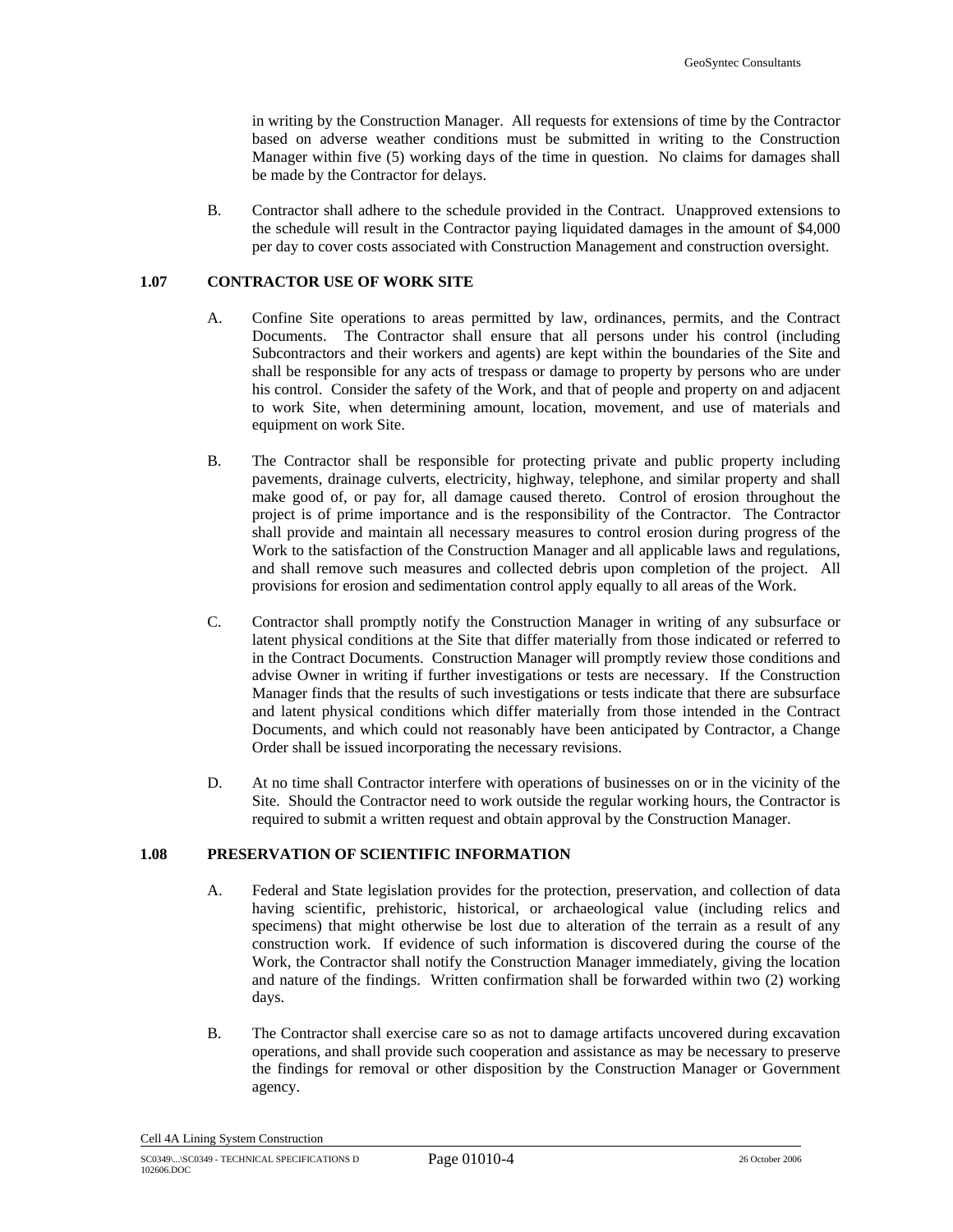C. Where appropriate, by reason of a discovery, the Construction Manager may order delays in the time of performance, or changes in the Work, or both. If such delays, or changes, or both, are ordered, the time of performance and contract price shall be adjusted in accordance with the applicable clauses of the Contract.

#### **1.09 MEASUREMENT AND PAYMENT**

A. Measurement for Work will be according to the work items listed in Section 01025 of these Specifications.

#### **1.10 EXISTING UTILITIES**

- A. The Contractor shall be responsible for locating, uncovering, protecting, flagging, and identifying all existing utilities encountered while performing the Work. The Contractor shall request that Underground Service Alert (USA) locate and identify the existing utilities. The request shall be made 48 hours in advance.
- B. Costs resulting from damage to utilities shall be borne by the Contractor. Costs of damage shall include repair and compensation for incidental costs resulting from the unscheduled loss of utility service to affected parties.
- C. The Contractor shall immediately stop work and notify the Construction Manager of all utilities encountered and damaged. The Contractor shall also Survey the exact location of any utilities encountered during construction.

# **1.11 CONTRACTOR QUALIFICATIONS**

- A. The Contractor, and all subcontractors, shall be licensed at the time of bidding, and throughout the period of the Contract, by the State of Utah to do the type of work required under terms of these Contract Documents. By submitting a bid, the Contractor certifies that he is skilled, competent, and knowledgeable on the nature, extent and inherent conditions of the Work to be performed and has been regularly engaged in the general class and type of work called for in these Contract Documents and meets the qualifications required in these Specifications.
- B. The Construction Manager shall disqualify a bidder that either cannot provide references, or if the references cannot substantiate the Contractor's qualifications.
- C. By submission of a bid for this Project, the Contractor acknowledges that he is thoroughly familiar with the Site conditions.

# **1.12 INTERPRETATION OF TECHNICAL SPECIFICATIONS, CQA PLAN, AND DRAWINGS**

A. Should it appear that the Work to be done or any matters relative thereto are not sufficiently detailed or explained in the Technical Specifications, CQA Plan, and/or Drawings, the Design Engineer will further explain or clarify, as may be necessary. In the event of any questions arising respecting the true meaning of the Contract Documents, the matter shall be referred to the Design Engineer, whose decision thereon shall be final.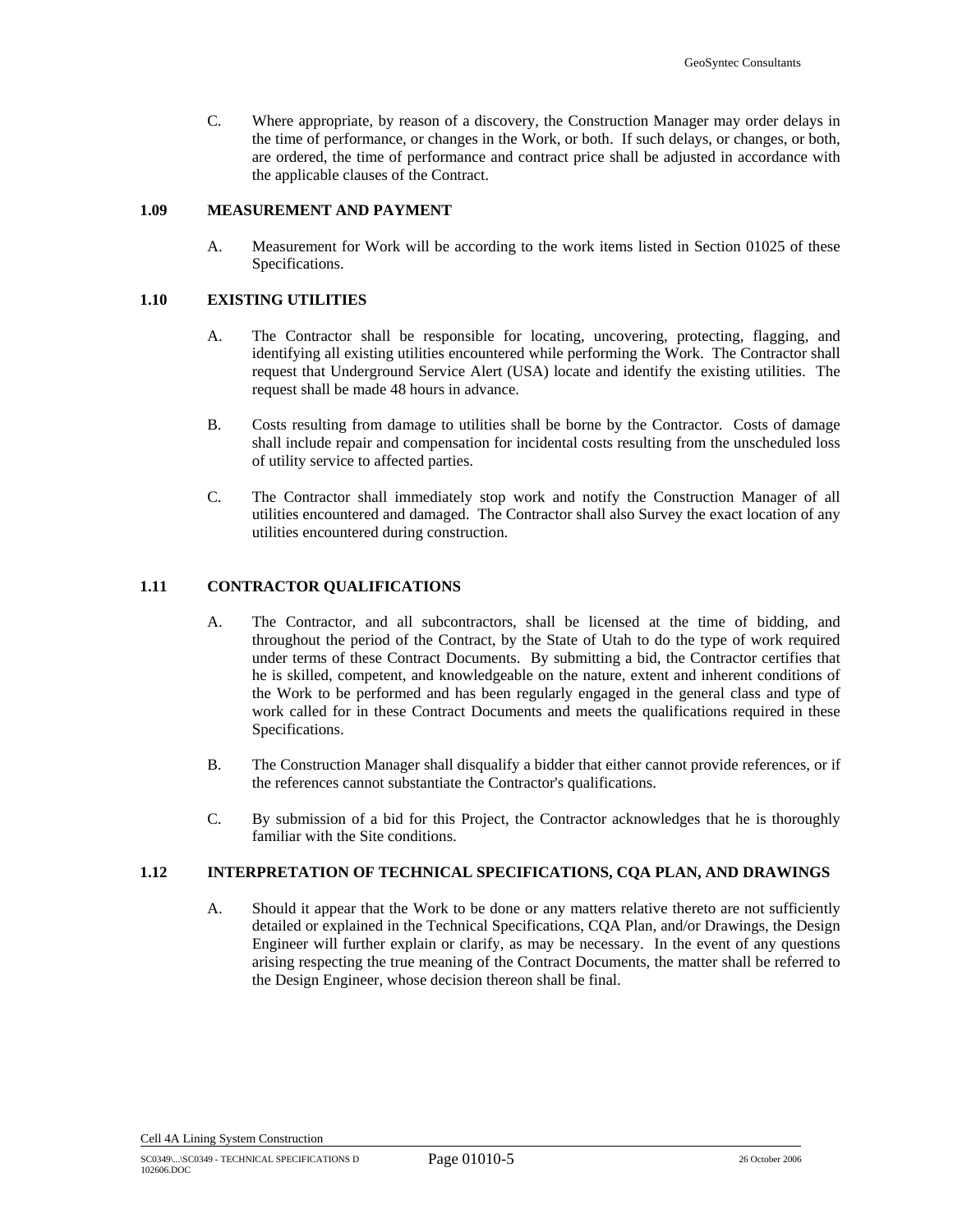#### **1.13 HEALTH AND SAFETY**

A. The Contractor shall be responsible for health and safety of its own crew, subcontractors, suppliers, and visitors. Contractor shall adhere to the Contractor Safety Rules for the site.

#### **1.14 GENERAL REQUIREMENTS**

- A. SURVEYING The Surveyor shall be responsible for all surveying required to layout and control the Work. Surveying shall be conducted such that all applicable standards required by the State of California.
- B. PERMITS The Contractor shall be required to obtain permits in accordance with construction of the facility.
- C. SEDIMENTATION, EROSION CONTROL, AND DEWATERING Contractor shall comply with all laws, ordinances, and permits for controlling erosion, water pollution, and dust emissions resulting from construction activities; the Contractor shall be responsible for any fines imposed due to noncompliance. The Contractor shall perform work in accordance with the Storm Water Pollution Prevention Plan (SWPPP) provided by the Owner. The Contractor shall pump all water generated from dewatering into Cell 3, as directed by the Construction Manager.
- D. PROTECTION OF EXISTING SERVICES AND WELLS The Contractor shall exercise care to avoid disturbing or damaging the existing monitor wells, electrical poles and lines, permanent below-ground utilities, permanent drainage structures, and temporary utilities and structures. When the Work requires the Contractor to be near or to cross locations of known utilities, the Contractor shall carefully uncover, support and protect these utilities and shall not cut, damage, or otherwise disturb them without prior authorization from the Construction Manager. All utilities or wells damaged by the Contractor shall be immediately repaired by the Contractor to the satisfaction of the Construction Manager at no additional cost.
- E. BURNING The use of open fires for any reason is prohibited.
- F. TEMPORARY ROADS The Contractor shall be responsible for constructing and maintaining all temporary roads and lay down areas that the Contractor may require in the execution of the Work.
- G. CONSTRUCTION WATER The Contractor shall obtain for water from the Owner for construction and dust control. The Contractor shall not add substances (such as soap) to construction water. The Contractor shall utilize measuring devices that allow him to track the volume of water used. Such usage records shall be maintained and provided to the Construction Manager.
- H. COOPERATION The Contractor shall cooperate with all other parties engaged in projectrelated activities to the greatest extent possible. Disputes or problems should be referred to the Construction Manager for resolution.
- I. FAMILIARIZATION The Contractor is responsible for becoming familiar with all aspects of the Work prior to performing the Work.
- J. SAFEGUARDS The Contractor shall provide and use all personnel safety equipment, barricades, guardrails, signs, lights, flares, and flagmen as required by OSHA, state, or local codes and ordinances. No excavations deeper than 4 feet with side slopes steeper than 2:1 (horizontal:vertical) shall be made without the prior approval of the Design Engineer and the Construction Manager. When shoring is required, the design and inspection of such shoring shall be the Contractor's responsibility and shall be subject to the review of the Design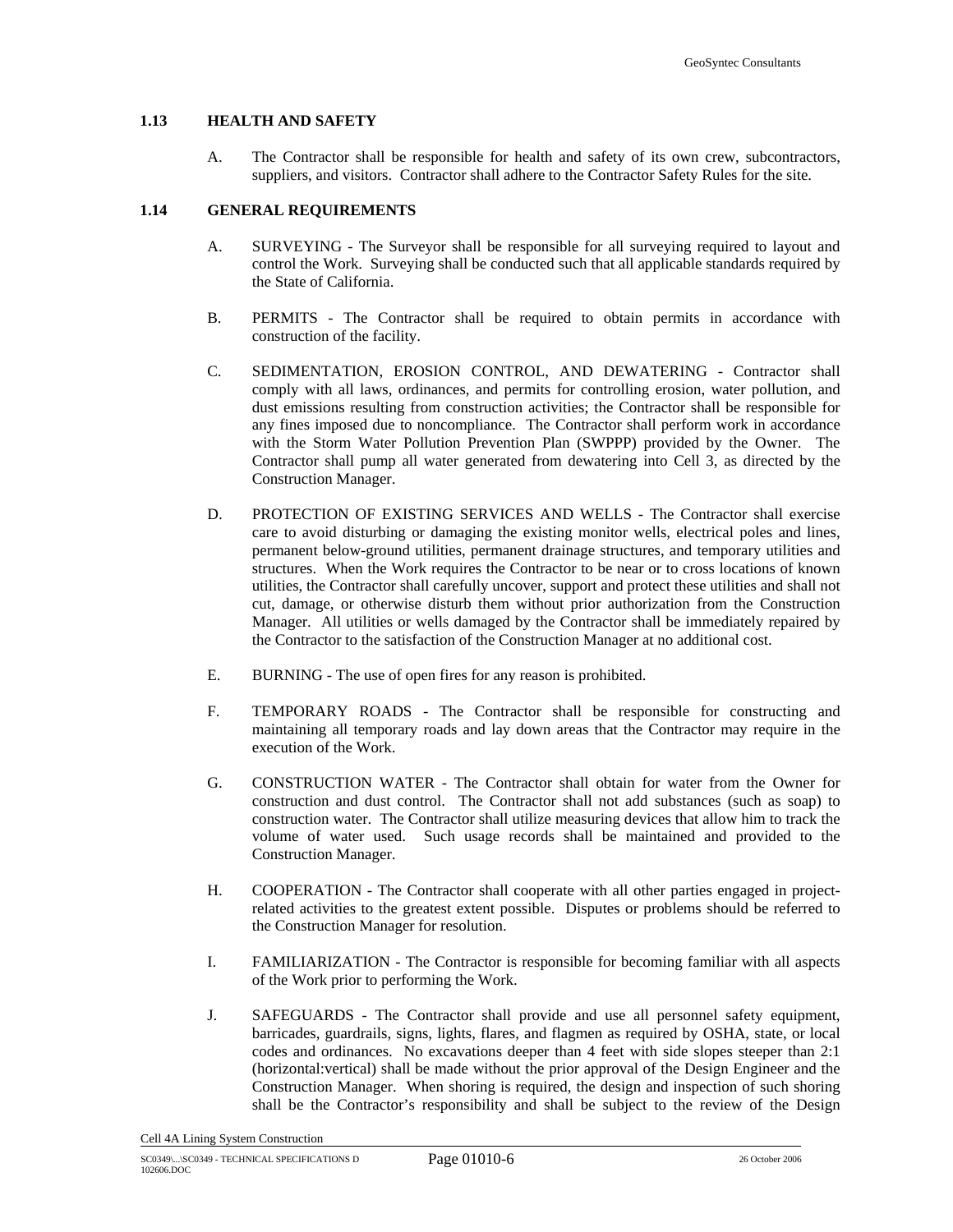Engineer and Construction Manager prior to use. No personnel shall Work within or next to an excavation requiring shoring until such shoring has been installed, inspected, and approved by an engineer registered in the State of Utah. The Contractor shall be responsible for any fines imposed due to violation of any laws and regulations relating to the safety of the Contractor's personnel.

- K. CLEAN-UP The Contractor shall be responsible for general housekeeping during construction. Upon completion of the Work, the Contractor shall remove all of his equipment, facilities, construction materials, and trash. All disturbed surface areas shall be re-paved, revegetated, or otherwise put into the pre-existing condition before performing the Work, or a condition satisfactory to the Construction Manager.
- L. SECURITY The Contractor is responsible for the safety and condition of all of his tools and equipment.
- M. ACCEPTANCE OF WORK The Contractor shall retain ownership and responsibility for all Work until accepted by Construction Manager. Construction Manager will accept ownership and responsibility for the Work: (i) when all Work is completed; and (ii) after the Contractor has submitted all required documentation, including manufacturing quality control documentation and manufacturing certifications.

#### **PART 2 – PRODUCTS**

NOT USED.

#### **PART 3 – EXECUTION**

NOT USED.

#### **PART 4 – MEASUREMENT AND PAYMENT**

NOT USED.

[END OF SECTION]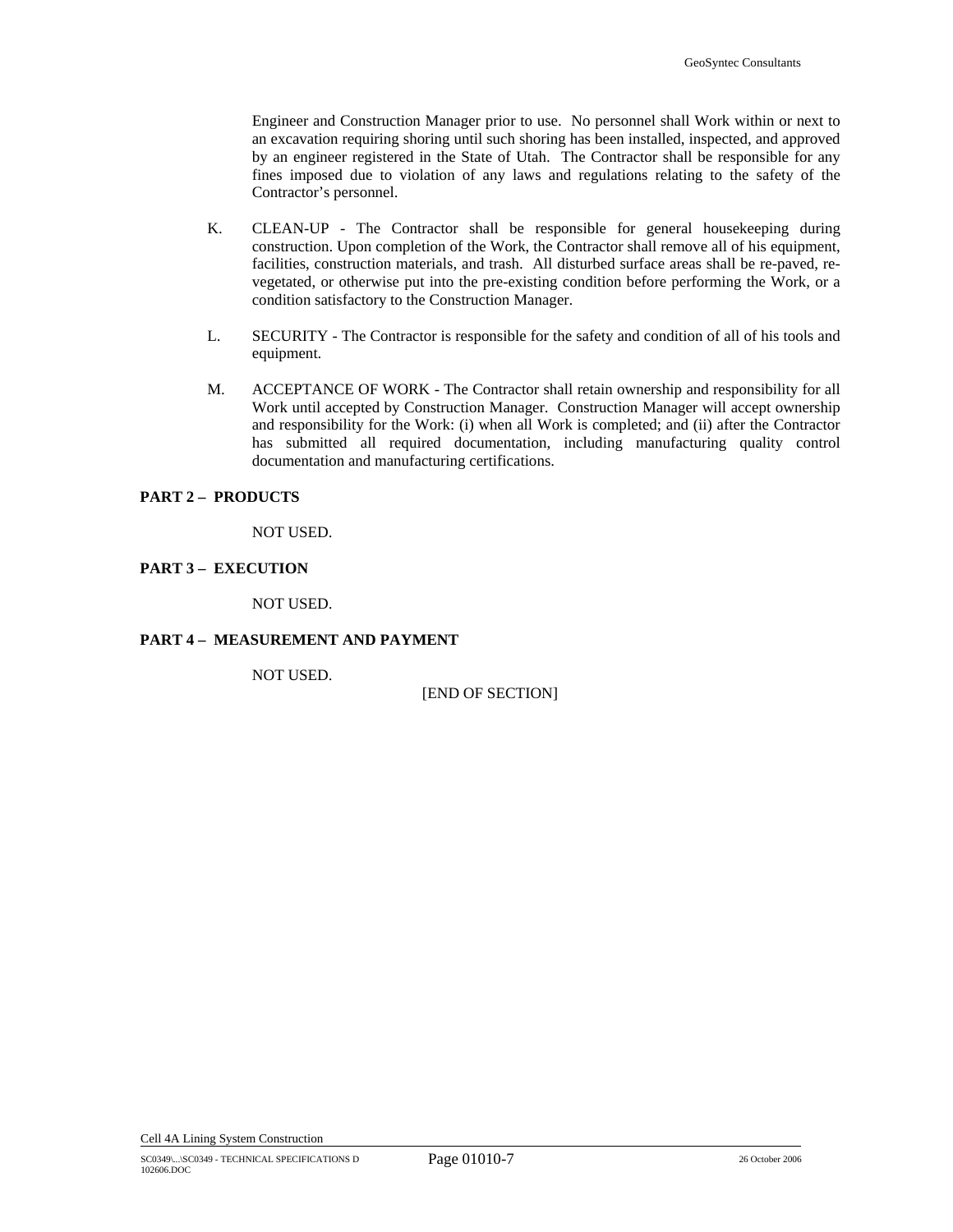#### **SECTION 01025 MEASUREMENT AND PAYMENT**

#### **PART 1 – GENERAL**

#### **1.01 DESCRIPTION OF WORK**

A. This section covers measurement and payment criteria applicable to the Work performed under lump sum and unit price payment methods, and non-payment for rejected work.

#### **1.02 RELATED SECTIONS**

A. This section relates to all other sections of the contract.

#### **1.03 AUTHORITY**

- A. Measurement methods delineated in the individual specification sections are intended to complement the criteria of this section. In the event of conflict, the requirements of the individual specification section shall govern.
- B. A surveyor, licensed in the State of Utah, hired by the Contractor will take all measurements and compute quantities accordingly. All measurements, cross-sections and quantities shall be stamped and certified by the licensed surveyor and submitted to the Construction Manager. The Construction Manager maintains the right to provide additional measurements and calculation of quantities to verify measurements and quantities submitted by the Contractor.

#### **1.04 UNIT QUANTITIES SPECIFIED**

- A. Quantities and measurements indicated in the Bid Schedule are for bidding and contract purposes only. Quantities and measurements supplied or placed in the Work and verified by the Construction Manager shall determine payment. If the actual work requires more or fewer quantities than those quantities indicated, the Contractor shall provide the required quantities at the lump sum and unit prices contracted unless modified elsewhere in these Contract Documents.
- B. Utah sales tax shall be included in each bid item as appropriate.

#### **1.05 MEASUREMENT OF QUANTITIES**

- A. Measurement by Volume: Measurement shall be by the cubic dimension using mean lengths, widths and heights or thickness, or by average end area method as measured by the surveyor. All measurement shall be the difference between the original ground surface and the design ("neatline") dimensions and grades.
- B. Measurement by Area: Measurement shall be by the square dimension using mean lengths and widths and/or radius as measured by the surveyor. All measurement shall be the difference between the original ground surface and the design ("neat-line") dimensions and grades.
- C. Linear Measurement: Measurement shall be by the linear dimension, at the item centerline or mean chord. All measurement shall be the difference between the original ground surface and the design ("neat-line") dimensions and grades.
- D. Stipulated Lump Sum Measurement: Items shall be measured as a percentage by weight, volume, area, or linear means or combination, as appropriate, of a completed item or unit of Work.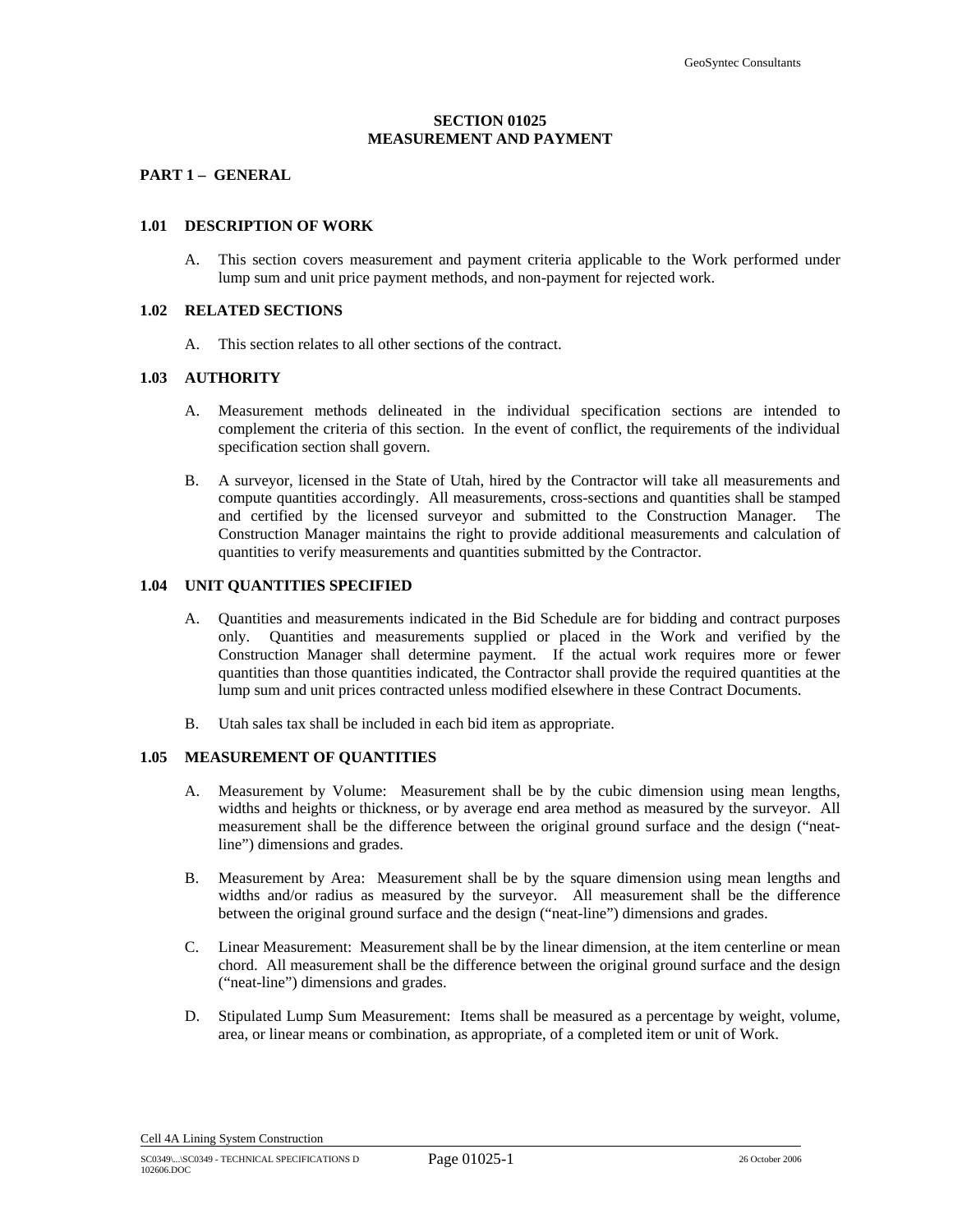#### **1.06 PAYMENT**

- A. Payment includes full compensation for all required labor, products, tools, equipment, transportation, services and incidentals; erection, application or installation of an item of the Work; and all overhead and profit. Final payment for Work governed by unit prices will be made on the basis of the actual measurements and quantities accepted by the Construction Manager multiplied by the unit price for Work which is incorporated in or made necessary by the Work.
- B. A monthly progress payment schedule will be used to compensate the Contractor for the Work. The monthly amount to be paid to the Contractor is calculated as the percent of completed work for each bid item multiplied by the total anticipated work for that bid item minus a 10 percent retainer.
- C. When the Contractor has completed all Work associated with completion of the project, the remaining 10 percent retainer of the contract amount will be paid to the Contractor after filing the Notice of Completion.

#### **1.07 NON-PAYMENT FOR REJECTED PRODUCTS**

- A. Payment shall not be made for any of the following:
	- 1. Products wasted or disposed of in a manner that is not acceptable.
	- 2. Products determined as unacceptable before or after placement.
	- 3. Products not completely unloaded from the transporting vehicle.
	- 4. Products placed beyond the design lines, dimensions, grades and levels of the required Work.
	- 5. Products remaining on hand after completion of the Work.
	- 6. Loading, hauling, and disposing of rejected Products.
	- 7. Products rejected because of contamination (i.e. soil residues, fuel spills, solvents, etc.).

#### **1.08 BID ITEMS**

A. The following bid items shall be used by the Owner and by the Contractor to bid the Work described in these bid documents.

| <b>BID</b><br><b>ITEM</b> | <b>SECTION</b> | <b>DESCRIPTION</b>             | <b>UNITS</b> |
|---------------------------|----------------|--------------------------------|--------------|
|                           | 01500          | <b>Construction Facilities</b> | LS           |
| 2                         | 01505          | Mobilization / Demobilization  | LS           |
| 3                         | 02220          | <b>Subgrade Preparation</b>    | <b>SF</b>    |
| 4                         | 02220          | Anchor Trench                  | LF           |
| 5                         | 02616          | 4-inch PVC Pipe and Fittings   | LF           |
| 6                         | 02616          | 18-inch PVC Pipe and Fittings  | LF           |
| 7                         | 02616          | <b>Strip Drain Composite</b>   | LF           |
| 8                         | 02770          | 60-mil Smooth HDPE Geomembrane | <b>SF</b>    |
| 9                         | 02772          | Geosynthetic Clay Liner        | <b>SF</b>    |

Cell 4A Lining System Construction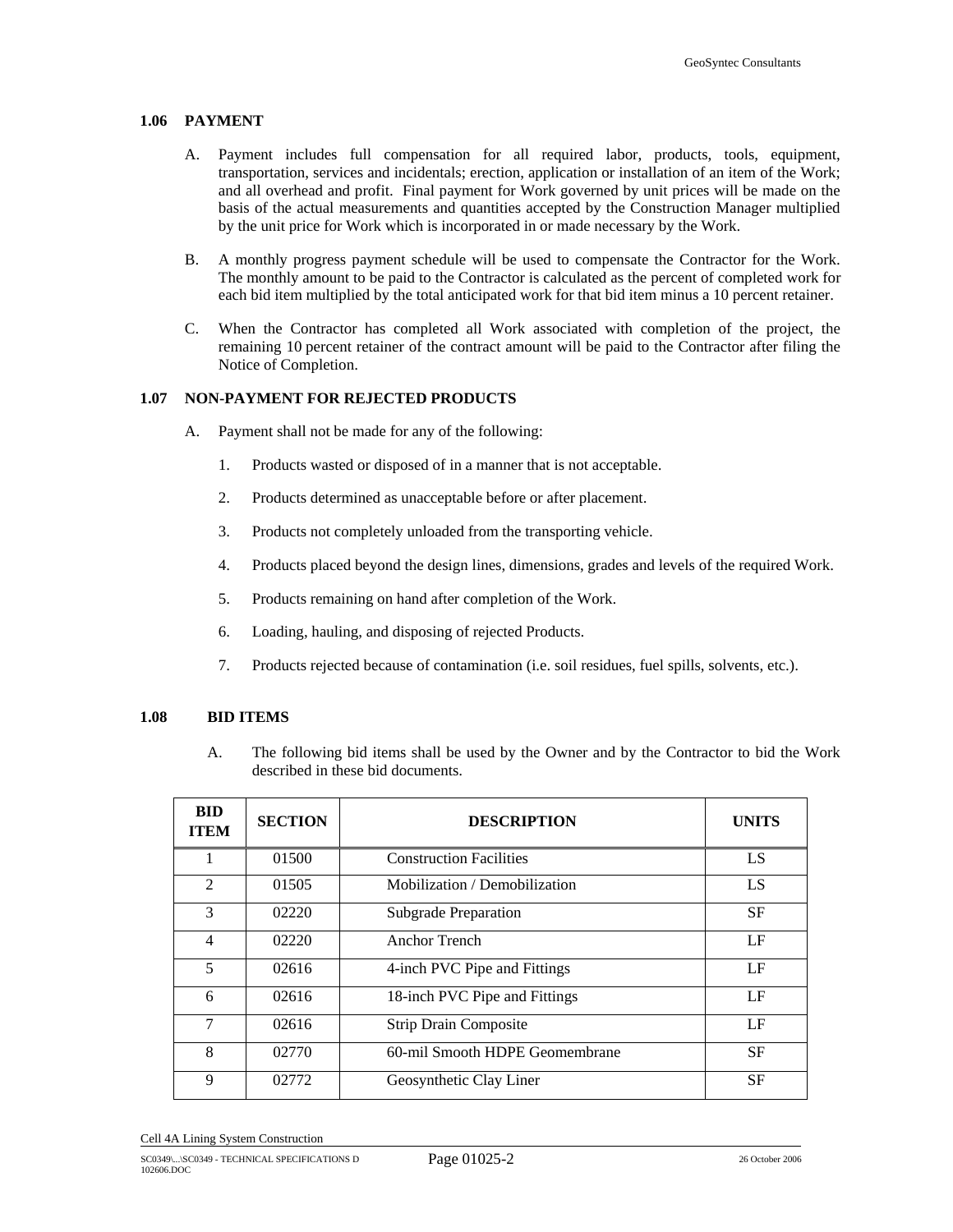| <b>BID</b><br><b>ITEM</b> | <b>SECTION</b> | <b>DESCRIPTION</b>     | <b>UNITS</b> |
|---------------------------|----------------|------------------------|--------------|
| 10                        | 02773          | 300-mil Geonet         | SF           |
|                           | 03400          | Cast-In-Place Concrete |              |

# **PART 2 – PRODUCTS**

NOT USED.

# **PART 3 – EXECUTION**

NOT USED.

# **PART 4 – MEASUREMENT AND PAYMENT**

NOT USED.

[END OF SECTION]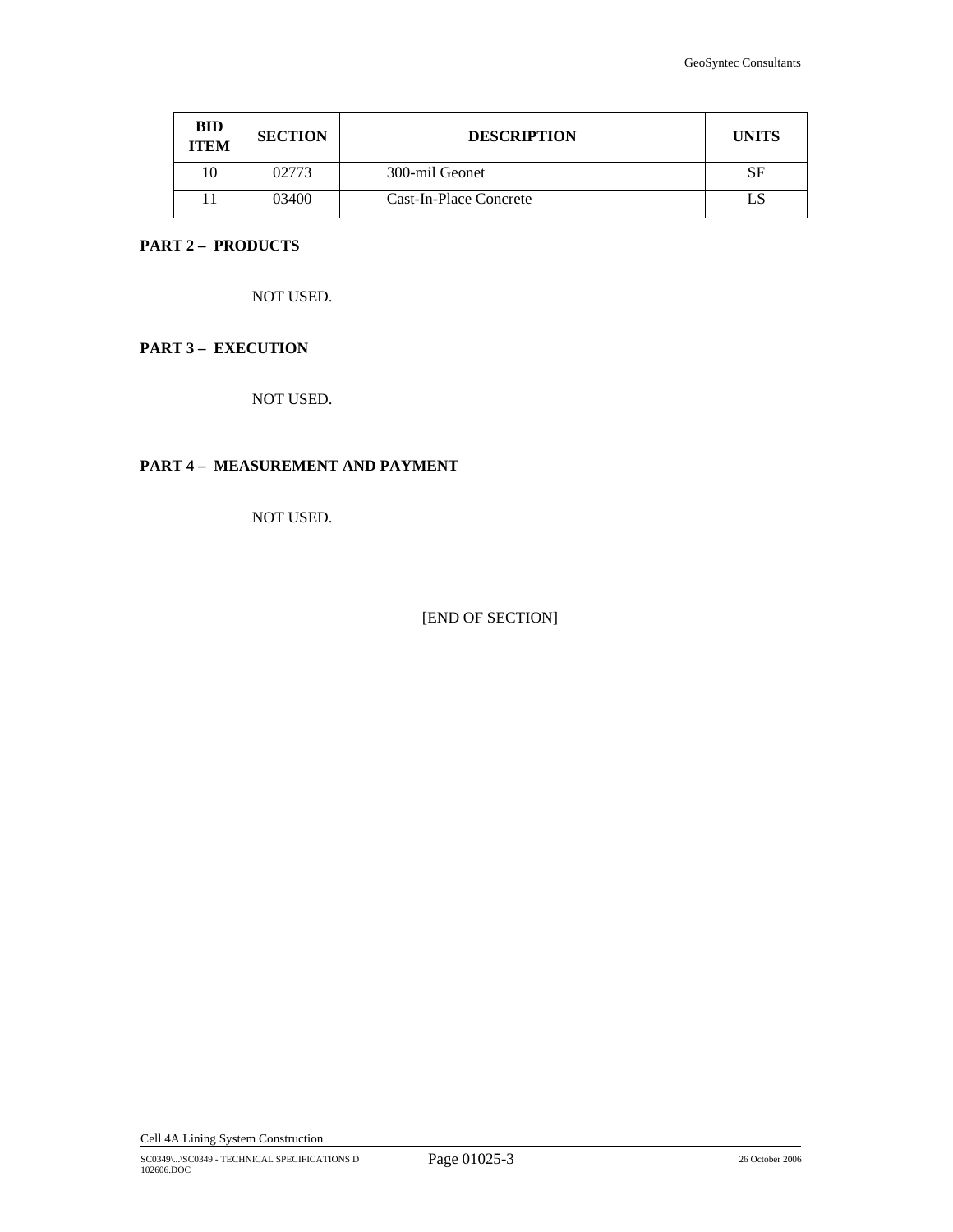#### **SECTION 01300 SUBMITTALS**

#### **PART 1 – GENERAL**

#### **1.01 DESCRIPTION OF WORK**

- A. This section contains requirements for administrative and work-related submittals such as construction progress schedules, Shop Drawings, test results, operation and maintenance data, and other submittals required by Contract Documents.
- B. Submit required materials to the Construction Manager for proper distribution and review in accordance with requirements of the Contract Documents**.**

#### **1.02 CONSTRUCTION PROGRESS SCHEDULES**

- A. The Contractor shall prepare and submit two (2) copies of the construction progress Schedule to the Construction Manager for review within 5 days after the effective date of Contract.
- B. Schedules shall be prepared in the form of a horizontal bar chart. The schedule shall include the following items.
	- 1. A separate horizontal bar for each operation.
	- 2. A horizontal time scale, which identifies the first workday of each week.
	- 3. A scale with spacing to allow space for notations and future revisions.
	- 4. Listings arranged in order of start for each item of the Work.
- C. The Construction Progress Schedule for construction of the Work shall include the following items where applicable.
	- 1. Submittals: dates for beginning and completion of each major element of construction and installation dates for major items. Elements shall include, but not be limited to, the following items which are applicable:
		- a. Mobilization schedule
		- b. Demobilization schedule.
		- c. Final site clean-up.
		- d. Show projected percentage of completion for each item as of first day of each week.
		- e. Show each individual Bid Item.
- D. Schedule Revisions:
	- 1. Bi-weekly to reflect changes in progress of Work.
	- 2. Indicate progress of each activity at submittal date.
	- 3. Show changes occurring since the previous schedule submittal. Changes shall include the following.
		- a. Major changes in scope.
		- b. Activities modified since previous submittal.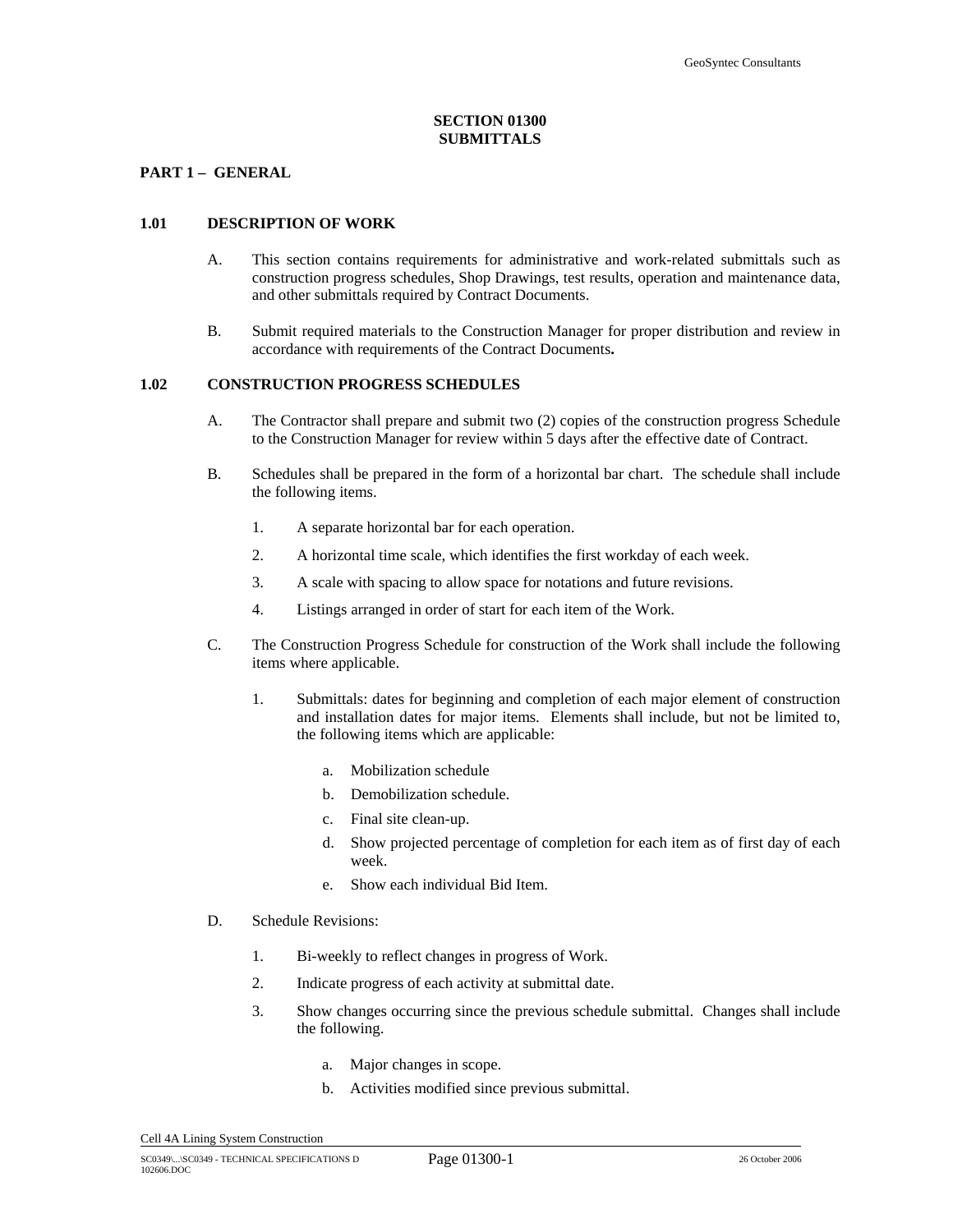- c. Revised projections of progress and completion.
- d. Other identifiable changes.
- 4. Provide narrative report as needed to define:
	- a. Problem areas, anticipated delays, and impact on schedule.
	- b. Recommended corrective action and its effect.

#### **1.03 CONSTRUCTION WORK SCHEDULE**

A. The Contractor shall submit an updated 14-day work schedule at the beginning of each week by Monday morning at 8:00 a.m. The schedule shall address applicable line items from the construction project schedule with a refined level of detail for special activities.

#### **1.04 SHOP DRAWINGS AND SAMPLES**

- A. Shop Drawings, product data, and samples shall be submitted as required in individual Sections of the Specifications.
- B. The Contractor's Responsibilities:
	- 1. Review Shop Drawings, product data, and samples prior to submittal.
	- 2. Determine and verify:
		- a. Field measurements.
		- b. Field construction criteria.
		- c. Catalog numbers and similar data.
		- d. Conformance with Specifications.
	- 3. Coordinate each submittal with requirements of the Work and Contract Documents.
	- 4. Notify the Construction Manager in writing, at the time of the submittal, of deviations from requirements of Contract Documents.
	- 5. Begin no fabrication or Work pertaining to required submittals until return of the submittals with appropriate approval.
	- 6. Designate dates for submittal and receipt of reviewed Shop Drawings and samples in the construction progress schedule.
- C. Submittals shall contain:
	- 1. Date of submittal and dates of previous submittals.
	- 2. Project title and number.
	- 3. Contract identification.
	- 4. Names of:
		- a. The Contractor.
		- b. Supplier.
		- c. Manufacturer.
	- 5. Summary of items contained in the submittal.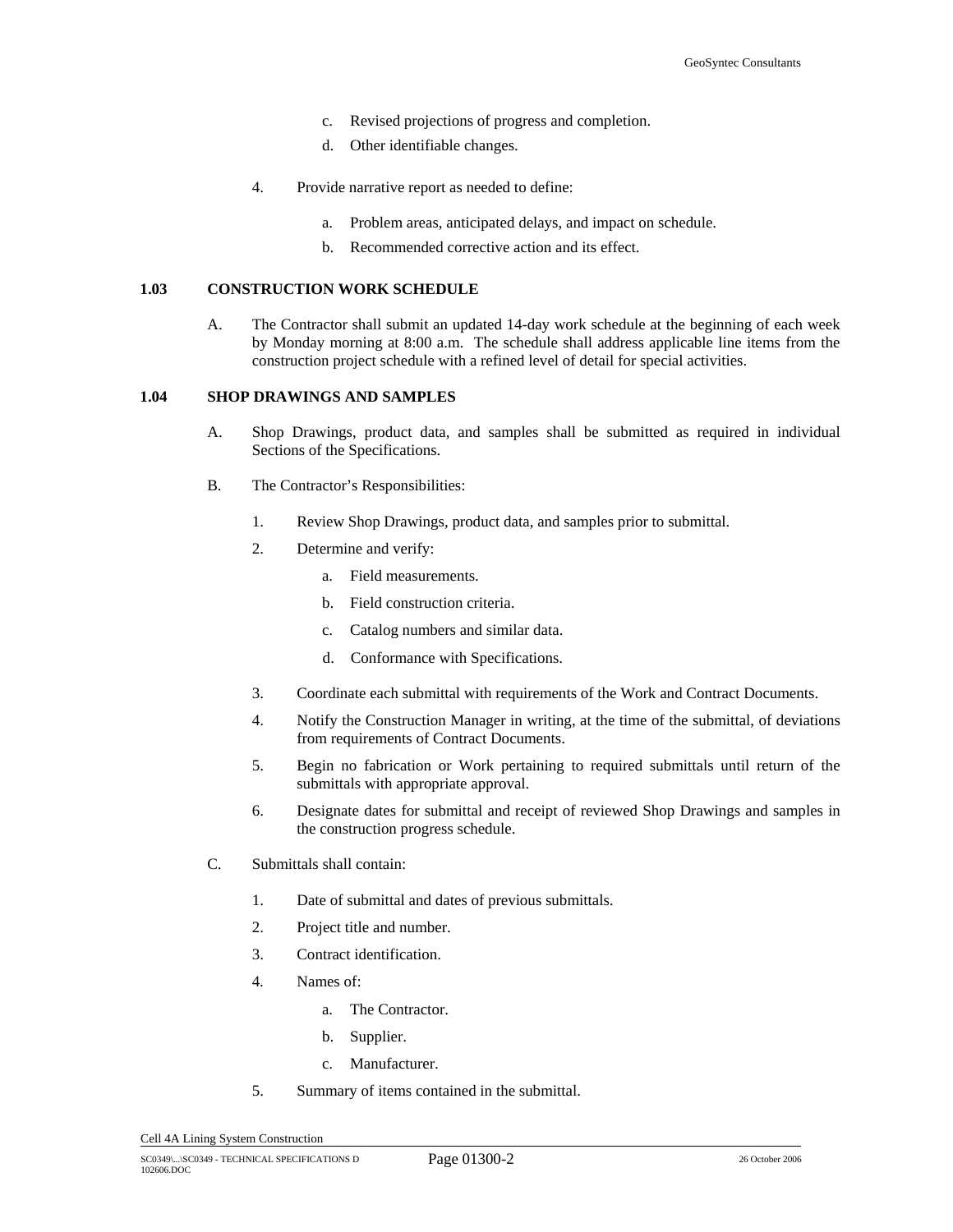- 6. Identification of the product with identification numbers, and the Drawing and Specification section numbers.
- 7. Clearly identified field dimensions.
- 8. Details required on the Drawings and in the Specifications.
- 9. Manufacturer, model number, dimensions, and clearances, where applicable.
- 10. Relation to adjacent or critical features of the Work or materials.
- 11. Applicable standards, such as ASTM or Federal Specification numbers.
- 12. Identification of deviations from Contract Documents.
- 13. Identification of revisions on re-submittals.
- 14. 8-in. by 3-in. blank space for the Contractor's and proper approval stamp.
- 15. The Contractor's stamp, signed, certifying to review of the submittal, verification of the products, field measurements, field construction criteria, and coordination of information within the submittal with requirements of Work and Contract Documents.
- D. Re-submittal Requirements:
	- 1. Re-submittal is required when corrections or changes in submittals are required by the Construction Manager, Design Engineer, or CQA Engineer. Re-submittals are required until all comments by the Construction Manager, Design Engineer, or CQA Engineer is addressed and the submittal is approved.
	- 2. Shop Drawings and Product Data:
		- a. Revise initial drawings or data and resubmit as specified for initial submittal.
		- b. Indicate changes made other than those requested by the Construction Manager, Design Engineer, or CQA Engineer.
- E. Distribute reproductions of Shop Drawings and copies of product data which have been accepted by the Construction Manager to:
	- 1. Job site file.
	- 2. Record documents file.
- F. Construction Manager's Duties:
	- 1. Verify that review comments are technically correct and are consistent with technical and contractual requirements of the work.
	- 2. Return submittals to the Contractor for distribution or re-submittal.
- G. Design Engineer's Duties:
	- 1. Review submittals promptly for compliance with contract documents and in accordance with the schedule.
	- 2. Affix stamp and signature, and indicate either the requirements for re-submittal or no comments.
	- 3. Return submittals to the Construction Manager.
- H. CQA Engineer's Duties: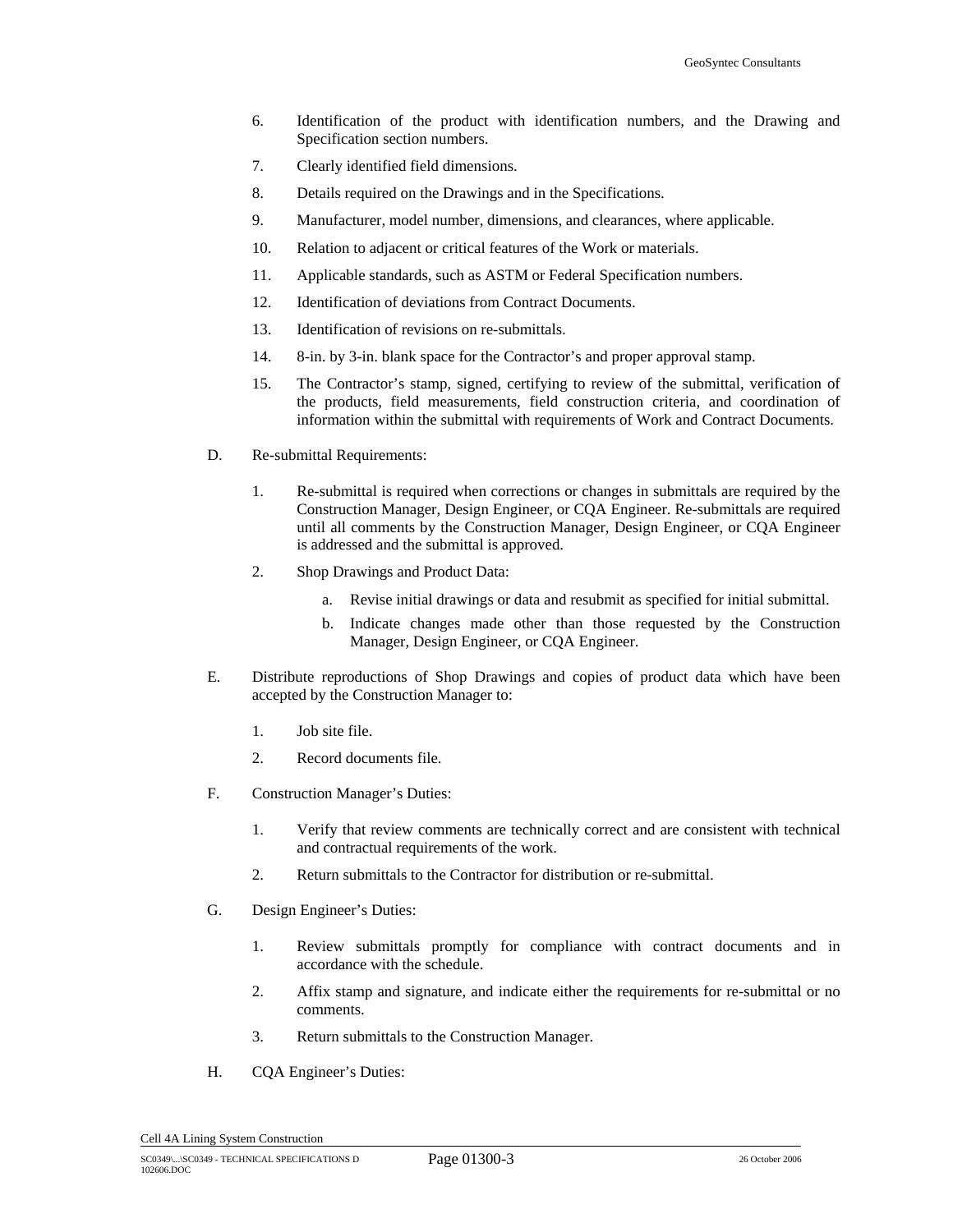- 1. Review submittals promptly for compliance with contract documents and in accordance with the schedule.
- 2. Affix stamp and signature, and indicate either the requirements for re-submittal or no comments.
- 3. Return submittals to the Construction Manager.

#### **1.05 TEST RESULTS AND CERTIFICATION**

- A. Results of tests conducted by the Contractor on materials or products shall be submitted for review.
- B. Certification of products shall be submitted for review.

#### **1.06 SUBMITTAL REQUIREMENTS**

- A. Provide complete copies of required submittals as follows.
	- 1. Construction Work Schedule:
		- a. Two copies of initial schedule.
		- b. Two copies of each revision.
	- 2. Construction Progress Schedule:
		- a. Two copies of initial schedule.
		- b. Two copies of each revision.
	- 3. Shop Drawings: Two copies.
	- 4. Certification Test Results: Two copies.
	- 5. Other Required Submittals:
		- a. Two copies if required for review.
		- b. Two copies if required for record.
- B. Deliver the required copies of the submittals to the Construction Manager.

# **PART 2 – PRODUCTS**

NOT USED.

#### **PART 3 – EXECUTION**

NOT USED.

#### **PART 4 – MEASUREMENT AND PAYMENT**

#### NOT USED.

[END OF SECTION]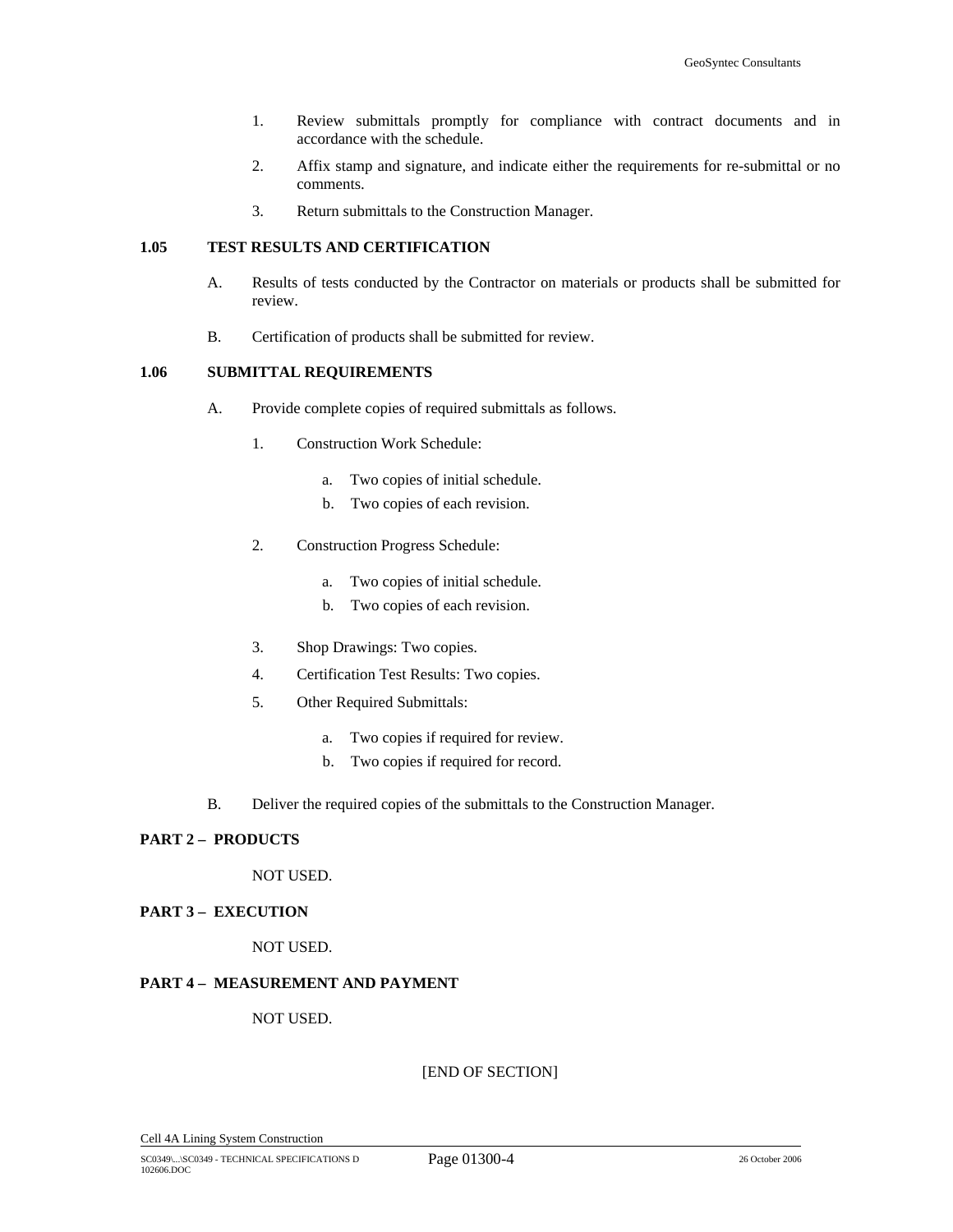#### **SECTION 01400 QUALITY CONTROL**

#### **PART 1 – GENERAL**

#### **1.01 DESCRIPTION OF WORK**

- A. Monitor quality control over suppliers, Manufacturers, products, services, Site conditions, and workmanship, to produce Work of specified quality.
- B. Comply with Manufacturers' instructions, including each step in sequence.
- C. Should Manufacturers' instructions conflict with Technical Specifications, request clarification from Design Engineer before proceeding.
- D. Comply with specified standards as minimum quality for the Work except where more stringent tolerances, codes, or specified requirements indicate higher standards or more precise workmanship.
- E. Perform Work by persons qualified to produce workmanship of specified quality.

#### **1.02 TOLERANCES**

- A. Monitor tolerance control of installed products to produce acceptable Work. Do not permit tolerances to accumulate.
- B. Comply with Manufacturers' tolerances. Should Manufacturers' tolerances conflict with Technical Specifications, request clarification from Design Engineer before proceeding.
- C. Adjust products to appropriate dimensions; position before securing products in place.

#### **1.03 REFERENCES**

- A. For products or workmanship specified by association, trade, or other consensus standards, complies with requirements of the standard, except when more rigid requirements are specified or are required by applicable codes.
- B. Conform to reference standard by date of current issue on date of Notice to Proceed with construction, except where a specific date is established by code.
- C. Obtain copies of standards where required by product Specification sections.

#### **1.04 INSPECTING AND TESTING SERVICES**

- A. The CQA Engineer will perform construction quality assurance (CQA) inspections, tests, and other services specified in individual Sections of the Specification.
- B. The Contractor shall cooperate with CQA Engineer; furnish samples of materials, design mix, equipment, tools, storage, safe access, and assistance by incidental labor as requested.
- C. CQA testing or inspecting does not relieve Contractor, subcontractors, and suppliers from their requirements to perform quality control Work as indicated in the Technical Specifications.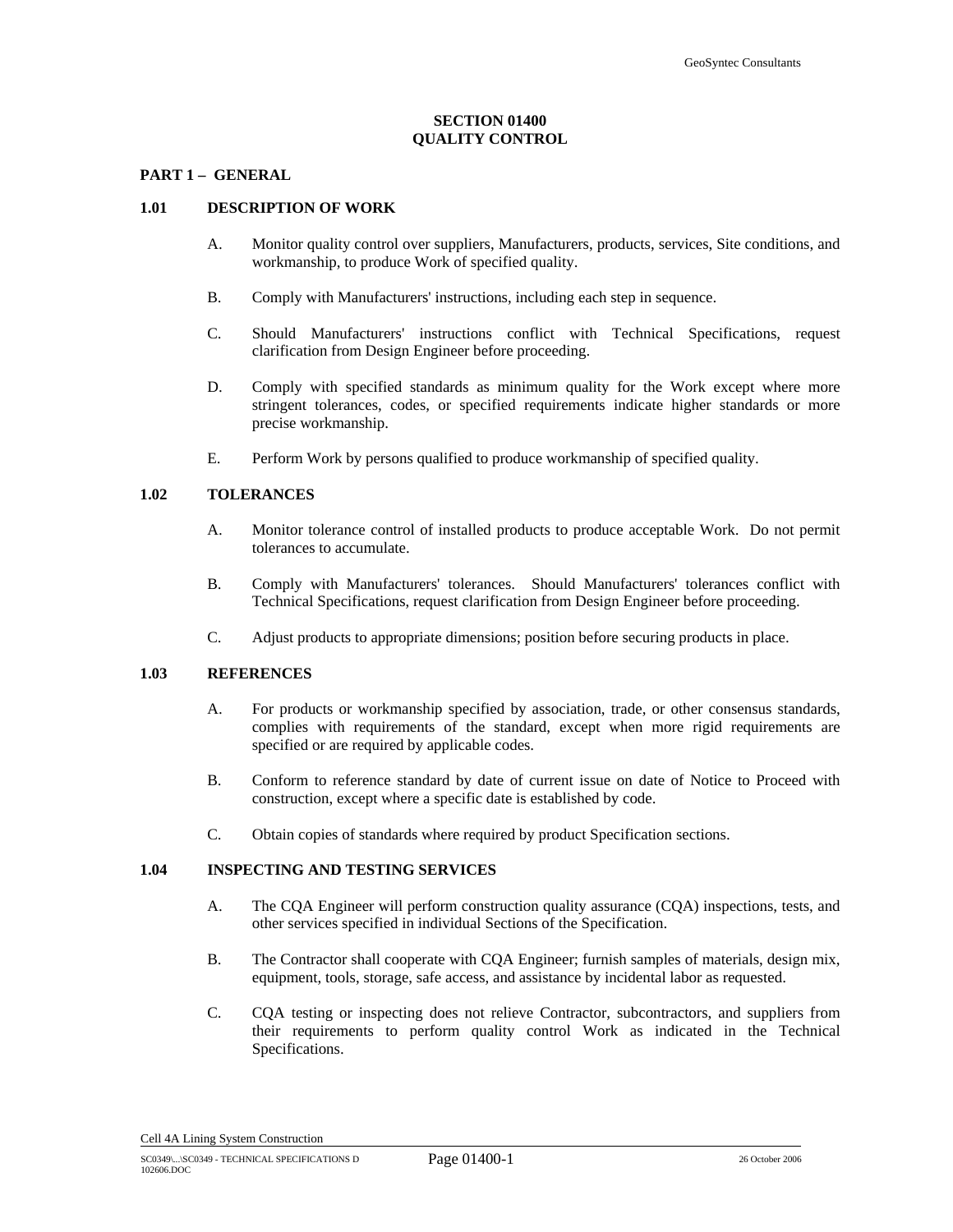# **PART 2 – PRODUCTS**

NOT USED.

# **PART 3 – EXECUTION**

NOT USED.

# **PART 4 – MEASUREMENT AND PAYMENT**

NOT USED.

[END OF SECTION]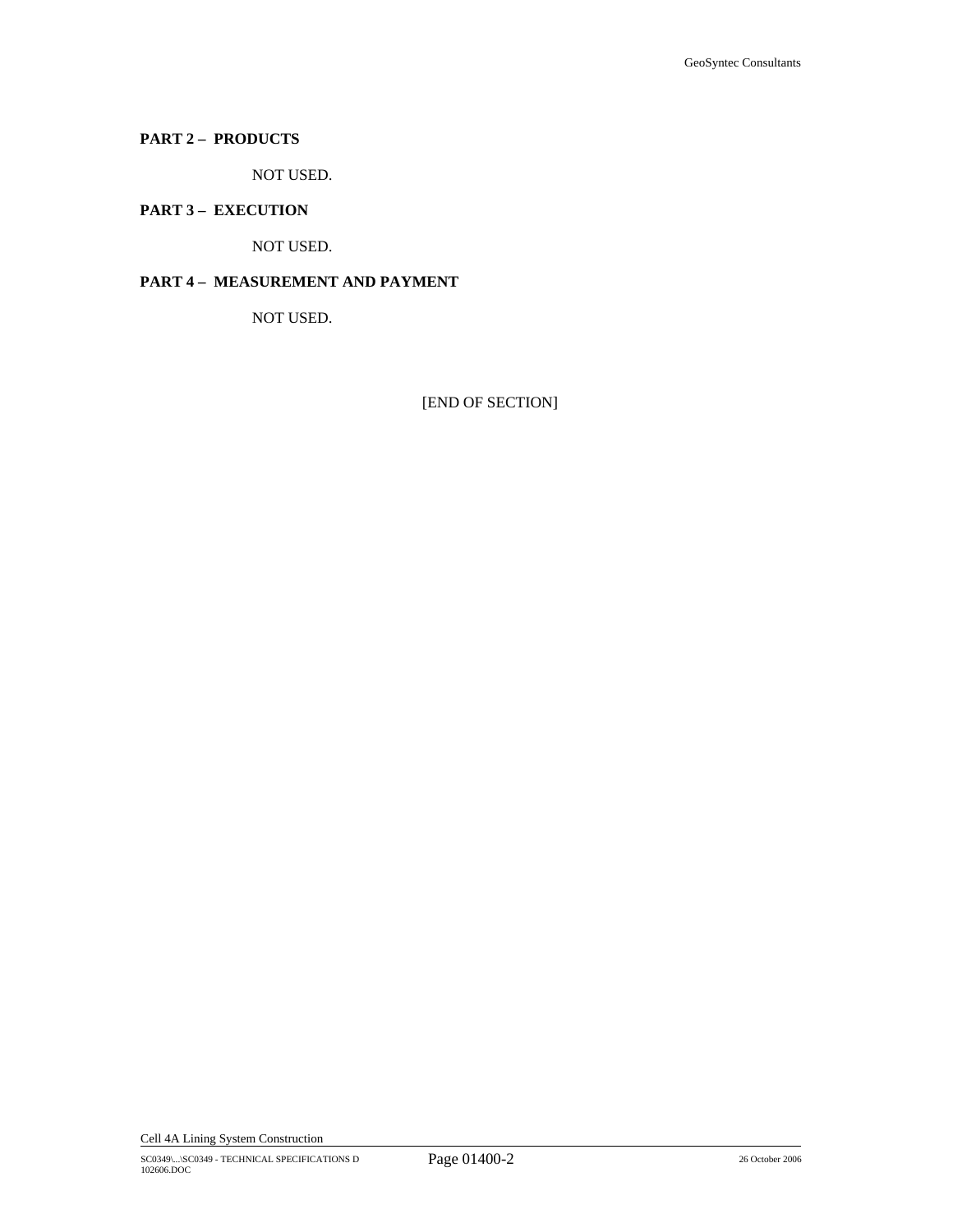#### **SECTION 01500 CONSTRUCTION FACILITIES**

#### **PART 1 – GENERAL**

#### **1.01 SECTION INCLUDES**

A. Construction facilities include furnishing of all equipment, materials, tools, accessories, incidentals, labor, and performing all work for the installation of equipment and for construction of facilities, including their maintenance, operation, and removal, if required, at the completion of the Work under the Contract.

#### **1.02 DESCRIPTION OF WORK**

- A. Construction facilities include, but are not limited to, the following equipment, materials, facilities, areas, and services:
	- 1. Parking Areas.
	- 2. Temporary Roads.
	- 3. Storage of Materials and Equipment.
	- 4. Construction Equipment.
	- 5. Temporary Sanitary Facilities.
	- 6. Temporary Water.
	- 7. First Aid Facilities.
	- 8. Health and Safety.
	- 9. Security.
- B. Construct/install, maintain, and operate construction facilities in accordance with the applicable federal, state, and local laws, rules, and regulations, and the Contract Documents.

#### **1.03 GENERAL REQUIREMENTS**

- A. Contractor is responsible for furnishing, installing, constructing, operating, maintaining, removing and disposing of the construction facilities, as specified in this Section, and as required for the completion of the Work under the Contract.
- B. Contractor shall maintain construction facilities in a clean, safe and sanitary condition at all times until completion of the Work.
- C. Contractor shall minimize land disturbances related to the construction facilities to the greatest extent possible and restore land, to the extent reasonable and practical, to its original contours by grading to provide positive drainage and by seeding the area to match with existing vegetation or as specified elsewhere.

#### **1.04 TEMPORARY ROADS AND PARKING AREAS**

A. Temporary roads and parking areas are existing roads that are improved, or new roads constructed by Contractor for convenience of Contractor in the performance of the Work under the Contract.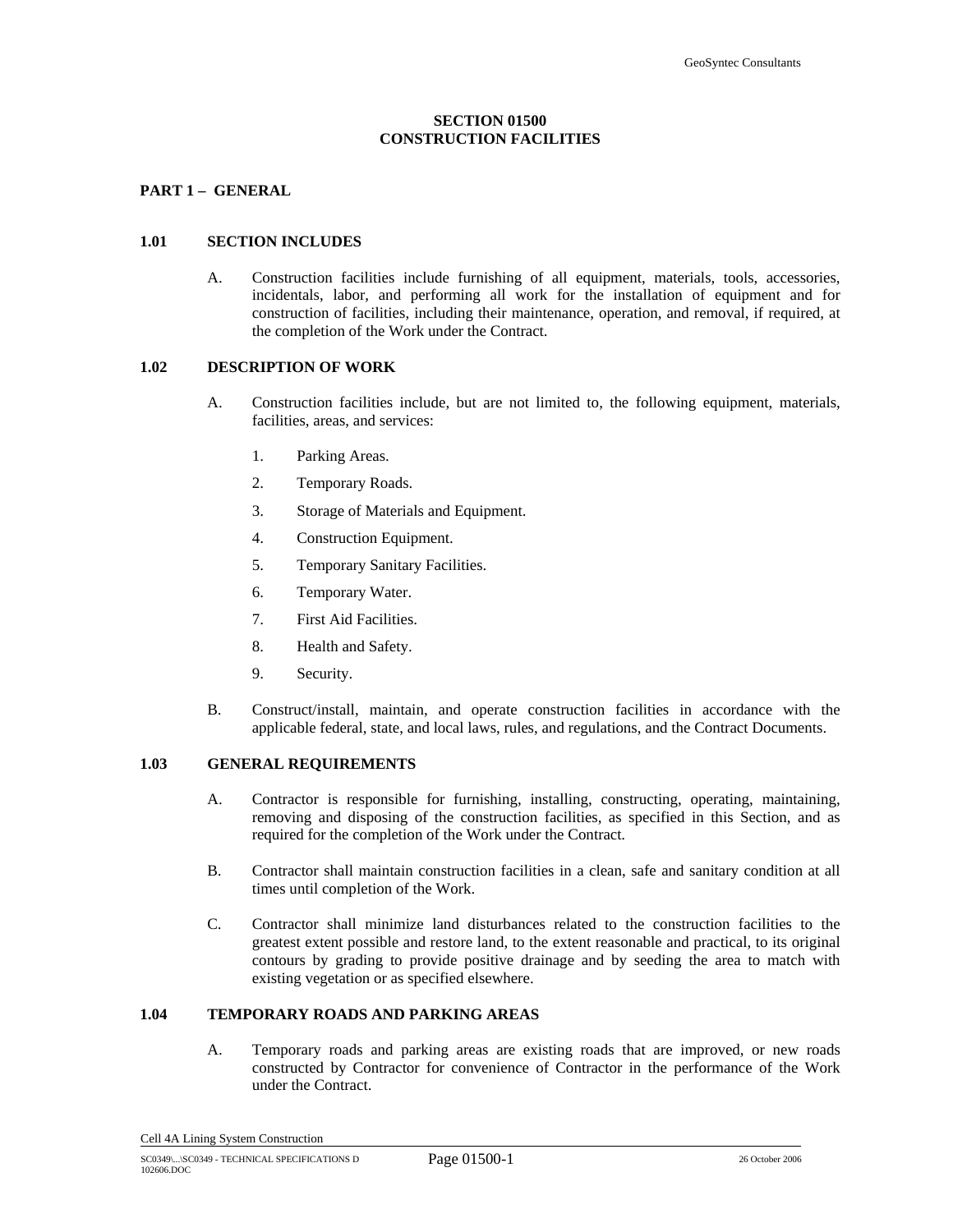- B. Contractor shall coordinate construction with Construction Manager.
- C. If applicable, coordinate all road construction activities with local utilities, fire, and police departments.
- D. Keep erosion to a minimum and maintain suitable grade and radii of curves to facilitate ease of movement of vehicles and equipment.
- E. Furnish and install longitudinal and cross drainage facilities, including, but not limited to, ditches, structures, pipes and the like.
- F. Clean equipment so that mud or dirt is not carried onto public roads. Clean up any mud or dirt transported by equipment on paved roads both on-site and off-site.

#### **1.05 STORAGE OF MATERIALS AND EQUIPMENT**

- A. Make arrangements for material and equipment storage areas. Locations and configurations of approved facilities are subject to the acceptance of the Construction Manager.
- B. Confine all operations, including storage of materials, to approved areas. Store materials in accordance with these Technical Specifications and the Construction Drawings.
- C. Store construction materials and equipment within boundaries of designated areas. Storage of gasoline or similar fuels must conform to state and local regulations and be limited to the areas approved for this purpose by the Construction Manager.

#### **1.06 CONSTRUCTION EQUIPMENT**

- A. Erect, equip, and maintain all construction equipment in accordance with all applicable statutes, laws, ordinances, rules, and regulations or other authority having jurisdiction.
- B. Provide and maintain scaffolding, staging, hoists, barricades, and similar equipment required for performance of the Work. Provide hoists or similar equipment with operators and signals, as required.
- C. Provide, maintain, and remove upon completion of the Work, all temporary rigging, scaffolding, hoisting equipment, debris boxes, barricades around openings and excavations, fences, ladders, and all other temporary work, as required for all Work hereunder.
- D. Construction equipment and temporary work must conform to all the requirements of state, county, and local authorities, OSHA, and underwriters that pertain to operation, safety, and fire hazard. Furnish and install all items necessary for conformity with such requirements, whether or not called for under separate Sections of these Technical Specifications.

#### **1.07 TEMPORARY SANITARY FACILITIES**

- A. Provide temporary sanitary facilities for use by all employees and persons engaged in the Work, including subcontractors, their employees and authorized visitors, and the Construction Manager.
- B. Sanitary facilities include enclosed chemical toilets and washing facilities. These facilities must meet the requirements of local public health standards.
- C. Locate sanitary facilities as approved by Construction Manager, and maintain in a sanitary condition during the entire course of the Work.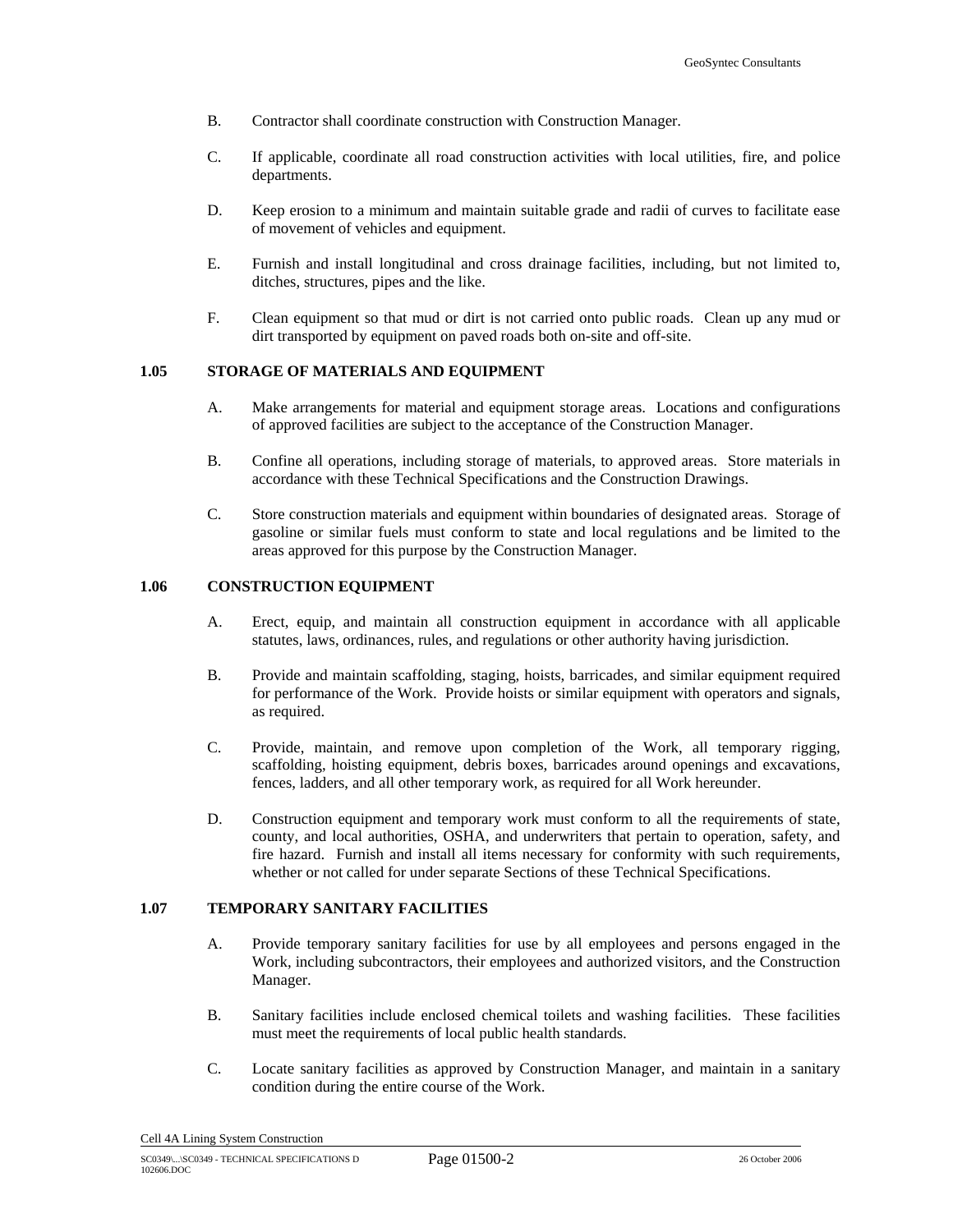# **1.08 TEMPORARY WATER**

- A. Make all arrangements for water needs from the Owner.
- B. Provide drinking water for all personnel at the site.

#### **1.09 FIRST AID FACILITIES**

A. Provide first aid equipment and supplies to serve all Contractor personnel at the Site.

#### **1.10 HEALTH AND SAFETY**

A. Provide necessary monitoring equipment and personal protective equipment in accordance with Contractor prepared Site Health and Safety Plan.

#### **1.11 SECURITY**

A. Make all necessary provisions and be responsible for the security of the Work and the Site until final inspection and acceptance of the Work, unless otherwise directed by the Construction Manager.

#### **1.12 SHUT-DOWN TIME OF SERVICE**

A. Do not disconnect or shut down any part of the existing utilities and services, except by express permission of Construction Manager.

#### **1.13 MAINTENANCE**

A. Maintain all construction facilities, utilities, temporary roads, and the like in good working condition as required by the Construction Manager during the term of the Work.

# **1.14 STATUS AT COMPLETION**

- A. Upon completion of the Work, or prior thereto, when so required by Construction Manager:
	- 1. Repair damage to roads caused by or resulting from the Contractor's work or operations.
	- 2. Remove and dispose of all construction facilities. Similarly, all areas utilized for temporary facilities shall be returned to near original, natural state, or as otherwise indicated or directed by the Construction Manager.

# **PART 2 – PRODUCTS**

NOT USED**.** 

#### **PART 3 – EXECUTION**

NOT USED.

#### **PART 4 – MEASUREMENT AND PAYMENT**

A. Providing for and complying with the requirements set forth in this Section for Construction Facilities as lump sum (LS) and payment will be based on the unit price provided on the Bid Schedule.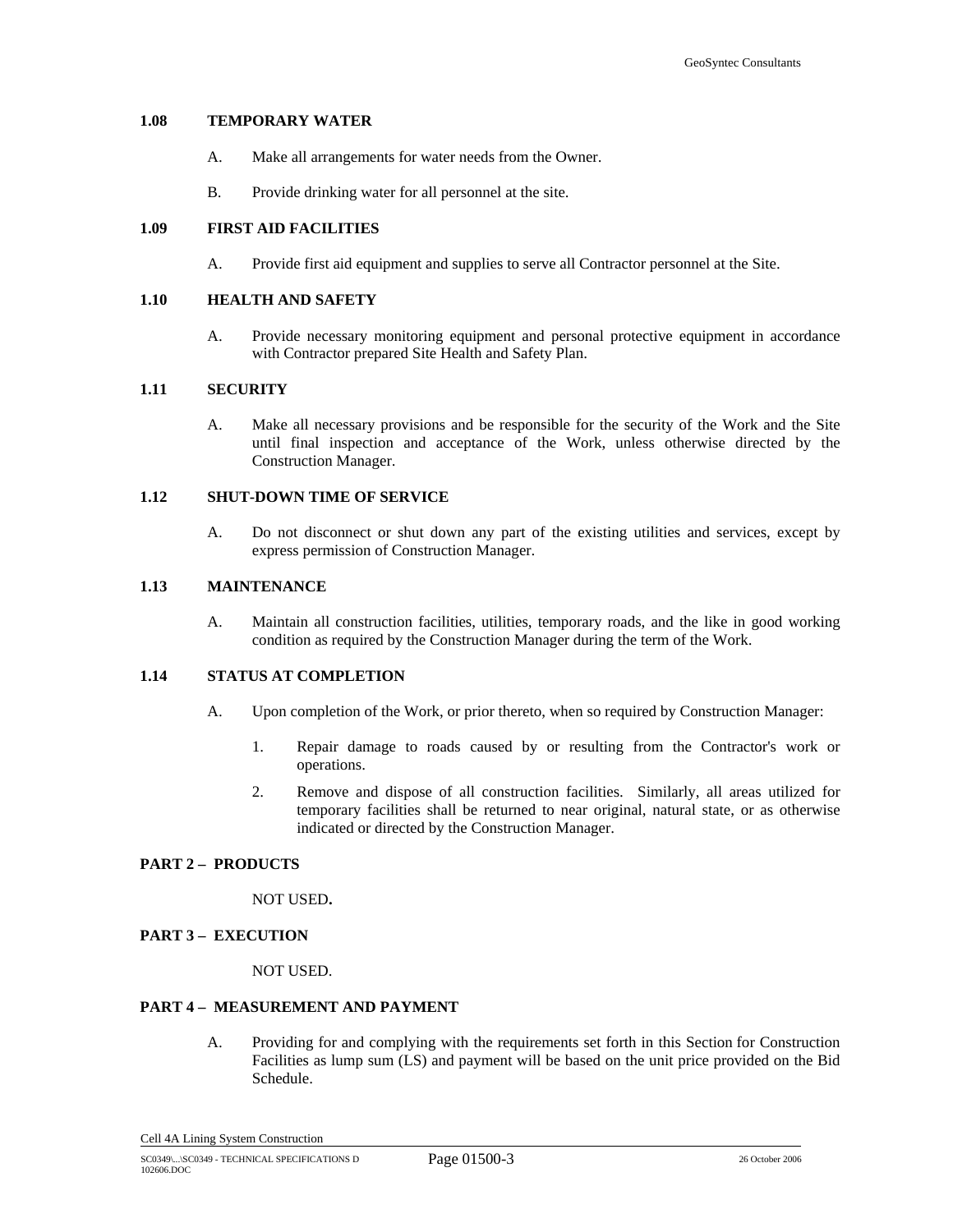- B. The following are considered incidental to the Work:
	- 1. Mobilization.
	- 2. Temporary roadways and parking areas.
	- 3. Temporary sanitary facilities.
	- 4. Decontamination of equipment.
	- 5. Security.
	- 6. Demobilization.

[END OF SECTION]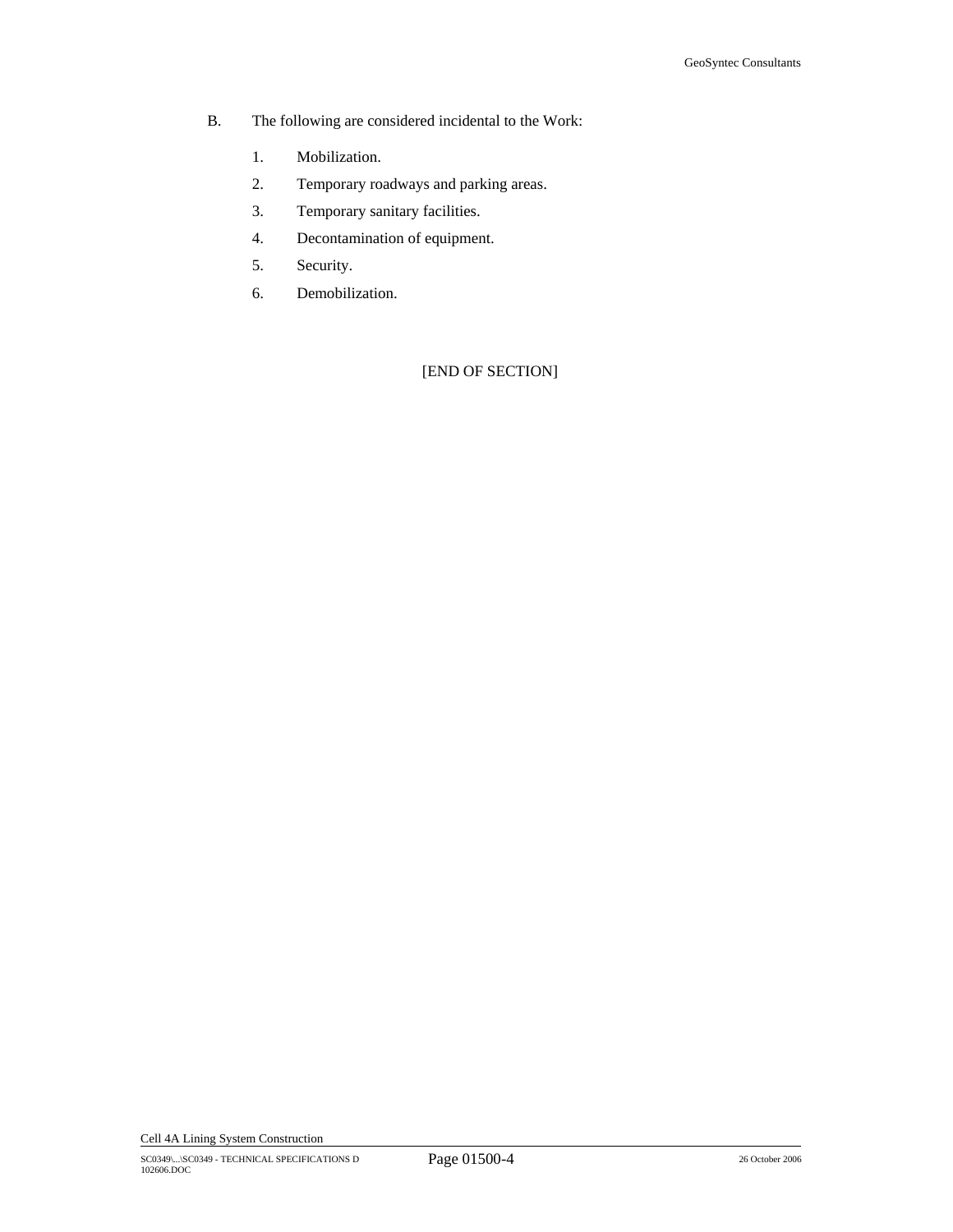#### **SECTION 01505 MOBILIZATION / DEMOBILIZATION**

#### **PART 1 – GENERAL**

#### **1.01 DESCRIPTION OF WORK**

- A. Mobilization consists of preparatory work and operations, including but not limited to those necessary for the movement of personnel and project safety; including: adequate personnel, equipment, supplies, and incidentals to the project Site; establishment of facilities necessary for work on the project; premiums on bond and insurance for the project and for other work and operations the Contractor must perform or costs the Contractor must incur before beginning work on the project, which are not covered in other bid items.
- B. Demobilization consists of work and operations including, but not limited to, movement of personnel, equipment, supplies, and incidentals off-site.

#### **PART 2 – PRODUCTS**

NOT USED.

#### **PART 3 – EXECUTION**

NOT USED.

#### **PART 4 – MEASUREMENT AND PAYMENT**

#### **4.01 GENERAL**

- A. Providing for and complying with the requirements set forth in this Section as lump sum (LS) and payment will be based on the unit price provided on the Bid Schedule.
- B. The Contract Price for Mobilization / Demobilization shall include the provision for movement of equipment onto the job site; removal of all facilities and equipment at the completion of the project; cost of bonds, both prime and subcontractors; permits; preparation of a Health and Safety Plan; all necessary safety measures; and all other related mobilization and demobilization costs. Price bid for mobilization shall not exceed 10 percent of the total bid for the Project. Fifty percent of the mobilization bid price, less retention, will be paid on the initial billing provided all equipment and temporary facilities are in place and bond fees paid. The remaining 50 percent of the mobilization bid price will be paid on satisfactory removal of all facilities and equipment on completion of the project.

#### [END OF SECTION]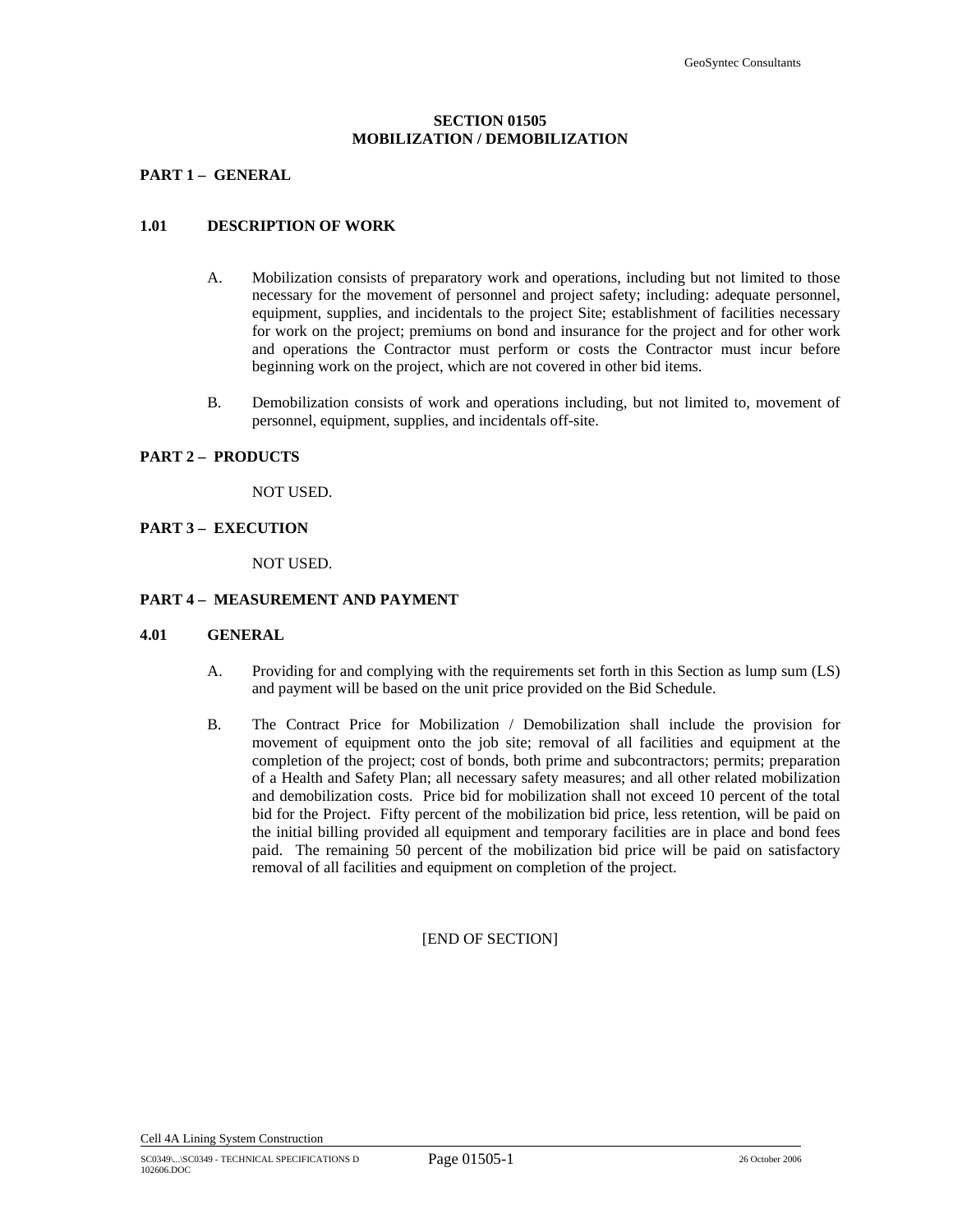#### **SECTION 01560 TEMPORARY CONTROLS**

#### **PART 1 – GENERAL**

#### **1.01 DESCRIPTION OF WORK**

- A. Temporary Controls required during the term of the Contract for the protection of the environment and the health and safety of workers and general public.
- B. Furnishing all equipment, materials, tools, accessories, incidentals, and labor, and performing all work for the installation of equipment and construction of facilities, including their maintenance and operation during the term of the Contract.
- C. Temporary Controls include:
	- 1. Dust Control.
	- 2. Pollution Control.
	- 3. Traffic and Safety Controls.
- D. Perform Work as specified in the Technical Specifications and as required by the Construction Manager. Maintain equipment and accessories in clean, safe and sanitary condition at all times until completion of the Work.

#### **1.02 DUST CONTROL**

- A. Provide dust control measures in-accordance with the Technical Specifications. Dust control measures must meet requirements of applicable laws, codes, ordinances, and permits.
- B. Dust control consists of transporting water, furnishing required equipment, testing of equipment, additives, accessories and incidentals, and carrying out proper and efficient measures wherever and as often as necessary to reduce dust nuisance, and to prevent dust originating from construction operations throughout the duration of the Work.

#### **1.03 POLLUTION CONTROL**

- A. Pollution of Waterways:
	- 1. Perform Work using methods that prevent entrance or accidental spillage of solid or liquid matter, contaminants, debris, and other objectionable pollutants and wastes into watercourses, flowing or dry, and underground water sources.
	- 2. Such pollutants and wastes will include, but will not be limited to, refuse, earth and earth products, garbage, cement, concrete, sewage effluent, industrial waste, hazardous chemicals, oil and other petroleum products, aggregate processing tailings, and mineral salts.
- B. Dispose of pollutants and wastes in accordance with applicable permit provisions or in a manner acceptable to and approved by the Construction Manager.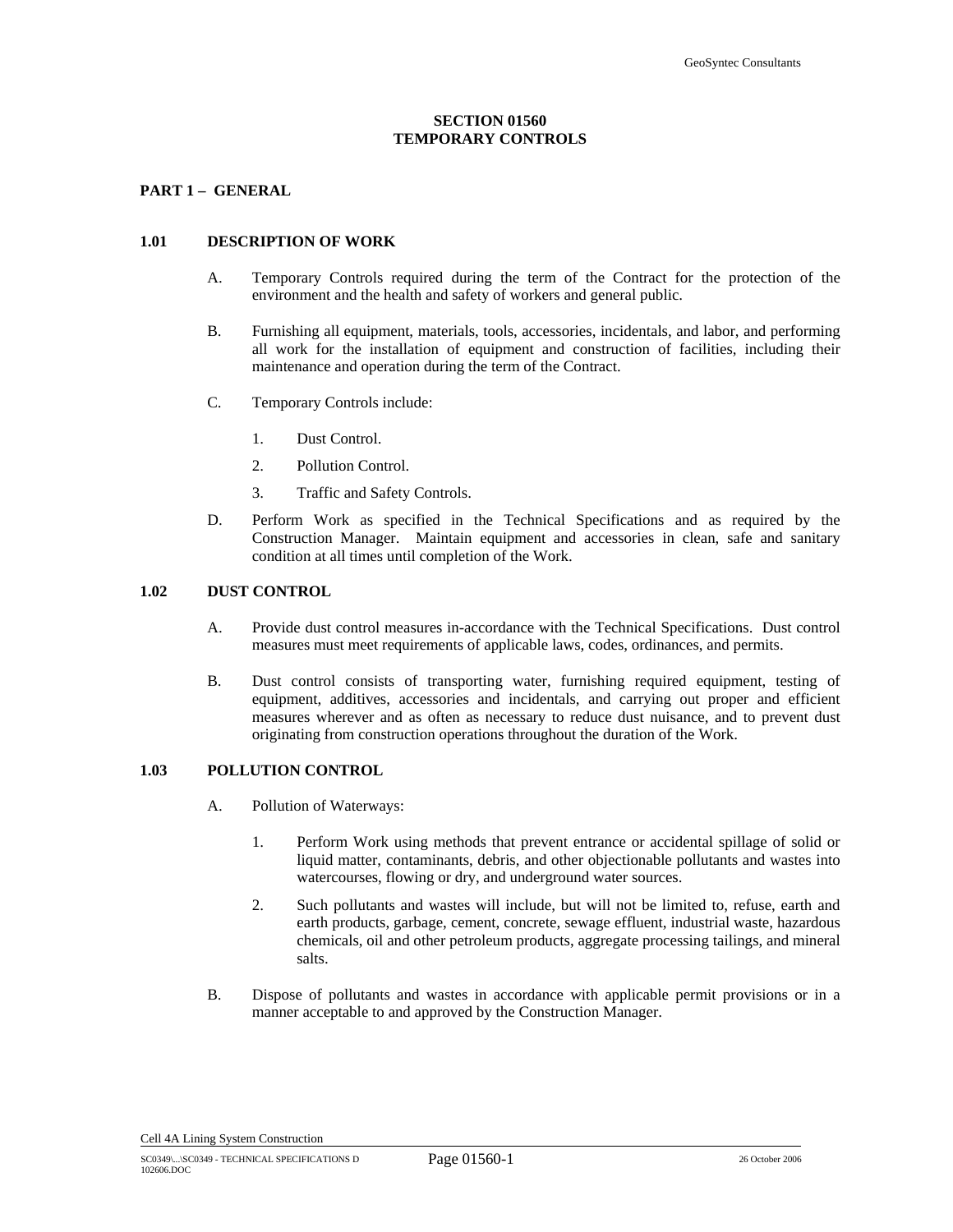- C. Storage and Disposal of Petroleum Product:
	- 1. Petroleum products covered by this Section include gasoline, diesel fuel, lubricants, and refined and used oil. During project construction, store all petroleum products in such a way as to prevent contamination of all ground and surface waters and in accordance with local, state, and federal regulations.
	- 2. Lubricating oil may be brought into the project area in steel drums or other means, as the Contractor elects. Store used lubricating oil in steel drums, or other approved means, and return them to the supplier for disposal. Do not burn or otherwise dispose of at the Site.
	- 3. Secondary containment shall be provided for products stored on site, in accordance with the Owner provided Storm Water Pollution Prevention Plan.

#### **1.04 TRAFFIC AND SAFETY CONTROLS**

- A. Post construction areas and roads with traffic control signs or devices used for protection of workmen, the public, and equipment. Signs and devices must conform to the American National Standards Institute (ANSI) Manual on Uniform Traffic Control Devices for Streets and Highways.
- B. Remove signs or traffic control devices after they have finished serving their purpose. It is particularly important to remove any markings on road surfaces that under conditions of poor visibility could cause a driver to turn off the road or into traffic moving in the opposite direction.
- C. Provide flag persons, properly equipped with International Orange protective clothing and flags, as necessary, to direct or divert pedestrian or vehicular traffic. A full-time flag person shall be required for the duration of importation of fill.
- D. Barricades for protection of employees must conform to the portions of the ANSI Manual on Uniform Traffic Control Devices for Streets and Highways, relating to barricades.
- E. Guard and protect all workers, pedestrians, and the public from excavations, construction equipment, all obstructions, and other dangerous items or areas by means of adequate railings, guard rails, temporary walks, barricades, warning signs, sirens, directional signs, overhead protection, planking, decking, danger lights, etc.
- F. Construct and maintain fences, planking, barricades, lights, shoring, and warning signs as required by local authorities and federal and state safety ordinances, and as required to protect all property from injury or loss and as necessary for the protection of the public, and provide walks around any obstructions made in a public place for carrying out the Work covered in this Contract. Leave all such protection in place and maintained until removal is authorized by the Construction Manager.

#### **1.05 MAINTENANCE**

A. Maintain all temporary controls in good working conditions during the term of the Contract for the safe and efficient transport of equipment and supplies, and for construction of permanent works.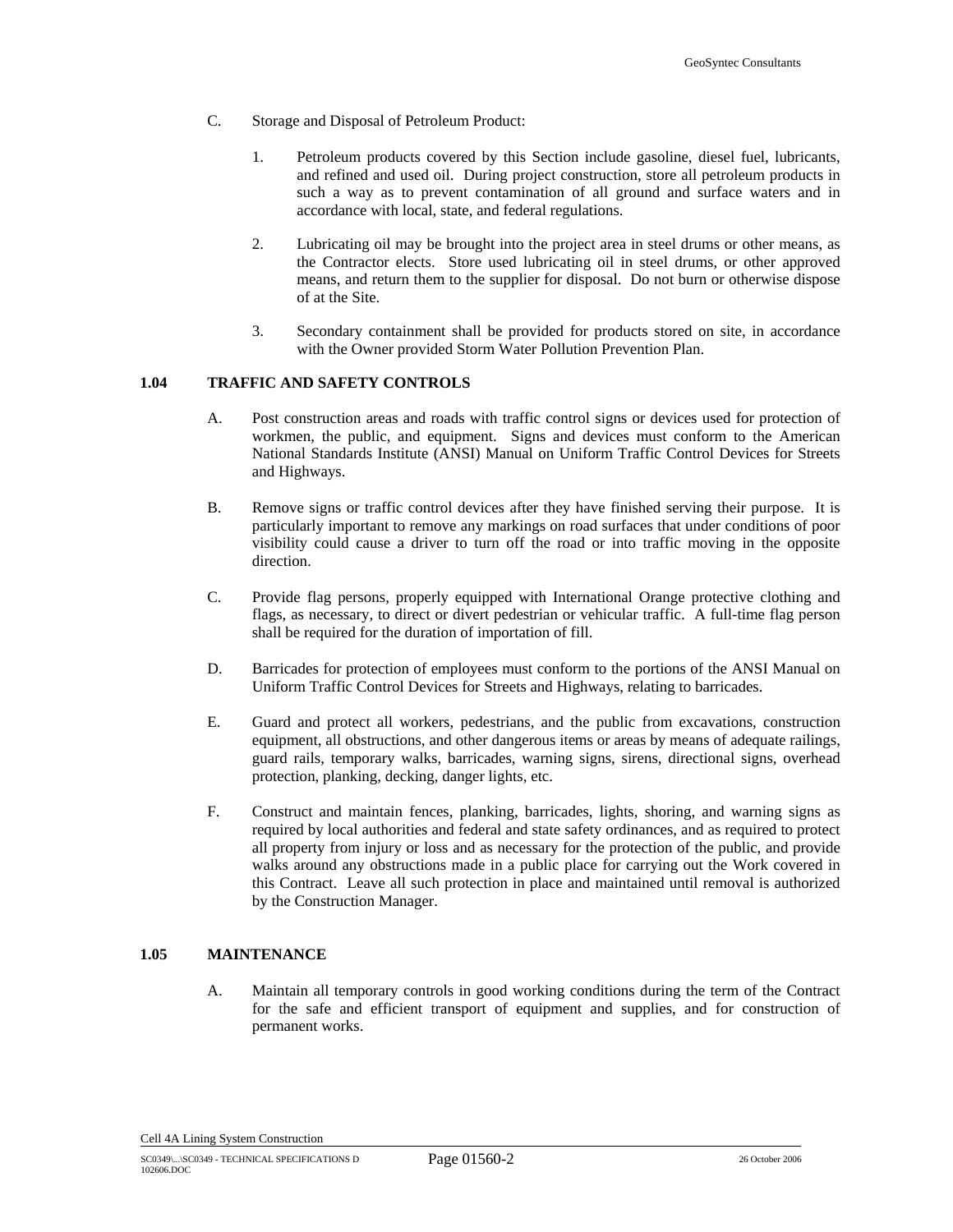# **1.06 STATUS AT COMPLETION**

A. Upon completion of the Work, or prior thereto as approved by the Construction Manager, remove all temporary controls and restore disturbed areas.

#### **PART 2 – PRODUCTS**

NOT USED.

# **PART 3 – EXECUTION**

NOT USED.

#### **PART 4 – MEASUREMENT AND PAYMENT**

#### **4.01 TEMPORARY CONTROLS**

A. Temporary Controls: the measurement and payment of temporary controls shall be in accordance with and as a part of Mobilization / Demobilization, as outlined in Section 01505.

[END OF SECTION]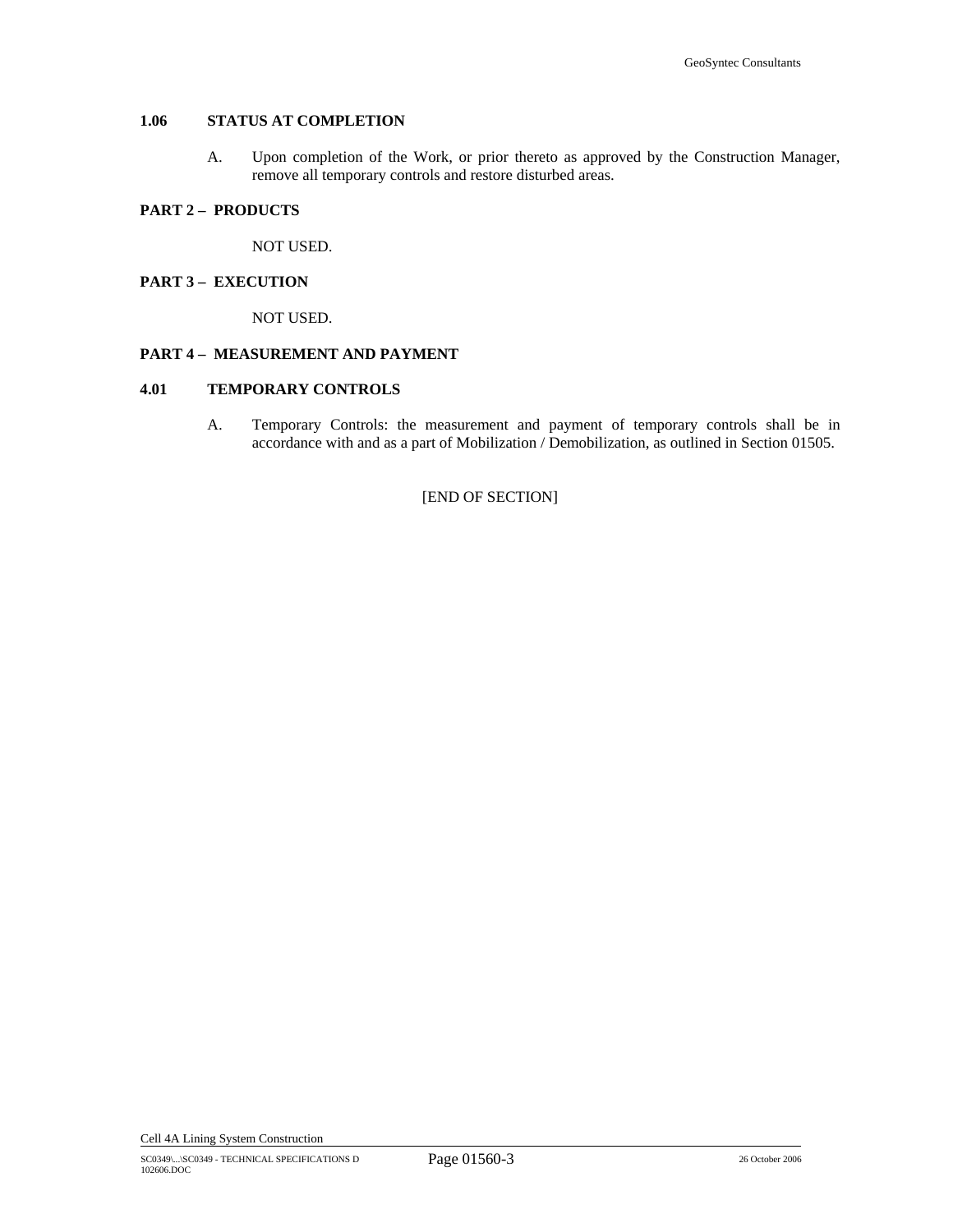#### **SECTION 01700 CONTRACT CLOSEOUT**

#### **PART 1 – GENERAL**

#### **1.01 CLOSEOUT PROCEDURES**

A. Contractor shall submit written certification that the Technical Specifications, CQA Plan, and Drawings have been reviewed, Work has been inspected, and that Work is complete and inaccordance with the Technical Specifications, CQA Plan, and Drawings and ready for Owner's inspection.

#### **1.02 FINAL CLEANING**

- A. Contractor shall execute final cleaning prior to final inspection.
- B. Contractor shall clean equipment and fixtures to a sanitary condition.
- C. Contractor shall remove waste and surplus materials, rubbish, and construction facilities from the construction Site.

#### **1.03 PROJECT RECORD DOCUMENTS**

- A. Maintain on Site, one set of the following record documents and record actual revisions to the Work.
	- 1. Drawings.
	- 2. Specifications.
	- 3. Addenda.
	- 4. Change Orders and other Modifications to the Contract.
	- 5. Reviewed Shop Drawings, product data, and samples.
- B. Store Record Documents separate from documents used for construction.
- C. Record information concurrent with construction progress.
- D. Specifications: Legibly mark and record at each product Section a description of actual products installed, including the following:
	- 1. Manufacturer's name and product model and number.
	- 2. Product substitutions or alternates utilized.
	- 3. Changes made by Addenda and Modifications.
- E. Record Documents and Shop Drawings: Legibly mark each item to record actual construction including:
	- 1. Measured horizontal and vertical location of underground utilities and appurtenances referenced to permanent surface features.
	- 2. Measured locations of internal utilities and appurtenances concealed in construction, referenced to visible, accessible, and permanent features of the Work.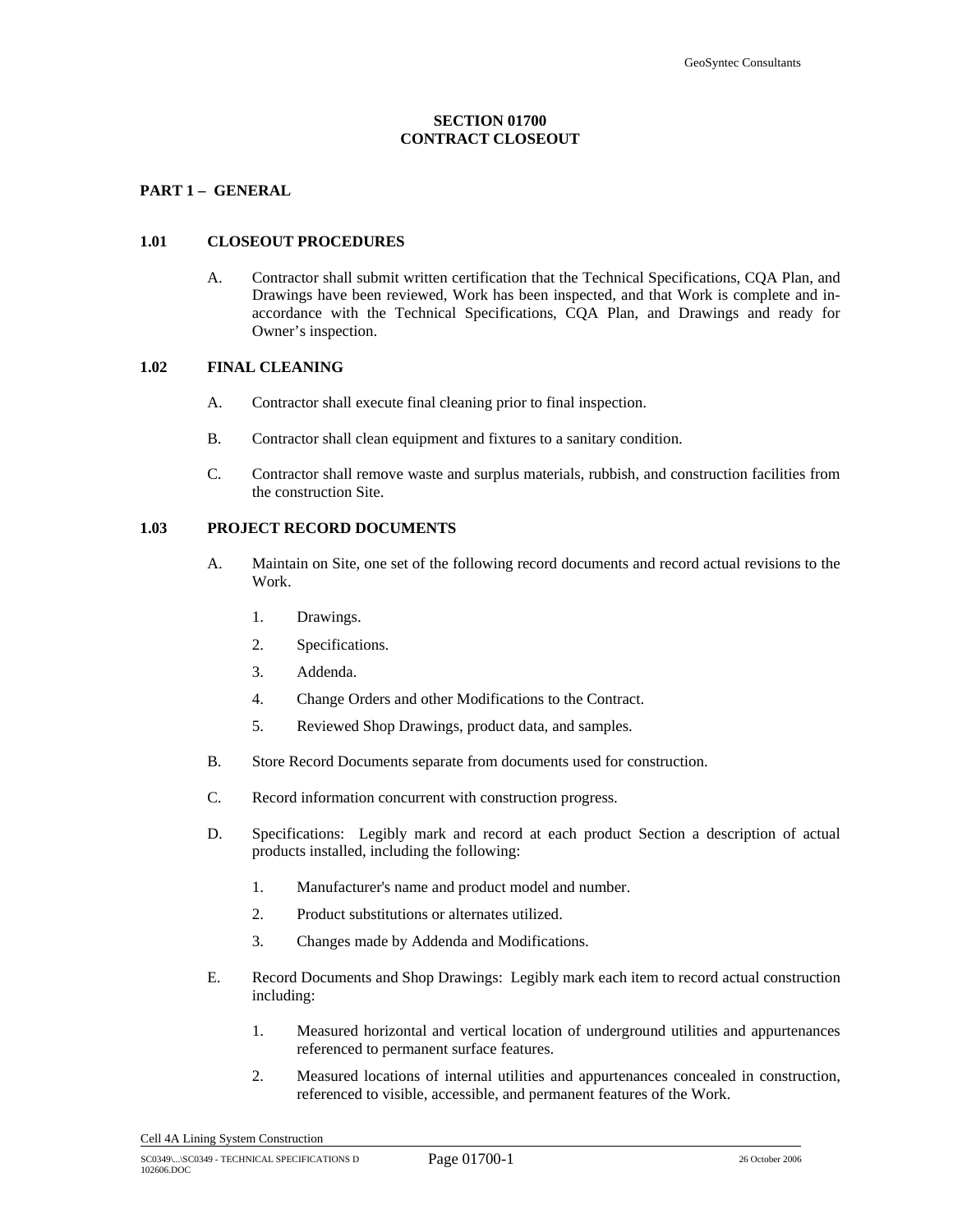- 3. Field changes of dimension and detail.
- 4. Details not shown on original Construction Drawings.
- F. Submit record documents to the Construction Manager.

#### **PART 2 – PRODUCTS**

NOT USED.

#### **PART 3 – EXECUTION**

NOT USED.

# **PART 4 – MEASUREMENT AND PAYMENT**

#### **4.01 CONTRACT CLOSEOUT**

A. Contract Closeout: the measurement and payment of contract close out shall be in accordance with and as part of Mobilization / Demobilization, as outlined in Section 01505.

[END OF SECTION]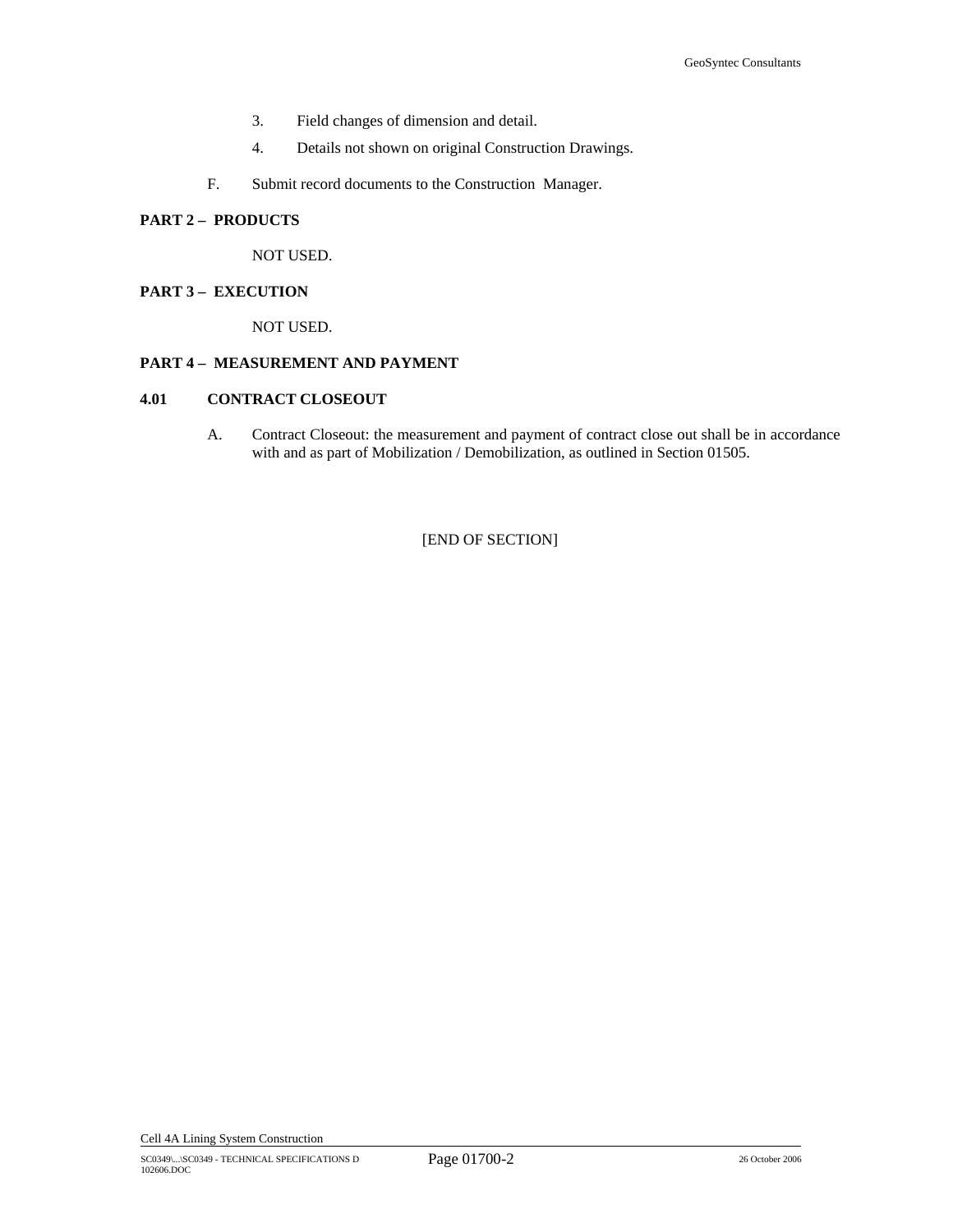#### **SECTION 02220 SUBGRADE PREPARATION**

#### **PART 1 – GENERAL**

#### **1.01 DESCRIPTION OF WORK**

- A. The Contractor shall furnish all labor, materials, tools, supervision, transportation, equipment, and incidentals necessary to perform all Earthwork. The Work shall be carried out as specified herein and in accordance with the Drawings and the Construction Quality Assurance (CQA) Plan.
- B. The Work shall include, but not be limited to vegetation removal, re-conditioning, and grading of subgrade soil and construction of geosynthetics anchor trench. Earthwork shall conform to the dimensions, lines, grades, and sections shown on the Drawings or as directed by the Engineer.

#### **1.02 RELATED SECTIONS**

Section 02770 – Geomembrane

Section 02771 – Geotextile

Section 02772 – Geosynthetic Clay Liner

Section 02773 – Geonet

#### **1.03 REFERENCES**

- A. Drawings
- B. Site CQA Plan

# **1.04 QUALIFICATIONS**

A. The Contractor's Site Superintendent for the earthworks operations shall have supervised the construction of at least two civil construction and earthworks projects in the last 5 years, including grading and trenching.

#### **1.05 QUALITY ASSURANCE**

A. The Contractor shall ensure that the materials and methods used for subgrade preparation meet the requirements of the Drawings and this Section. Any material or method that does not conform to these documents, or to alternatives approved in writing by the Design Engineer will be rejected and shall be repaired, or removed and replaced, by the Contractor at no additional expense to the Owner.

#### **PART 2 – PRODUCTS**

#### **2.01 SUBGRADE SOIL**

A. Subgrade surface be free of protrusions larger than 0.5 inches. Any such observed particles shall be removed prior to placement of geosynthetics.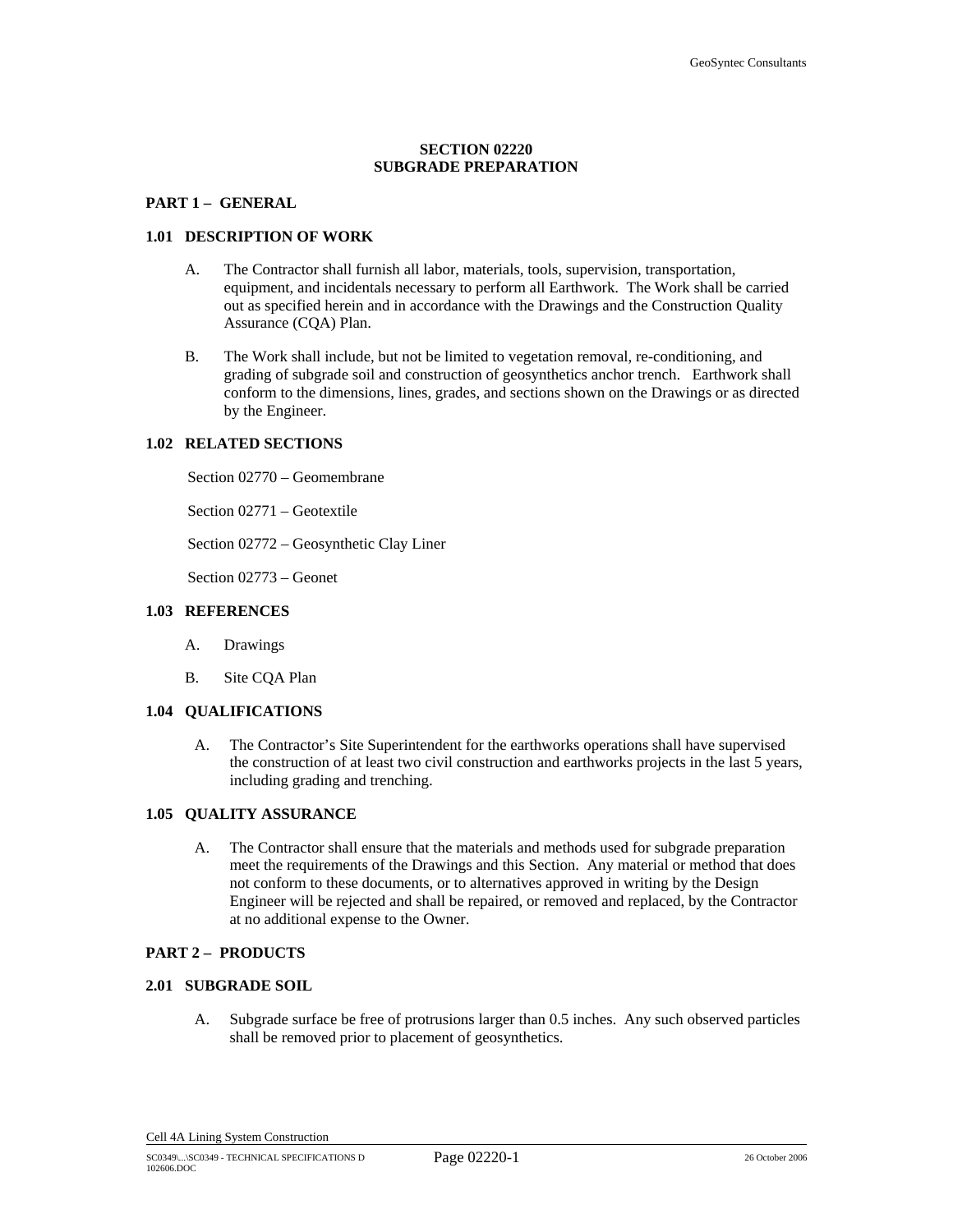B. Subgrade surface shall be free of large desiccation cracks at the time of geosynthetics placement.

#### **2.02 ANCHOR TRENCH BACKFILL**

- A. Anchor trench backfill is the soil material that is placed in the anchor trench, as shown on the Drawings. Rocks greater than 6-in. in any dimension shall not be permitted in anchor trench backfill material.
- B. Where rocks are included in the anchor trench backfill, they shall be mixed with suitable excavated materials to eliminate voids.
- C. Material removed during trench excavation may be utilized for anchor trench backfill, provided that all organic material, rubbish, debris, and other objectionable materials are first removed.

#### **2.03 EQUIPMENT**

- A. The Contractor shall furnish, operate, and maintain grading and compaction equipment as is necessary to produce smooth surfaces for the placement of geosynthetics and acceptable inplace soil density in the anchor trenches.
- B. The Contractor shall furnish, operate and maintain tank trucks, pressure distributors, or other equipment designed to apply water uniformly and in controlled quantities for dust control and for moisture conditioning soils to be placed as trench backfill.
- C. The Contractor shall be responsible for cleaning up all fuel, oil, or other spills, at the expense of the Contractor, and to the satisfaction of the Engineer.

#### **PART 3 – EXECUTION**

#### **3.01 FAMILIARIZATION**

- A. Prior to implementing any of the work in this Section, the Contractor shall become thoroughly familiar with the Site, the Site conditions, and all portions of the work falling within this and other related Sections.
- B. The Contractor shall provide for the protection of work installed in accordance with other Sections. In the event of damage to other work, the Contractor shall make repairs and replacements to the satisfaction of the Engineer, at the expense of the Contractor.

#### **3.02 SUBGRADE SOIL**

- A. The Contractor shall remove vegetation and roots to a minimum depth of 4-inches below ground surface in all areas where geosynthetic materials are to be installed.
- B. Contractor shall grade subgrade soil to be uniform in slope, free from ruts, mounds, or depressions.
- C. Rock or soil particles larger than 0.5 inches in longest diameter shall be removed from the surface prior to geosynthetics placement.
- D. Prior to GCL installation, the subgrade shall be moisture conditioned.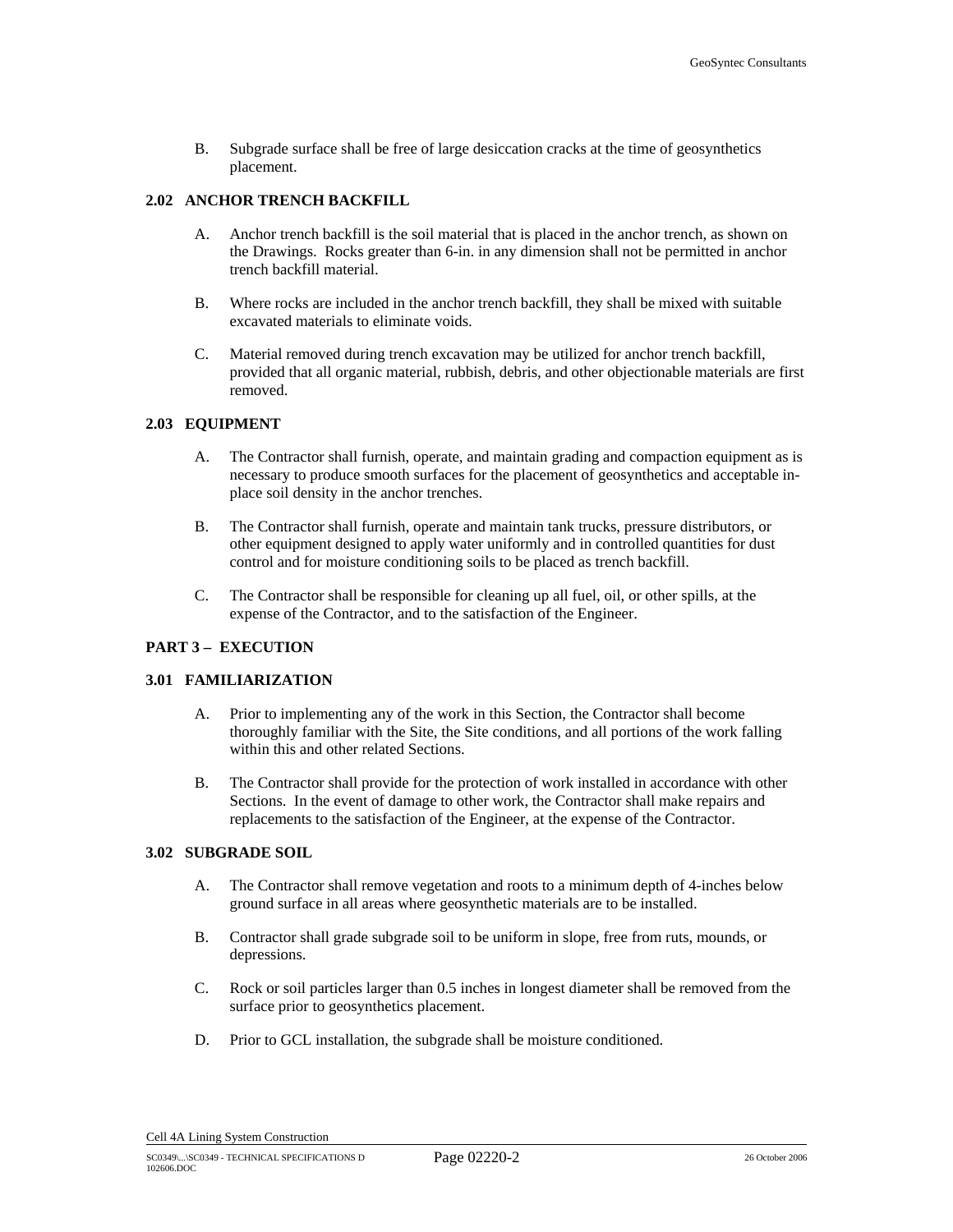#### **3.03 TRENCH EXCAVATION**

- A. The Contractor shall excavate the anchor trench to the limits and grades shown on the Drawings.
- B. Excavated anchor trench materials shall be returned as backfill for the anchor trench and compacted.
- C. Excavated materials not suitable for anchor trench backfill shall be stockpiled in an area as shown on the Drawings in accordance with Subpart 3.05 of this Section, or as designated by the Engineer.
- D. Material not suitable for anchor trench backfill shall be relocated as directed by the Engineer.

# **3.04 TRENCH BACKFILL**

- A. The anchor trench backfill shall be placed to the lines and grades shown on the Drawings.
- B. Soil used for anchor trench backfill shall meet the requirements of Part 2.02 of this Section.
- C. Excavated anchor trench materials shall be returned as backfill for the anchor trench and compacted. The maximum permissible pre-compaction soil clod size is 6 inches.
- D. The Contractor shall compact the anchor trench backfill to the satisfaction of the CQA Consultant.
- E. The Contractor shall utilize compaction equipment suitable and sufficient for achieving the soil compaction requirements.
- F. During soil wetting or drying, the material shall be regularly disced or otherwise mixed so that uniform moisture conditions are obtained in the appropriate range.

#### **3.05 STOCKPILING**

- A. Soil and rock materials suitable for earthworks that are required to be stockpiled shall be stockpiled in areas as shown on the Drawings or as designated by the Engineer, and shall be free of incompatible soil, clearing debris, vegetation, trash, large rocks, or other objectionable materials.
- B. Stockpiles shall be no steeper than 2H:1V (Horizontal:Vertical) or other slope approved by the Engineer, graded to drain, sealed by tracking parallel to the direction of the slope with a dozer or other means approved by the Engineer, and dressed daily during periods when fill is taken from the stockpile. The Contractor shall employ temporary erosion and sediment control measures (i.e. silt fence) as directed by the Engineer around all temporary stockpile areas.
- C. There are no compaction requirements for stockpiled materials.

#### **3.06 SURVEY CONTROL**

A. The Contractor shall perform all surveys necessary for construction layout and control.

Cell 4A Lining System Construction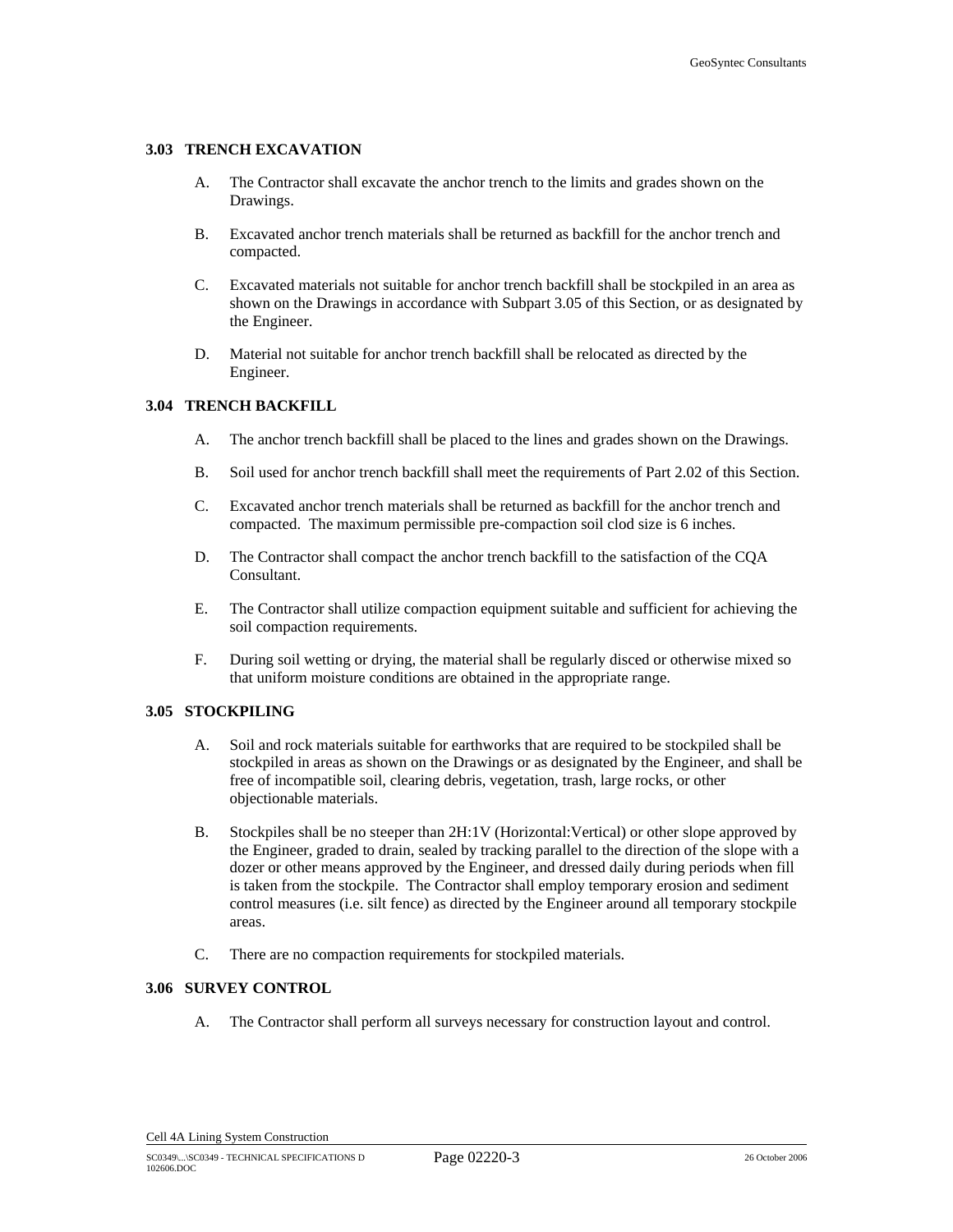B. The Contractor shall perform as built surveys for all completed surfaces for purposes of Record Drawing preparation. At a minimum, survey points shall be obtained at grade breaks, top of slope, toe of slope, and limits of material type.

#### **3.07 PROTECTION OF WORK**

- A. The Contractor shall protect completed work of this Section.
- B. At the end of each day, the Contractor shall verify that the entire work area is left in a state that promotes drainage of surface water away from the area and from finished work.
- C. In the event of damage to Work, the Contractor shall make repairs and replacements to the satisfaction of the CQA Engineer, at the expense of the Contractor.

#### **PART 4 – MEASUREMENT AND PAYMENT**

#### **4.01 GENERAL**

- A. Providing for and complying with the requirements for subgrade preparation will be measured on a square foot (SF) basis and payment will be based on the unit price as provided on the Bid Schedule.
- B. Providing for and complying with the requirements for anchor trench excavation and backfill shall be measured on a lineal foot (LF) basis and payment will be based on the unit price as provided on the Bid Schedule.
- C. The following are considered incidental to the work:
	- Submittals.
	- Quality Assurance and Quality Control.
	- Excavation, loading, and hauling.
	- Temporary haul roads.
	- Dust control.
	- Placement, compaction, and moisture conditioning.
	- Stockpiling.
	- record survey.

#### [END OF SECTION]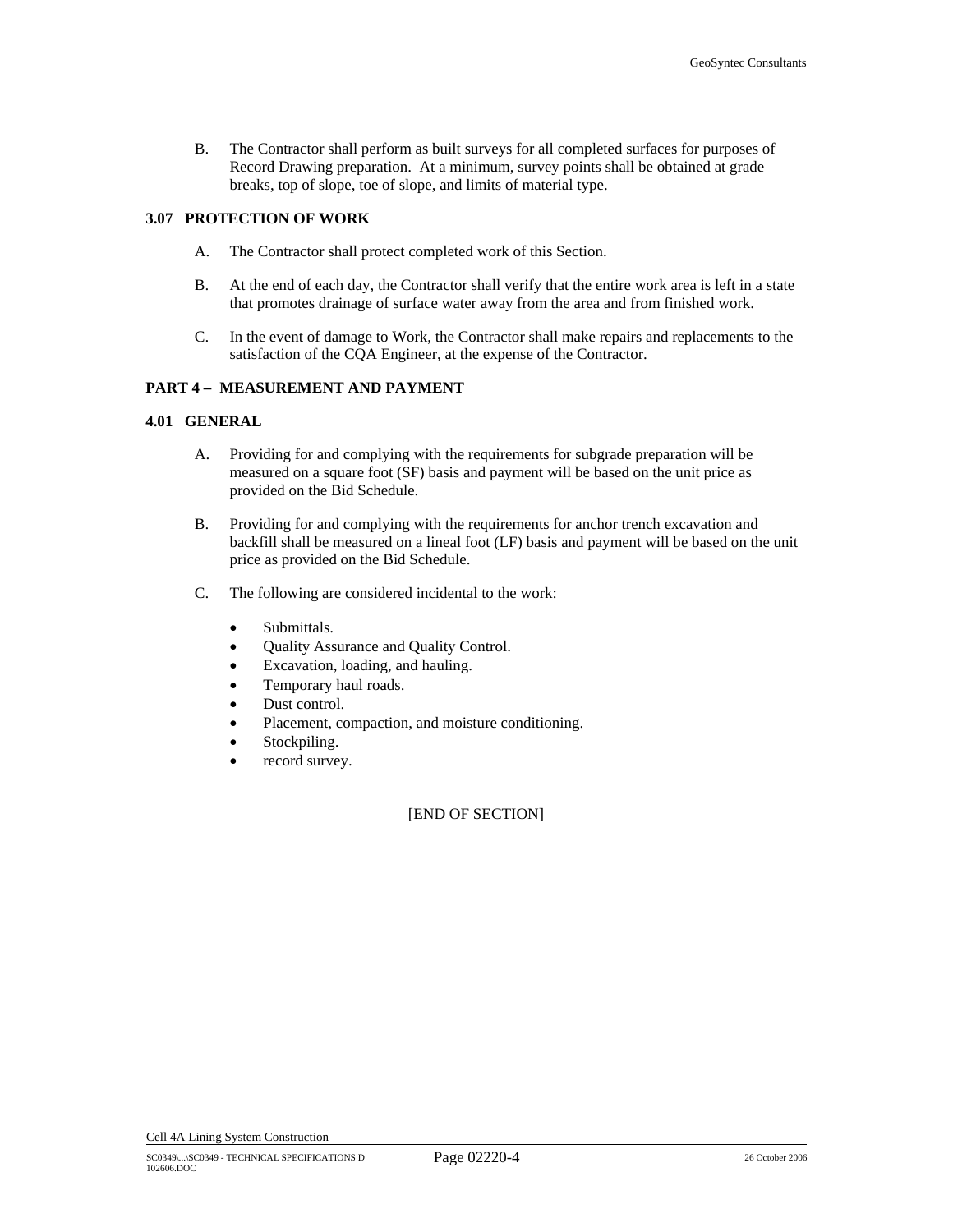#### **SECTION 02225 DRAINAGE AGGREGATE**

#### **PART 1 – GENERAL**

#### **1.01 DESCRIPTION OF WORK**

- A. The Contractor shall furnish all labor, materials, tools, supervision, transportation, equipment and incidentals necessary for the installation of Drainage Aggregate. The work shall be carried out as specified herein and in accordance with the Drawings and the site Construction Quality Assurance (CQA) Plan.
- B. The work shall include, but not be limited to, delivery, offloading, storage, and placement of Drainage Aggregate (aggregate).

#### **1.02 RELATED SECTIONS**

Section 02616 – PVC Pipe

Section 02770 – Geomembrane

Section 02771 – Geotextile

Section 02773 – Geonet

#### **1.03 REFERENCES**

- A. Drawings
- B. Site CQA Plan
- C. Latest Version of American Society for Testing and Materials (ASTM) Standards:

| ASTM C 33   | Standard Specification for Concrete Aggregates                     |
|-------------|--------------------------------------------------------------------|
| ASTM C 136  | Test Method for Sieve Analysis of Fine and Coarse Aggregates       |
| ASTM D 2434 | Test Method for Permeability of Granular Soils (Constant Head)     |
| ASTM D 3042 | Standard Test Method for Insoluble Residue in Carbonate Aggregates |

#### **1.04 SUBMITTALS**

- A. The Contractor shall submit to the Engineer for approval, at least 7 days prior to the start of construction, Certificates of Compliance for proposed aggregate materials. Certificates of Compliance shall include, at a minimum, typical gradation, insoluable residue content, representative sample, and source of aggregate materials.
- B. The Contractor shall submit to the Engineer a list of equipment and technical information for equipment proposed for use in placing the aggregate material in accordance with this Section.

#### **1.05 CONSTRUCTION QUALITY ASSURANCE (CQA) MONITORING**

A. The Contractor shall be aware of and accommodate all monitoring and field/laboratory conformance testing required by the CQA Plan. This monitoring and testing, including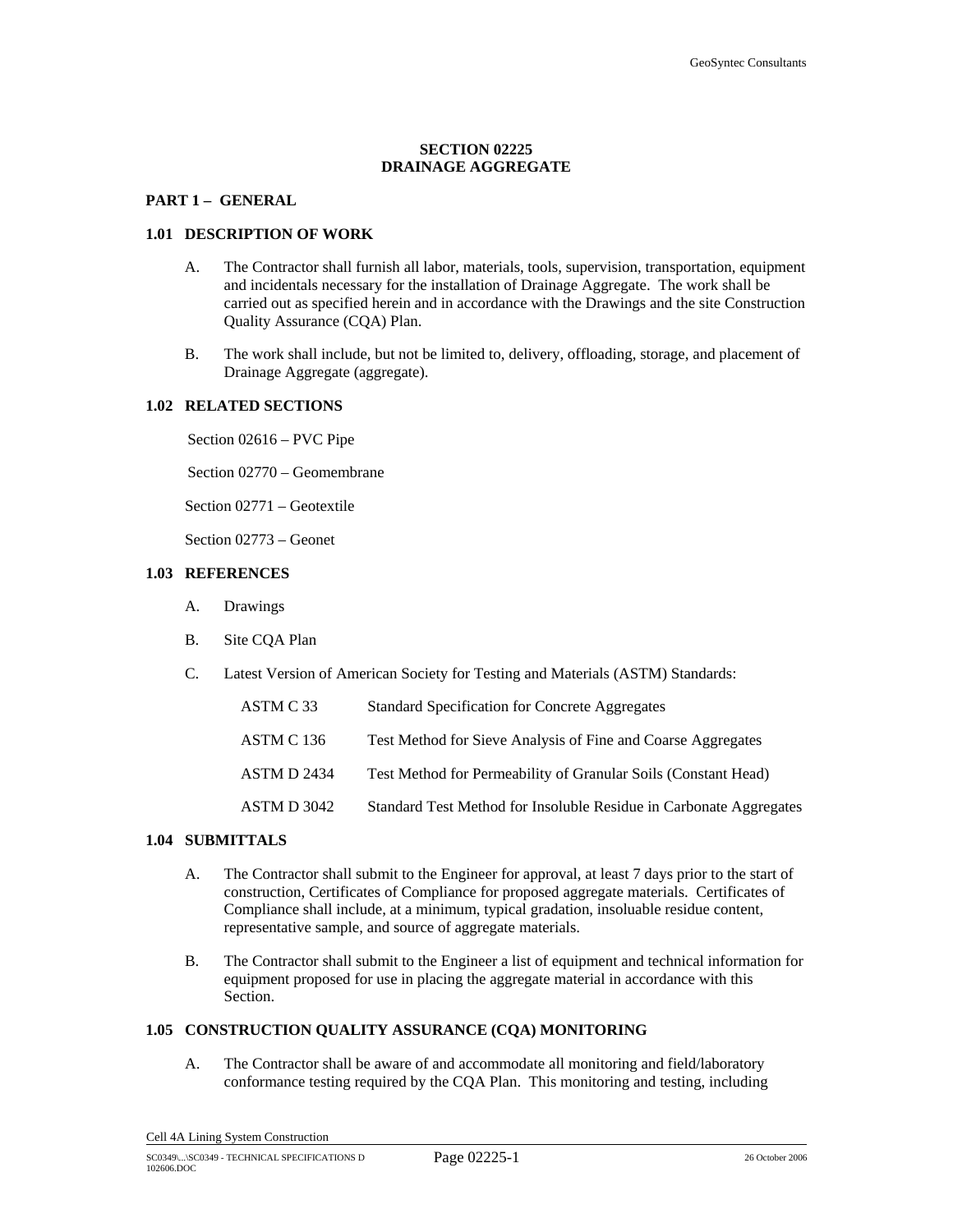random conformance testing of construction materials and completed work, will be performed by the CQA Consultant. If nonconformances or other deficiencies are found in the materials or completed work, the Contractor will be required to repair the deficiency or replace the deficient materials.

#### **PART 2 – PRODUCTS**

#### **2.01 MATERIALS**

A. Aggregate shall meet the requirements specified in ASTM C 33 and shall not contain limestone. Aggregate shall have a minimum permeability of 1 x  $10^{-1}$  cm/sec when tested in accordance with ASTM D 2434. The requirements of the Aggregate are presented below:

| <b>Maximum Particle Size (in.)</b> | <b>Percent Finer</b> |
|------------------------------------|----------------------|
| $\frac{3}{4}$ -in.                 | 100                  |
| No. 200 Sieve                      | $0$ to $2$           |

B. Carbonate loss shall be no greater than 10% by dry weight basis when tested in accordance with ASTM D 3042.

#### **2.02 EQUIPMENT**

A. The Contractor shall furnish, operate, and maintain hauling, placing, and grading equipment as necessary for aggregate placement, meeting the ground pressure requirements listed in Subpart 3.02.F.

#### **PART 3 – EXECUTION**

#### **3.01 FAMILIARIZATION**

- A. Prior to implementing any of the work in this Section, the Contractor shall become thoroughly familiar with the site, the site conditions, and all portions of the work falling within this and other related Sections.
- B. Inspection:
	- 1. The Contractor shall carefully inspect the installed work of all other Sections and verify that all work is complete to the point where the installation of the work specified in this Section may properly commence without adverse impact.
	- 2. If the Contractor has any concerns regarding the installed work of other Sections, the Engineer shall be notified in writing prior to commencing work. Failure to notify the Engineer or commencement of the work of this Section will be construed as Contractor's acceptance of the related work of all other Sections.

# **3.02 PLACEMENT**

- A. Place after underlying geosynthetic installation is complete, including CQC and CQA work.
- B. Place to the lines, grades, and dimensions shown on the Drawings.
- C. The subgrade of the aggregate consists of a geotextile overlying a geomembrane. The Contractor shall avoid creating large wrinkles (greater than 6-inches high), tearing,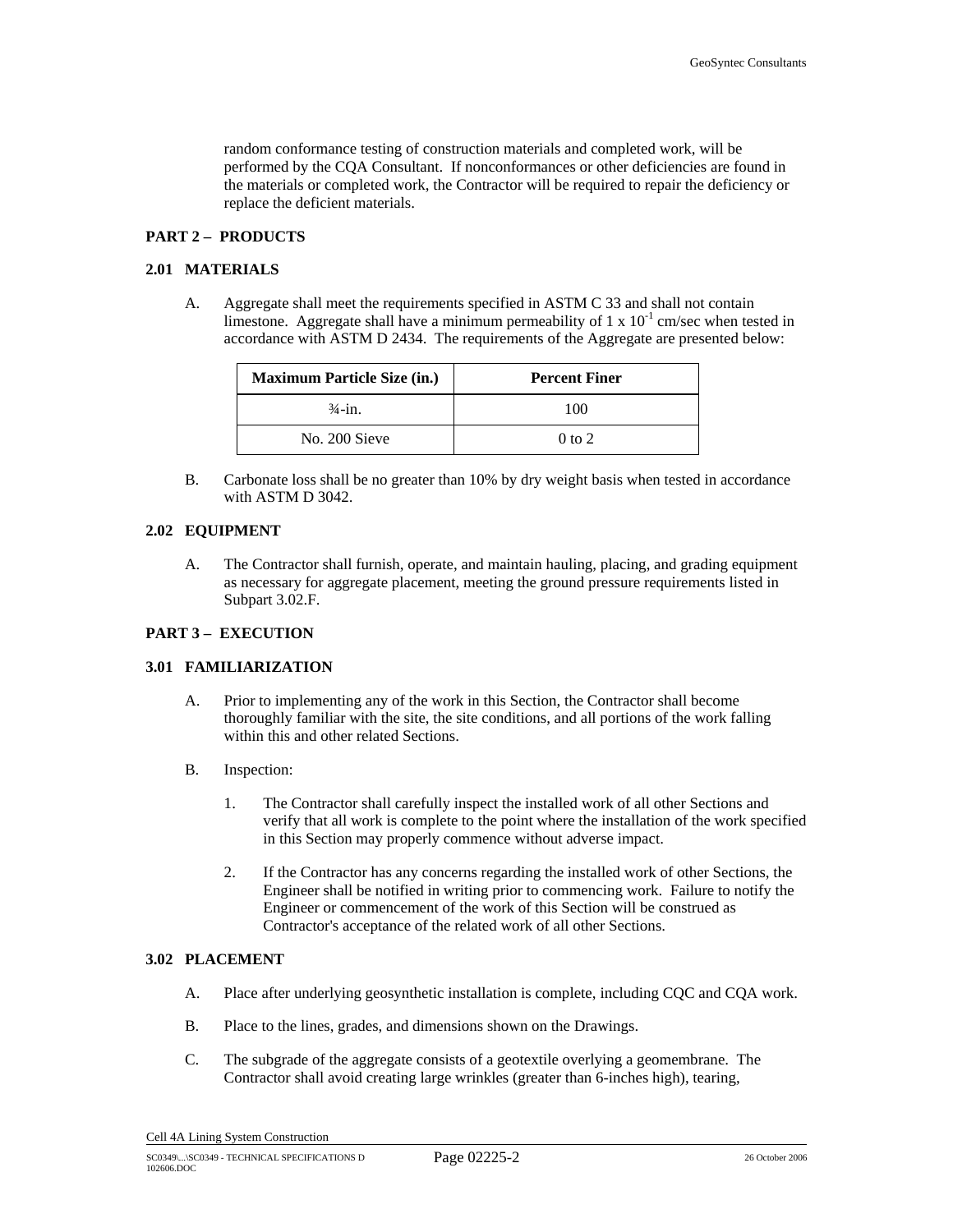puncturing, folding, or damaging in any way the geosynthetic materials during placement of the aggregate material.

- D. Damage to the geosynthetic liner system caused by the Contractor or his representatives shall be repaired by the Geosynthetic Installer, at the expense of the Contractor.
- E. No density or moisture requirements are specified for placement of the aggregate material.

#### **3.03 FIELD TESTING**

- A. The minimum frequency and details of conformance testing are provided below. This testing will be performed by the CQA Consultant. The Contractor shall take this testing frequency into account in planning the construction schedule.
	- 1. Aggregates conformance testing:
		- a. particle-size analyses conducted in accordance with ASTM C 136 at a frequency of one test per  $5,000 \text{ yd}^3$ , minimum 1 per project; and
		- b. permeability tests conducted in accordance with ASTM D 2434 at a frequency of one test per  $10,000 \text{ yd}^3$ , minimum 1 per project.

#### **3.04 SURVEY CONTROL**

A. The Contractor shall perform all surveys necessary for construction layout, control, and Record Drawings.

#### **3.05 PROTECTION OF WORK**

- A. The Contractor shall use all means necessary to protect all work of this Section.
- B. In the event of damage, the Contractor shall make repairs and replacements to the satisfaction of the Engineer at no additional cost to the Owner.

#### **PART 4 – MEASUREMENT AND PAYMENT**

#### **4.01 GENERAL**

- A. Providing for and complying with the requirements set forth in this Section for Drainage Aggregate will be incidental to the PVC pipe, and payment will be based on the unit price for PVC pipe provided on the Bid Schedule.
- B. The following are considered incidental to the work:
	- Submittals.
	- Quality Control.
	- Material samples, sampling, and testing.
	- Excavation, loading, and hauling.
	- Placing and grading.
	- Layout survey.
	- Rejected material.
	- Rejected material removal, re-testing, handling, and repair.
	- Mobilization.

[ END OF SECTION ]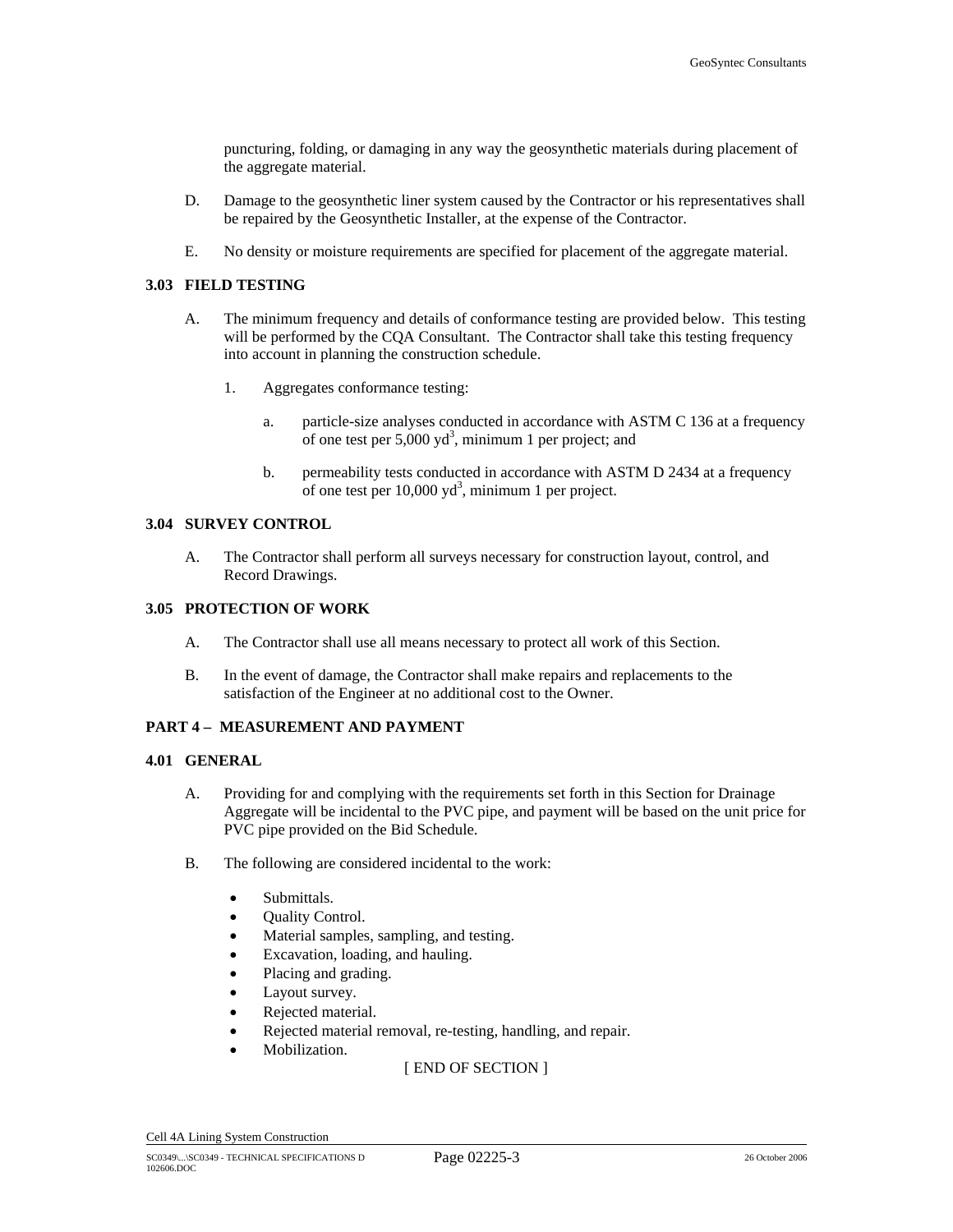## **SECTION 02616 POLYVINYL CHLORIDE (PVC) PIPE**

#### **PART 1 – GENERAL**

#### **1.01 DESCRIPTION OF WORK**

A. The Contractor shall furnish all labor, materials, tools, supervision, transportation, and equipment necessary to install perforated and solid wall polyvinyl chloride (PVC) Schedule 40 pipe and fittings, as shown on the Drawings and in accordance with the Construction Quality Assurance (CQA) Plan.

# **1.02 RELATED SECTIONS**

Section 02225 – Drainage Aggregate

Section 02270 – Geomembrane

Section 02771 – Geotextile

Section 02772 – Geonet

# **1.03 REFERENCES**

- A. Drawings.
- B. Site CQA Plan.
- C. Latest version of the American Society for Testing and Materials (ASTM) standards:

| ASTM D 1784        | Standard Specification for Rigid Poly (Vinyl Chloride) (PVC)<br>Compounds and chlorinated Poly (Vinyl Chloride) (CPVC)<br>Compounds. |
|--------------------|--------------------------------------------------------------------------------------------------------------------------------------|
| <b>ASTM D 1785</b> | Poly (Vinyl Chloride) (PVC) Plastic Pipe, Schedules 40, 80 and 120.                                                                  |
| <b>ASTM D 2466</b> | Standard Specification for Poly (Vinyl Chloride) (PVC) Plastic Pipe<br>Fittings, Schedule 40.                                        |
| ASTM D 2564        | Standard Specification for Solvent Cements for Poly (Vinyl Chloride)<br>(PVC) Plastic Pipe and Fittings.                             |
| ASTM D 2774        | Practice for Underground Installation of Thermoplastic Pressure<br>Piping.                                                           |
| <b>ASTM D 2855</b> | Standard Practice for Making Solvent-Cemented Joints with Poly<br>(Vinyl Chloride) (PVC) Pipe and Fittings.                          |
| ASTM F 656         | Standard Specification for Primers for Use in Solvent Cement Joints<br>of Poly (Vinyl Chloride) (PVC) Plastic Pipe and Fittings.     |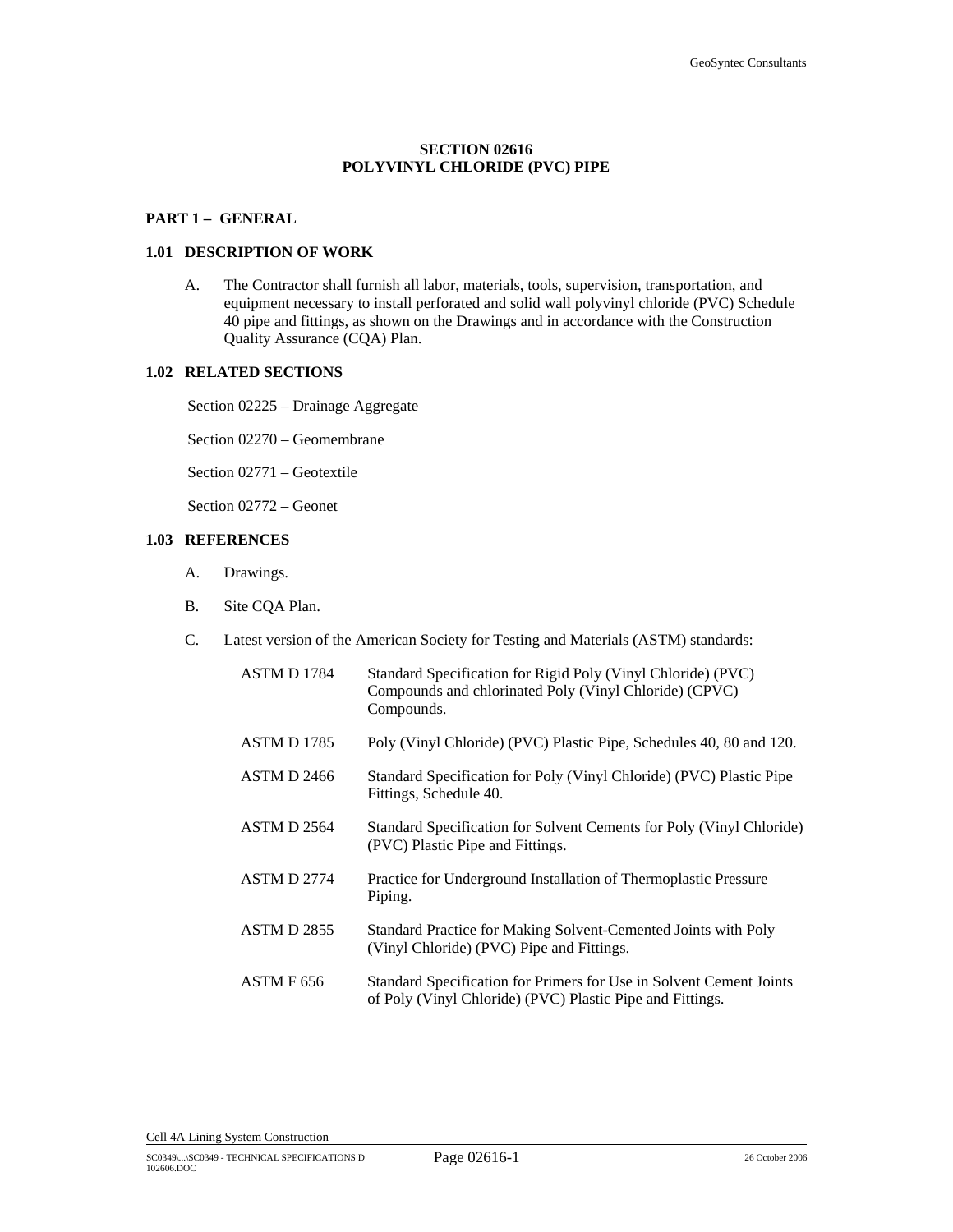#### **1.04 SUBMITTALS**

- A. The Contractor shall submit to the Engineer for approval, at least 7 days prior to installation of this material, Certificates of Compliance for the pipe and fittings to be furnished. Certificates of Compliance shall consist of a properties sheet, including specified properties measured using test methods indicated herein.
- B. The Contractor shall submit to the Engineer, Record Drawings of the installed piping at a frequency of not less than once per every 50 feet of installed pipe. Record Drawings shall be submitted within 7 days of completion of the record survey.

### **1.05 CQA MONITORING**

A. The Contractor shall ensure that the materials and methods used for PVC pipe and fittings installation meet the requirements of the Drawings and this Section. Any material or method that does not conform to these documents, or to alternatives approved in writing by the Engineer, will be rejected and shall be repaired or replaced by the Contractor at no additional cost to the Owner.

## **PART 2 – MATERIALS**

### **2.01 PVC PIPE & FITTINGS**

- A. PVC pipe and fittings shall be manufactured from a PVC compound which meets the requirements of Cell Classification 12454 polyvinyl chloride as outlined in ASTM D 1784.
- B. PVC pipe shall meet the requirements of ASTM D 1784 and ASTM D 1785 for Schedule 40 PVC pipe.
- C. PVC fittings shall meet the requirements of ASTM D 2466.
- D. Clean rework or recycle material generated by the Manufacturer's own production may be used so long as the pipe or fittings produced meet all the requirements of this Section.
- E. Pipe and fittings shall be homogenous throughout and free of visible cracks, holes, foreign inclusions, or other injurious defects, being uniform in color, capacity, density, and other physical properties.
- F. PVC pipe and fitting primer shall meet the requirements of ASTM F 656 and solvent cements shall meet the requirements of ASTM D 2564.

### **2.02 PVC PERFORATED PIPE**

A. Perforated pipe shall meet the requirements listed above for solid wall pipe, unless otherwise approved by the Engineer. PVC pipe perforations shall be as shown on the Drawings.

#### **2.03 STRIP COMPOSITE**

A. Strip composite shall be Contech Strip Composite 80, or Engineer approved equal. Consideration for equality will involve chemical resistance, compressive strength, and flow capacity. Strip composite shall be installed as shown on the Drawings.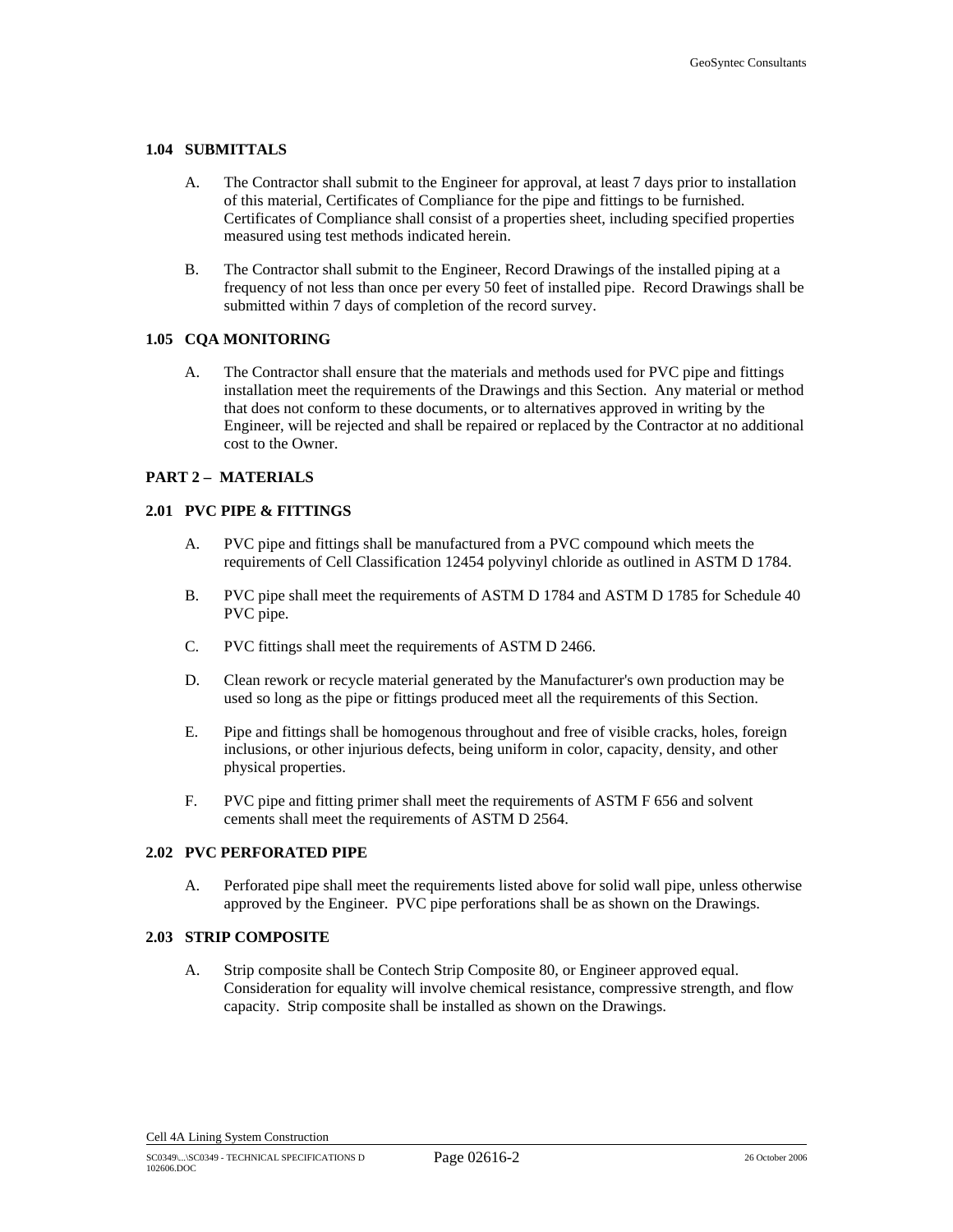#### **PART 3 – PART 3 EXECUTION**

#### **3.01 PVC PIPE HANDLING**

A. When shipping, delivering, and installing pipe, fittings, and accessories, do so to ensure a sound, undamaged installation. Provide adequate storage for all materials and equipment delivered to the site. PVC pipe and pipe fittings shall be handled carefully in loading and unloading so as not to damage the pipe, fittings, or underlying materials.

#### **3.02 PVC PIPE INSTALLATION**

- A. PVC pipe installation shall conform to these Specifications, the Manufacturer's recommendations, and as outlined in ASTM D 2774.
- B. PVC perforated and solid wall pipe shall be installed as shown on the Drawings.
- C. PVC pipe shall be inspected for cuts, scratches, or other damages prior to installation. Any pipe showing damage, which in the opinion of the CQA Consultant will affect performance of the pipe, must be removed from the site. Contractor shall replace any material found to be defective at no additional cost to the Owner.

# **3.03 JOINING OF PVC PIPES**

- A. PVC pipe and fittings shall be joined by primer and solvent-cements per ASTM D 2855.
- B. All loose dirt and moisture shall be wiped from the interior and exterior of the pipe end and the interior of fittings.
- C. All pipe cuts shall be square and perpendicular to the centerline of the pipe. All burrs, chips, etc., from pipe cutting shall be removed from pipe interior and exterior.
- D. Pipe and fittings shall be selected so that there will be as small a deviation as possible at the joints, and so inverts present a smooth surface. Pipe and fittings that do not fit together to form a tight fit will be rejected.

#### **3.04 PROTECTION OF WORK**

- A. The Contractor shall use all means necessary to protect all work of this Section.
- B. In the event of damage, the Contractor shall make all repairs and replacements necessary, to the satisfaction of the Engineer.

# **PART 4 – MEASUREMENT AND PAYMENT**

- A. Providing for and complying with the requirements set forth in this Section for 4-inch PVC Pipe will be measured as in-place lineal foot (LF) to the limits shown on the Drawings, and payment will be based on the unit price provided on the Bid Schedule.
- B. Providing for and complying with the requirements set forth in this Section for 18-inch PVC Pipe will be measured as in-place lineal foot (LF) to the limits shown on the Drawings, and payment will be based on the unit price provided on the Bid Schedule.
- C. Providing for and complying with the requirements set forth in this Section for Strip Drain, including connectors, will be measured as in-place lineal foot (LF) to the limits shown on the Drawings, and payment will be based on the unit price provided on the Bid Schedule.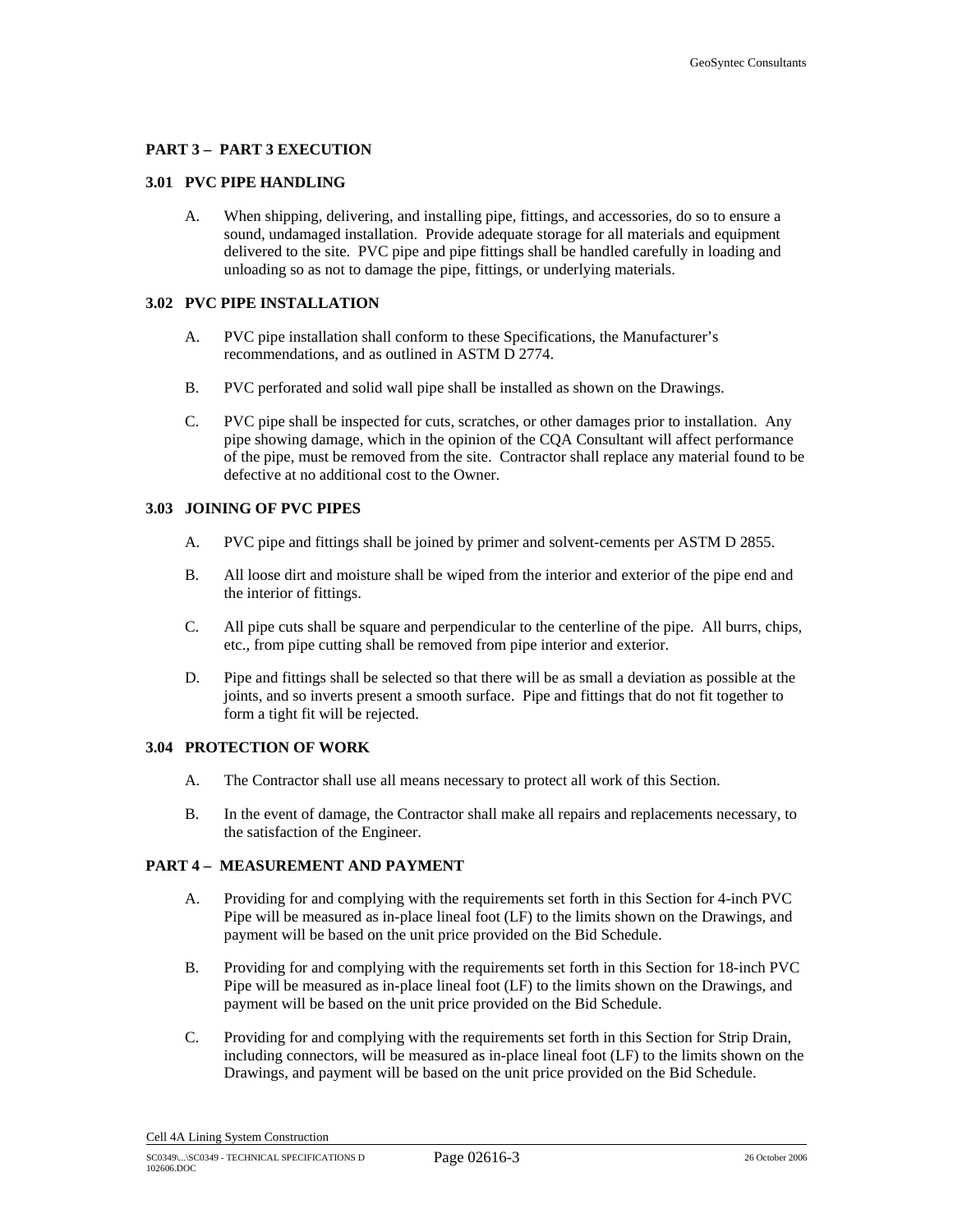- D. The following are considered incidental to the Work:
	- Submittals.
	- Quality Control.
	- Shipping, handling and storage.
	- Fittings.
	- Drainage aggregate.
	- Joining.
	- Mobilization.
	- Placement.
	- Rejected material.
	- Rejected material removal, handling, re-testing, and repair.
	- Gravel bags.

# [END OF SECTION]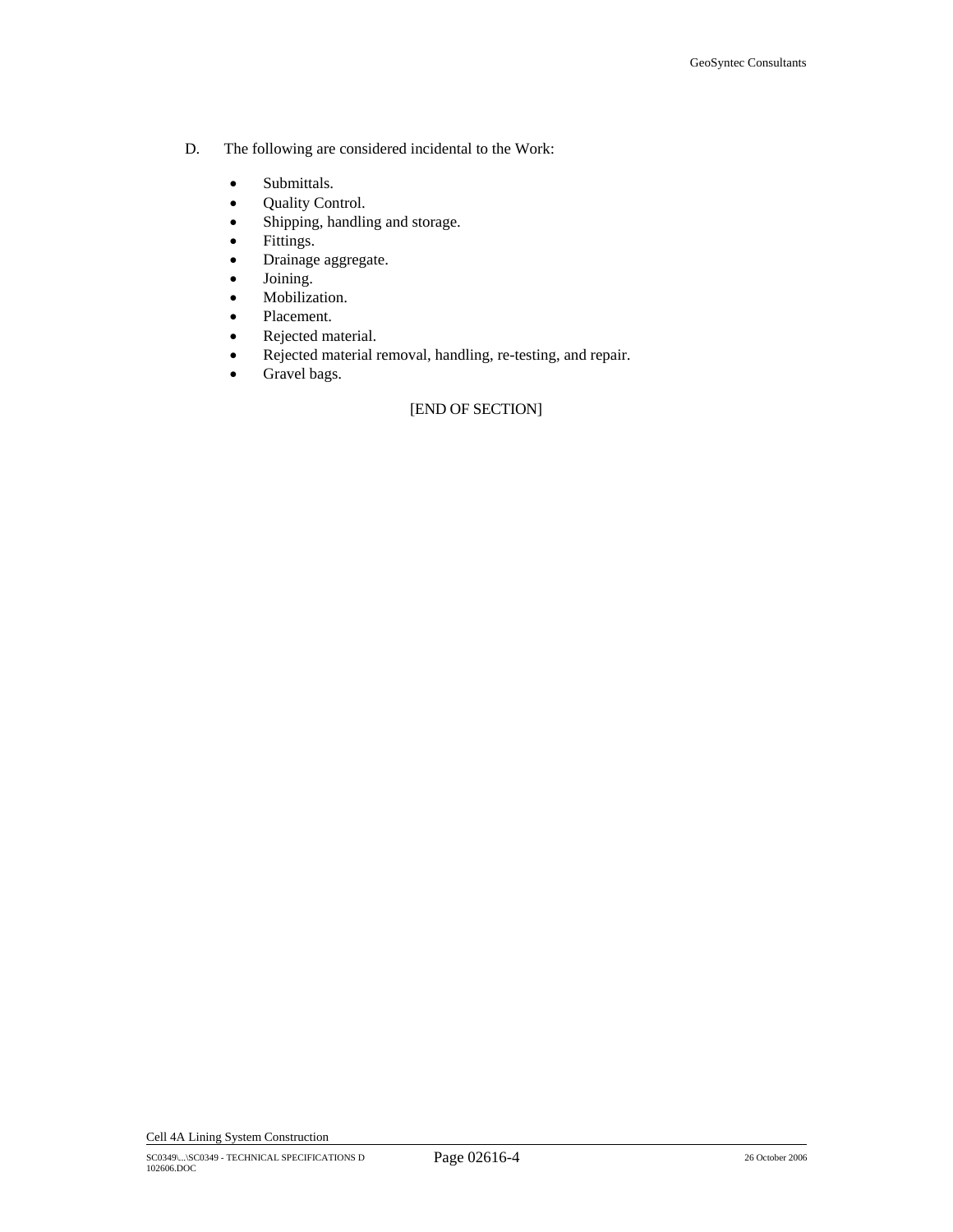# **SECTION 02770 GEOMEMBRANE**

# **PART 1 – GENERAL**

#### **1.01 DESCRIPTION OF WORK**

- A. The Contractor shall furnish all labor, materials, tools, supervision, transportation, equipment, and incidentals necessary for the installation of smooth high-density polyethylene (HDPE) geomembrane, as shown on the Drawings. The work shall be performed as specified herein and in accordance with the Drawings and the site Construction Quality Assurance (CQA) Plan.
- B. The work shall include, but not be limited to, delivery, offloading, storage, placement, anchorage, and seaming of the geomembrane.

#### **1.02 RELATED SECTIONS**

Section 02225 – Drainage Aggregate

Section 02771 – Geotextile

Section 02773 – Geonet

# **1.03 REFERENCES**

- A. Drawings
- B. Site CQA Plan
- C. Latest version of the American Society for Testing and Materials (ASTM) standards:

| ASTM D <sub>638</sub> | Standard Test Method for Tensile Properties of Plastics                                                                      |
|-----------------------|------------------------------------------------------------------------------------------------------------------------------|
| ASTM D 792            | Standard Test Methods for Specific Gravity (Relative Density) and Density<br>of Plastics by Displacement                     |
| ASTM D 1505           | Standard Test Methods for Density of Plastics by Density-Gradient<br>Technique                                               |
| <b>ASTM D 1603</b>    | Standard Test Method for Carbon Black in Olefin Plastics                                                                     |
| ASTM D4439            | <b>Terminology for Geosynthetics</b>                                                                                         |
| <b>ASTM D 4833</b>    | Standard Test Method for Index Puncture Resistance of Geotextiles,<br>Geomembranes, and Related Products                     |
| ASTM D 5199           | Standard Test Method for Measuring the Nominal Thickness of<br>Geosynthetics                                                 |
| <b>ASTM D 5397</b>    | Test Method for Evaluation of Stress Crack Resistance of Polyolefin<br>Geomembranes Using Notched Constant Tensile Load Test |
| ASTM D 5596           | Recommended Practice for Microscopical Examination of Pigment<br>Dispersion in Plastic Compounds                             |
|                       |                                                                                                                              |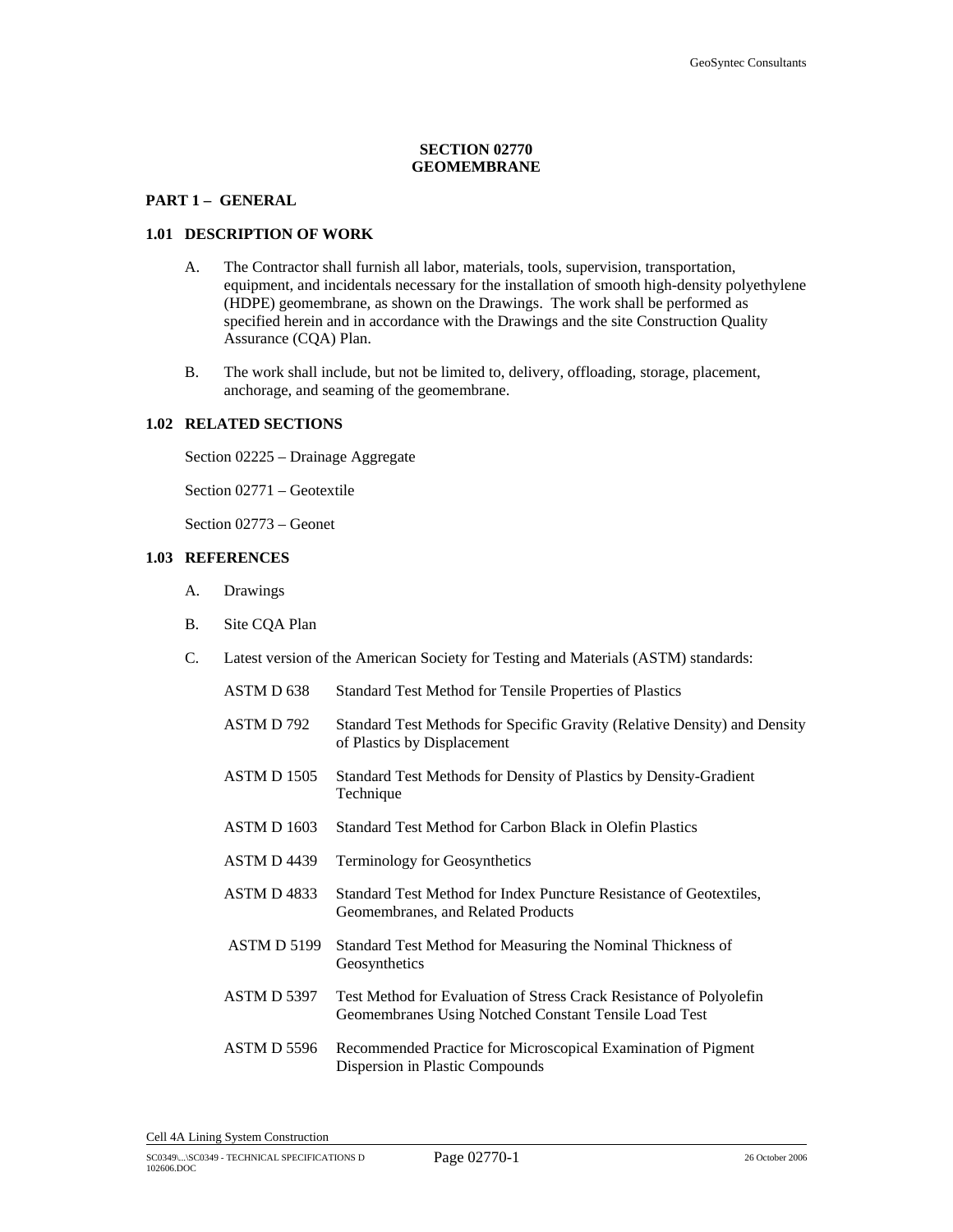|                    | <b>ASTM D 5641</b> Practice for Geomembrane Seam Evaluation by Vacuum Chamber                                                   |
|--------------------|---------------------------------------------------------------------------------------------------------------------------------|
| <b>ASTM D 5820</b> | Practice for Pressurized Air Channel Evaluation of Dual Seamed<br>Geomembranes                                                  |
| ASTM D 6365        | Standard Test Method for the Non-destructive Testing of Geomembrane<br>Seams using the Spark Test.                              |
| ASTM D 6392        | Standard Test Method for Determining the Integrity of Non-reinforced<br>Geomembrane Seams Produced using Thermo-Fusion Methods. |

### **1.04 QUALIFICATIONS**

- A. Geomembrane Manufacturer:
	- 1. The Geomembrane Manufacturer shall be responsible for the production of geomembrane rolls from resin and shall have sufficient production capacity and qualified personnel to provide material meeting the requirements of this Section and the construction schedule for this project.
	- 2. The Geomembrane Manufacturer shall have successfully manufactured a minimum of  $20,000,000$  ft<sup>2</sup> of polyethylene geomembrane.
- B. Geosynthetics Installer:
	- 1. The Geosynthetics Installer shall be responsible and shall provide sufficient resources for field handling, deploying, seaming, temporarily restraining (against wind), and other aspects of the deployment and installation of the geomembrane and other geosynthetic components of the project.
	- 2. The Geosynthetics Installer shall have successfully installed a minimum of  $20,000,000$  ft<sup>2</sup> of polyethylene geomembrane on previous projects with similar sideslopes, bench widths, and configurations.
	- 3. The installation crew shall have the following experience.
		- a. The Superintendent shall have supervised the installation of a minimum of 10,000,000 square feet of polyethylene geomembrane on at least ten (10) different projects.
		- b. At least one seamer shall have experience seaming a minimum of 2,000,000 square feet of polyethylene geomembrane using the same type of seaming apparatus to be used at this site. Seamers with such experience will be designated "master seamers" and shall provide direct supervision over less experienced seamers.
		- c. All other seaming personnel shall have seamed at least 100,000 square feet of polyethylene geomembrane using the same type of seaming apparatus to be used at this site. Personnel who have seamed less than 100,000 square feet shall be allowed to seam only under the direct supervision of the master seamer or Superintendent.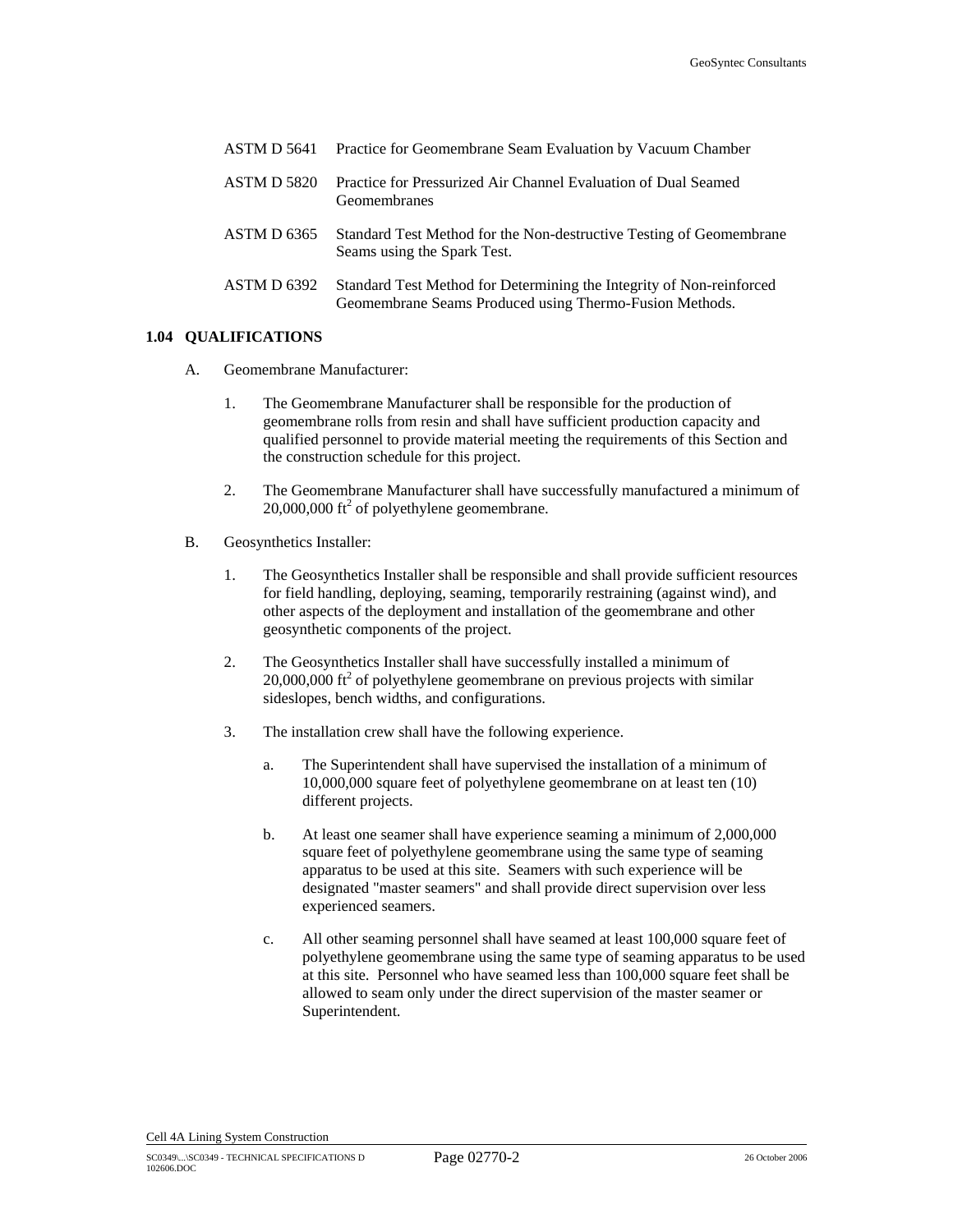#### **1.05 WARRANTY**

- A. The Geosynthetic Manufacturer shall furnish the Owner a 20-year written warranty against defects in materials. Warranty conditions concerning limits of liability will be evaluated by, and must be acceptable to, the Owner.
- B. The Geosynthetic Installer shall furnish the Owner with a 1-year written warranty against defects in workmanship. Warranty conditions concerning limits of liability will be evaluated by, and must be acceptable to, the Owner.

#### **1.06 SUBMITTALS**

- A. The Geosynthetic Installer shall submit the following documentation on the resin used to manufacture the geomembrane to the Engineer for approval 14 days prior to transporting any geomembrane to the site.
	- 1. Copies of quality control certificates issued by the resin supplier including the production dates, brand name, and origin of the resin used to manufacture the geomembrane for the project.
	- 2. Results of tests conducted by the Geomembrane Manufacturer to verify the quality of the resin used to manufacture the geomembrane rolls assigned to the project.
	- 3. Certification that no reclaimed polymer is added to the resin during the manufacturing of the geomembrane to be used for this project, or, if recycled polymer is used, the Manufacturer shall submit a certificate signed by the production manager documenting the quantity of recycled material, including a description of the procedure used to measure the quantity of recycled polymer.
- B. The Geosynthetic Installer shall submit the following documentation on geomembrane roll production to the Engineer for approval 14 days prior to transporting any geomembrane to the site.
	- 1. Quality control certificates, which shall include:
		- a. roll numbers and identification; and
		- b. results of quality control tests, including descriptions of the test methods used, outlined in Subpart 2.02 of this Section.
	- 2. The manufacturer warranty specified in Subpart 1.05 of this Section.
- C. The Geosynthetic Installer shall submit the following information to the Engineer for approval 14 days prior to mobilization.
	- 1. A Panel Layout Drawing showing the installation layout and identifying geomembrane panel configurations, dimensions, details, locations of seams, as well as any variance or additional details that deviate from the Drawings. The Panel Layout Drawing shall be adequate for use as a construction plan and shall include dimensions, details, etc. The Panel Layout Drawing, as modified and/or approved by the Engineer, shall become Subpart of these Technical Specifications.
	- 2. Installation schedule.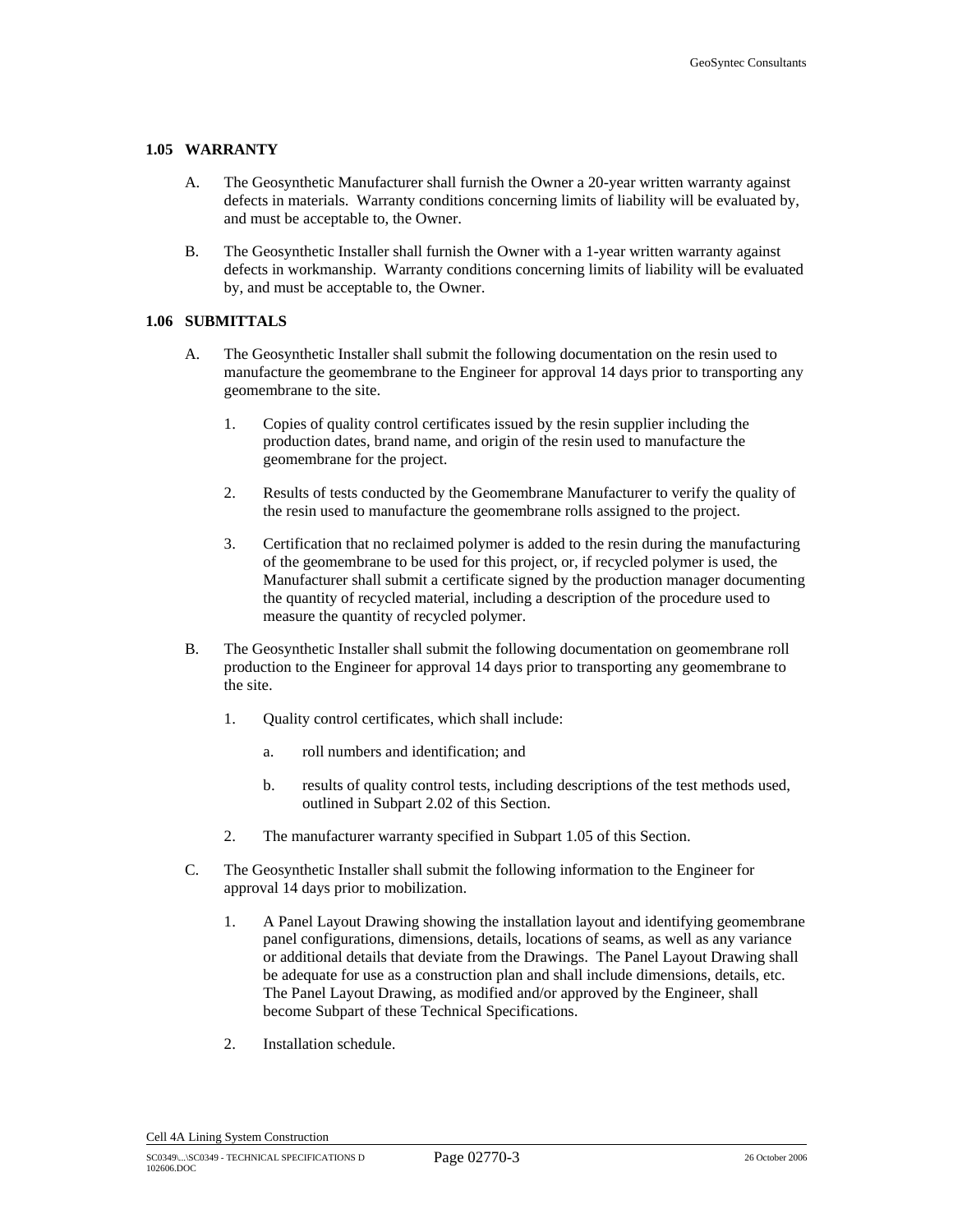- 3. Copy of Geosynthetic Installer's letter of approval or license by the Geomembrane Manufacturer.
- 4. Installation capabilities, including:
	- a. information on equipment proposed for this project;
	- b. average daily production anticipated for this project; and
	- c. quality control procedures.
- 5. A list of completed facilities for which the Geosynthetic's Installer has installed a minimum of 20,000,000 square feet of polyethylene geomembrane, in accordance with Subpart 1.04 of this Section. The following information shall be submitted to the Engineer for each facility:
	- a. the name and purpose of the facility, its location, and dates of installation;
	- b. the names of the owner, Engineer, and geomembrane manufacturer;
	- c. name of the supervisor of the installation crew; and
	- d. thickness and surface area of installed geomembrane.
- 6. In accordance with Subpart 1.04, a resume of the Superintendent to be assigned to this project, including dates and duration of employment, shall be submitted at least 7 days prior to beginning geomembrane installation.
- 7. In accordance with Subpart 1.04, resumes of all personnel who will perform seaming operations on this project, including dates and duration of employment, shall be submitted at least 7 days prior to beginning geomembrane installation.
- D. A Certificate of Calibration less than 12 months old shall be submitted for each field tensiometer prior to installation of any geomembrane.
- E. During installation, the Geosynthetic Installer shall be responsible for the timely submission to the Engineer of:
	- 1. Quality control documentation; and
	- 2. Subgrade Acceptance Certificates, signed by the Geosynthetic Installer, for each area to be covered by geosynthetic materials.
- F. Upon completion of the installation, the Geosynthetic Installer shall be responsible for the submission to the Engineer of a warranty from the Geosynthetic Installer as specified in Subpart 1.05.B of this Section.
- G. Upon completion of the installation, the Geosynthetic Installer shall be responsible for the submission to the Engineer of a Record Drawing showing the location and number of each panel and locations and numbers of destructive tests and repairs.
- H. The Geosynthetic Installer shall submit samples and material property cut-sheets on the proposed geomembrane to the Engineer at least 7 days prior to delivery of this material to the site.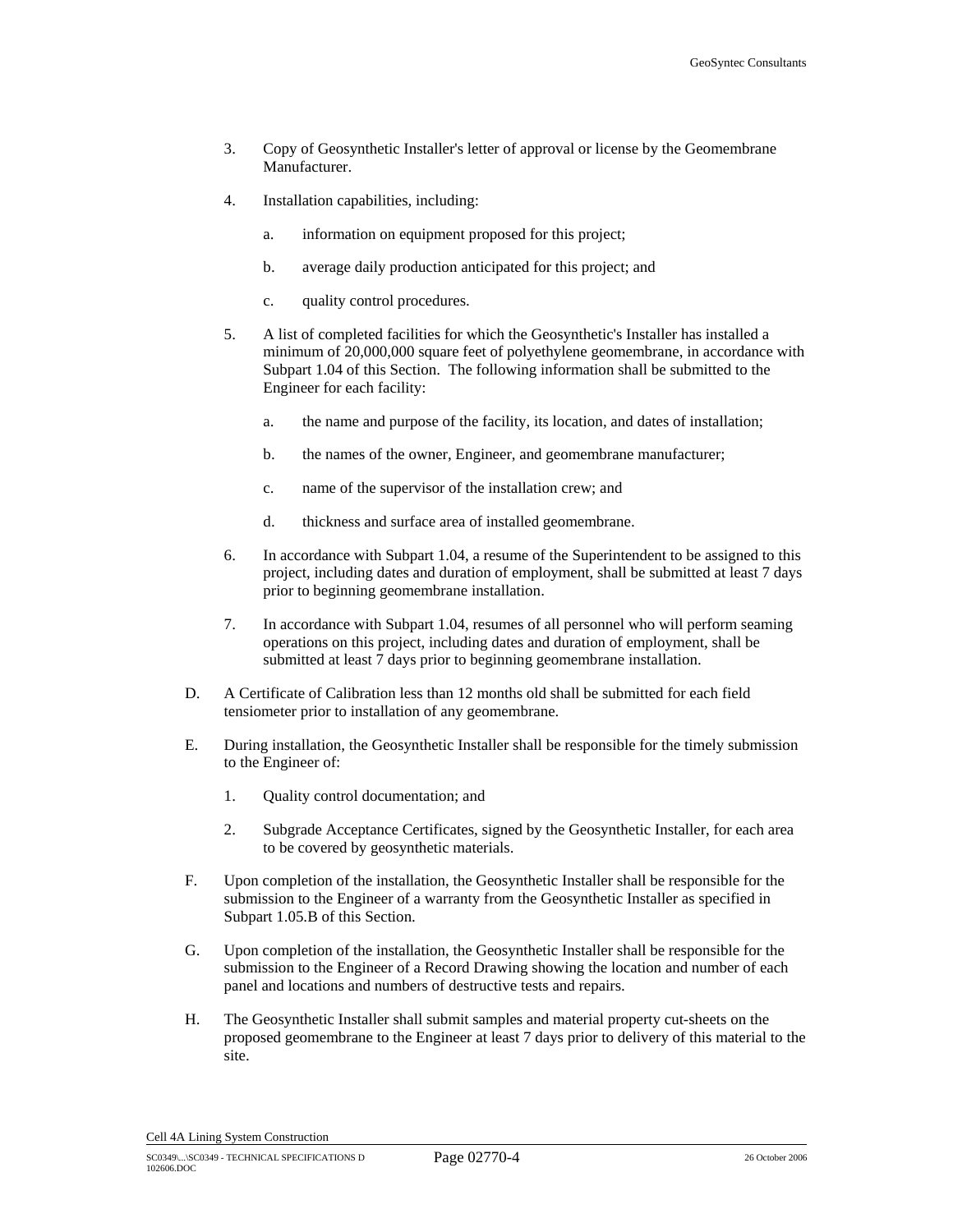- I. The Geosynthetic Installer shall submit the following documentation on welding rod to the Engineer for approval 14 days prior to transporting welding rod to the site:
	- 1. Quality control documentation, including lot number, welding rod spool number, and results of quality control tests on the welding rod.
	- 2. Certification that the welding rod is compatible with the geomembrane and this Section.

### **1.07 CONSTRUCTION QUALITY ASSURANCE (CQA) MONITORING**

A. The Geosynthetic Installer shall be aware of and accommodate all monitoring and conformance testing required by the CQA Plan. This monitoring and testing, including random conformance testing of construction materials and completed work, will be performed by the CQA Consultant. If nonconformances or other deficiencies are found in the Geosynthetic Installer's materials or completed work, the Geosynthetic Installer will be required to repair the deficiency or replace the deficient materials.

### **PART 2 – PRODUCTS**

### **2.01 GEOMEMBRANE PROPERTIES**

- A. The Geomembrane Manufacturer shall furnish white-or off-white-surfaced (upper side only), smooth geomembrane having properties that comply with the required property values shown in Table 02770-1.
- B. In addition to the property values listed in Table 02770-1, the geomembrane shall:
	- 1. Contain a maximum of 1 percent by weight of additives, fillers, or extenders (not including carbon black and titanium dioxide).
	- 2. Not have striations, pinholes (holes), bubbles, blisters, nodules, undispersed raw materials, or any sign of contamination by foreign matter on the surface or in the interior.

# **2.02 MANUFACTURING QUALITY CONTROL (MQC)**

- A. Rolls:
	- 1. The Geomembrane Manufacturer shall continuously monitor geomembrane during the manufacturing process for defects.
	- 2. No geomembrane shall be accepted that exhibits any defects.
	- 3. The Geomembrane Manufacturer shall measure and report the geomembrane thickness at regular intervals along the roll length.
	- 4. No geomembrane shall be accepted that fails to meet the specified thickness.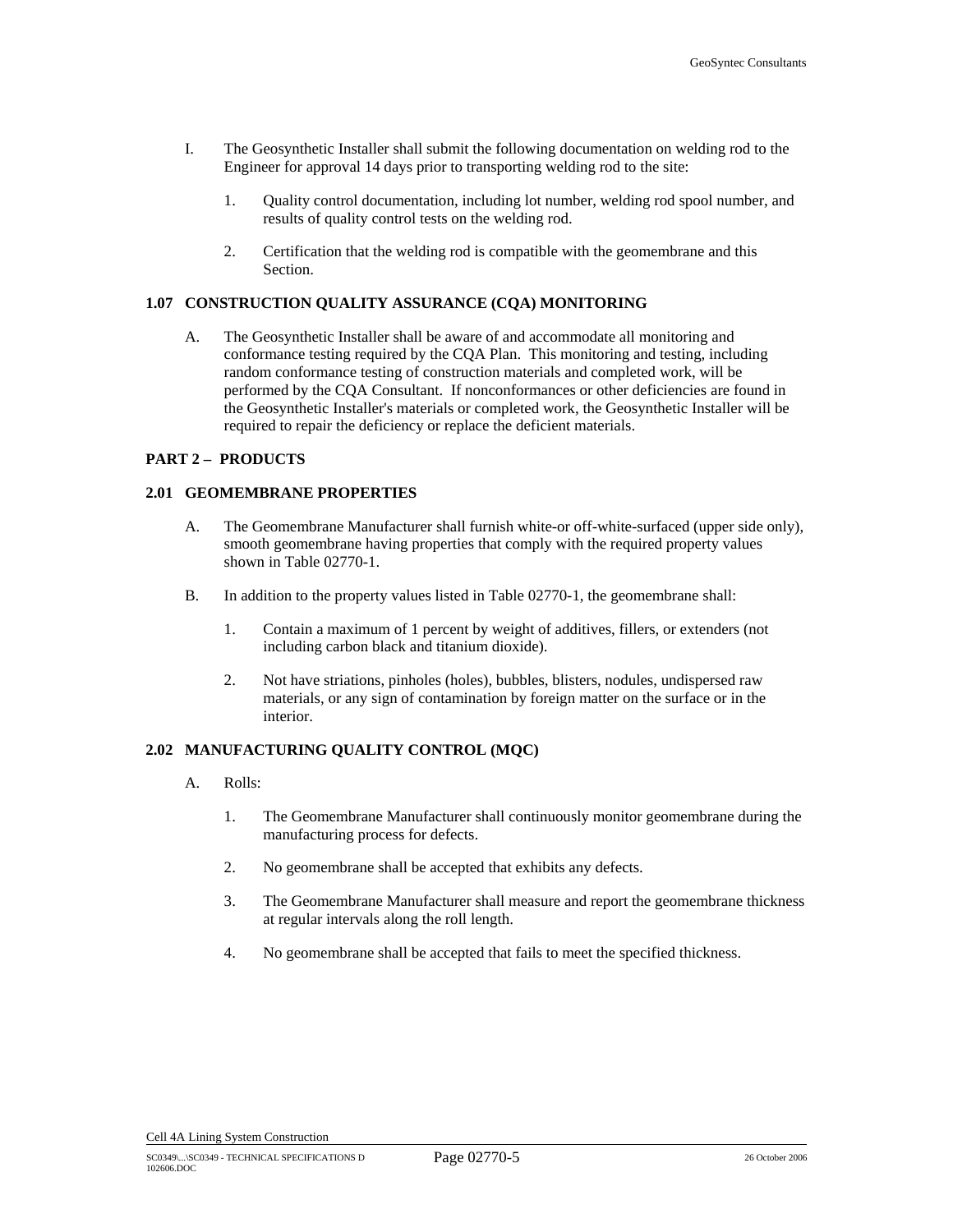5. The Geomembrane Manufacturer shall sample and test the geomembrane at a minimum of once every 50,000  $\text{ft}^2$  to demonstrate that its properties conform to the values specified in Table 02770-1. At a minimum, the following tests shall be performed:

| Test                       | Procedure                          |
|----------------------------|------------------------------------|
| <b>Thickness</b>           | ASTM D 5199                        |
| Specific Gravity           | ASTM D 792 Method A or ASTM D 1505 |
| <b>Tensile Properties</b>  | ASTM D <sub>638</sub>              |
| <b>Puncture Resistance</b> | ASTM D4833                         |
| Carbon Black               | ASTM D 1603                        |
| Carbon Black Dispersion    | ASTM D 5596                        |

- 6. Tests not listed above but listed in Table 02770-1 need not be run at the 1 per  $50,000$  ft<sup>2</sup> frequency. However, the Geomembrane Manufacturer shall certify that these tests are in compliance with this Section and have been performed on a sample that is identical to the geomembrane to be used on this project. The Geosynthetic Installer shall provide the test result documentation to the Engineer.
- 7. Any geomembrane sample that does not comply with the requirements of this Section will result in rejection of the roll from which the sample was obtained and will not be used for this project.
- 8. If a geomembrane sample fails to meet the quality control requirements of this Section, the Geomembrane Manufacturer shall sample and test, at the expense of the Manufacturer, rolls manufactured in the same resin batch, or at the same time, as the failing roll. Sampling and testing of rolls shall continue until a pattern of acceptable test results is established to bound the failed roll(s).
- 9. Additional testing may be performed at the Geomembrane Manufacturer's discretion and expense, to isolate and more closely identify the non-complying rolls and/or to qualify individual rolls.
- B. The Geomembrane Manufacturer shall permit the Engineer to visit the manufacturing plant for project specific visits. If possible, such visits will be prior to or during the manufacturing of the geomembrane rolls for the specific project. The Engineer may elect to collect conformance samples at the manufacturing facility to expedite the acceptance of the materials.

# **2.03 LABELING**

- A. Geomembrane rolls shall be labeled with the following information.
	- 1. thickness of the material;
	- 2. length and width of the roll;
	- 3. name of Geomembrane Manufacturer;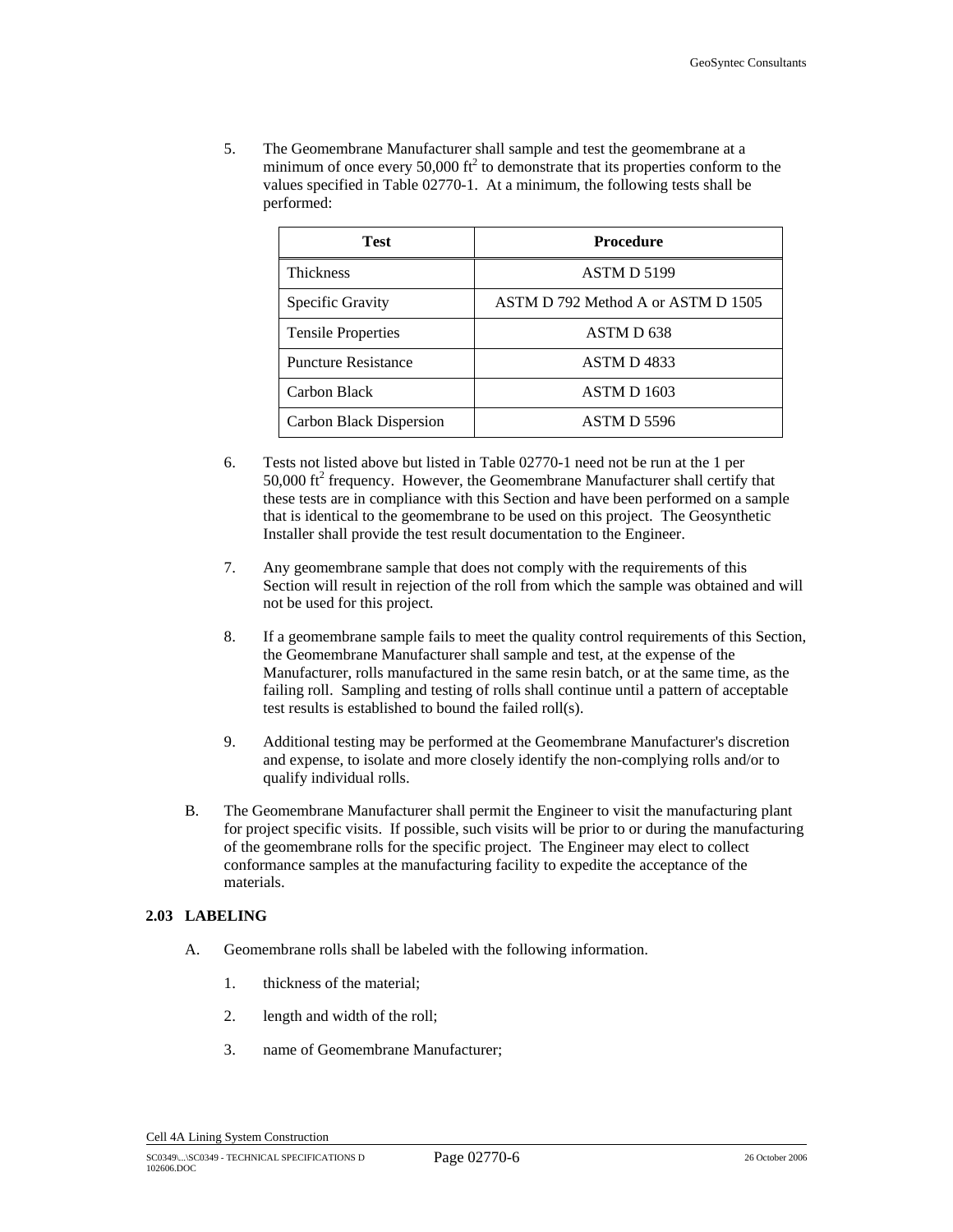- 4. product identification;
- 5. lot number; and
- 6. roll number.

### **2.04 TRANSPORTATION, HANDLING AND STORAGE**

- A. The Geosynthetic Manufacturer shall be liable for any damage to the geomembrane incurred prior to and during transportation to the site.
- B. Handling and care of the geomembrane at the site prior to and following installation shall be the responsibility of the Geosynthetic Installer. The Geosynthetic Installer shall be liable for all damage to the materials incurred prior to final acceptance of the liner system by the Owner.
- C. Geosynthetic Installer shall be responsible for storage of the geomembrane at the site. The geomembrane shall be protected from excessive heat or cold, dirt, puncture, cutting, or other damaging or deleterious conditions. Any additional storage procedures required by the Geomembrane Manufacturer shall be the Geosynthetic Installer's responsibility. Geomembrane rolls shall not be stored or placed in a stack of more than two rolls high.
- D. The geomembrane shall be delivered at least 14 days prior to the planned deployment date to allow the CQA Consultant adequate time to perform conformance testing on the geomembrane samples as described in Subpart 3.05 or this Section. If the CQA Consultant performed a visit to the manufacturing plant and performed the required conformance sampling, geomembrane can be delivered to the site within the 14 days prior to the planned deployment date as long as there is sufficient time for the CQA Consultant to complete the conformance testing and confirm that the rolls shipped to the site are in compliance with this Section.

### **PART 3 – GEOMEMBRANE INSTALLATION**

#### **3.01 FAMILIARIZATION**

- A. Prior to implementing any of the work described in this Section, the Geosynthetic Installer shall become thoroughly familiar with all portions of the work falling within this Section.
- B. Inspection:
	- 1. The Geosynthetic Installer shall carefully inspect the installed work of all other Sections and verify that all work is complete to the point where the work of this Section may properly commence without adverse effect.
	- 2. If the Geosynthetic Installer has any concerns regarding the installed work of other Sections, he shall notify the Engineer in writing prior to the start of the work of this Section. Failure to inform the Engineer in writing or commencing installation of the geomembrane will be construed as the Geosynthetic Installer's acceptance of the related work of all other Sections.
- C. A pre-installation meeting shall be held to coordinate the installation of the geomembrane with the installation of other components of the liner system.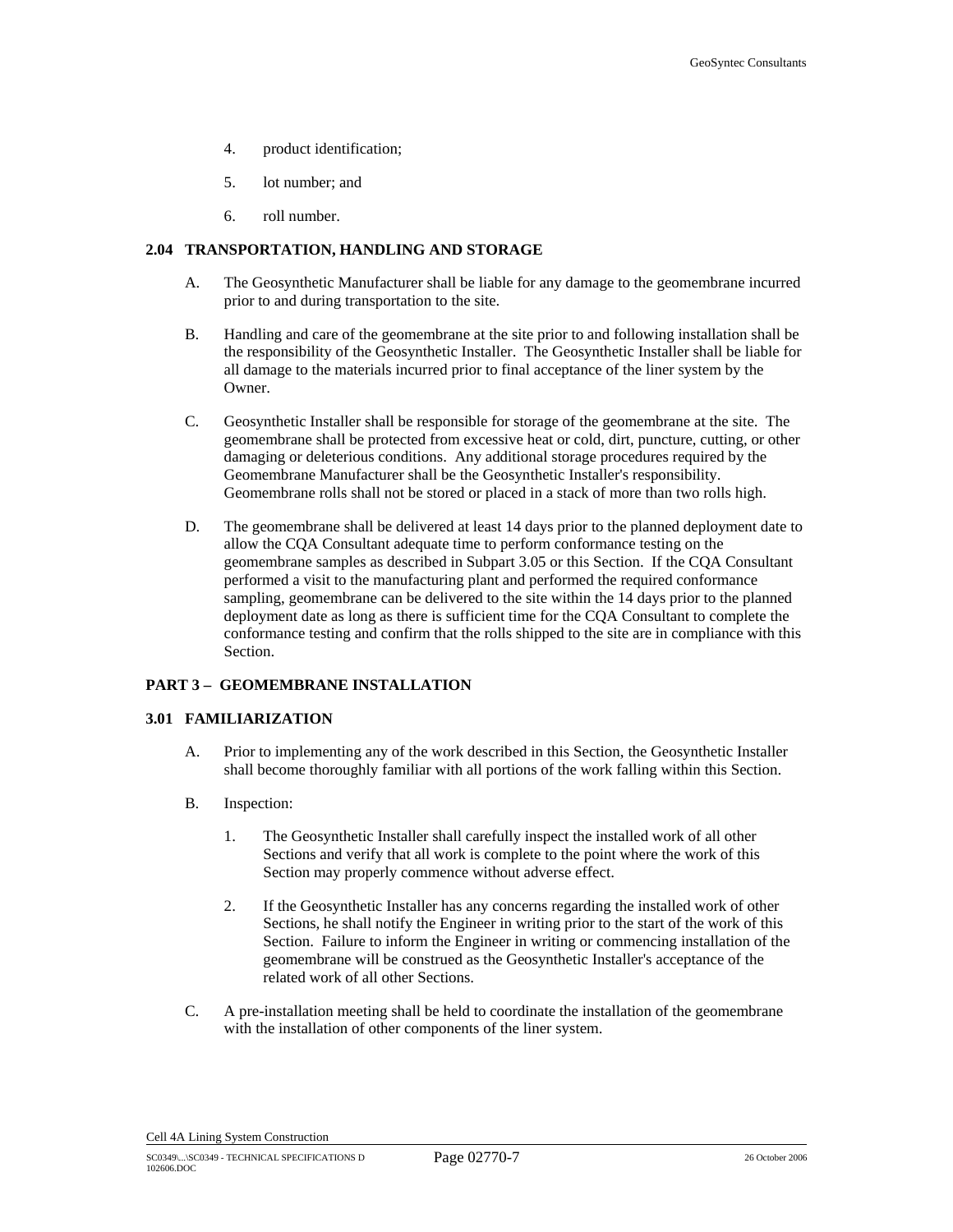# **3.02 GEOMEMBRANE DEPLOYMENT**

- A. Layout Drawings:
	- 1. The Geosynthetic Installer shall deploy the geomembrane panels in general accordance with the Panel Layout Drawing specified. The Panel Layout Drawing must be approved by the Engineer prior to installation of any geomembrane.
- B. Field Panel Identification:
	- 1. A geomembrane field panel is a roll or a portion of roll cut in the field.
	- 2. Each field panel shall be given a unique identification code (number or letter-number). This identification code shall be agreed upon by the Engineer and Geosynthetic Installer.
- C. Field Panel Placement:
	- 1. Field panels shall be installed, as approved or modified, at the location and positions indicated on the Panel Layout Drawing.
	- 2. Field panels shall be placed one at a time, and each field panel shall be seamed immediately after its placement.
	- 3. Geomembrane shall not be placed when the ambient temperature is below 40°F or above 122°F, as measured in Subpart 3.03. C. 3, unless otherwise authorized in writing by the Engineer.
	- 4. Geomembrane shall not be placed during any precipitation, in the presence of excessive moisture (e.g., fog, dew), in an area of ponded water, or in the presence of excessive winds.
	- 5. The Geosynthetic Installer shall ensure that:
		- a. Vehicular traffic on the geomembrane is limited to equipment exerting no more than 7 psi contact pressure. Vehicles shall be limited to gradual turns and braking such that the geosynthetic materials are not damaged.
		- b. Equipment used does not damage the geomembrane by handling, trafficking, or leakage of hydrocarbons (i.e., fuels).
		- c. Personnel working on the geomembrane do not smoke, wear damaging shoes, bring glass onto the geomembrane, or engage in other activities that could damage the geomembrane.
		- d. The method used to unroll the panels does not scratch or crimp the geomembrane and does not damage the supporting soil or geosynthetics.
		- e. The method used to place the panels minimizes wrinkles (especially differential wrinkles between adjacent panels). The method used to place the panels results in intimate contact between the geomembrane and adjacent components.
		- f. Temporary ballast and/or anchors (e.g., sand bags) are placed on the geomembrane to prevent wind uplift. Ballast methods must not damage the geomembrane.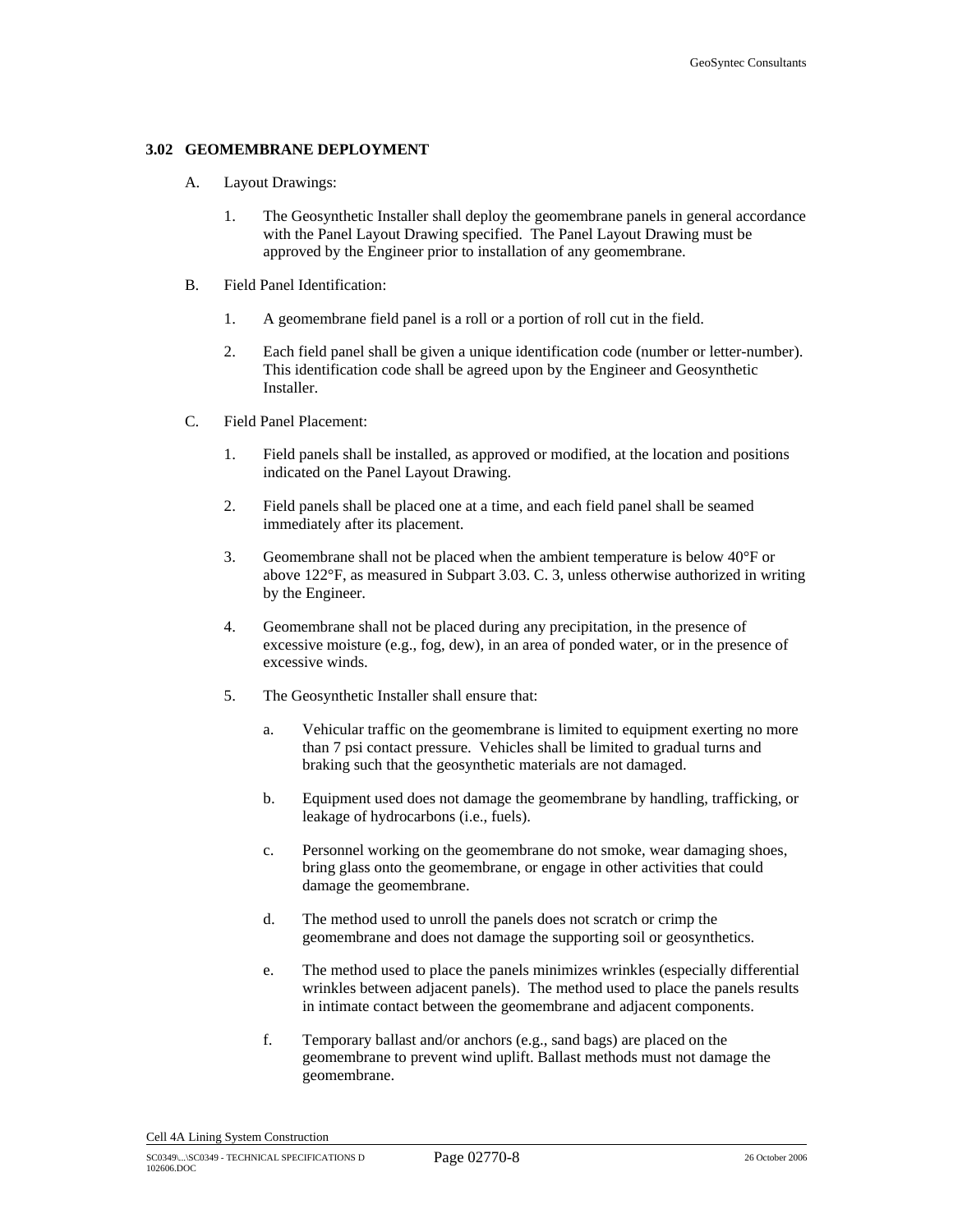- g. The geomembrane is especially protected from damage in heavily trafficked areas.
- h. Any rub sheets to facilitate seaming are removed prior to installation of subsequent panels.
- 6. Any field panel or portion thereof that becomes seriously damaged (torn, twisted, or crimped) shall be replaced with new material. Less serious damage to the geomembrane may be repaired, as approved by the Engineer. Damaged panels or portions of damaged panels that have been rejected shall be removed from the work area and not reused.
- D. If the Geosynthetic Installer intends to install geomembrane between one hour before sunset and one hour after sunrise, he shall notify the Engineer in writing prior to the start of the work. The Geosynthetic Installer shall indicate additional precautions that shall be taken during these installation hours. The Geosynthetic Installer shall provide proper illumination for work during this time period.

# **3.03 FIELD SEAMING**

- A. Seam Layout:
	- 1. In corners and at odd-shaped geometric locations, the number of field seams shall be minimized. No horizontal seam shall be constructed along a slope with an inclination steeper than 10 percent. Horizontal seams shall be considered as any seam having an alignment exceeding 20 degrees from being perpendicular to the slope contour lines, unless otherwise approved by the Engineer. No seams shall be located in an area of potential stress concentration.
	- 2. Seams shall not be allowed within 5 feet of the top or toe of any slope. Horizontal seams can be placed on benches, as long as they are not within 5' of the top or toe of slope.
- B. Personnel:
	- 1. All personnel performing seaming operations shall be qualified as indicated in Subpart 1.04 of this Section. No seaming shall be performed unless a "master seamer" is present on-site.
- C. Weather Conditions for Seaming:
	- 1. Unless authorized in writing by the Engineer, seaming shall not be attempted at ambient temperatures below  $40^{\circ}$ F or above 122 $^{\circ}$ F. If the Geosynthetic Installer wishes to use methods that may allow seaming at ambient temperatures below 40°F or above 122°F, the procedure must be approved by the Engineer.
	- 2. A meeting will be held between the Geosynthetic Installer and Engineer to establish acceptable installation procedures. In all cases, the geomembrane shall be dry and protected from wind damage during installation.
	- 3. Ambient temperatures, measured by the CQA Consultant, shall be measured between 0 and 6 in. above the geomembrane surface.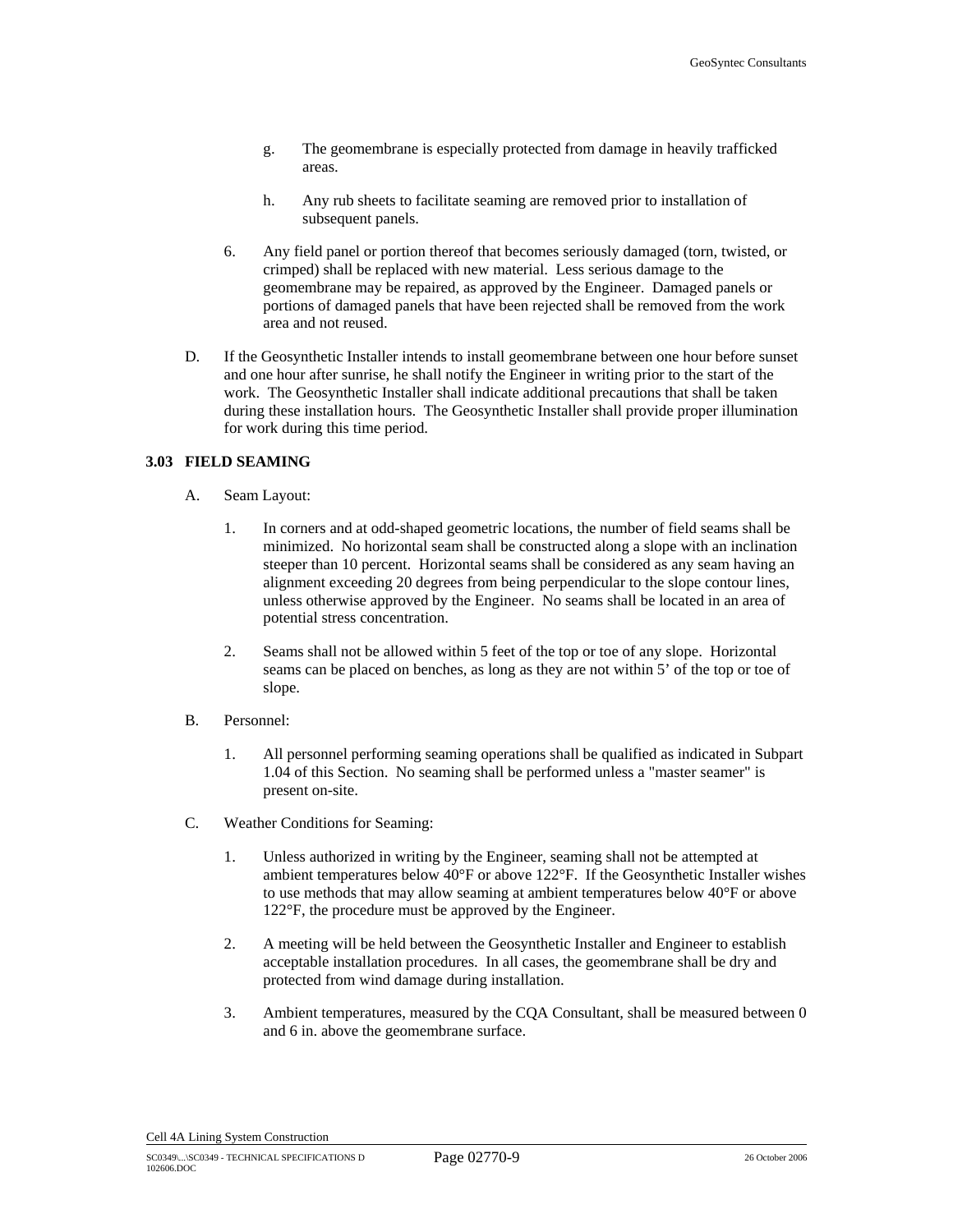#### D. Overlapping:

- 1. Geomembrane shall be cut and/or trimmed such that all corners are rounded.
- 2. Geomembrane panels shall be shingled with the upslope panel placed over the downslope panel.
- 3. Geomembrane panels shall be sufficiently overlapped for welding and to allow peel tests to be performed on the seam. Any seams that cannot be destructively tested because of insufficient overlap shall be treated as failing seams.
- E. Seam Preparation:
	- 1. Prior to seaming, the seam area shall be clean and free of moisture, dust, dirt, debris of any kind, and foreign material.
	- 2. If seam overlap grinding is required, the process shall be completed according to the Geomembrane Manufacturer's instructions within 20 minutes of the seaming operation and in a manner that does not damage the geomembrane. The grind depth shall not exceed ten percent of the geomembrane thickness.
	- 3. Seams shall be aligned with the fewest possible number of wrinkles and "fishmouths."
- F. General Seaming Requirements:
	- 1. Fishmouths or wrinkles at the seam overlaps shall be cut along the ridge of the wrinkle to achieve a flat overlap, ending the cut with circular cut-out. The cut fishmouths or wrinkles shall be seamed and any portion where the overlap is insufficient shall be patched with an oval or round patch of geomembrane that extends a minimum of 6 in. beyond the cut in all directions.
	- 2. Any electric generator shall be placed outside the area to be lined or mounted in a manner that protects the geomembrane from damage due to the weight and frame of the generator or due to fuel leakage. The electric generator shall be properly grounded.
- G. Seaming Process:
	- 1. Approved processes for field seaming are extrusion welding and double-track hotwedge fusion welding. Only equipment identified as Subpart of the approved submittal specified in Subpart 1.06 shall be used.
	- 2. Extrusion Equipment and Procedures:
		- a. The Geosynthetics Installer shall maintain at least one spare operable seaming apparatus on site.
		- b. Extrusion welding apparatuses shall be equipped with gauges giving the temperatures in the apparatuses.
		- c. Prior to beginning an extrusion seam, the extruder shall be purged until all heatdegraded extrudate has been removed from the barrel.
		- d. A smooth insulating plate or fabric shall be placed beneath the hot welding apparatus after use.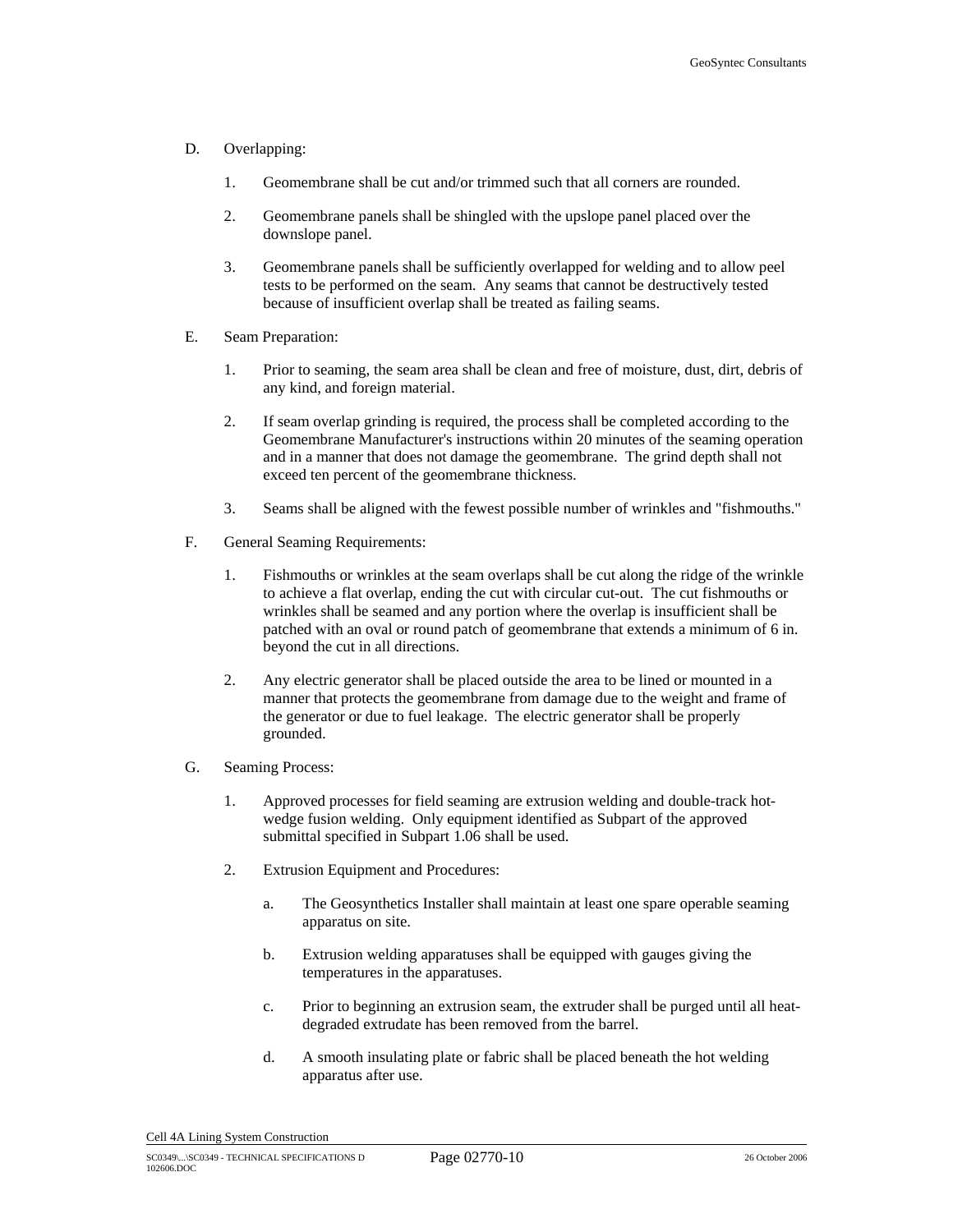- 3. Fusion Equipment and Procedures:
	- a. The Geosynthetic Installer shall maintain at least one spare operable seaming apparatus on site.
	- b. Fusion-welding apparatus shall be automated vehicular-mounted devices equipped with gauges giving the applicable temperatures and speed.
	- c. A smooth insulating plate or fabric shall be placed beneath the hot welding apparatus after use.
- H. Trial Seams:
	- 1. Trial seams shall be made on fragment pieces of geomembrane to verify that seaming conditions are adequate. Trial seams shall be conducted on the same material to be installed and under similar field conditions as production seams. Such trial seams shall be made at the beginning of each seaming period, typically at the beginning of the day and after lunch, for each seaming apparatus used each day, but no less frequently than once every 5 hours. The trial seam sample shall be a minimum of 5-ft long by 1-ft wide (after seaming) with the seam centered lengthwise for fusion equipment and at least 3-ft long by 1-ft wide for extrusion equipment. Seam overlap shall be as indicated in Subpart 3.03.D of this Section.
	- 2. Four coupon specimens, each 1-in. wide, shall be cut from the trial seam sample by the Geosynthetics Installer using a die cutter to ensure precise 1-in. wide coupons. The coupons shall be tested, by the Geosynthetic Installer, with the CQA Monitor present, in peel (both the outside and inside track) and in shear using an electronic readout field tensiometer in accordance with ASTM D 6392, at a strain rate of 2 in./min. The samples shall not exhibit failure in the seam, i.e., they shall exhibit a Film Tear Bond (FTB), which is a failure (yield) in the parent material. The required peel and shear seam strength values are listed in Table 02770-2. At no time shall specimens be soaked in water.
	- 3. If any coupon specimen fails, the trial seam shall be considered failing and the entire operation shall be repeated. If any of the additional coupon specimens fail, the seaming apparatus and seamer shall not be accepted and shall not be used for seaming until the deficiencies are corrected and two consecutive successful trial seams are achieved.
- I. Nondestructive Seam Continuity Testing:
	- 1. The Geosynthetic Installer shall nondestructively test for continuity on all field seams over their full length. Continuity testing shall be carried out as the seaming work progresses, not at the completion of all field seaming. The Geosynthetic Installer shall complete any required repairs in accordance with Subpart 3.03.K of this Section. The following procedures shall apply:
		- a. Vacuum testing in accordance with ASTM D 5641.
		- b. Air channel pressure testing for double-track fusion seams in accordance with ASTM D 5820 and the following:
			- i. Insert needle, or other approved pressure feed device, from pressure gauge and inflation device into the air channel at one end of a double track seam.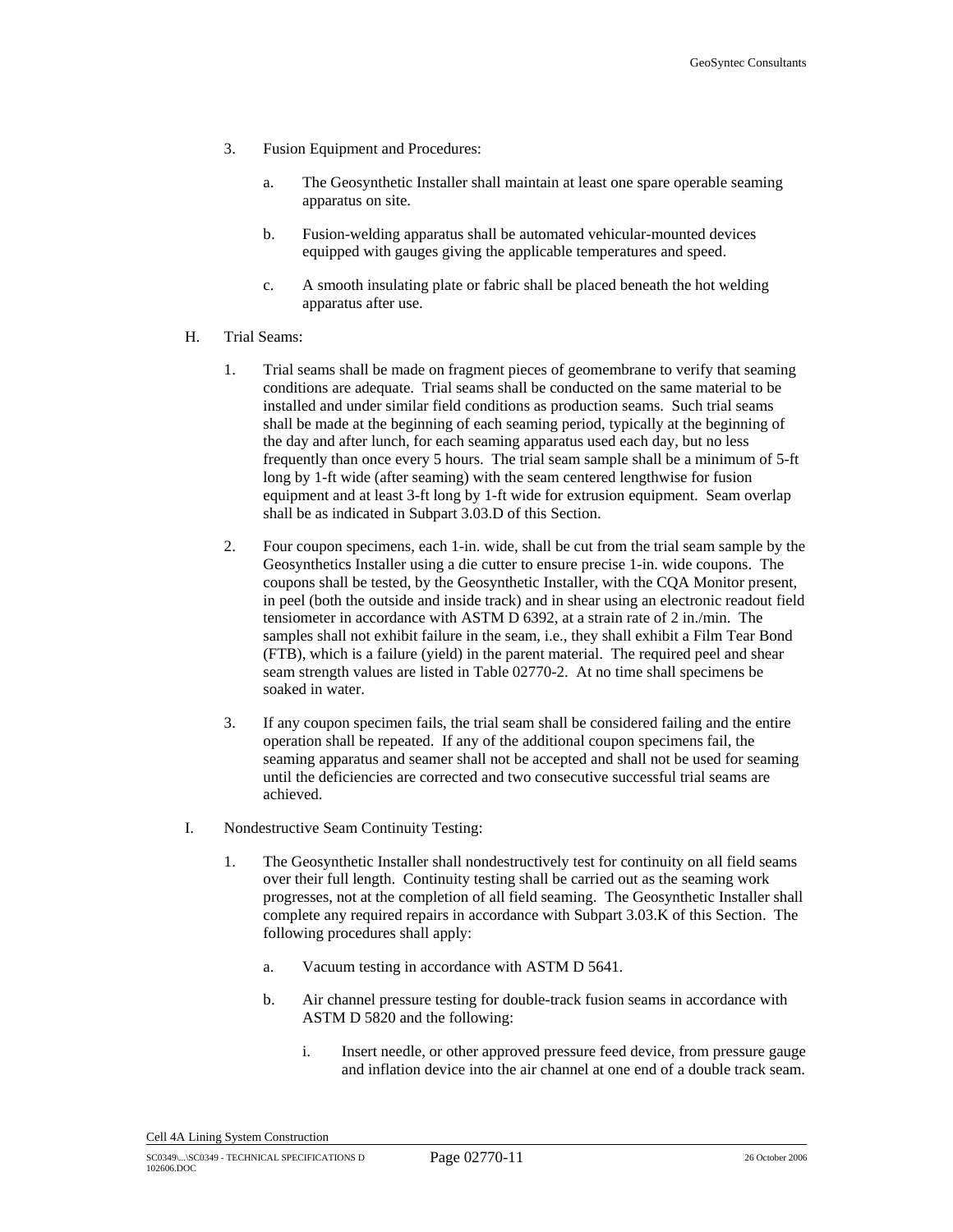- ii. Energize the air pump and inflate air channel to a pressure between 25 and 30 pounds per square inch (psi). Close valve and sustain the pressure for not less than 5 minutes.
- iii. If loss of pressure exceeds 3 psi over 5 minutes, or if the pressure does not stabilize, locate the faulty area(s) and repair seam in accordance with Subpart 3.03.K of this Section.
- iv. After 5 minutes, cut the end of air channel opposite from the end with the pressure gauge and observe release of pressure to ensure air channel is not blocked. If the channel does not depressurize, find and repair the portion of the seam containing the blockage per Subpart 3.03.K of this Section. Repeat the air pressure test on the resulting segments of the original seam created by the repair and the ends of the seam.. Repeat the process until the entire length of seam has successfully passed pressure testing or contains a repair. Repairs shall also be non-destructively tested per Subpart 3.03.K.5 of this Section.
- v. Remove needle, or other approved pressure feed device, and seal repair in accordance with Subpart 3.03.K of this Section.
- c. Spark test seam integrity verification shall be performed in accordance with ASTM D 6365 if the seam cannot be tested using other nondestructive methods.
- J. Destructive Testing:
	- 1. Destructive seam tests shall be performed on samples collected from selected locations to evaluate seam strength and integrity. Destructive tests shall be carried out as the seaming work progresses, not at the completion of all field seaming.
	- 2. Sampling:
		- a. Destructive test samples shall be collected at a minimum average frequency of one test location per 500 ft of total seam length. Test locations shall be determined during seaming, and may be prompted by suspicion of excess crystallinity, contamination, offset seams, or any other potential cause of imperfect seaming. The CQA Consultant will be responsible for choosing the locations. The Geosynthetic Installer shall not be informed in advance of the locations where the seam samples will be taken. The CQA Consultant reserves the right to increase the sampling frequency if observations suggest an increased frequency is warranted.
		- b. The CQA Consultant shall mark the destructive sample locations. Samples shall be cut by the Geosynthetic Installer at the locations designated by the CQA Consultant as the seaming progresses in order to obtain laboratory test results before the geomembrane is covered by another material. Each sample shall be numbered and the sample number and location identified on the Panel Layout Drawing. All holes in the geomembrane resulting from the destructive seam sampling shall be immediately repaired in accordance with the repair procedures described in Subpart 3.03.K of this Section. The continuity of the new seams associated with the repaired areas shall be tested according to Subpart 3.03.I of this Section.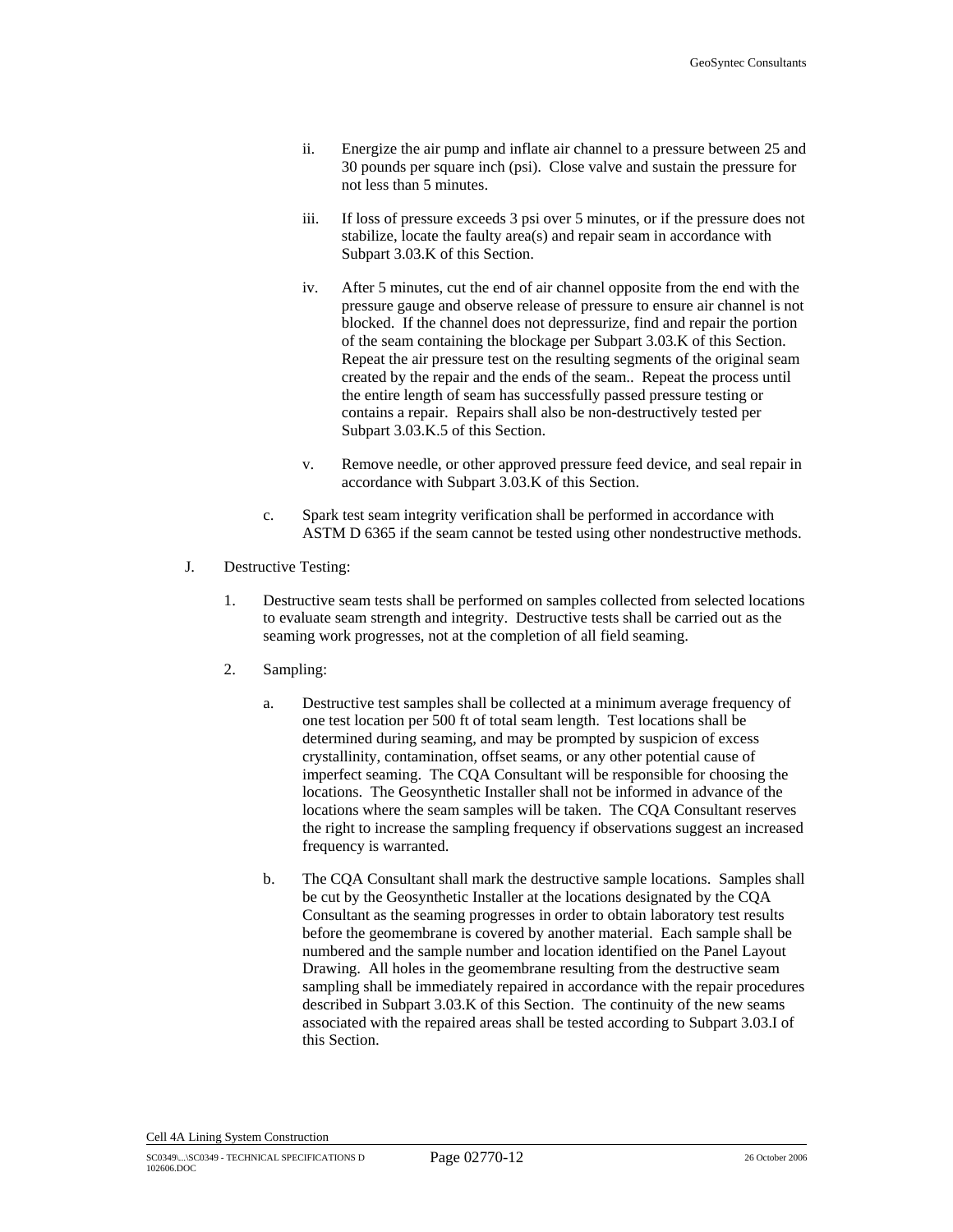- c. Two coupon strips of dimensions 1-in. wide and 12 in. long with the seam centered parallel to the width shall be taken from any side of the sample location. These samples shall be tested in the field in accordance with Subpart 3.03.J.3 of this Section. If these samples pass the field test, a laboratory sample shall be taken. The laboratory sample shall be at least 1-ft wide by 3.5-ft long with the seam centered along the length. The sample shall be cut into three parts and distributed as follows:
	- i. One portion 12-inches long to the Geosynthetic Installer.
	- ii. One portion 18- inches long to the Geosynthetic CQA Laboratory for testing.
	- iii. One portion 12- inches long to the Owner for archival storage.
- 3. Field Testing:
	- a. The two 1-in. wide strips shall be tested in the field tensiometer in the peel mode on both sides of the double track fusion welded sample. The CQA Consultant has the option to request an additional test in the shear mode. If any field test sample fails to meet the requirements in Table 02770-2, then the procedures outlined in Subpart 3.03.J.5 of this Section for a failing destructive sample shall be followed.
- 4. Laboratory Testing:
	- a. Testing by the Geosynthetics CQA Laboratory will include "Seam Strength" and "Peel Adhesion" (ASTM D 6392) with 1-in. wide strips tested at a rate of 2 in./min. At least 5 specimens will be tested for each test method (peel and shear). Four of the five specimens per sample must pass both the shear strength test and peel adhesion test when tested in accordance with ASTM D 6392. The minimum acceptable values to be obtained in these tests are indicated in Table 02770-2. Both the inside and outside tracks of the dual track fusion welds shall be tested in peel.
- 5. Destructive Test Failure:
	- a. The following procedures shall apply whenever a sample fails a destructive test, whether the test is conducted by the Geosynthetic CQA's laboratory, the Geosynthetic Installer laboratory, or by a field tensiometer. The Geosynthetic Installer shall have two options:
		- i. The Geosynthetic Installer can reconstruct the seam (e.g., remove the old seam and reseam) between any two laboratory-passed destructive test locations created by that seaming apparatus. Trial welds do not count as a passed destructive test.
		- ii. The Geosynthetic Installer can trace the welding path in each direction to an intermediate location, a minimum of 10 feet from the location of the failed test, and take a small sample for an additional field test at each location. If these additional samples pass the field tests, then full laboratory samples shall be taken. These full laboratory samples shall be tested in accordance with Subpart 3.03.J.4 of this Section. If these laboratory samples pass the tests, then the seam path between these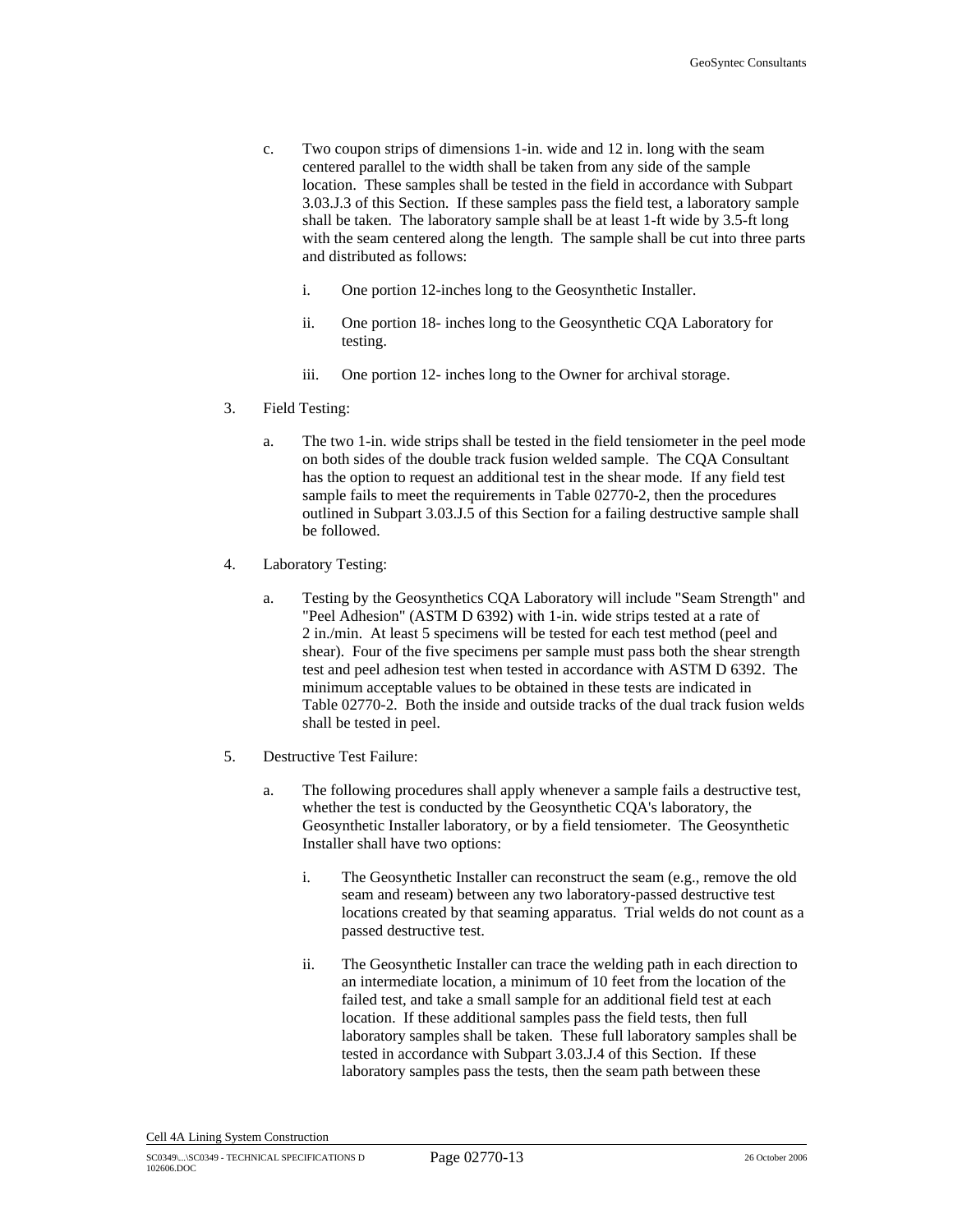locations shall be reconstructed and nondestructively (at a minimum) tested. If a sample fails, then the process shall be repeated, i.e. another destructive sample shall be obtained and tested at a distance of at least 10 more feet in the seaming path from the failed sample. The seam path between the ultimate passing sample locations shall be reconstructed and nondestructively (at a minimum) tested. In cases where repaired seam lengths exceed 150 ft, a destructive sample shall be taken from the repaired seam and the above procedures for destructive seam testing shall be followed.

- b. Whenever a sample fails destructive or non-destructive testing, the CQA Consultant may require additional destructive tests be obtained from seams that were created by the same seamer and/or seaming apparatus during the same time shift.
- K. Defects and Repairs:
	- 1. The geomembrane will be inspected before and after seaming for evidence of defects, holes, blisters, undispersed raw materials, and any sign of contamination by foreign matter. The surface of the geomembrane shall be clean at the time of inspection. The geomembrane surface shall be swept or washed by the Installer if surface contamination inhibits inspection.
	- 2. At observed suspected flawed location, both in seamed and non-seamed areas, shall be nondestructively tested using the methods described Subpart 3.03.I of this Section, as appropriate. Each location that fails nondestructive testing shall be marked by the CQA Consultant and repaired by the Geosynthetic Installer.
	- 3. When seaming of a geomembrane is completed (or when seaming of a large area of a geomembrane is completed) and prior to placing overlying materials, the CQA Consultant shall identify all excessive geomembrane wrinkles. The Geosynthetic Installer shall cut and reseam all wrinkles so identified. The seams thus produced shall be tested as per all other seams.
	- 4. Repair Procedures:
		- a. Any portion of the geomembrane exhibiting a flaw, or failing a destructive or nondestructive test, shall be repaired by the Geosynthetic Installer. Several repair procedures are acceptable. The final decision as to the appropriate repair procedure shall be agreed upon between the Engineer and the Geosynthetic Installer. The procedures available include:
			- i. Patching extrusion welding a patch to repair holes larger than 1/16 inch, tears, undispersed raw materials, and contamination by foreign matter;
			- ii. Abrading and reseaming applying an extrusion seam to repair very small sections of faulty extruded seams;
			- iii. Spot seaming applying an extrusion bead to repair minor, localized flaws such as scratches and scuffs;
			- iv. Capping extrusion welding a geomembrane cap over long lengths of failed seams; and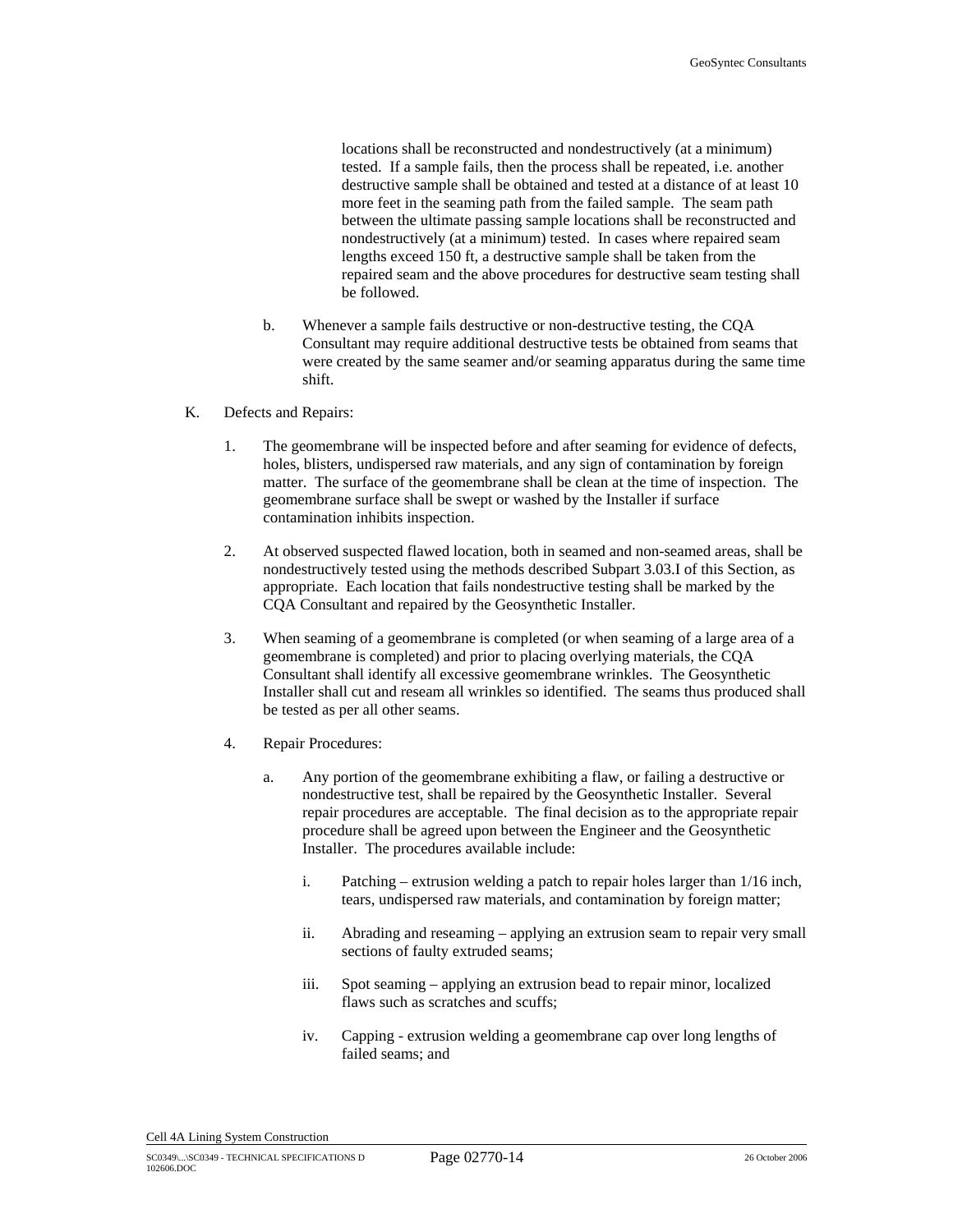- v. Strip repairing cutting out bad seams and replacing with a strip of new material seamed into place on both sides with fusion welding.
- b. In addition, the following criteria shall be satisfied:
	- i. surfaces of the geomembrane that are to be repaired shall be abraded no more than 20 minutes prior to the repair;
	- ii. all surfaces must be clean and dry at the time of repair;
	- iii. all seaming equipment used in repair procedures must be approved by trial seaming;
	- iv. any other potential repair procedures shall be approved in advance, for the specific repair, by the Engineer;
	- v. patches or caps shall extend at least 6 in. beyond the edge of the defect, and all corners of patches and holes shall be rounded with a radius of at least 3 in.; and
	- vi. any geomembrane below large caps shall be appropriately cut to avoid water or gas collection between the two sheets.
- 5. Repair Verification:
	- a. Repairs shall be nondestructively tested using the methods described in Subpart 3.03.I of this Section, as appropriate. Repairs that pass nondestructive testing shall be considered acceptable repairs. Repairs that failed nondestructive or destructive testing will require the repair to be reconstructed and retested until passing test results are observed. At the discretion of the CQA Consultant, destructive testing may be required on any caps.

#### **3.04 MATERIALS IN CONTACT WITH THE GEOMEMBRANE**

- A. The Geosynthetic Installer shall take all necessary precautions to ensure that the geomembrane is not damaged during its installation. During the installation of other components of the liner system by the Contractor, the Contractor shall ensure that the geomembrane is not damaged. Any damage to the geomembrane caused by the Contractor shall be repaired by the Geosynthetic Installer at the expense of the Contractor.
- B. Soil and aggregate materials shall not be placed over the geomembranes at ambient temperatures below 40°F or above 104°F, unless otherwise specified.
- C. All attempts shall be made to minimize wrinkles in the geomembrane.
- D. Vehicular traffic on the geomembrane is limited to equipment exerting no more than 7 psi contact pressure. Vehicles shall be limited to gradual turns and braking such that the geosynthetic materials are not damaged.

### **3.05 CONFORMANCE TESTING**

A. Samples of the geomembrane will be removed by the CQA Consultant and sent to a Geosynthetic CQA Laboratory for testing to ensure conformance with the requirements of this Section. The CQA Consultant may collect samples at the manufacturing plant or from the rolls delivered to the site. The Geosynthetic Installer shall assist the CQA Consultant in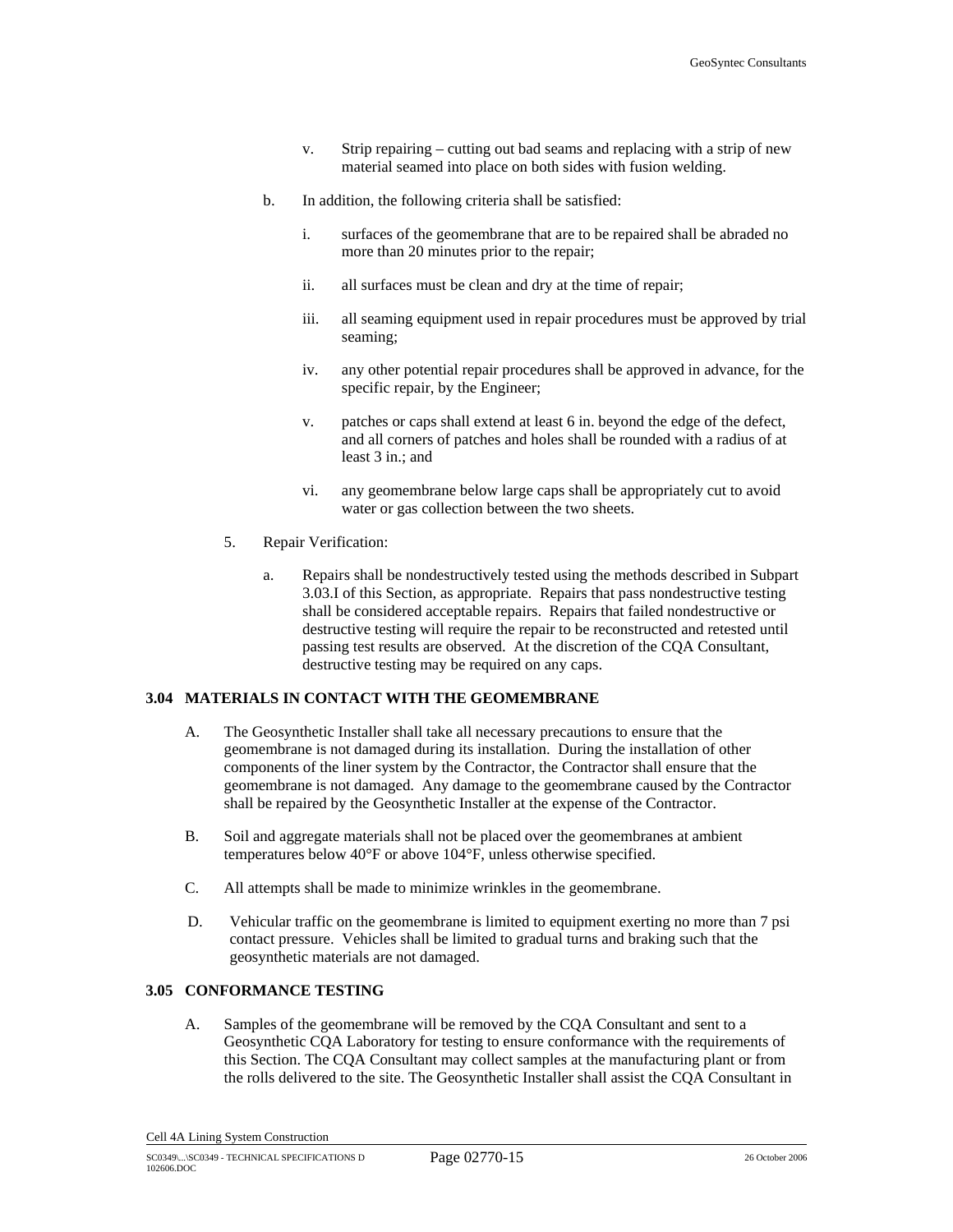obtaining conformance samples from any geomembrane rolls sampled at the site. The Geosynthetic Installer and Contractor shall account for this sampling and testing requirement in the installation schedule, including the turnaround time for laboratory results. Only materials that meet the requirements of Subpart 2.02 this Section shall be installed.

- B. Samples will be selected by the CQA Consultant in accordance with this Section and with the procedures outlined in the CQA Plan.
- C. Samples will be taken at a minimum frequency of one sample per  $100,000$  ft<sup>2</sup>. If the Geomembrane Manufacturer provides material that requires sampling at a frequency (due to lot size, shipment size, etc.) resulting in one sample per less than 90 percent of 100,000 ft<sup>2</sup>  $(90,000 \text{ ft}^2)$ , then the Geosynthetic Installer shall pay the cost for all additional testing.
- D. The CQA Consultant may increase the frequency of sampling in the event that test results do not comply with the requirements of Subpart 2.02 of this Section.

| <b>Test</b>               | <b>Test Method</b>    |
|---------------------------|-----------------------|
| Specific Gravity          | ASTM D 792 or D 1505  |
| <b>Thickness</b>          | ASTM D 5199           |
| <b>Tensile Properties</b> | ASTM D <sub>638</sub> |
| Carbon Black Content      | <b>ASTM D 1603</b>    |
| Carbon Black Dispersion   | ASTM D 5596           |

E. The following tests will be performed by the CQA Consultant:

F. Any geomembrane that is not certified in accordance with Subpart 1.07.C of this Section, or that conformance testing indicates does not comply with Subpart 2.02 of this Section, shall be rejected. The Geosynthetic Installer shall replace the rejected material with new material.

#### **3.06 GEOMEMBRANE ACCEPTANCE**

- A. The Geosynthetic Installer shall retain all ownership and responsibility for the geomembrane until accepted by the Owner.
- B. The geomembrane will not be accepted by the Owner before:
	- 1. the installation is completed;
	- 2. all documentation is submitted;
	- 3. verification of the adequacy of all field seams and repairs, including associated testing, is complete; and
	- 4. all warranties are submitted.

#### **3.07 PROTECTION OF WORK**

A. The Geosynthetic Installer and Contractor shall use all means necessary to protect all work of this Section.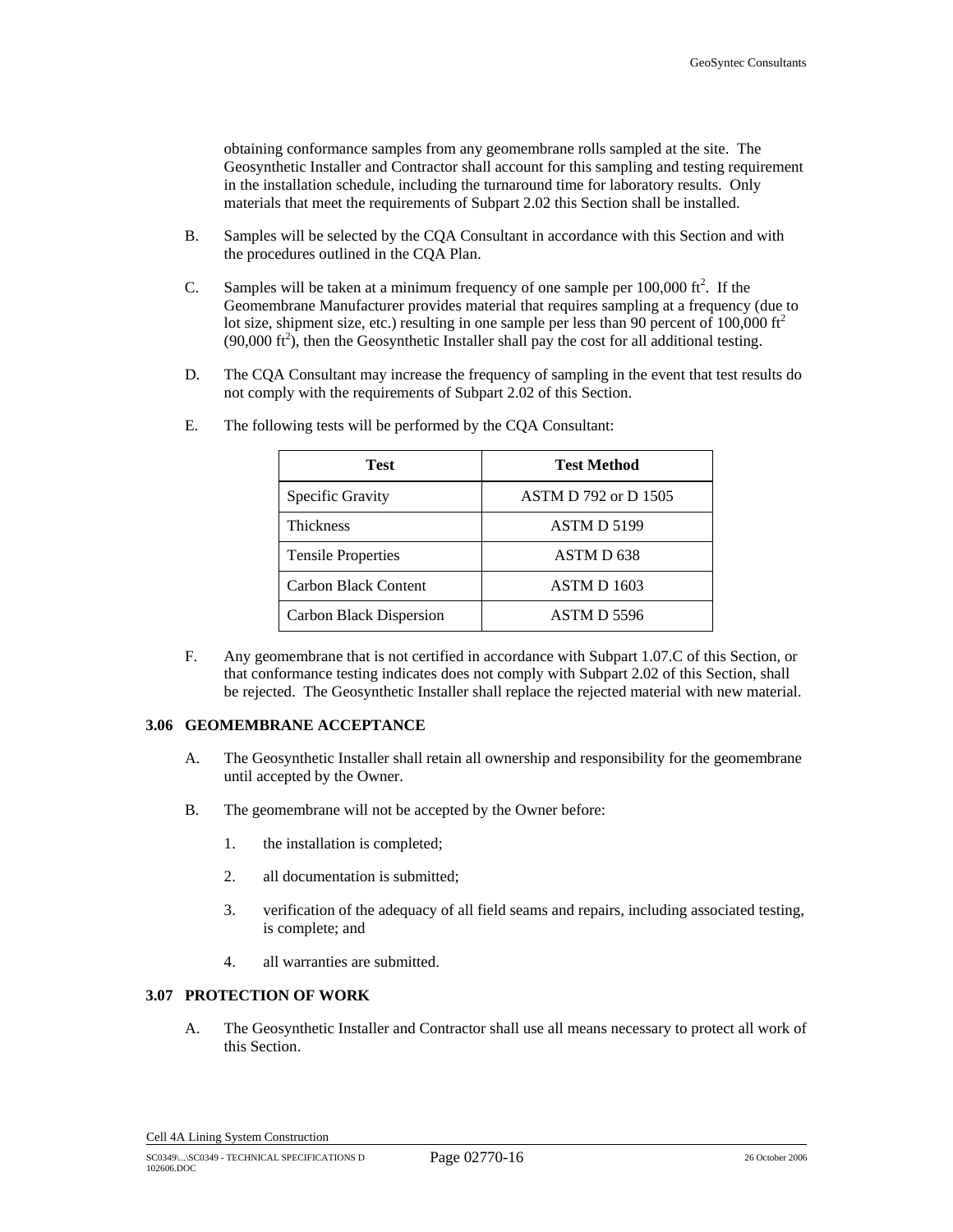B. In the event of damage, the Geosynthetic Installer shall make all repairs and replacements necessary, to the satisfaction of the Engineer.

# **PART 4 – MEASUREMENT AND PAYMENT**

#### **4.01 GENERAL**

- A. Providing for a complying with the requirements set forth in this Section for 60-mil, smooth HDPE geomembrane will be measured as in-place square feet (SF), as measured by the surveyor, including geomembrane in the anchor trench to the limits shown on the Drawings, and payment will be based on the unit price provided on the Bid Schedule.
- B. The following are considered incidental to the Work:
	- Submittals.
	- Quality Control.
	- Shipping, handling and storage.
	- Deployment.
	- Layout survey.
	- Mobilization.
	- Rejected material.
	- Rejected material removal, handling, re-testing, and repair.
	- Overlaps and seaming.
	- Temporary anchorage.
	- Pipe boots.
	- Cleaning seam area.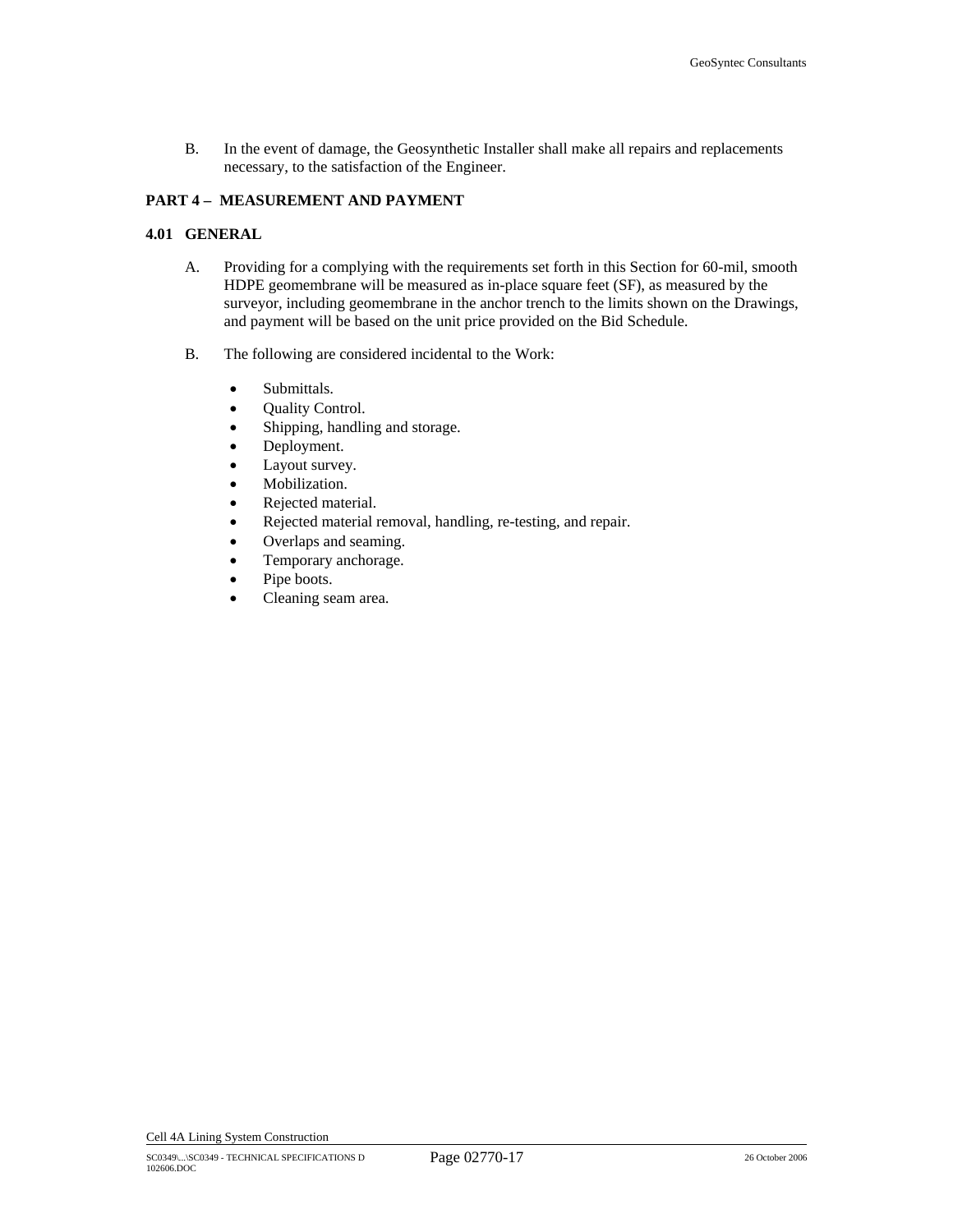| <b>PROPERTIES</b>                                                                                                                                                                                               | <b>QUALIFIERS</b>  | <b>UNITS</b>                                                  | <b>SPECIFIED</b><br><b>VALUES</b> | <b>TEST METHOD</b>                    |
|-----------------------------------------------------------------------------------------------------------------------------------------------------------------------------------------------------------------|--------------------|---------------------------------------------------------------|-----------------------------------|---------------------------------------|
| <b>Physical Properties</b>                                                                                                                                                                                      |                    |                                                               |                                   |                                       |
| <b>Thickness</b>                                                                                                                                                                                                | Average<br>Minimum | mils<br>mils                                                  | 60<br>54                          | ASTM D 5199                           |
| Density                                                                                                                                                                                                         | Minimum            | N/A                                                           | 0.94                              | ASTM D 792 Method A<br>or ASTM D 1505 |
| <b>Mechanical Properties</b><br>Tensile Properties (each direction)<br>Tensile (Break) Strength<br>1.<br><b>Elongation</b> at Break<br>2.<br>Tensile (Yield) Strength<br>3.<br><b>Elongation</b> at Yield<br>4. | Minimum            | 1h/in<br>$\frac{0}{0}$<br>1 <sub>h</sub> /in<br>$\frac{0}{0}$ | 228<br>700<br>126<br>12           | ASTM D638                             |
| Puncture                                                                                                                                                                                                        | Minimum            | 1 <sub>b</sub>                                                | 108                               | ASTM D4833                            |
| <b>Environmental Properties</b>                                                                                                                                                                                 |                    |                                                               |                                   |                                       |
| Carbon Black Content                                                                                                                                                                                            | Range              | $\frac{0}{0}$                                                 | $2 - 3$                           | <b>ASTM D 1603</b>                    |
| Carbon Black Dispersion                                                                                                                                                                                         | N/A                | none                                                          | Note 1                            | ASTM D 5596                           |
| <b>Environmental Stress Crack</b>                                                                                                                                                                               | Minimum            | hr                                                            | 400                               | ASTM D 5397                           |

# **TABLE 02770-1 REQUIRED HDPE GEOMEMBRANE PROPERTIES**

Notes: (1) Minimum 9 of 10 in Categories 1 or 2; 10 in Categories 1, 2, or 3.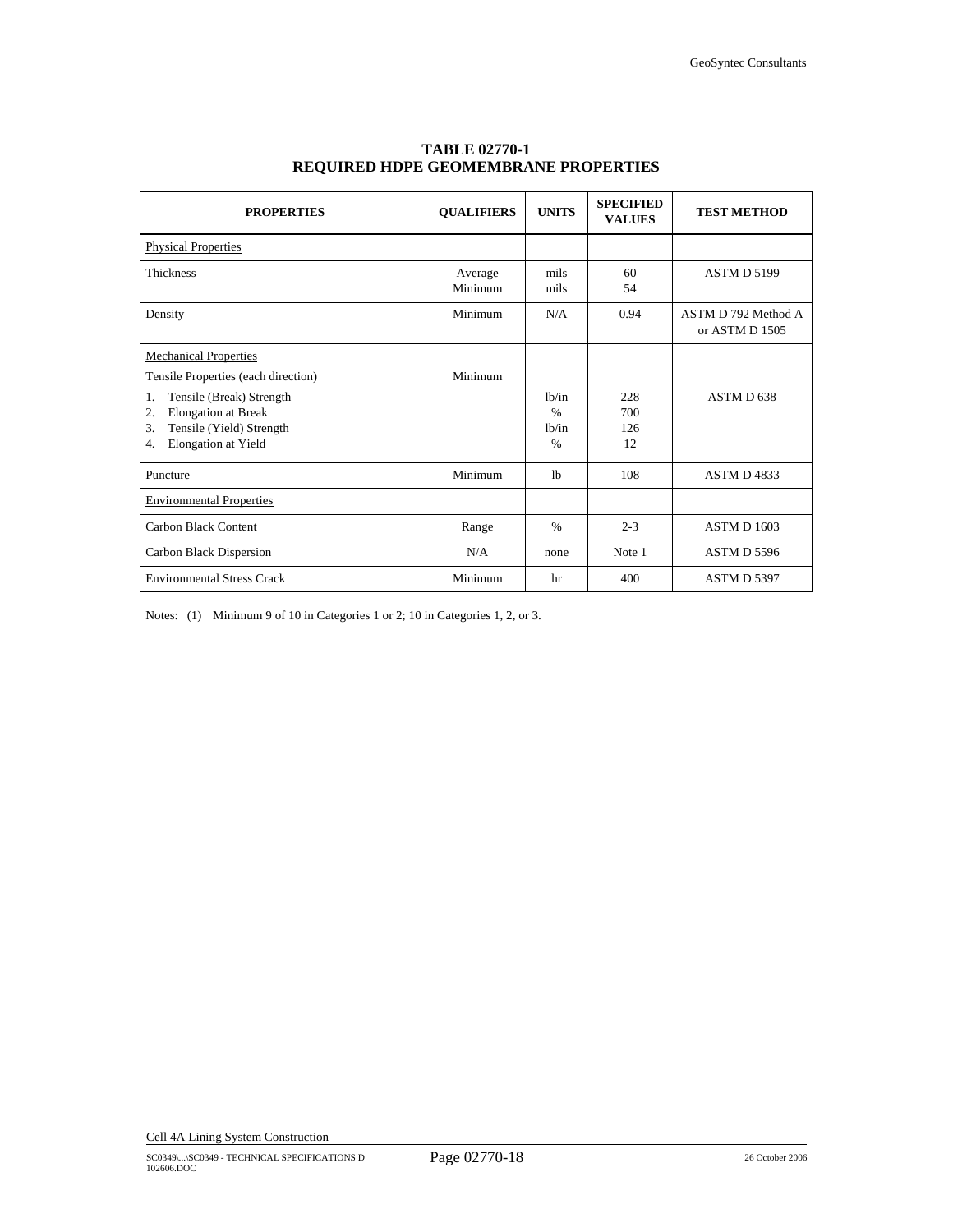| <b>PROPERTIES</b>             | <b>QUALIFIERS</b> | <b>UNITS</b> | <b>SPECIFIED</b><br>VALUES <sup>(3)</sup> | <b>TEST METHOD</b> |
|-------------------------------|-------------------|--------------|-------------------------------------------|--------------------|
| Shear Strength <sup>(1)</sup> |                   |              |                                           |                    |
| Fusion                        | minimum           | lb/in        | 120                                       | ASTM D 6392        |
| Extrusion                     | minimum           | 1b/in        | 120                                       | ASTM D 6392        |
| Peel Adhesion                 |                   |              |                                           |                    |
| FTB <sup>(2)</sup>            |                   |              |                                           | Visual Observation |
| Fusion                        | minimum           | 1b/in        | 91                                        | ASTM D 6392        |
| Extrusion                     | minimum           | 1b/in        | 78                                        | ASTM D 6392        |

# **TABLE 02770-2 REQUIRED GEOMEMBRANE SEAM PROPERTIES**

Notes: (1) Also called "Bonded Seam Strength".

(2) FTB = Film Tear Bond means that failure is in the parent material, not the seam. The maximum seam separation is 25 percent of the seam area.

(3) Four of five specimens per destructive sample must pass both the shear and peel strength tests.

[END OF SECTION]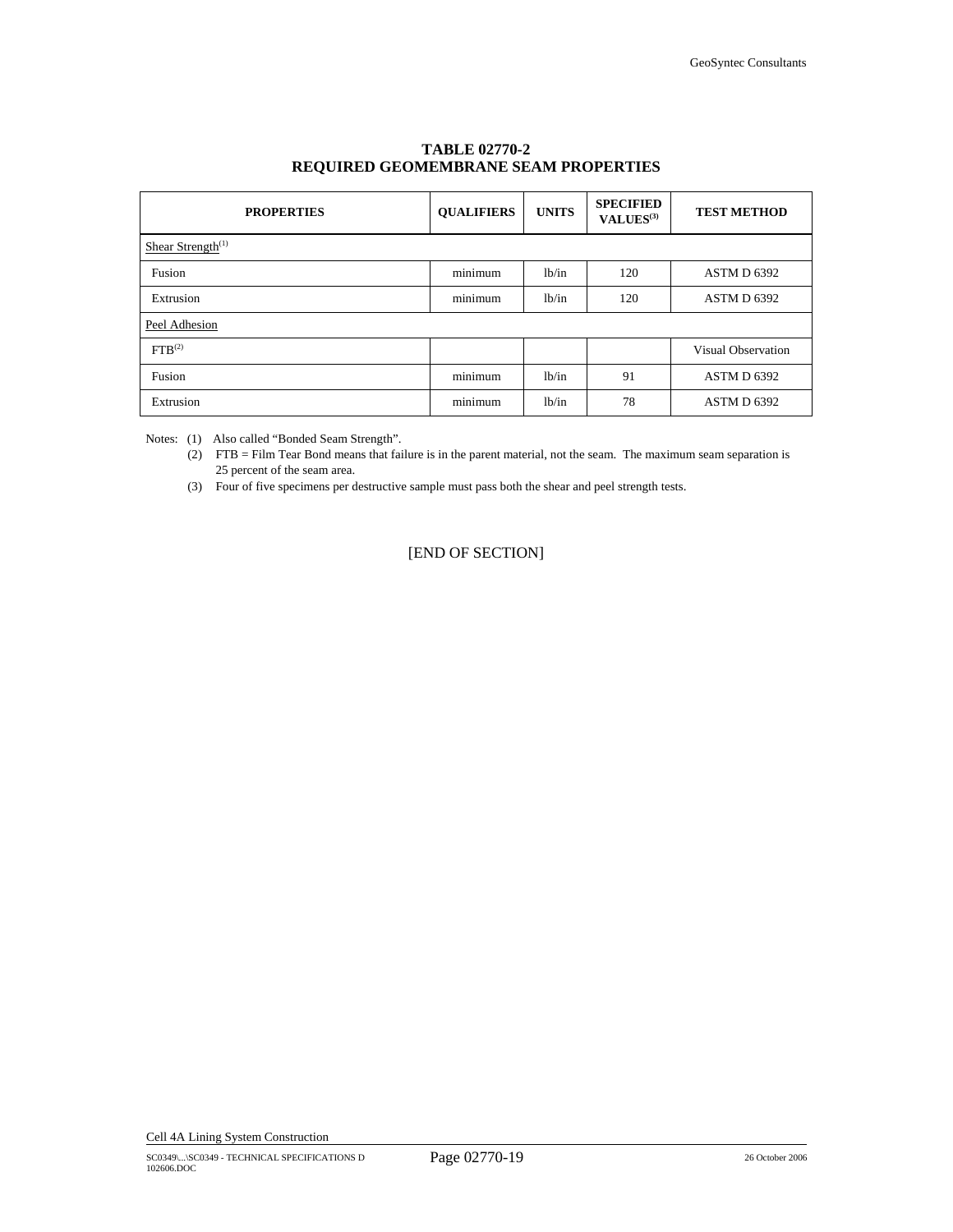# **SECTION 02771 GEOTEXTILE**

### **PART 1 – GENERAL**

#### **1.01 DESCRIPTION OF WORK**

- A. The Contractor shall furnish all labor, materials, tools, supervision, transportation, equipment, and incidentals necessary for the installation of the geotextile. The work shall be carried out as specified herein and in accordance with the Drawings and the Construction Quality Assurance (CQA) Plan.
- B. The work shall include, but not be limited to, delivery, offloading, storage, placement, and seaming of the various geotextile components of the project.
- C. Geotextile shall be used between the Drainage Aggregate and Geomembrane as shown on the Drawings.

#### **1.02 RELATED SECTIONS**

Section 02200 – Earthwork

Section 02225 – Drainage Aggregate

Section 02770 – Geomembrane

Section 02773 – Geonet

### **1.03 REFERENCES**

- A. Drawings
- B. Site CQA Plan
- C. Latest version of American Society for Testing and Materials (ASTM) standards:

| <b>ASTM D4355</b>  | Standard Test Method for Deterioration of Geotextile from Exposure<br>to Ultraviolet Light and Water    |
|--------------------|---------------------------------------------------------------------------------------------------------|
| ASTM D4439         | <b>Terminology for Geosynthetics</b>                                                                    |
| <b>ASTM D 4491</b> | Standard Test Method for Water Permeability of Geotextile by<br>Permittivity                            |
| ASTM D4533         | Standard Test Method for Trapezoid Tearing Strength of Geotextile                                       |
| ASTM D4632         | Standard Test Method for Breaking Load and Elongation of<br>Geotextile (Grab Method)                    |
| <b>ASTM D 4751</b> | Standard Test Method for Determining Apparent Opening Size of a<br>Geotextile                           |
| ASTM D4833         | Standard Test Method for Index Puncture Resistance of Geotextile.<br>Geomembranes, and Related Products |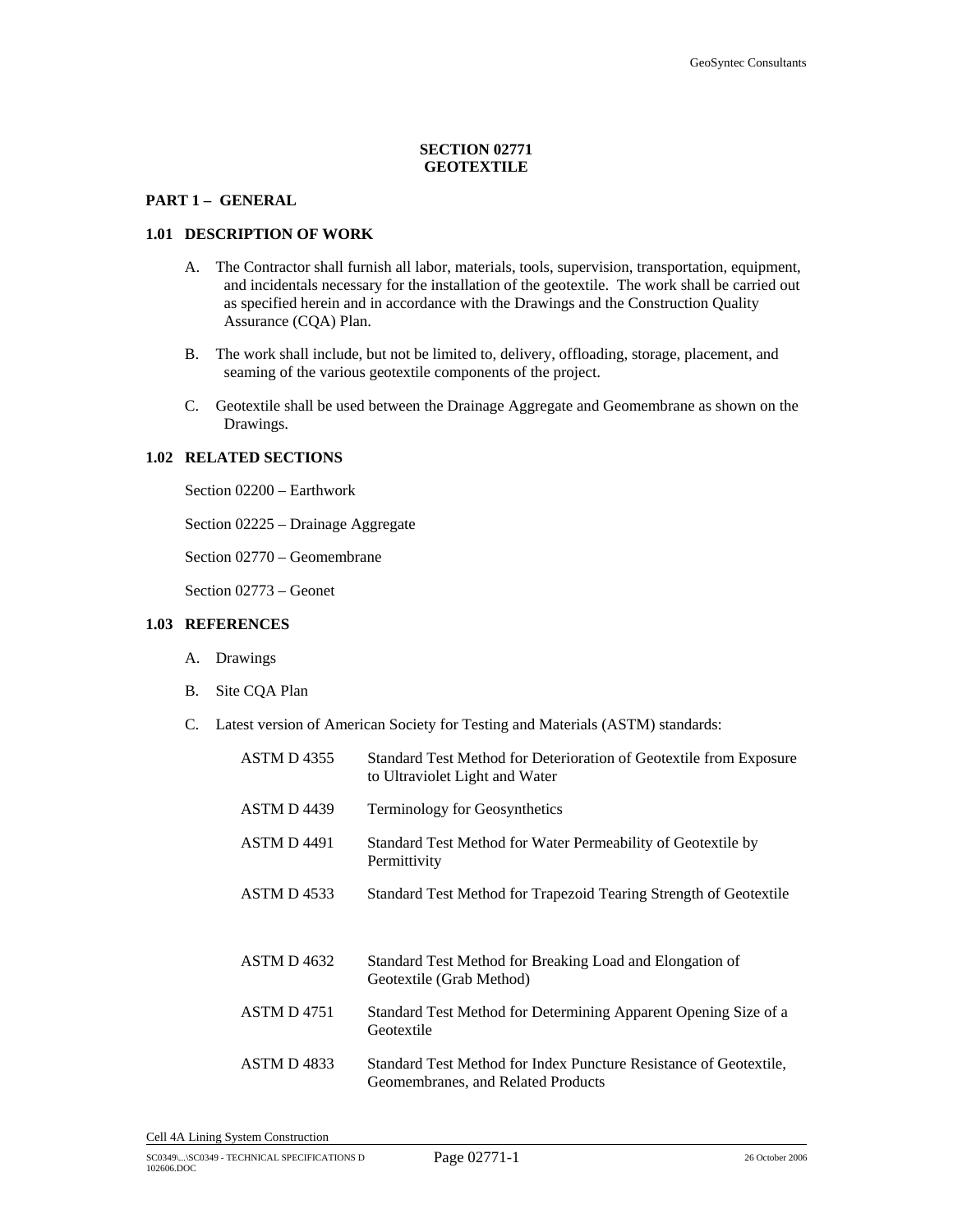ASTM D 5261 Standard Test Method for Measuring Mass Per Unit Area of Geotextile

### **1.04 SUBMITTALS**

- A. The Contractor shall submit the following information regarding the proposed geotextile to the Engineer for approval at least 7 days prior to geotextile delivery:
	- 1. manufacturer and product name;
	- 2. minimum property values of the proposed geotextile and the corresponding test procedures;
	- 3. projected geotextile delivery dates; and
	- 4. list of geotextile roll numbers for rolls to be delivered to the site.
- B. At least 7 days prior to geotextile placement, the Contractor shall submit to the Engineer the Manufacturing Quality Control (MQC) certificates for each roll of geotextile. The certificates shall be signed by responsible parties employed by the geotextile manufacturer (such as the production manager). The MQC certificates shall include:
	- 1. lot, batch, and/or roll numbers and identification;
	- 2. MQC test results, including a description of the test methods used; and
	- 3. Certification that the geotextile meets or exceeds the required properties of the Drawings and this Section.

### **1.05 CQA MONITORING**

A. The Contractor shall be aware of and accommodate all monitoring and conformance testing required by the CQA Plan. This monitoring and testing, including random conformance testing of construction materials and completed work, will be performed by the CQA Consultant. If nonconformances or other deficiencies are found in the Contractor's materials or completed work, the Contractor will be required to repair the deficiency or replace the deficient materials at no additional expense to the Owner.

#### **PART 2 – PRODUCTS**

### **2.01 GEOTEXTILE PROPERTIES**

- A. The Geotextile Manufacturer shall furnish materials that meet or exceed the criteria specified in Table 02771-1 in accordance with the minimum average roll value (MARV), as defined by ASTM D 4439.
- B. The geotextile shall be nonwoven materials, suitable for use in filter/separation and cushion applications.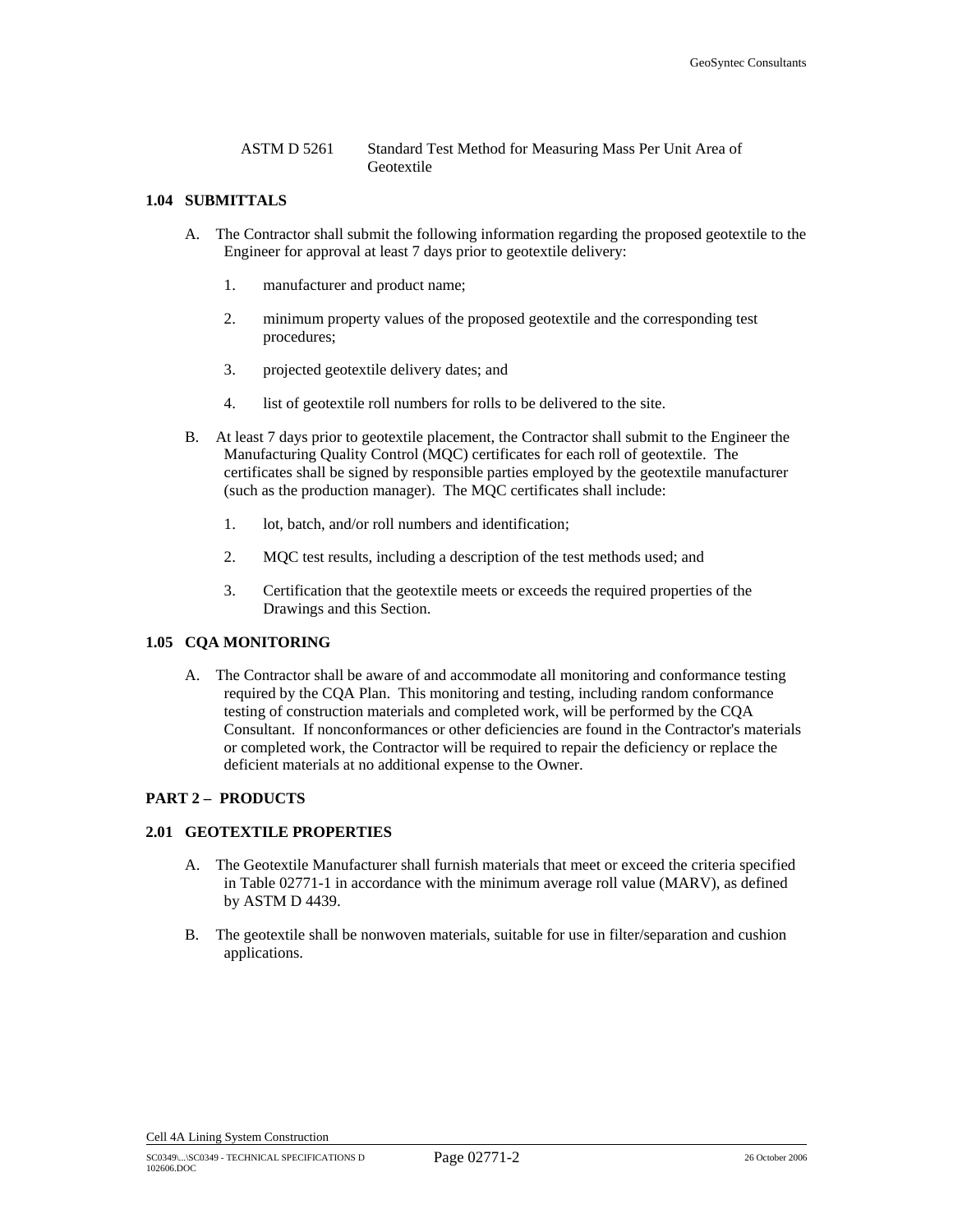# **2.02 MANUFACTURING QUALITY CONTROL (MQC)**

- A. The geotextile shall be manufactured with MQC procedures that meet or exceed generally accepted industry standards.
- B. The Geotextile Manufacturer shall sample and test the geotextile to demonstrate that the material conforms to the requirements of these Specifications.
- C. Any geotextile sample that does not comply with this Section shall result in rejection of the roll from which the sample was obtained. The Contractor shall replace any rejected rolls.
- D. If a geotextile sample fails to meet the MQC requirements of this Section the Geotextile Manufacturer shall additionally sample and test, at the expense of the Manufacturer, rolls manufactured in the same lot, or at the same time, as the failing roll. Sampling and testing of rolls shall continue until a pattern of acceptable test results is established to define the bounds of the failed roll(s). All the rolls pertaining to the failed rolls shall be rejected.
- E. Additional sample testing may be performed, at the Geotextile Manufacturer's discretion and expense, to identify more closely the extent of non-complying rolls and/or to qualify individual rolls.
- F. Sampling shall, in general, be performed on sacrificial portions of the geotextile material such that repair is not required. The Geotextile Manufacturer shall sample and test the geotextile to demonstrate that the geotextile properties conform to the values specified in Table 02771-1.

| <b>Test</b>        | <b>Procedure</b>   | <b>Frequency</b>        |
|--------------------|--------------------|-------------------------|
| Grab strength      | ASTM D 4632        | 130,000 $\text{ft}^2$   |
| Mass per Unit Area | <b>ASTM D 5261</b> | 130,000 $\text{ft}^2$   |
| Tear strength      | ASTM D 4533        | 130,000 $\text{ft}^2$   |
| Puncture strength  | ASTM D4833         | 130,000 $\text{ft}^2$   |
| Permittivity       | <b>ASTM D 4491</b> | 540,000 ft <sup>2</sup> |
| A.O.S.             | ASTM D 4751        | 540,000 $ft^2$          |

1. At a minimum, the following MQC tests shall be performed on the geotextile (results of which shall meet the requirements specified in Table 02271):

G. The Geotextile Manufacturer shall comply with the certification and submittal requirements of this Section.

### **2.03 PACKING AND LABELING**

- A. Geotextile shall be supplied in rolls wrapped in relatively impervious and opaque protective covers.
- B. Geotextile rolls shall be marked or tagged with the following information:
	- 1. manufacturer's name;
	- 2. product identification;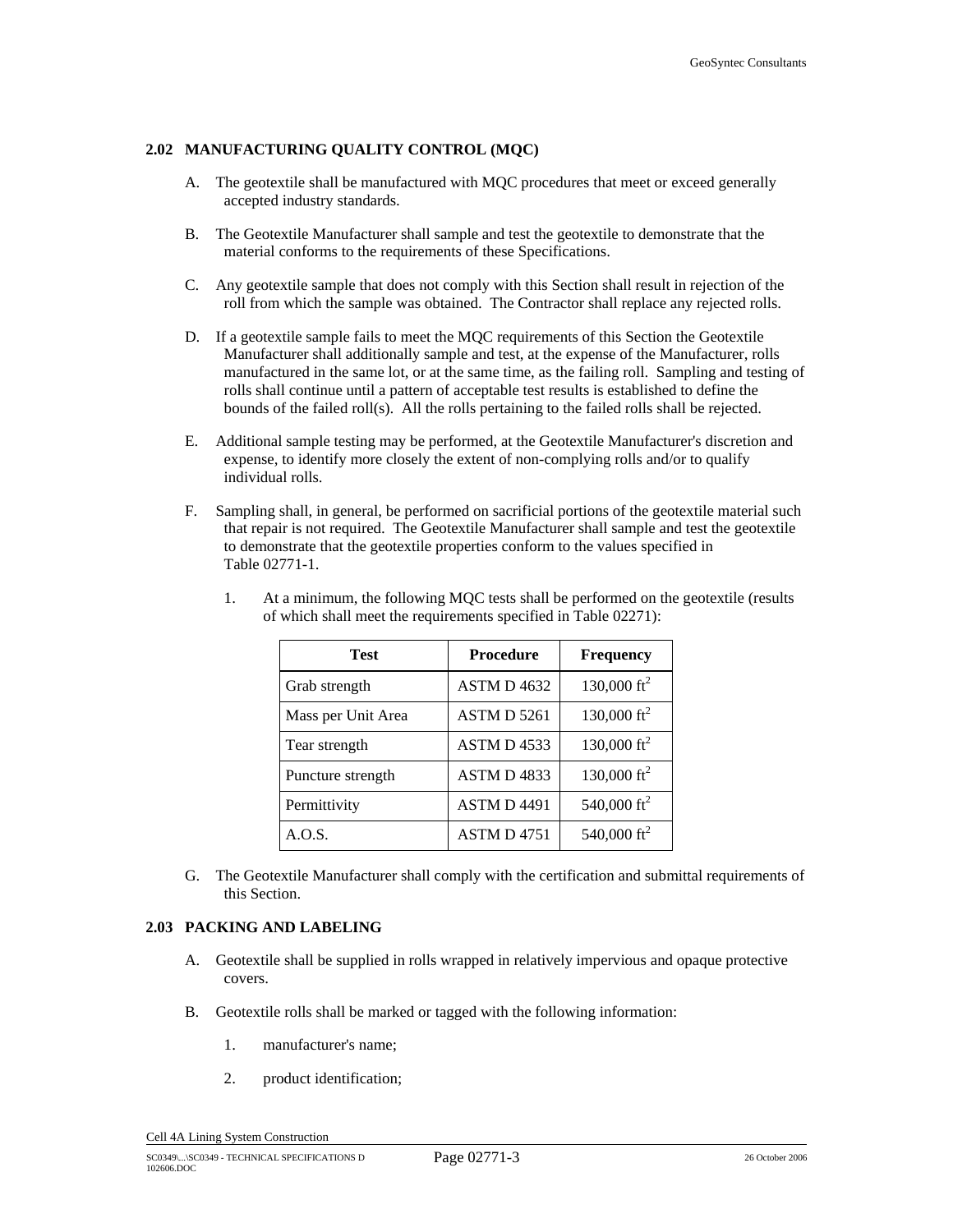- 3. lot or batch number;
- 4. roll number; and
- 5. roll dimensions.

### **2.04 TRANSPORTATION, HANDLING, AND STORAGE**

- A. The Geosynthetic Manufacturer shall be liable for any damage to the geotextile incurred prior to and during transportation to the site.
- B. The geotextile shall be delivered to the site at least 14 days prior to the planned deployment date to allow the CQA Consultant adequate time to perform conformance testing on the geotextile samples as described in Subpart 3.06 of this Section.
- C. Handling, unloading, storage, and care of the geotextile at the site, prior to and following installation, are the responsibility of the Contractor. The Contractor shall be liable for any damage to the materials incurred prior to final acceptance by the Owner.
- D. The Contractor shall be responsible for offloading and storage of the geotextile at the site.
- E. The geotextile shall be protected from sunlight, puncture, or other damaging or deleterious conditions. The geotextile shall be protected from mud, dirt, and dust. Any additional storage procedures required by the geotextile Manufacturer shall be the responsibility of the Contractor.

### **PART 3 – EXECUTION**

#### **3.01 FAMILIARIZATION**

- A. Prior to implementing any of the work described in this Section, the Contractor shall become thoroughly familiar with the site, the site conditions, and all portions of the work falling within this Section.
- B. If the Contractor has any concerns regarding the installed work of other Sections or the site, the Engineer shall be notified, in writing, prior to commencing the work. Failure to notify the Engineer or commencing installation of the geotextile will be construed as Contractor's acceptance of the related work of all other Sections.

### **3.02 PLACEMENT**

- A. Geotextile installation shall not commence over other materials until CQA conformance evaluations, by the CQA Consultant, of underlying materials are complete, including evaluations of the Contractor's survey results to confirm that the previous work was constructed to the required grades, elevations, and thicknesses. Should the Contractor begin the work of this Section prior to the completion of CQA evaluations for underlying materials or this material, this shall be at the risk of removal of these materials, at the Contractor's expense, to remedy the non-conformances. The Contractor shall account for the CQA conformance evaluations in the construction schedule.
- B. The Contractor shall handle all geotextile in such a manner as to ensure it is not damaged in any way.
- C. The Contractor shall take any necessary precautions to prevent damage to underlying materials during placement of the geotextile.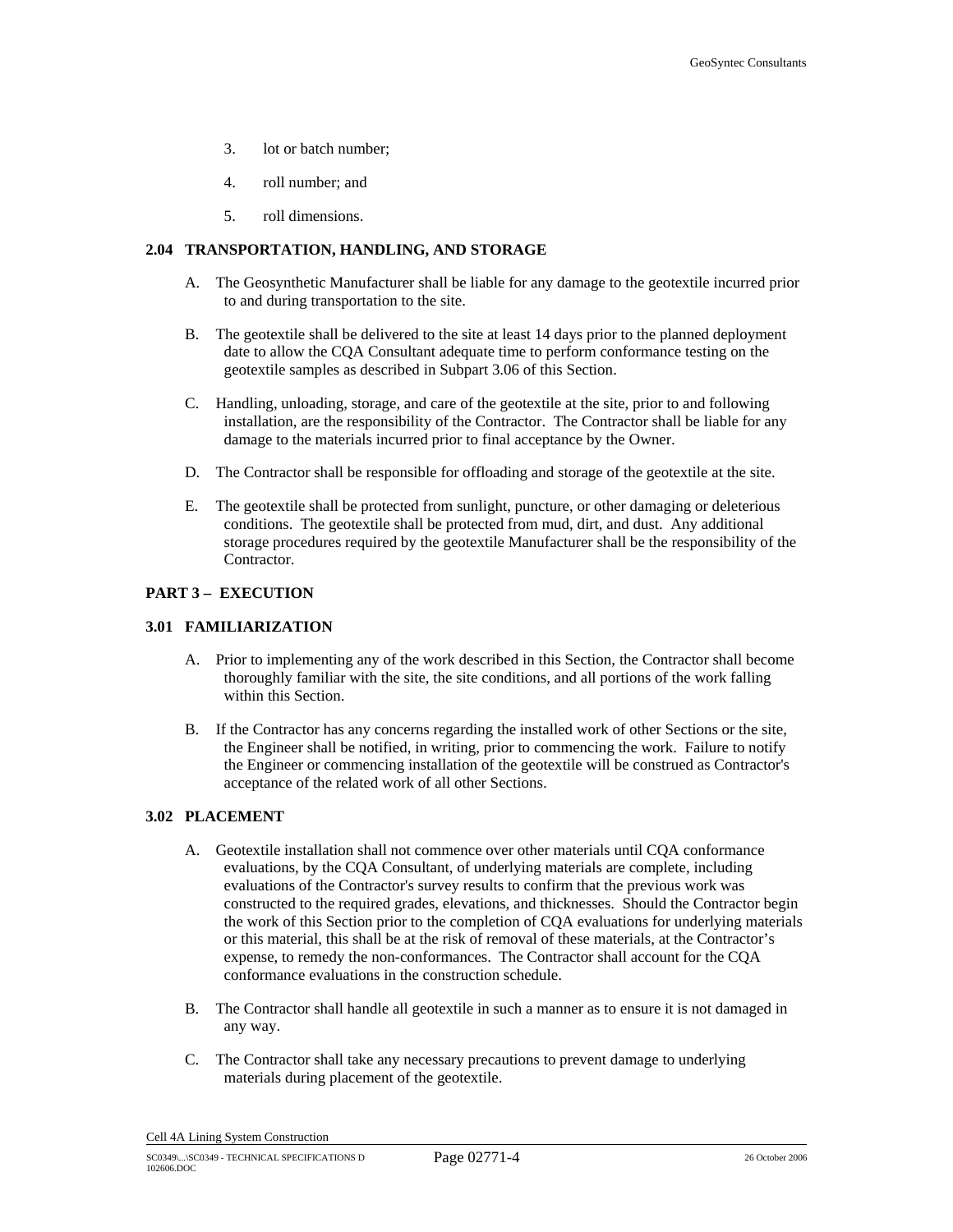- D. After unwrapping the geotextile from its opaque cover, the geotextile shall not be left exposed for a period in excess of 15 days unless a longer exposure period is approved in writing by the Geotextile Manufacturer.
- E. The Contractor shall take care not to entrap stones, excessive dust, or moisture in the geotextile during placement.
- F. The Contractor shall anchor or weight all geotextile with sandbags, or the equivalent, to prevent wind uplift.
- G. The Contractor shall examine the entire geotextile surface after installation to ensure that no foreign objects are present that may damage the geotextile or adjacent layers. The Contractor shall remove any such foreign objects and shall replace any damaged geotextile.

### **3.03 SEAMS AND OVERLAPS**

- A. On slopes steeper than 10 horizontal to 1 vertical, geotextiles shall be continuous down the slope; that is, no horizontal seams are allowed. Horizontal seams shall be considered as any seam having an alignment exceeding 20 degrees from being perpendicular to the slope contour lines, unless otherwise approved by the Engineer. No horizontal seams shall be allowed within 5 feet of the top or toe of the slopes.
- B. Geotextile shall be overlapped a minimum of 12-inches.

### **3.04 REPAIR**

A. Any holes or tears in the geotextile shall be repaired using a patch made from the same geotextile. If a tear exceeds 50% of the width of a roll, that roll shall be removed and replaced.

# **3.05 PLACEMENT OF SOIL MATERIALS**

- A. The Contractor shall place soil materials on top of the geotextile in such a manner as to ensure that:
	- 1. the geotextile and the underlying materials are not damaged;
	- 2. minimum slippage occurs between the geotextile and the underlying layers during placement; and
	- 3. excess stresses are not produced in the geotextile.
- B. Equipment shall not be driven directly on the geotextile.

# **3.06 CONFORMANCE TESTING**

- A. Conformance samples of the geotextile materials will be removed by the CQA Consultant after the material has been received at the site and sent to a Geosynthetic CQA Laboratory for testing to ensure conformance with the requirements of this Section and the CQA Plan. This testing will be carried out, in accordance with the CQA Plan, prior to the start of the work of this Section.
- B. Samples of each geotextile will be taken, by the CQA Consultant, at a minimum frequency of one sample per  $260,000$  ft<sup>2</sup> (minimum of one).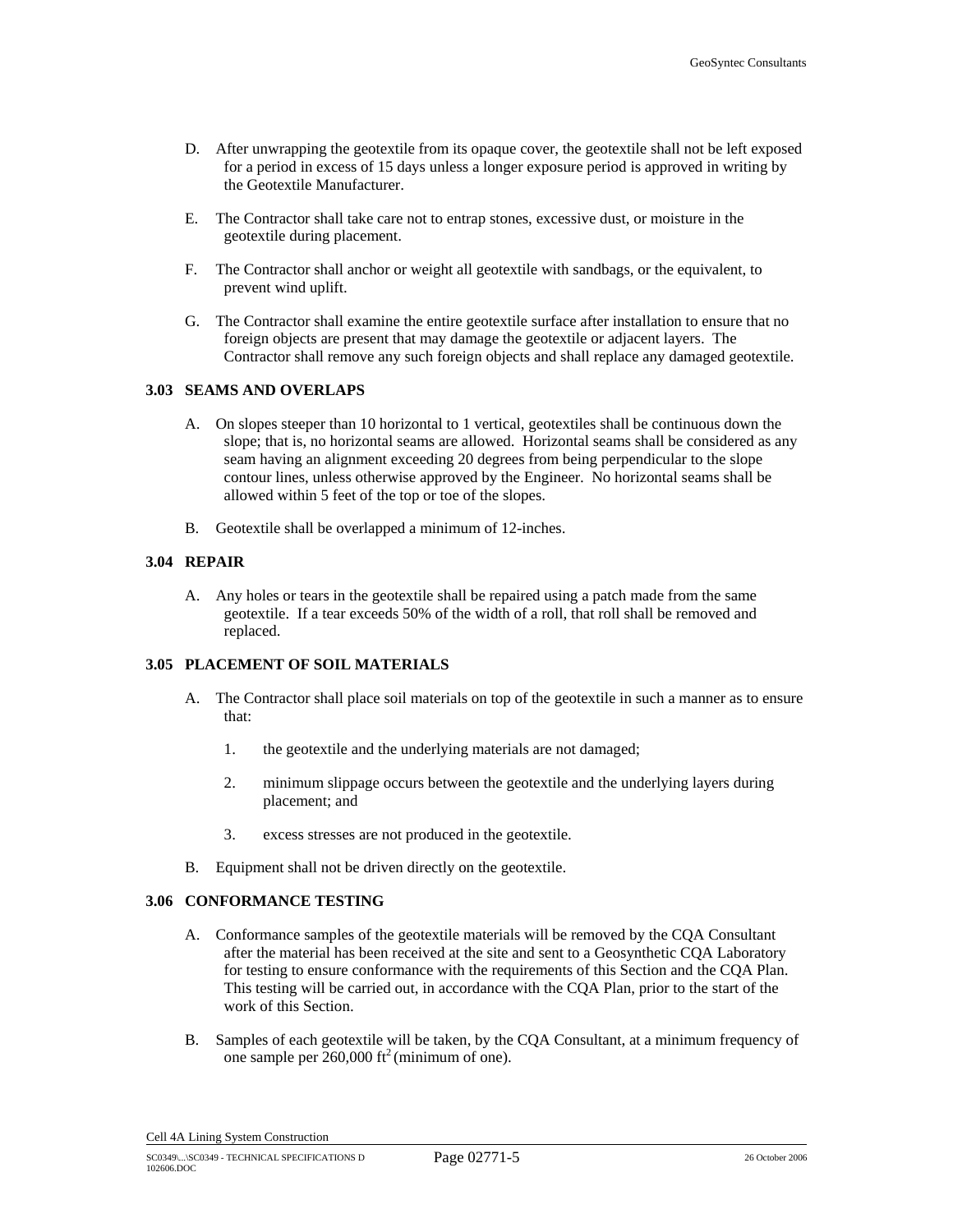- C. The CQA Consultant may increase the frequency of sampling in the event that test results do not comply with requirements of Subpart 2.01 of this Section until passing conformance test results are obtained for all material that is received at the site. This additional testing shall be performed at the expense of the Contractor.
- D. The following conformance tests will be performed (results of which shall meet the requirements specified in Table 02271):

| Test               | <b>Procedure</b>   |
|--------------------|--------------------|
| Grab strength      | ASTM D4632         |
| Mass per Unit Area | <b>ASTM D 5261</b> |
| Puncture strength  | ASTM D4833         |
| Permittivity       | <b>ASTM D 4491</b> |
| A.O.S.             | <b>ASTM D4751</b>  |

E. Any geotextile that is not certified in accordance with Subpart 1.04 of this Section, or that conformance testing results do not comply with Subpart 2.01 of this Section, will be rejected. The Contractor shall replace the rejected material with new material. All other rolls that are represented by failing test results will also be rejected, unless additional testing is performed to further determine the bounds of the failed material.

# **3.07 PROTECTION OF WORK**

- A. The Contractor shall protect all work of this Section.
- B. In the event of damage, the Contractor shall make repairs and replacements to the satisfaction of the Engineer at the expense of the Contractor.

# **PART 4 – MEASUREMENT AND PAYMENT**

### **4.01 GENERAL**

- A. Providing for and complying with the requirements set forth in this Section for Geotextile will be incidental to PVC Pipe, and payment will be based on the unit price provided for PVC Pipe on the Bid Schedule.
- B. The following are considered incidental to the work:
	- Submittals.
	- Quality Control.
	- Shipping, handling and storage.
	- Layout survey.
	- Mobilization.
	- Rejected material.
	- Overlaps and seaming.
	- Rejected material removal, handling, re-testing, and repair.
	- Temporary anchorage.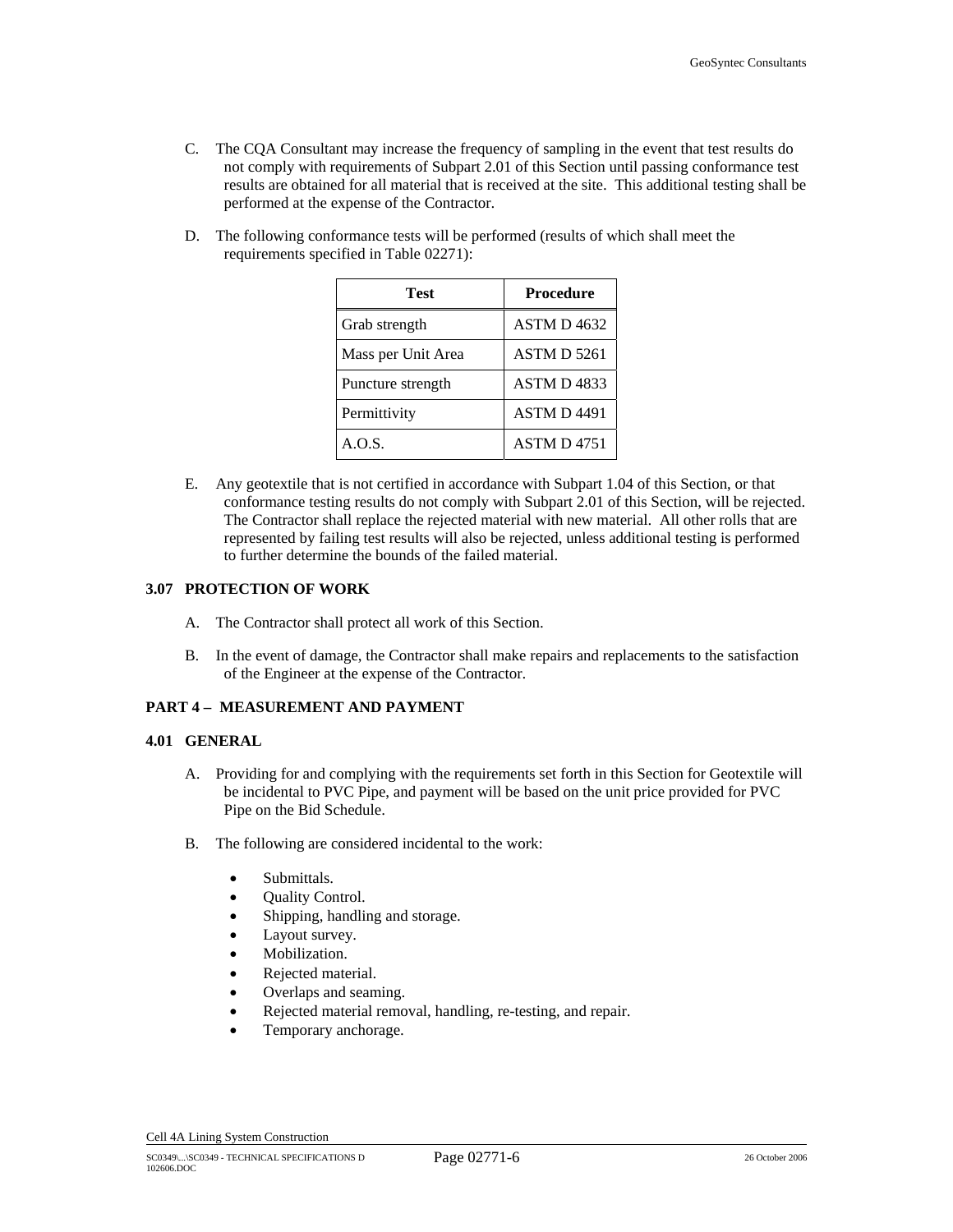| <b>PROPERTIES</b>                     | <b>QUALIFIERS</b> | <b>UNITS</b> | <b>SPECIFIED</b><br><b>VALUES</b> | <b>TEST</b><br><b>METHOD</b> |
|---------------------------------------|-------------------|--------------|-----------------------------------|------------------------------|
| Mass per unit area                    | Minimum           | $oz/yd^2$    | 16                                | <b>ASTM D 5261</b>           |
| Apparent opening size $(O_{95})$      | Maximum           | mm           | 0.21                              | <b>ASTM D4751</b>            |
| Permittivity                          | Minimum           | $s^{-1}$     | 0.5                               | <b>ASTM D 4491</b>           |
| Grab strength                         | Minimum           | 1b           | 390                               | <b>ASTM D 4632</b>           |
| Tear strength                         | Minimum           | 1b           | 150                               | ASTM D 4533                  |
| Puncture strength                     | Minimum           | 1b           | 240                               | <b>ASTM D4833</b>            |
| Ultraviolet Resistance @<br>500 hours | Minimum           | $\%$         | 70                                | <b>ASTM D4355</b>            |

# **TABLE 02771-1 REQUIRED PROPERTY VALUES FOR GEOTEXTILE**

[ END OF SECTION ]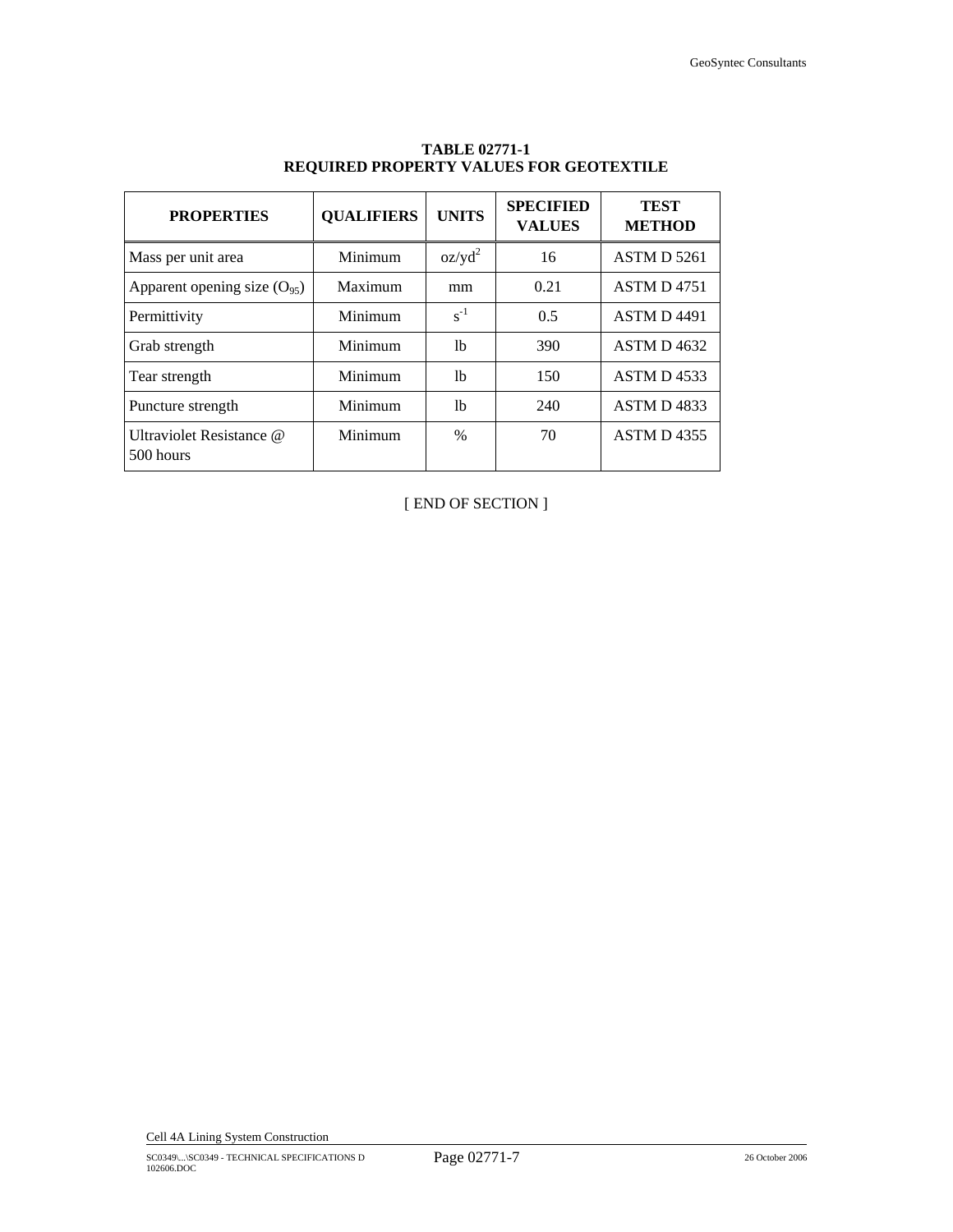# **SECTION 02772 GEOSYNTHETIC CLAY LINER**

# **PART 1 – GENERAL**

#### **1.01 SCOPE**

- A. The Geosynthetic Installer shall furnish all labor, materials, tools, supervision, transportation, equipment, and incidentals necessary for installation of the geosynthetic clay liner (GCL). The work shall be carried out as specified herein and in accordance with the Drawings and Construction Quality Assurance (CQA) Plan.
- B. The work shall include, but not be limited to, delivery, offloading, storage, placement, anchorage, and seaming of the GCL.

## **1.02 RELATED SECTIONS**

Section 02220 – Subgrade Preparation

Section 02770 – Geomembrane

### **1.03 REFERENCES**

- A. Drawings
- B. Site CQA Plan
- C. Latest Version American Society of Testing and Materials (ASTM) Standards:

| ASTM D 5887        | Test Method for Measurement of Index Flux Through Saturated<br>Geosynthetic Clay Liner Specimens using a Flexible Wall<br>Permeameter |
|--------------------|---------------------------------------------------------------------------------------------------------------------------------------|
| <b>ASTM D 5888</b> | Guide for Storage and Handling of Geosynthetic Clay Liners                                                                            |
| <b>ASTM D 5890</b> | Test Method for Swell Index of Clay Mineral Component of<br><b>Geosynthetic Clay Liners</b>                                           |
| <b>ASTM D 5891</b> | Test Method for Fluid Loss of Clay Component of Geosynthetic Clay<br>Liners                                                           |
| ASTM D 5993        | Test Method for Measuring Mass per Unit Area of Geosynthetic Clay<br>Liners                                                           |

#### **1.04 QUALIFICATIONS**

- A. GCL Manufacturer:
	- 1. The Manufacturer shall be a well-established firm with more than five (5) years of experience in the manufacturing of GCL.
	- 2. The GCL Manufacturer shall be responsible for the production of GCL rolls and shall have sufficient production capacity and qualified personnel to provide material meeting the requirements of this Section and the construction schedule for this project.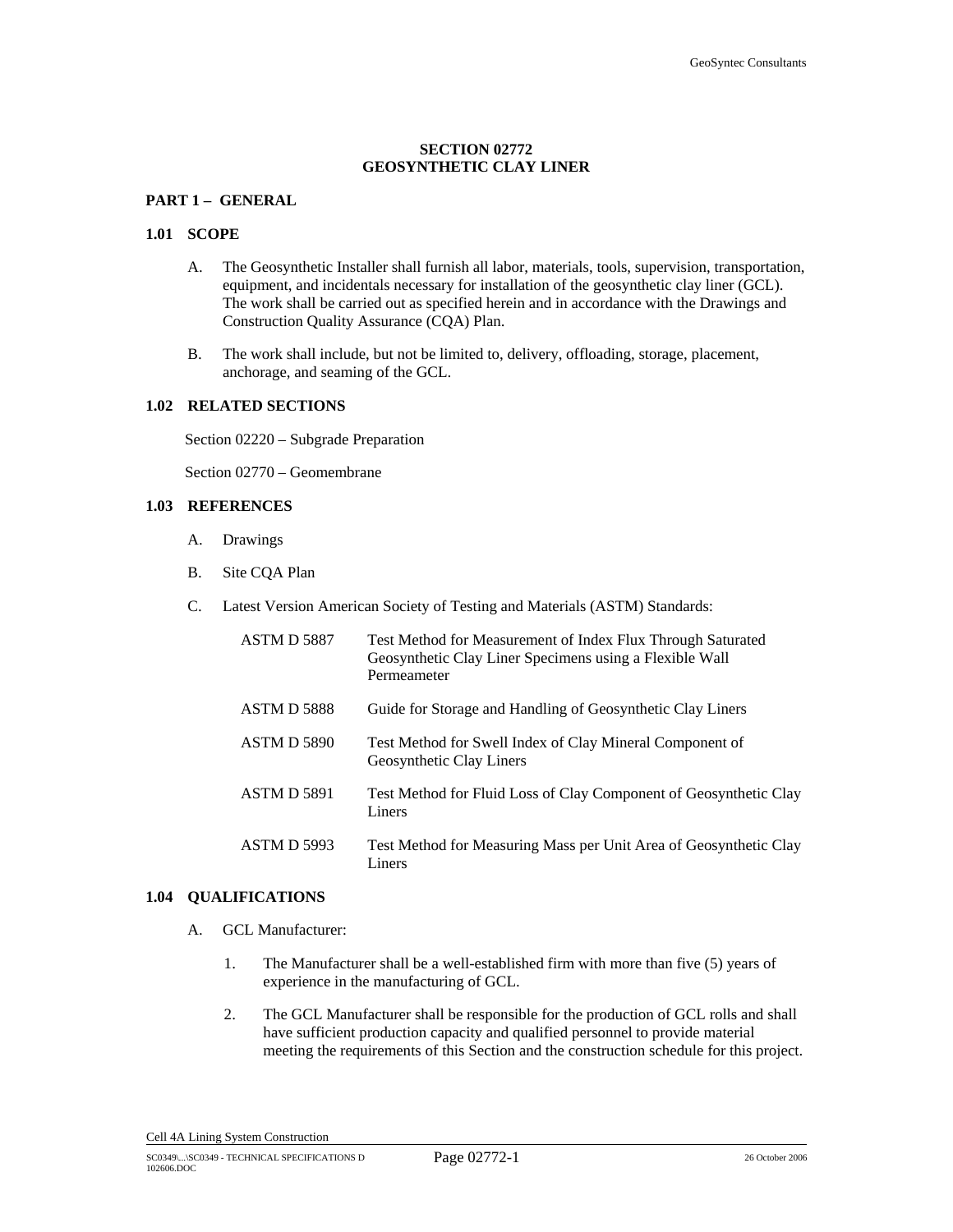- B. GCL Installer:
	- 1. The Geosynthetic Installer shall install the GCL and shall meet the requirements of Section 02770 Subpart 1.04. B and this Section.
	- 2. The Geosynthetics Installer shall be responsible and shall provide sufficient resources for field handling, deploying, temporarily restraining (against wind), and other aspects of the deployment and installation of the GCL and other geosynthetic components of the project.

### **1.05 SUBMITTALS**

- A. At least 7 days before transporting any GCL to the site, the Manufacturer shall provide the following documentation to the Engineer for approval.
	- 1. list of material properties, including test methods utilized to analyze / confirm properties.
	- 2. GCL samples.
	- 3. projected delivery dates for this project.
	- 4. Manufacturing quality control certificates for each shift's production for which GCL for the project was produced, signed by responsible parties employed by the Manufacturer (such as the production manager).
	- 5. Manufacturer Quality Control (MQC) certificates, including:
		- a. roll numbers and identification; and
		- b. MQC results, including description of test methods used, outlined in Subpart 2.01 of this Section.
	- 6. Certification that the GCL meets all the properties outlined in Subpart 2.01 of this Section.

# **1.06 CONSTRUCTION QUALITY ASSURANCE (CQA) MONITORING**

A. The Geosynthetic Installer shall be aware of all monitoring and conformance testing required by the CQA Plan. This monitoring and testing, including random conformance testing of construction materials and completed work, will be performed by the CQA Consultant. If nonconformances or other deficiencies are found in the materials or completed work, the Geosynthetic Installer will be required to repair the deficiency or replace the deficient materials at no additional cost to the Owner.

# **PART 2 – PRODUCTS**

# **2.01 MATERIAL PROPERTIES**

- A. The flux of the bentonite portion of the GCL shall be no greater than  $1 \times 10^{-8}$  m<sup>3</sup>/m<sup>2</sup>-sec, when measured in a flexible wall permeameter in accordance with ASTM D 5887 under an effective confining stress of 5 pounds per square inch.
- B. The GCL shall have the following minimum dimensions: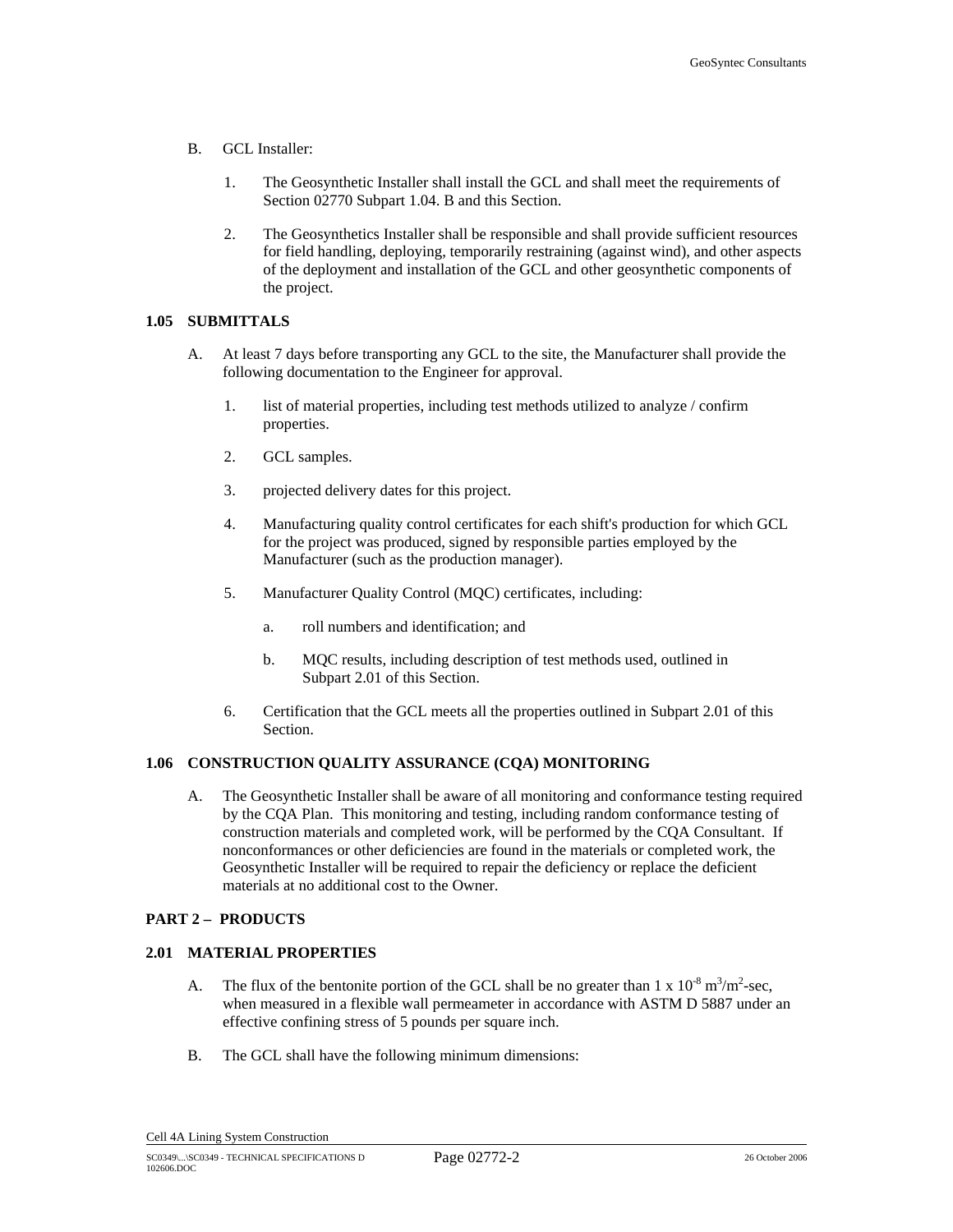- 1. the minimum roll width shall be 15 feet; and
- 2. the linear length shall be long enough to conform with the requirements specified in this Section.
- C. The bentonite used to fabricate the GCL shall be comprised of at least 90 percent sodium montmorillonite.
- D. The bentonite component of the GCL shall be applied at a minimum concentration of 0.75 pound per square foot (psf), when measured at a water content of 0 percent.
- E. The GCL shall meet or exceed all required property values listed in Table 02772-1.
- F. The bentonite will be adhered to the backing material(s) in a manner that prevents it from being dislodged when transported, handled, and installed in a manner prescribed by the Manufacturer. The method used to hold the bentonite in place shall not be detrimental to other components of the lining system.
- G. The geotextile components of he GCL shall be woven and nonwoven and have a combined mass per unit area of 9 oz./SY.
- H. The GCL shall be needle punched.

#### **2.02 MANUFACTURING QUALITY CONTROL (MQC)**

- A. The GCL shall be manufactured with quality control procedures that meet or exceed generally accepted industry standards.
- B. The Manufacturer shall sample and test the GCL to demonstrate that the material complies with the requirements of this Section.
- C. Any GCL sample that does not comply with this Section will result in rejection of the roll from which the sample was obtained. The Manufacturer shall replace any rejected rolls.
- D. If a GCL sample fails to meet the quality control requirements of this Section, the Engineer will require that the Manufacturer sample and test, at the expense of the Manufacturer, rolls manufactured in the same lot, or at the same time, as the failing roll. Sampling and testing of rolls shall continue until a pattern of acceptable test results is established to determine the bounds of the failed roll(s). All rolls pertaining to failed tests shall be rejected.
- E. Additional sample testing may be performed, at the Manufacturer's discretion and expense, to more closely identify the extent of any non-complying rolls and/or to qualify individual rolls.
- F. Sampling shall, in general, be performed on sacrificial portions of the GCL material such that repair is not required. The Manufacturer shall sample and test the GCL to demonstrate that its properties conform to the requirements stated herein. At a minimum, the following (MQC) tests shall be performed by the Manufacturer: dry mass per unit area (ASTM D5993) and index flux at frequencies of at least 1 per 50,000 ft<sup>2</sup> and 1 per 200,000 ft<sup>2</sup>, respectively.
- G. The Manufacturer shall comply with the certification and submittal requirements of this Section.

# **2.03 PACKING AND LABELING**

A. GCL shall be supplied in rolls wrapped in impervious and opaque protective covers.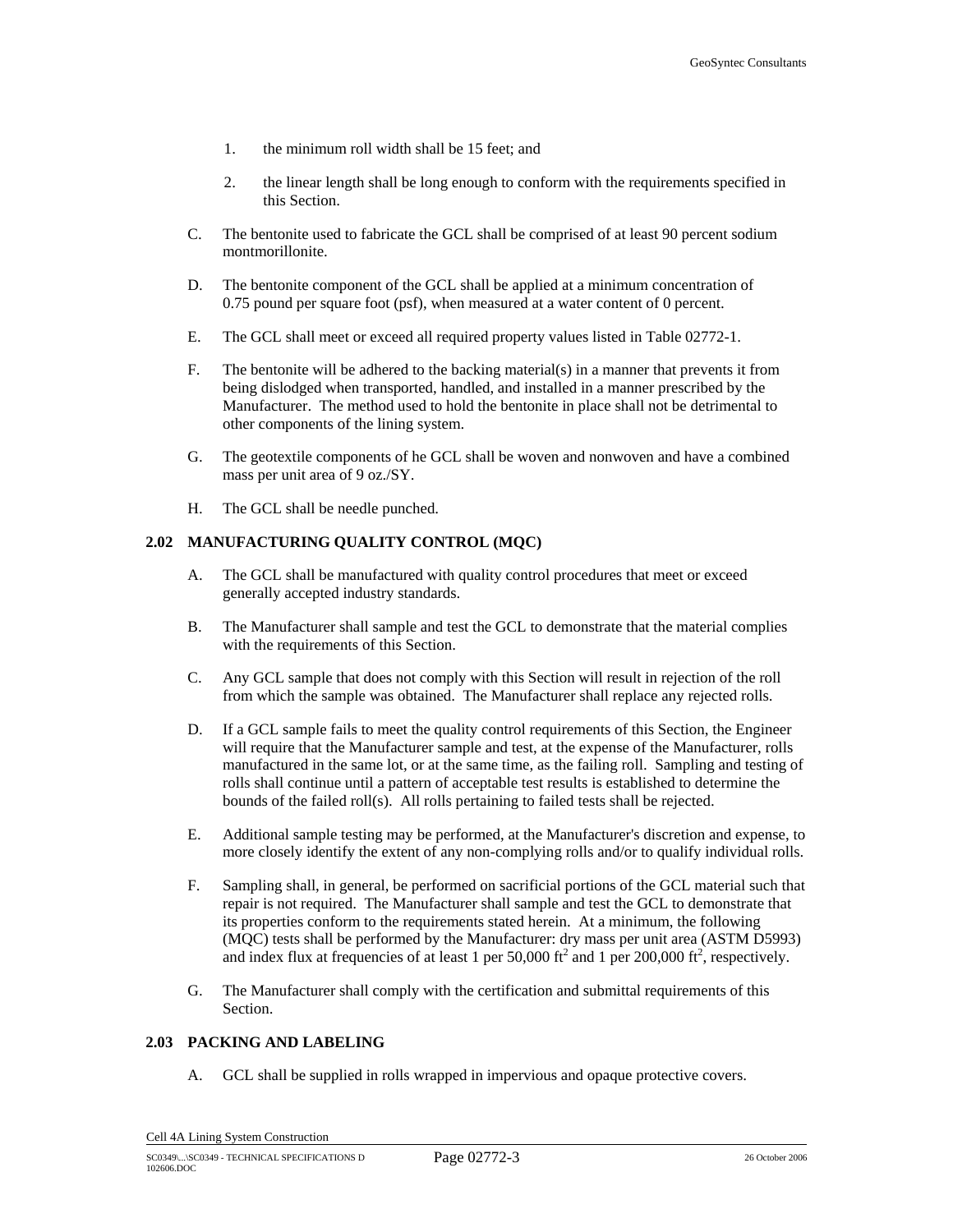- B. GCL shall be marked or tagged with the following information:
	- 1. Manufacturer's name;
	- 2. product identification;
	- 3. lot number;
	- 4. roll number; and
	- 5. roll dimensions.

### **2.04 TRANSPORTATION, HANDLING AND STORAGE**

- A. The Geosynthetic Manufacturer shall be liable for any damage to the GCL incurred prior to and during transportation to the site.
- B. Handling, storage, and care of the GCL at the site prior to and following installation, are the responsibility of the Geosynthetic Installer, until final acceptance by the Owner.
- C. The GCL shall be stored and handled in accordance with ASTM D 5888.
- D. The Geosynthetic Installer shall be liable for all damage to the materials incurred prior to and during transportation to the site including hydration of the GCL prior to placement.
- E. The GCL shall be on-site at least 14 days prior to the scheduled installation date to allow for completion of conformance testing described in Subpart 3.08 of this Section.

#### **PART 3 – EXECUTION**

# **3.01 FAMILIARIZATION**

- A. Prior to implementing any of the work described in this Section, the Geosynthetic Installer shall carefully inspect the installed work of all other Sections and verify that all work is complete to the point where the installation of this Section may properly commence without adverse impact.
- B. If the Geosynthetic Installer has any concerns regarding the installed work of other Sections, he should notify the Engineer in writing prior to commencing the work. Failure to notify the Engineer or commencing installation of the GCL will be construed as Geosynthetic Installer's acceptance of the related work of all other Sections.
- C. A pre-installation meeting shall be held to coordinate the installation of the GCL with the installation of other components of the lining system.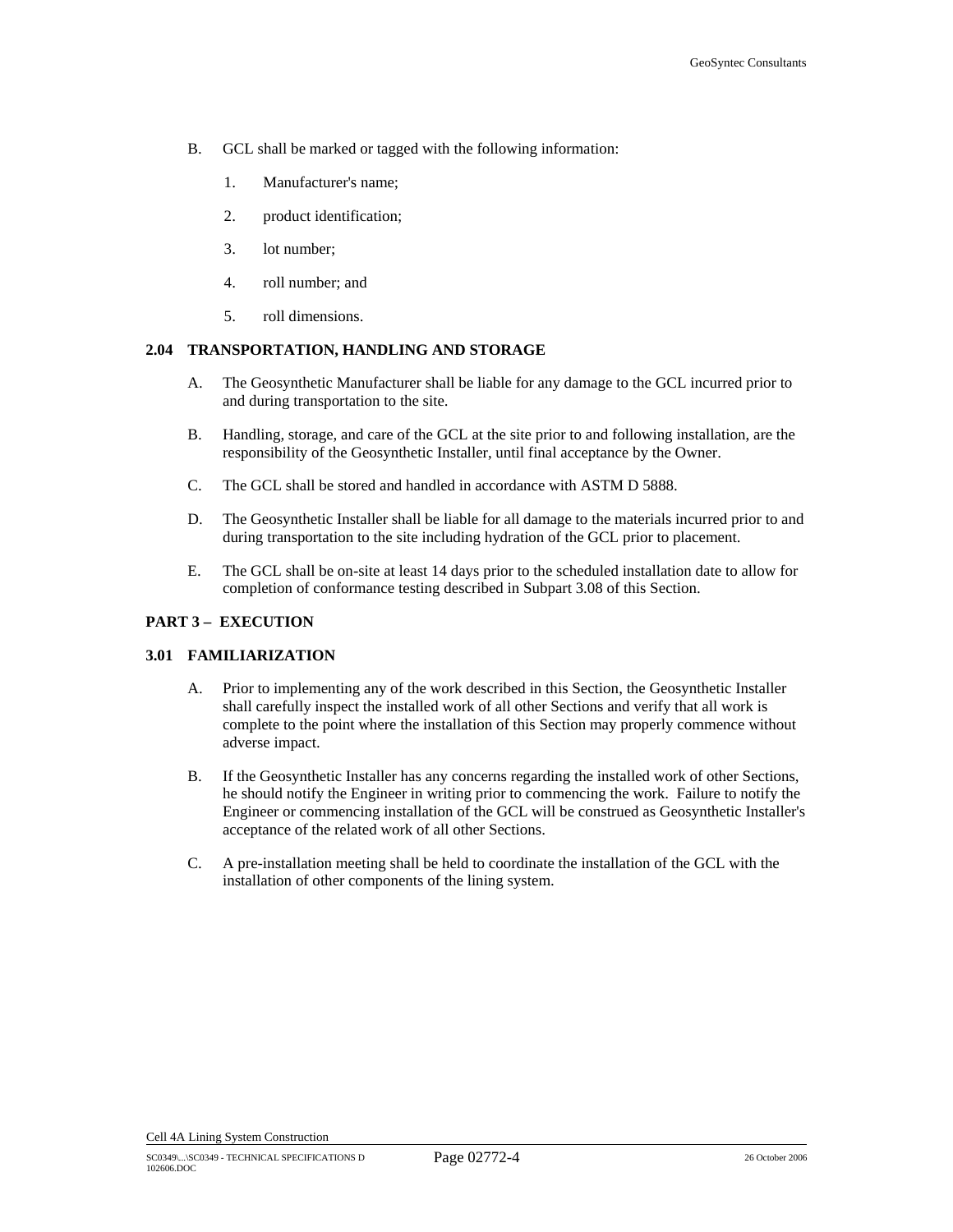### **3.02 SURFACE PREPARATION**

- A. The Geosynthetics Installer shall provide certification in writing that the surface on which the GCL will be installed is acceptable. This certification of acceptance shall be given to the Engineer's representative prior to commencement of geosynthetics installation in the area under consideration.
- B. Special care shall be taken to maintain the prepared soil surface. The subgrade shall be moisture conditioned prior to installation of the GCL.
- C. No GCL shall be placed onto an area that has been softened by precipitation or that has cracked due to desiccation. The soil surface shall be observed daily to evaluate the effects of desiccation cracking and/or softening on the integrity of the prepared subgrade.

#### **3.03 HANDLING AND PLACEMENT**

- A. The Geosynthetic Installer shall handle all GCL in such a manner that it is not damaged in any way.
- B. In the presence of wind, all GCL shall be sufficiently weighted with sandbags to prevent their movement.
- C. Any GCL damaged by stones or other foreign objects, or by installation activities, shall be repaired in accordance with Subpart 3.07 by the Geosynthetic Installer, at the expense of the Geosynthetic Installer.
- D. The GCL shall not be installed on standing water.
- E. All GCL shall be hydrated by the Geosynthetic Installer once in place. Hydrated GCL shall be defined as a moisture content greater than 50%.
- F. The GCL shall be installed with the woven geotextile facing up (against the overlying geomembrane).

### **3.04 OVERLAPS**

- A. On slopes steeper than 10 horizontal to 1 vertical, all GCL shall be continuous down the slope, i.e., no horizontal seams shall be allowed on the slope. Horizontal seams shall be considered as any seam having an alignment exceeding 20 degrees from being perpendicular to the slope contour lines, unless otherwise approved by the Engineer.
- B. All GCL shall be overlapped in accordance with the Manufacturer's recommended procedures. At a minimum, along the length (i.e., the sides) of the GCL placed on slopes steeper than 10:1 (horizontal:vertical), the overlap shall be 12 inches, and along the width (i.e., the ends) the overlap shall be 24 inches.
- C. At a minimum, along the length (i.e., the sides) of the GCL placed on non-sloped areas (i.e. slopes no steeper than 10:1), the overlap shall be 6-inches, and along the width (i.e., the ends) the overlap shall be 12-inches.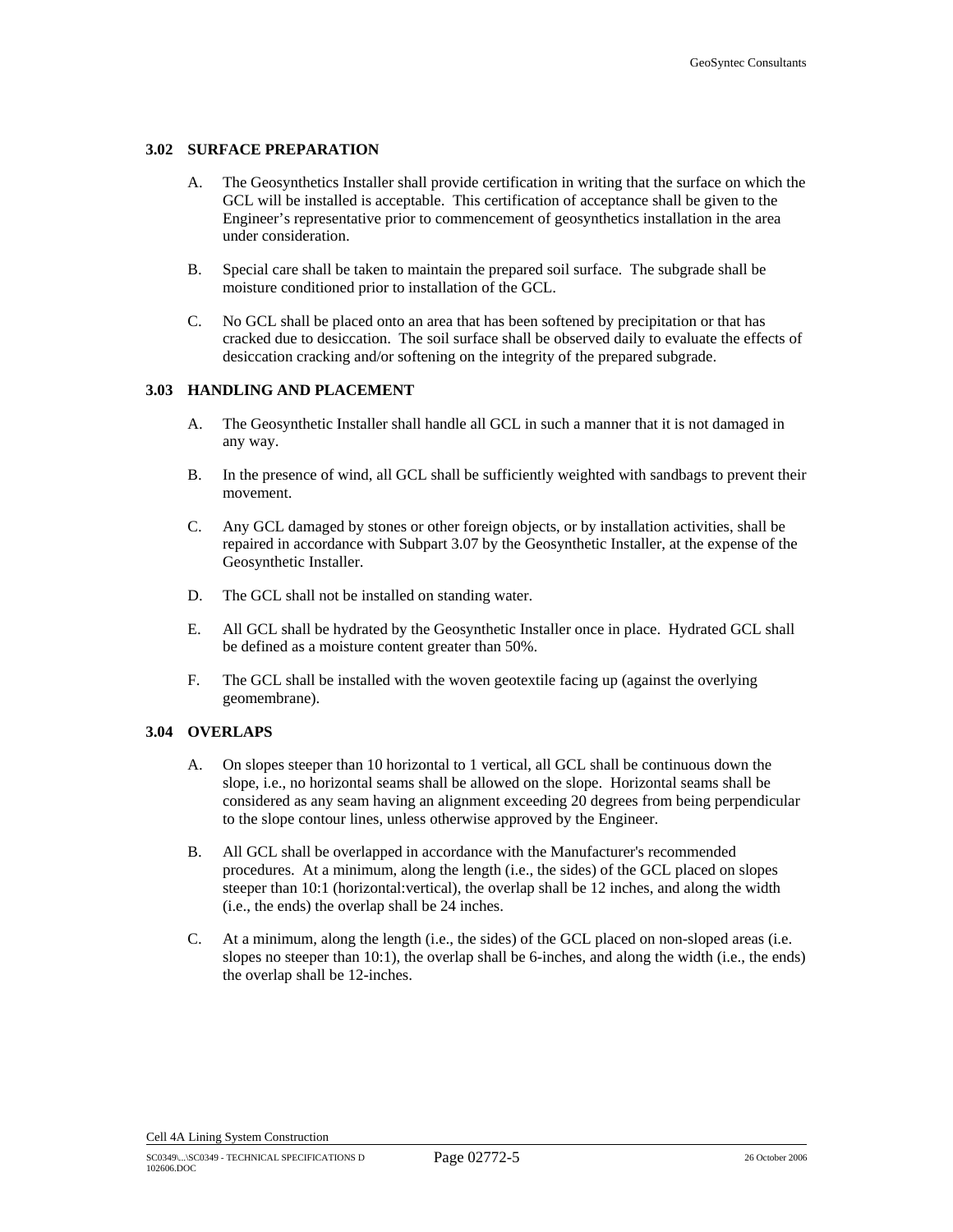### **3.05 MATERIALS IN CONTACT WITH THE GCL**

- A. Installation of other components of the liner system shall be carefully performed to avoid damage to the GCL.
- B. Engineer approved low ground pressure equipment may be driven directly on the GCL.
- C. Installation of the GCL in appurtenant areas, and connection of the GCL to appurtenances shall be made according to the Drawings. The Geosynthetic Installer shall ensure that the GCL is not damaged while working around the appurtenances.

### **3.06 REPAIR**

- A. Any holes or tears in the GCL shall be repaired by placing a GCL patch over the defect. On slopes steeper than 10 percent, the patch shall overlap the edges of the hole or tear by a minimum of 2 feet in all directions. On slopes 10 percent or flatter, the patch shall overlap the edges of the hole or tear by a minimum of 1 foot in all directions. The patch shall be secured with a Manufacturer recommended water-based adhesive.
- B. Care shall be taken to remove any soil, rock, or other materials, which may have penetrated the torn GCL.
- C. The patch shall not be nailed or stapled.

### **3.07 CONFORMANCE TESTING**

- A. Samples of the GCL will be removed by the CQA Consultant and sent to a Geosynthetic CQA Laboratory for testing to ensure conformance with the requirements of this Section and the CQA Plan. The Geosynthetic Installer shall assist the CQA Consultant in obtaining conformance samples. The Geosynthetic Installer shall account for this testing in the installation schedule.
- B. At a minimum, the following conformance tests will be performed at a minimum frequency rate of one sample per  $100,000$  ft<sup>2</sup>: mass per unit area (ASTM D 5993) and bentonite moisture content (ASTM D 5993). At a minimum, the following conformance tests will be performed at a frequency of one sample per  $400,000$  ft<sup>2</sup>: index flux (ASTM D 5887). If the GCL Manufacturer provides material that requires sampling at a frequency (due to lot size, shipment size, etc.) resulting in one sample per less than 90 percent of  $100,000$  ft<sup>2</sup> (90,000  $ft^2$ ), then the Geosynthetic Installer shall pay the cost for all additional testing.
- C. The CQA Consultant may increase the frequency of sampling in the event that test results do not comply with the requirements of Subpart 2.01 of this Section until passing conformance test results are obtained for all material that is received at the site. This additional testing shall be performed at the expense of the Geosynthetic Installer.
- D. Any GCL that is not certified by the Manufacturer in accordance with Subpart 1.05 of this Section or that does not meet the requirements specified in Subpart 2.01 shall be rejected and replaced by the Geosynthetic Installer, at the expense of the Geosynthetic Installer.

### **3.08 PROTECTION OF WORK**

A. The Geosynthetic Installer shall protect all work of this Section.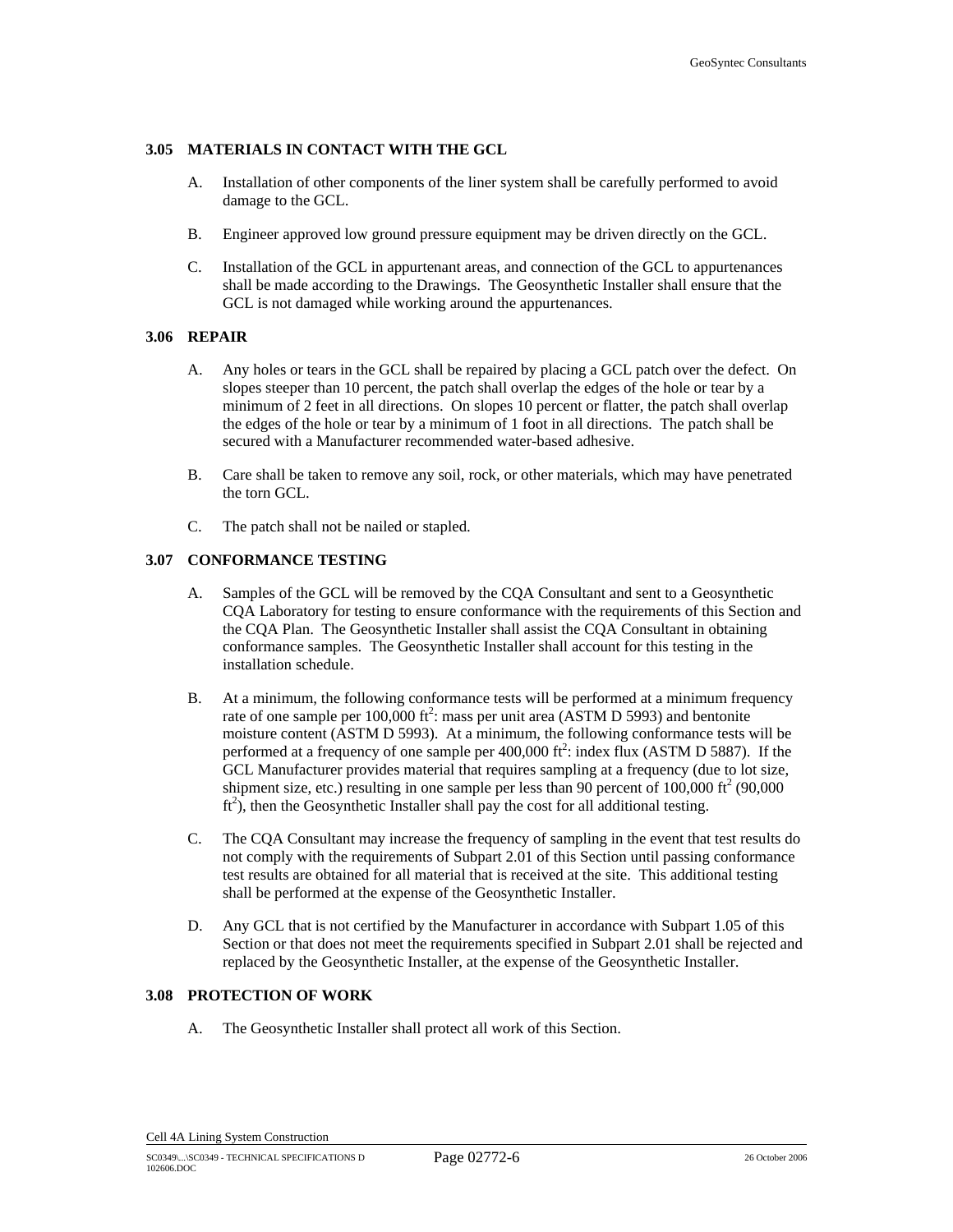B. In the event of damage, the Geosynthetic Installer shall immediately make all repairs and replacements necessary to the approval of the Engineer, at the expense of the Geosynthetic Installer.

# **PART 4 – MEASUREMENT AND PAYMENT**

- A. Providing for and complying with the requirements set forth in this Section for GCL will be measured as in-place square feet (SF), as measured by the surveyor, to the limits shown on the Drawings, and payment will be based on the unit price provided on the Bid Schedule.
- B. The following are considered incidental to the Work:
	- Submittals.
	- Ouality Control.
	- Shipping, handling and storage.
	- Overlaps and seaming.
	- Layout survey.
	- Mobilization.
	- Rejected material.
	- Rejected material removal, handling, re-testing, and repair.
	- Overlaps and seaming.
	- Temporary anchorage.
	- Visqueen.

# **TABLE 02772-1 REQUIRED GCL PROPERTY VALUES**

| <b>PROPERTIES</b>                | <b>OUALIFIERS</b> | <b>UNITS</b>                    | SPECIFIED <sup>(1)</sup> VALUES | <b>TEST METHOD</b>  |
|----------------------------------|-------------------|---------------------------------|---------------------------------|---------------------|
| Bentonite Content <sup>(3)</sup> | minimum           | 1 <sup>b</sup> /ft <sup>2</sup> | 0.75                            | <b>ASTM D 5993</b>  |
| <b>Bentonite Swell Index</b>     | minimum           | mL/2g                           | 24                              | <b>ASTM D 5890</b>  |
| <b>Bentonite Fluid Loss</b>      | maximum           | mL                              | 18                              | <b>ASTM D 5891</b>  |
| Hydraulic Flux                   | maximum           | $m^3/m^2-s$                     | $1 \times 10^{-8}$              | ASTM D $5887^{(2)}$ |

Notes: (1) All values represent minimum average roll values (i.e., any roll in a lot should meet or exceed the values in this table). (2) Hydraulic flux testing shall be performed under an effective confining stress of 5 pounds per square inch.

(3) Measured at a moisture content of 0 percent.

[END OF SECTION]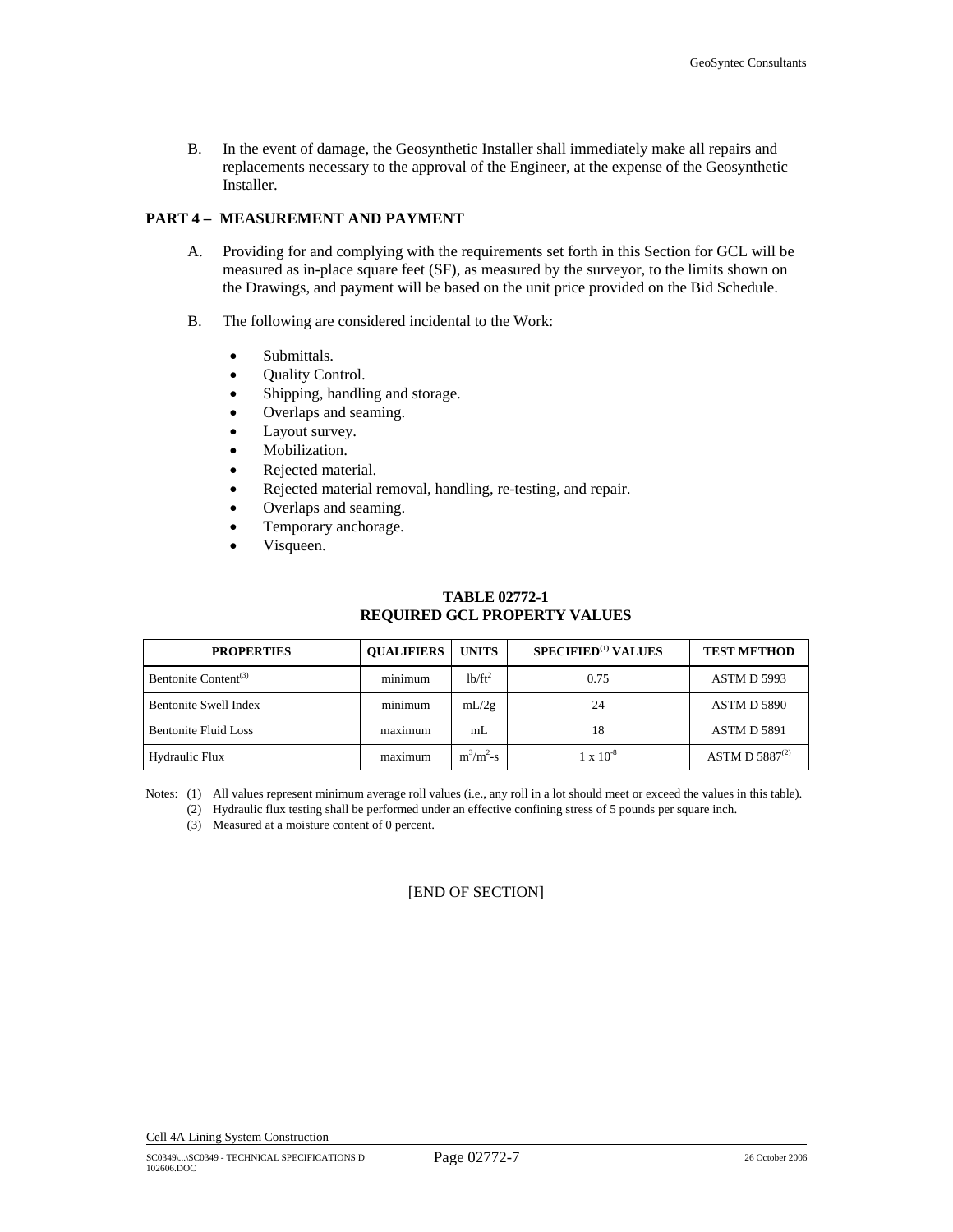## **SECTION 02773 GEONET**

## **PART 1 – GENERAL**

#### **1.01 SCOPE**

- A. The Geosynthetic Installer shall furnish all labor, materials, tools, supervision, transportation, equipment, and incidentals necessary for installation of the geonet. The work shall be carried out as specified herein and in accordance with the Drawings and Construction Quality Assurance (CQA) Plan.
- B. The work shall include, but not be limited to, delivery, offloading, storage, placement, anchorage, and seaming of the geonet.

#### **1.02 RELATED SECTIONS**

Section 02225 – Drainage Aggregate

Section 02220 – Subgrade Preparation

Section 02616 – PVC Pipe

Section 02270 – Geomembrane

Section 02771 – Geotextile

## **1.03 REFERENCES**

- A. Drawings
- B. Site CQA Plan
- C. Latest Version American Society of Testing and Materials (ASTM) Standards:

| ASTM D792              | Standard Test Methods for Specific Gravity and Density of Plastics by<br>Displacement                                             |
|------------------------|-----------------------------------------------------------------------------------------------------------------------------------|
| ASTM D <sub>1505</sub> | Standard Test Method for Density of Plastics by the Density-Gradient<br>Technique                                                 |
| ASTM D <sub>1603</sub> | Standard Test Method for Carbon Black in Olefin Plastics                                                                          |
| ASTM D <sub>4218</sub> | Standard Test Method for Determination of Carbon Black Content in<br>Polyethylene Compounds by Muffle-Furnace Technique           |
| ASTM D <sub>4716</sub> | Standard Test Method for Constant Head Hydraulic Transmissivity<br>(In-Place Flow) of Geotextiles and Geotextile Related Products |
| ASTM D5199             | Standard Test Method for Measuring Nominal Thickness of<br>Geosynthetics                                                          |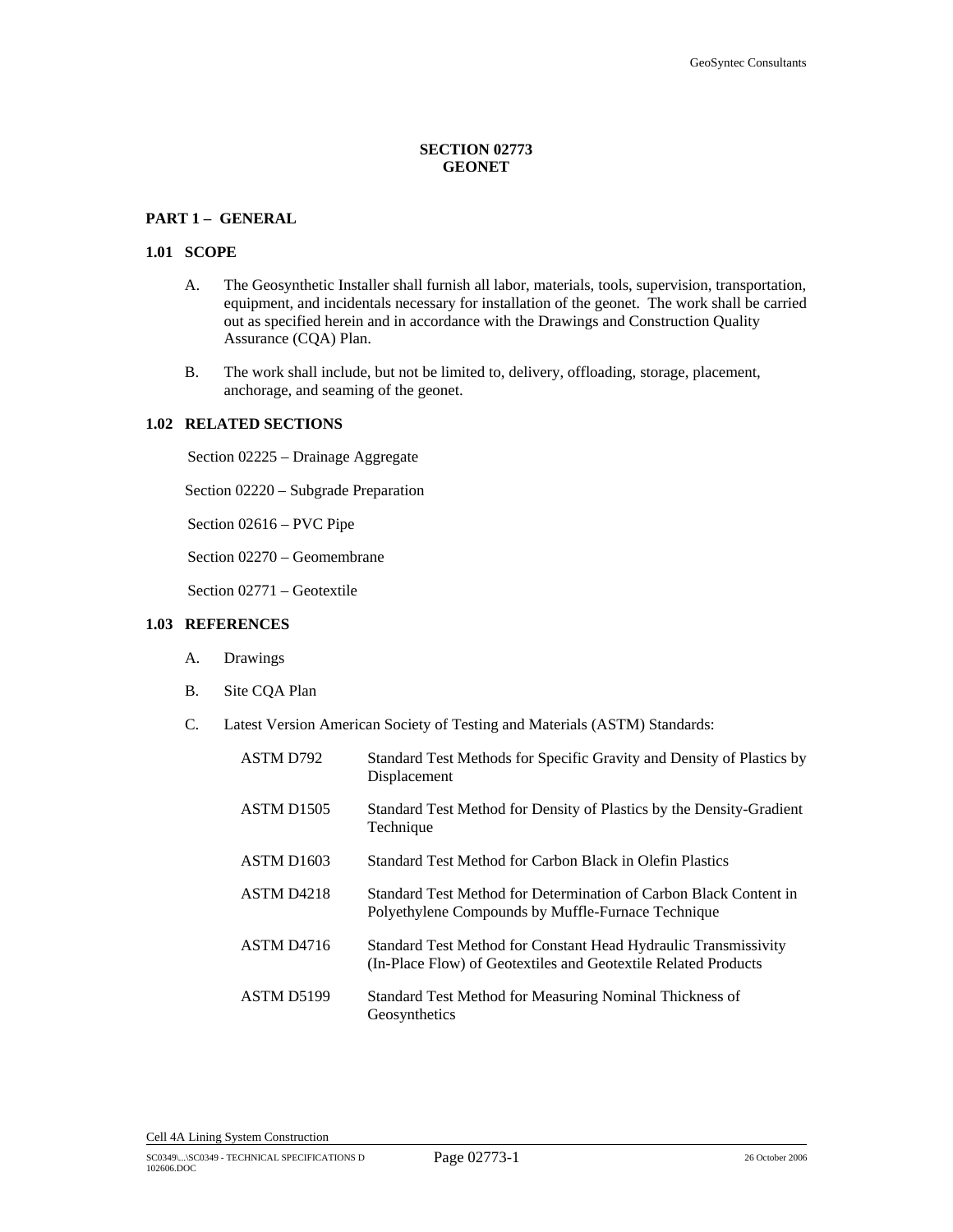#### **1.04 QUALIFICATIONS**

- A. Geonet Manufacturer:
	- 1. The Manufacturer shall be a well-established firm with more than five (5) years of experience in the manufacturing of geonet.
	- 2. The Manufacturer shall be responsible for the production of geonet rolls and shall have sufficient production capacity and qualified personnel to provide material meeting the requirements of this Section and the construction schedule for this project.
- B. Geonet Installer:
	- 1. The Geosynthetic Installer shall meet the requirements of Subpart 1.04. B of Section 02770, and this Section.
	- 2. The Geosynthetics Installer shall be responsible and shall provide sufficient resources for field handling, deploying, temporarily restraining (against wind and re-curling), and other aspects of the deployment and installation of the geonet and other geosynthetic components of the project.

## **1.05 SUBMITTALS**

- A. At least 7 days before transporting any geonet to the site, the Manufacturer shall provide the following documentation to the Engineer for approval.
	- 1. list of material properties, including test methods utilized to analyze / confirm properties.
	- 2. geonet samples.
	- 3. projected delivery dates for this project.
	- 4. Manufacturing Quality Control (MQC) certificates for each shift's production for which geonet for the project was produced, signed by responsible parties employed by the Manufacturer (such as the production manager). MQC certificates shall include:
		- a. roll numbers and identification; and
		- b. MQC results, including description of test methods used, outlined in Subpart 2.01 of this Section.
		- c. Certification that the geonet meets all the properties outlined in Subpart 2.01 of this Section.

## **1.06 CONSTRUCTION QUALITY ASSURANCE (CQA)**

- A. The Geosynthetic Installer shall ensure that the materials and methods used for producing and handling the geonet meet the requirements of the Drawings and this Section. Any material or method that does not conform to these documents, or to alternatives approved in writing by the Engineer, will be rejected and shall be repaired or replaced, at the Geosynthetic Installer's expense.
- B. The Geosynthetic Installer shall be aware of all monitoring and conformance testing required by the CQA Plan. This monitoring and testing, including random conformance testing of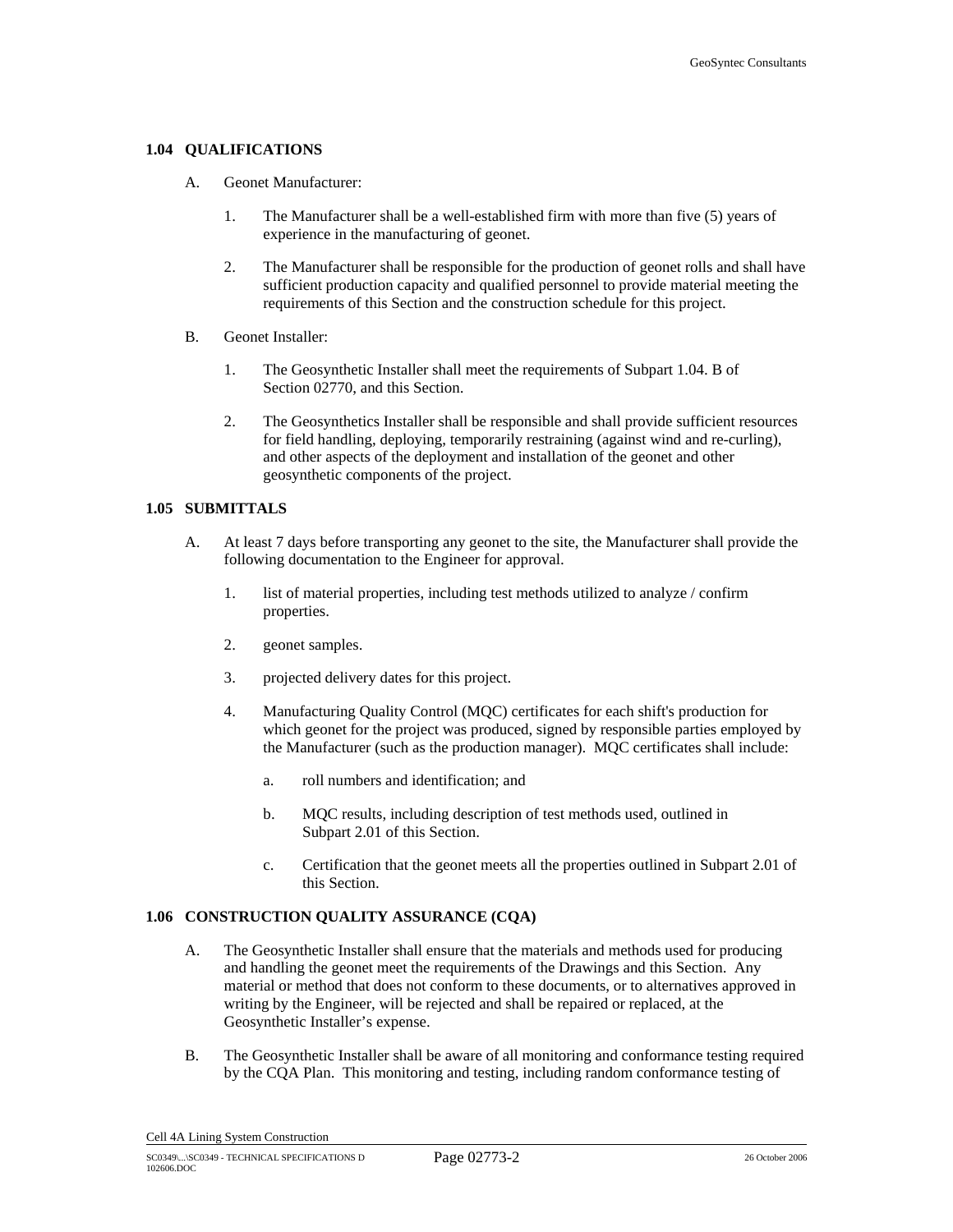construction materials and completed work, will be performed by the CQA Consultant. If nonconformances or other deficiencies are found in the materials or completed work, the Geosynthetic Installer will be required to repair the deficiency or replace the deficient materials at now additional cost to the Owner.

## **PART 2 – PRODUCTS**

## **2.01 GEONET PROPERTIES**

- A. The Manufacturer shall furnish geonet having properties that comply with the required property values shown on Table 02773-1.
- B. In addition to documentation of the property values listed in Table 02073-1, the geonet shall contain a maximum of one percent by weight of additives, fillers, or extenders (not including carbon black) and shall not contain foaming agents or voids within the ribs of the geonet.

## **2.02 MANUFACTURING QUALITY CONTROL (MQC)**

- A. The geonet shall be manufactured with MQC procedures that meet or exceed generally accepted industry standards.
- B. Any geonet sample that does not comply with the Specifications will result in rejection of the roll from which the sample was obtained. The Geonet Manufacturer shall replace any rejected rolls at no additional cost to Owner.
- C. If a geonet sample fails to meet the MQC requirements of this Section, then the Geonet Manufacturer shall sample and test each roll manufactured, in the same lot, or at the same time, as the failing roll. Sampling and testing of rolls shall continue until a pattern of acceptable test results is established.
- D. Additional sample testing may be performed, at the Geonet Manufacturer's discretion and expense, to more closely identify any non-complying rolls and/or to qualify individual rolls.
- E. Sampling shall, in general, be performed on sacrificial portions of the geonet material such that repair is not required. The Manufacturer shall sample and test the geonet, at a minimum, once every  $100,000$  ft<sup>2</sup> to demonstrate that its properties conform to the values specified in Table 02773-1.

| Test                 | <b>Procedure</b>     |
|----------------------|----------------------|
| Density              | ASTM D 792 or D 1505 |
| <b>Thickness</b>     | <b>ASTM D 5199</b>   |
| Carbon Black Content | <b>ASTM D 1603</b>   |

F. At a minimum, the following MQC tests shall be performed:

G. The hydraulic transmissivity test (ASTM D 4716) in Table 02073-1 need not be performed at a frequency of one per 100,000 ft<sup>2</sup>. However, the Geonet Manufacturer will certify that this test has been performed on a sample of geonet identical to the product that will be delivered to the Site. The Geonet Manufacturer shall provide test results as part of MQC documentation.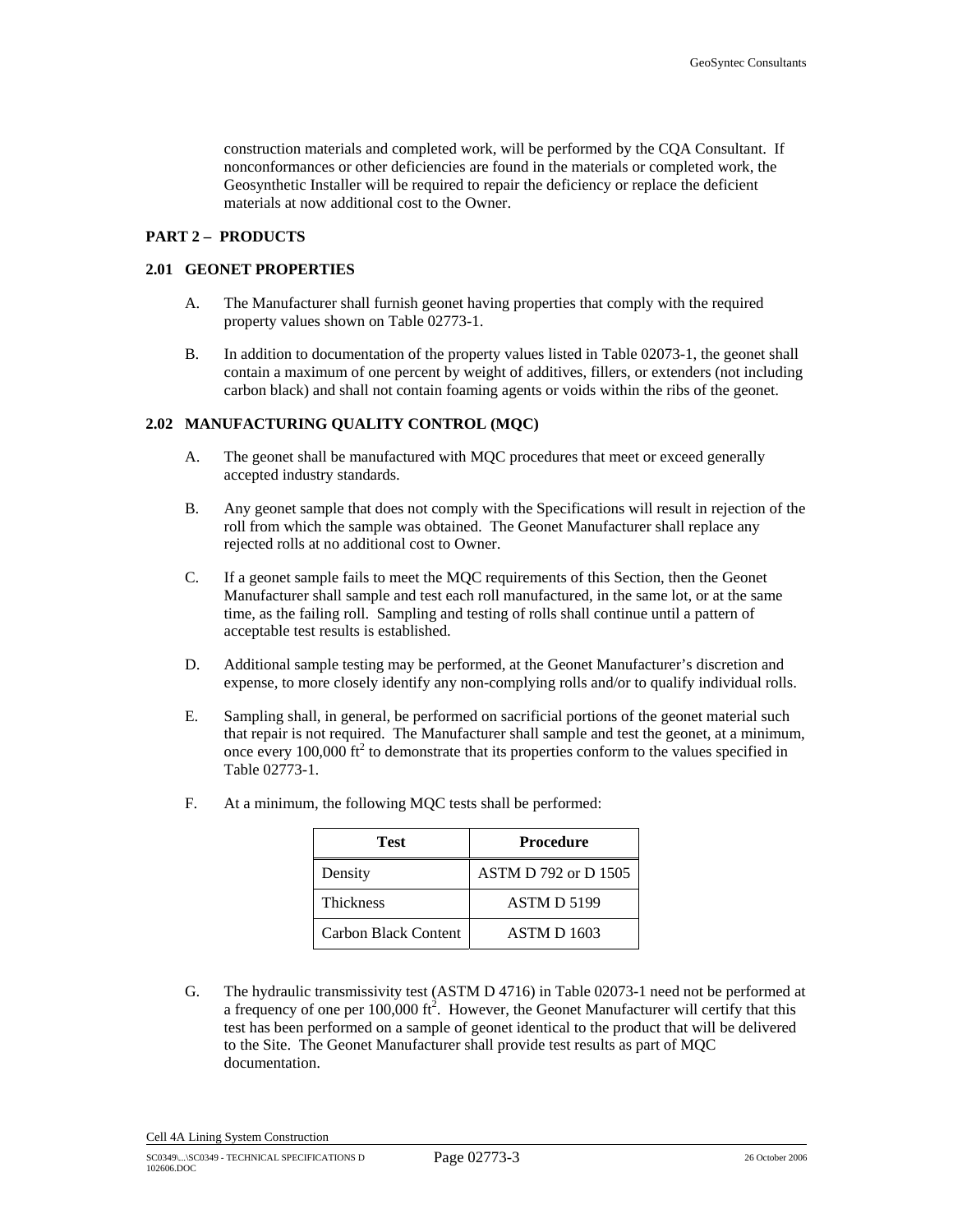H. The Geonet Manufacturer shall comply with the certification and submittal requirements of this Section.

#### **2.03 LABELING**

- A. Geonet shall be supplied in rolls labeled with the following information:
	- 1. manufacturer's name;
	- 2. product identification;
	- 3. lot number;
	- 4. roll number; and
	- 5. roll dimensions.

# **2.04 TRANSPORTATION**

- A. Transportation of the geonet shall be the responsibility of the Geonet Manufacturer. The Geonet Manufacturer shall be liable for all damages to the materials incurred prior to and during transportation to the site.
- B. Geonet shall be delivered to the site at least 7 days before the scheduled date of deployment to allow the CQA Consultant adequate time to inventory the geonet rolls and obtain additional conformance samples, if needed. The Geosynthetic Installer shall notify the CQA Consultant a minimum of 48 hours prior to any delivery.

## **2.05 HANDLING AND STORAGE**

- A. The Geosynthetic Manufacturer shall be responsible for handling, off-loading, storage, and care of the geonet prior to and following installation at the Site. The Geosynthetic Installer shall be liable for all damages to the materials incurred prior to final acceptance of the geonet drainage layer by the Owner.
- B. The geonet shall be stored off the ground and out of direct sunlight, and shall be protected from mud and dirt. The Geosynthetic Installer shall be responsible for implementing any additional storage procedures required by the Geonet Manufacturer.

#### **2.06 CONFORMANCE TESTING**

- A. Conformance testing, if required, shall be performed in accordance with the CQA Plan. The Geosynthetics installer shall assist the CQA Consultant in obtaining conformance samples, if requested. The CQA Consultant has the option of collecting samples at the manufacturing facility.
- B. Passing conformance testing results, if applicable, are required before any geonet is deployed.
- C. Samples shall be taken at a minimum frequency of one sample per  $200,000$  ft<sup>2</sup> with a minimum of one sample per lot. If the Geonet Manufacturer provides material that requires sampling at a frequency (due to lot size, shipment size, etc.) resulting in one sample per less than 90 percent of 200,000 ft<sup>2</sup> (180,000 ft<sup>2</sup>), then the Geosynthetic Installer shall pay the cost for all additional testing.

Cell 4A Lining System Construction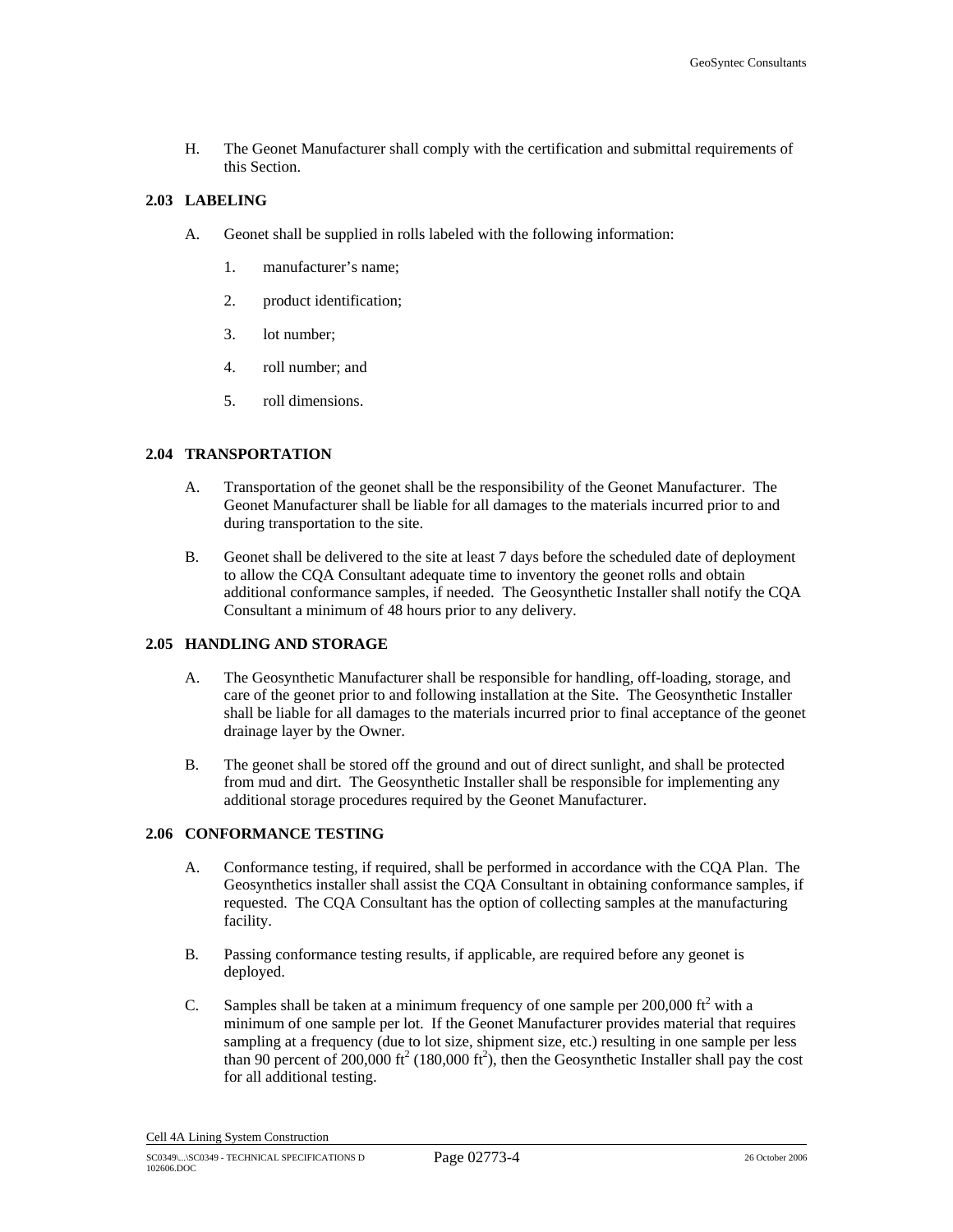- D. The CQA Consultant may increase the frequency of sampling in the event that test results do not comply with the requirements of Subpart 2.01 of this Section until passing conformance test results are obtained for all material that is received at the Site. This additional testing shall be performed at the expense of the Geosynthetic Installer.
- E. Any geonet that are not certified in accordance with Subpart 1.05 of this Section, or that conformance testing indicates do not comply with Subpart 2.01 of this Section, will be rejected by the CQA Consultant. The Geonet Manufacturer shall replace the rejected material with new material at no additional cost to the Owner.

## **PART 3 – EXECUTION**

#### **3.01 HANDLING AND PLACEMENT**

- A. On slopes steeper than 10 horizontal to 1 vertical, all geonet shall be continuous down the slope, i.e., no horizontal seams shall be allowed on the slope. Horizontal seams shall be considered as any seam having an alignment exceeding 20 degrees from being perpendicular to the slope contour lines, unless otherwise approved by the Engineer.
- B. Geonet shall be placed with the machine direction perpendicular to the contour intervals (direction of flow).
- C. The geonet shall be handled in such a manner as to ensure it is not damaged in any way.
- D. Precautions shall be taken to prevent damage to underlying layers during placement of the geonet.
- E. The geonet shall be installed in a manner that minimizes wrinkles.
- F. Care shall be taken during placement of geonet to prevent dirt or excessive dust in the geonet that could cause clogging and/or damage to the adjacent materials.

## **3.02 JOINING AND TYING**

- A. Adjacent panels of geonet shall be overlapped by at least 4 in. These overlaps shall be secured by tying with nylon ties.
- B. Tying shall be achieved by plastic fasteners or polymer braid. Tying devices shall be white or yellow for easy inspection. Metallic devices shall not be used.
- C. Tying shall be performed at a minimum interval of every 5 ft. along the geonet roll edges and 2 ft. along the geonet roll ends.

## **3.03 REPAIR**

A. Any holes or tears in the geonet shall be repaired by placing a patch extending 1 ft. beyond the edges of the hole or tear. The patch shall be placed under the panel and secured to the original geonet by tying every 6 in. with approved tying devices. If the hole or tear width across the roll is more than 50 percent of the width of the roll, then the damaged area shall be cut out and the two portions of the geonet shall be joined in accordance with the requirements of Subpart 3.02 of this Section.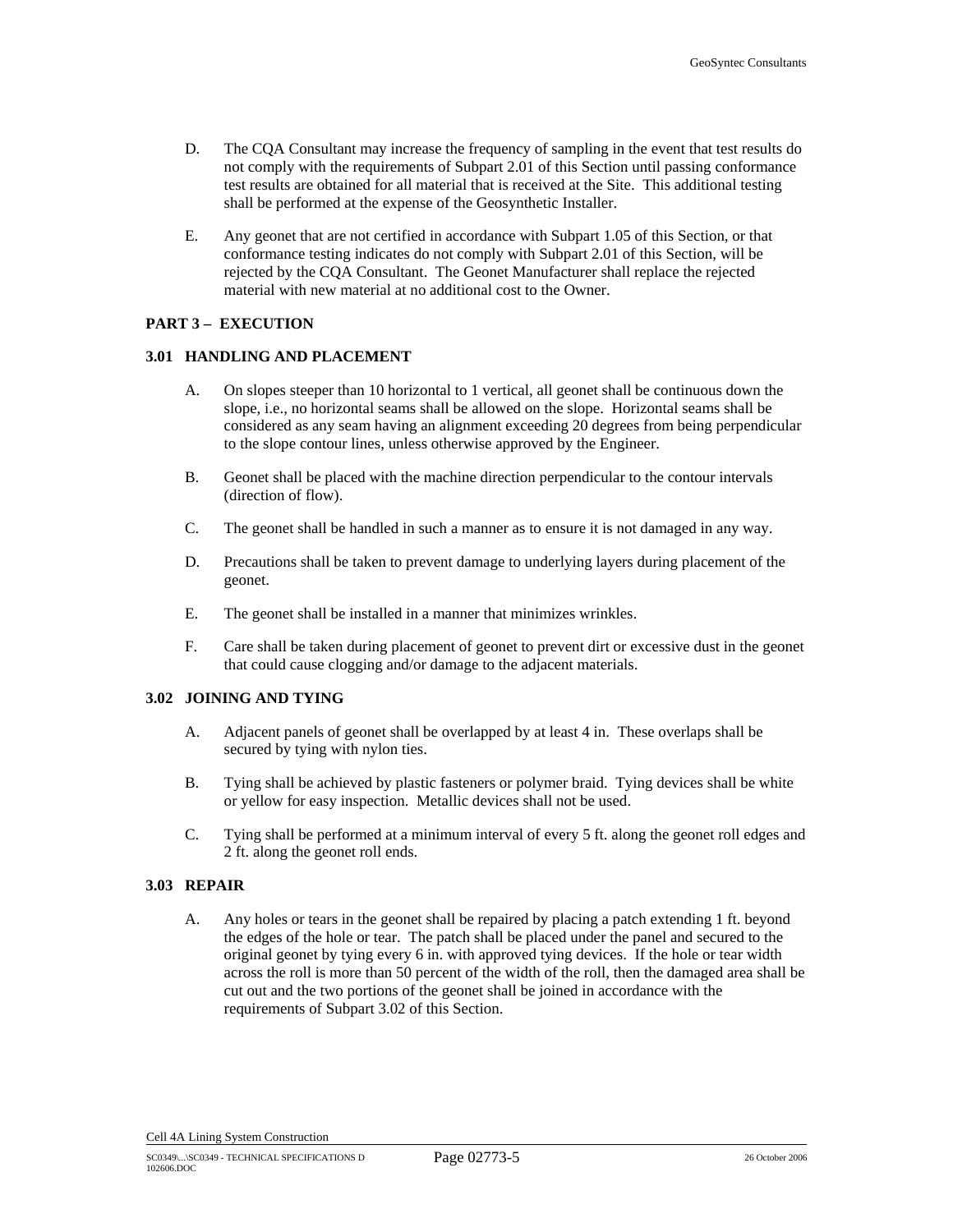#### **3.04 PRODUCT PROTECTION**

- A. The Geosynthetics Installer shall use all means necessary to protect all prior work, and all materials and completed work of other Sections.
- B. In the event of damage to the geonet, the Geosynthetic Installer shall immediately make all repairs per the requirements of this Section.

## **PART 4 – MEASUREMENT AND PAYMENT**

- A. Providing for and complying with the requirements set forth in this Section for geonet will be measured as in-place square feet (SF), as measured by the surveyor, to the limits shown on the Drawings, and payment will be based on the unit price provided on the Bid Schedule.
- B. The following are considered incidental to the Work:
	- Submittals.
	- Quality Control.
	- Shipping, handling and storage.
	- Overlaps and seaming.
	- Layout survey.
	- Offloading.
	- Mobilization.
	- Rejected material.
	- Rejected material removal, handling, re-testing, and repair.
	- Temporary anchorage.

# **TABLE 02773-1 REQUIRED GEONET PROPERTY VALUES**

| <b>PROPERTIES</b>             | <b>OUALIFIERS</b> | <b>UNITS</b>     | SPECTFIED <sup>(1)</sup><br><b>VALUES</b> | <b>TEST METHOD</b>        |
|-------------------------------|-------------------|------------------|-------------------------------------------|---------------------------|
| <b>Resin Density</b>          | Minimum           | g/cc             | 0.94                                      | <b>ASTM D792 or D1505</b> |
| Carbon Black Content          | Range             | $\%$             | $2.0 - 3.0$                               | ASTM D1603 or D4218       |
| Thickness                     | Minimum           | mils             | 300                                       | ASTM D5199                |
| Transmissivity <sup>(2)</sup> | Minimum           | $m^2$<br>$/$ sec | $8 \times 10^{-3}$                        | ASTM D4716                |

Notes: (1) All values (except transmissivity) represent average roll values.

(2) Transmissivity shall be measured using water at  $68^{\circ}$ F with a gradient of 0.1 under a confining pressure of 7,000 lb/ft<sup>2</sup>. The geonet shall be placed in the testing device between 60-mil HDPE smooth geomembrane. Measurements are taken one hour after application of confining pressure.

[ END OF SECTION ]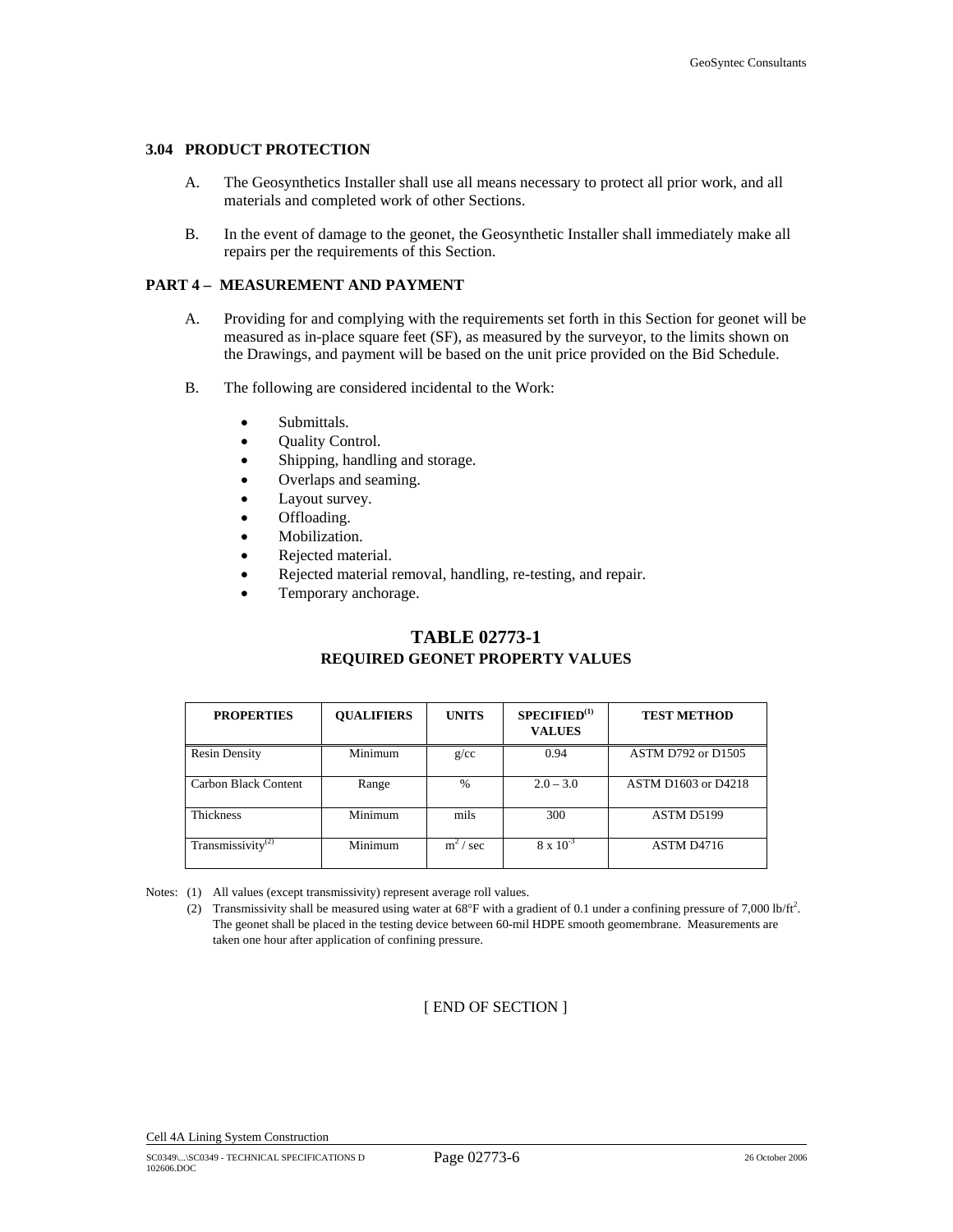## **SECTION 03400 CAST-IN-PLACE CONCRETE**

## PART 1- GENERAL

#### **1.01 DESCRIPTION OF WORK**

- A. The Contractor shall furnish all labor, materials, tools, transportation and equipment necessary to construct a cast-in-place spillway crossing as shown on the Drawings and as specified herein.
- B. The Work shall include, but not be limited to, procurement, delivery, subgrade preparation, formwork, concrete placement, control joints, surface treatment, and curing.

## **1.02 RELATED SECTIONS**

None.

#### **1.03 REFERENCES**

- A. Drawings
- B. Construction Quality Assurance (CQA) Plan
- C. Latest version of American Concrete Institute (ACI) standards:

| <b>ACI 117</b>  | Tolerances for Concrete Construction and Materials               |
|-----------------|------------------------------------------------------------------|
| ACI 211.1       | Selecting Proportions for Normal, Heavyweight, and Mass Concrete |
| <b>ACI</b> 301  | <b>Structural Concrete for Buildings</b>                         |
| <b>ACI 304R</b> | Measuring, Mixing, Transporting, and Placing Concrete            |
| <b>ACI 308</b>  | <b>Standard Practice for Curing Concrete</b>                     |
| <b>ACI</b> 318  | <b>Building Code Requirements for Reinforced Concrete</b>        |
| <b>ACI 347R</b> | Formwork for Concrete                                            |
|                 |                                                                  |

D. Latest version of the American Society for Testing and Materials (ASTM) standards:

| ASTM A 615 | Deformed and Plain Billet-Steel Bars for Concrete Reinforcement |
|------------|-----------------------------------------------------------------|
| ASTM C 33  | Concrete Aggregates                                             |
| ASTM C 39  | Compressive Strength of Cylindrical Concrete Specimens          |
| ASTM C 94  | Ready-Mixed Concrete                                            |
| ASTM C 127 | Specific Gravity and Adsorption of Coarse Aggregate             |
| ASTM C 128 | Specific Gravity and Adsorption of Fine Aggregate               |
| ASTM C 143 | Slump of Hydraulic Cement Concrete                              |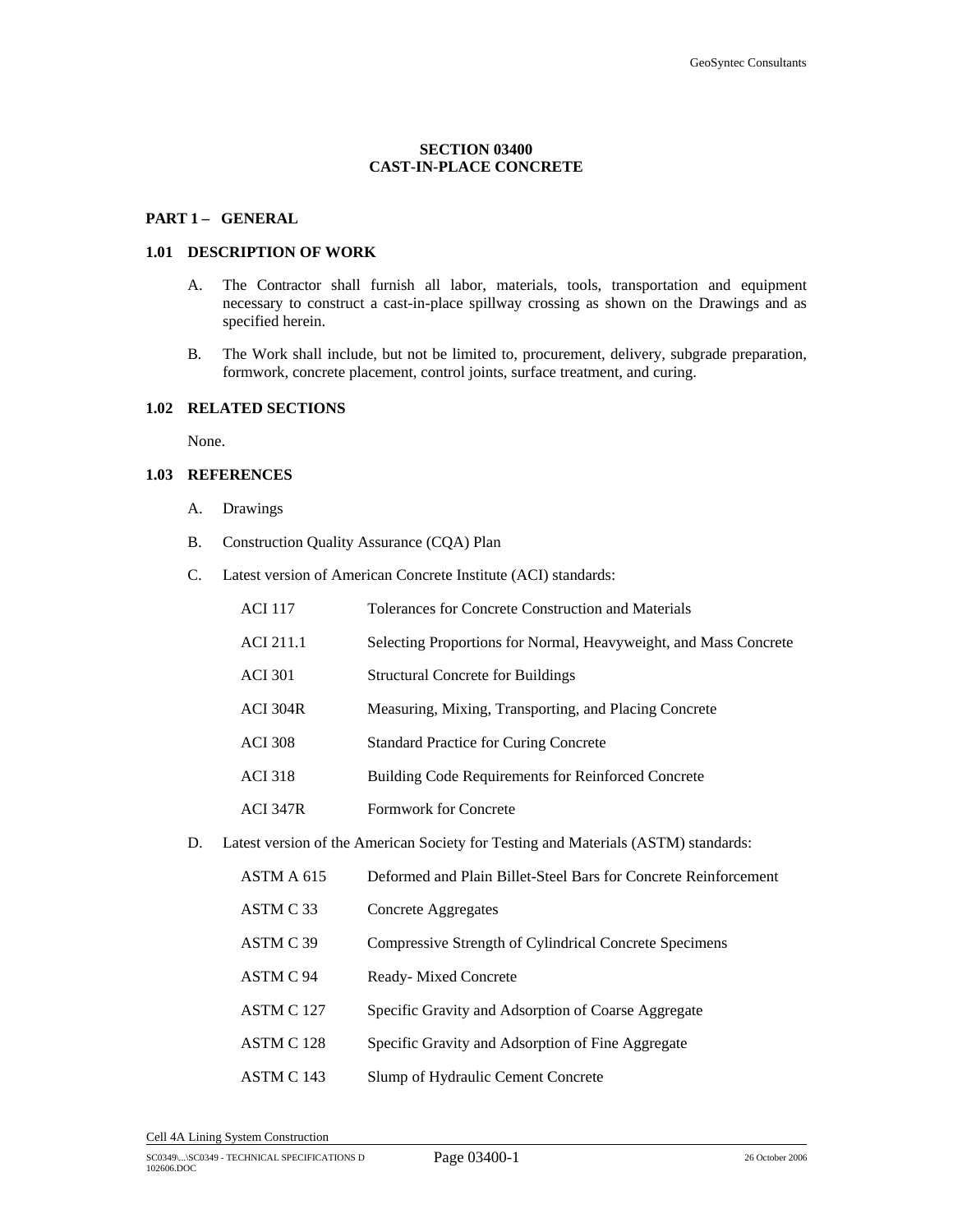| ASTM C 150 | <b>Portland Cement</b>                                                                                          |
|------------|-----------------------------------------------------------------------------------------------------------------|
| ASTM C 171 | <b>Sheet Materials for Curing Concrete</b>                                                                      |
| ASTM C 192 | Making and Curing Concrete Test Specimens in the Laboratory                                                     |
| ASTM C 309 | Liquid Membrane - Forming Compounds for Curing Concrete                                                         |
| ASTM C 403 | Time of Setting of Concrete Mixtures by Penetration Resistance                                                  |
| ASTM C 494 | Chemical Admixtures for Concrete                                                                                |
| ASTM C 618 | Coal Fly Ash and Raw or Calcined Natural Pozzolan for Use as a<br>Mineral Admixture in Portland Cement Concrete |

### **1.04 SUBMITTALS**

- A. At least 7 days prior to construction of the concrete, Contractor shall submit a mix design for the type of concrete. Submit a complete list of materials including types, brands, sources, amount of cement, fly ash, pozzolans, retardants, and admixtures, and applicable reference specifications for the following:
	- 1. Slump design based on total gallons of water per cubic yard.
	- 2. Type and quantity of cement.
	- 3. Brand, type, ASTM designation, active chemical ingredients, and quantity of each admixture.
	- 4. Compressive strength based on 28-day compression tests.
- B. Delivery Tickets:
	- 1. Provide duplicate delivery tickets with each load of concrete delivered, one for Contractor's records and one for Engineer, with the following information:
		- a. Date and serial number of ticket.
		- b. Name of ready-mixed concrete plant, operator, and job location.
		- c. Type of cement, admixtures, if any, and brand name.
		- d. Cement content, in bags per cubic yard (CY) of concrete, and mix design.
		- e. Truck number, time loaded, and name of dispatcher.
		- f. Amount of concrete (CY) in load delivered.
		- g. Gallons of water added at job, if any, and slump of concrete after water was added.
- C. Delivery
	- 1. The Concrete Manufacturer shall be liable for all damage to the materials incurred prior to and during transportation to the Site.

## **1.05 MANUFACTURER QUALITY CONTROL (MQC)**

- A. Aggregates shall be sampled and tested in accordance with ASTM C 33.
- B. Concrete test specimens shall be made, cured, and stored in conformity with ASTM C 192 and tested in conformity with ASTM C 39.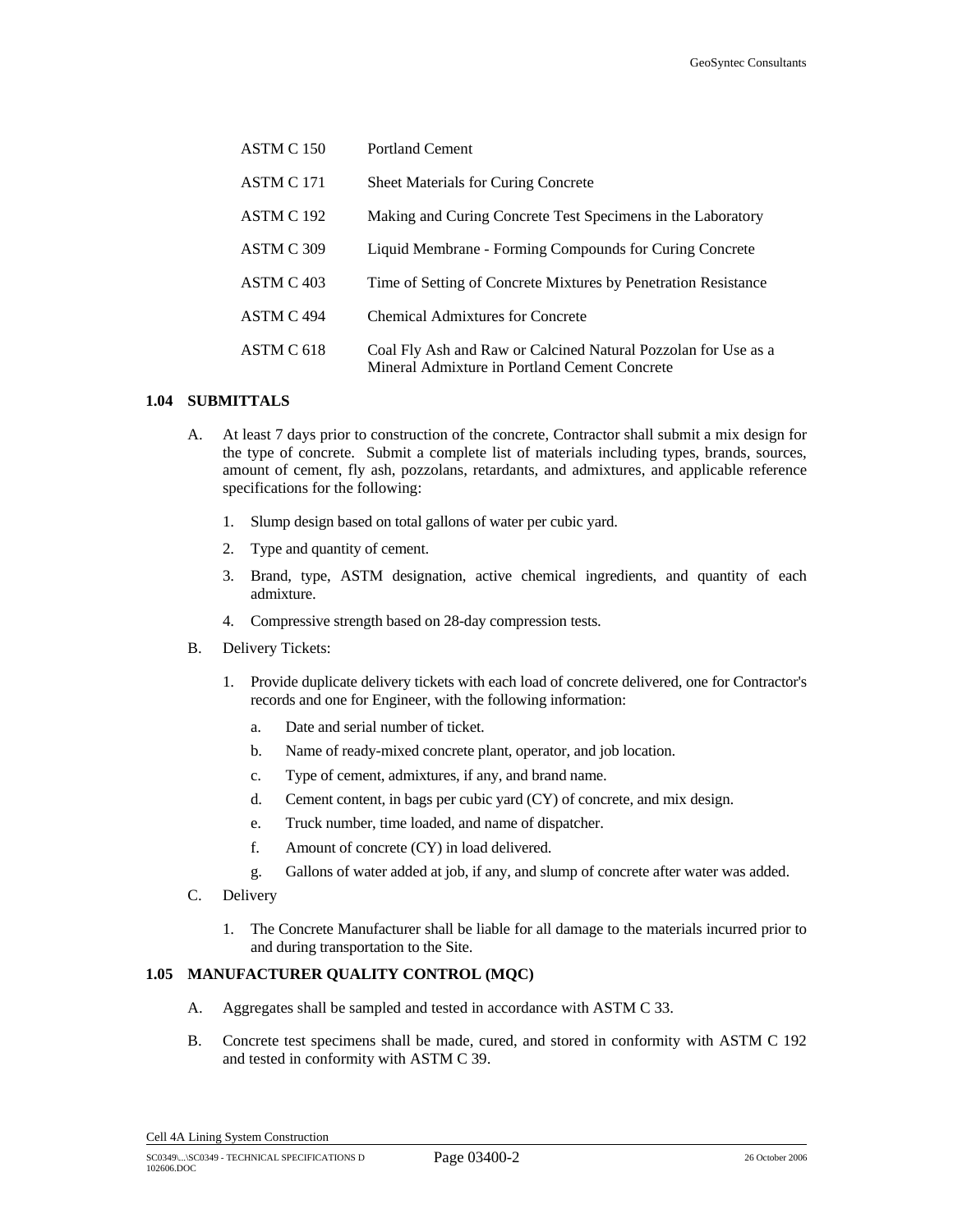C. Slump shall be determined in accordance with ASTM C 143.

#### **1.06 LIMITING REQUIREMENTS**

- A. Unless otherwise specified, each concrete mix shall be designed and concrete shall be controlled within the following limits:
	- 1. Concrete slump shall be kept as low as possible, consistent with proper handling and thorough compaction. Unless otherwise authorized by the Engineer, slump shall not exceed 5 in.
	- 2. The admixture content, batching method, and time of introduction to the mix shall be in accordance with the manufacturer's recommendations for minimum shrinkage and for compliance with this Section. A water-reducing admixture may be included in concrete.

## **PART 2 – PRODUCTS**

#### **2.01 PROPORTIONING AND DESIGN MIXES**

- A. Concrete shall have the following properties.
	- 1. 3,000 psi, 28-day compressive strength.
	- 2. Slump range of 1 to 5 inches.
	- 3. Coarse Aggregate Gradation, ASTM C 33, Number 57 or 67.
- B. Retarding admixture in proportions recommended by the manufacturer to attain additional working and setting time from 1 to 5 hours.

## **2.02 CONCRETE MATERIALS**

- A. Cement shall conform to ASTM C 150 Type II.
- B. Water shall be fresh, clean, and potable, free from oils, acids, alkalis, salts, organic materials, and other substances deleterious to concrete.
- C. Aggregates shall conform to ASTM C 33. Aggregates shall not contain any substance which may be deleteriously reactive with the alkalis in the cement, and shall not possess properties or constituents that are known to have specific unfavorable effects in concrete.
- D. The Contractor may use a water reducing chemical admixture. The water reducing admixture shall conform to ASTM C 494, Type A. The chemical admixture shall be approved by the Engineer.

#### **2.03 REINFORCING STEEL**

- A. The reinforcing steel shall be Grade 60 in accordance with ASTM A 615.
- B. Unless otherwise noted on the Drawings, all reinforcement bars shall be No.3 (3/8-inch diameter) in accordance with ASTM A 615 and welded wire fabric shall be sized as  $6 \times 6$ , W1.4 x W1.4..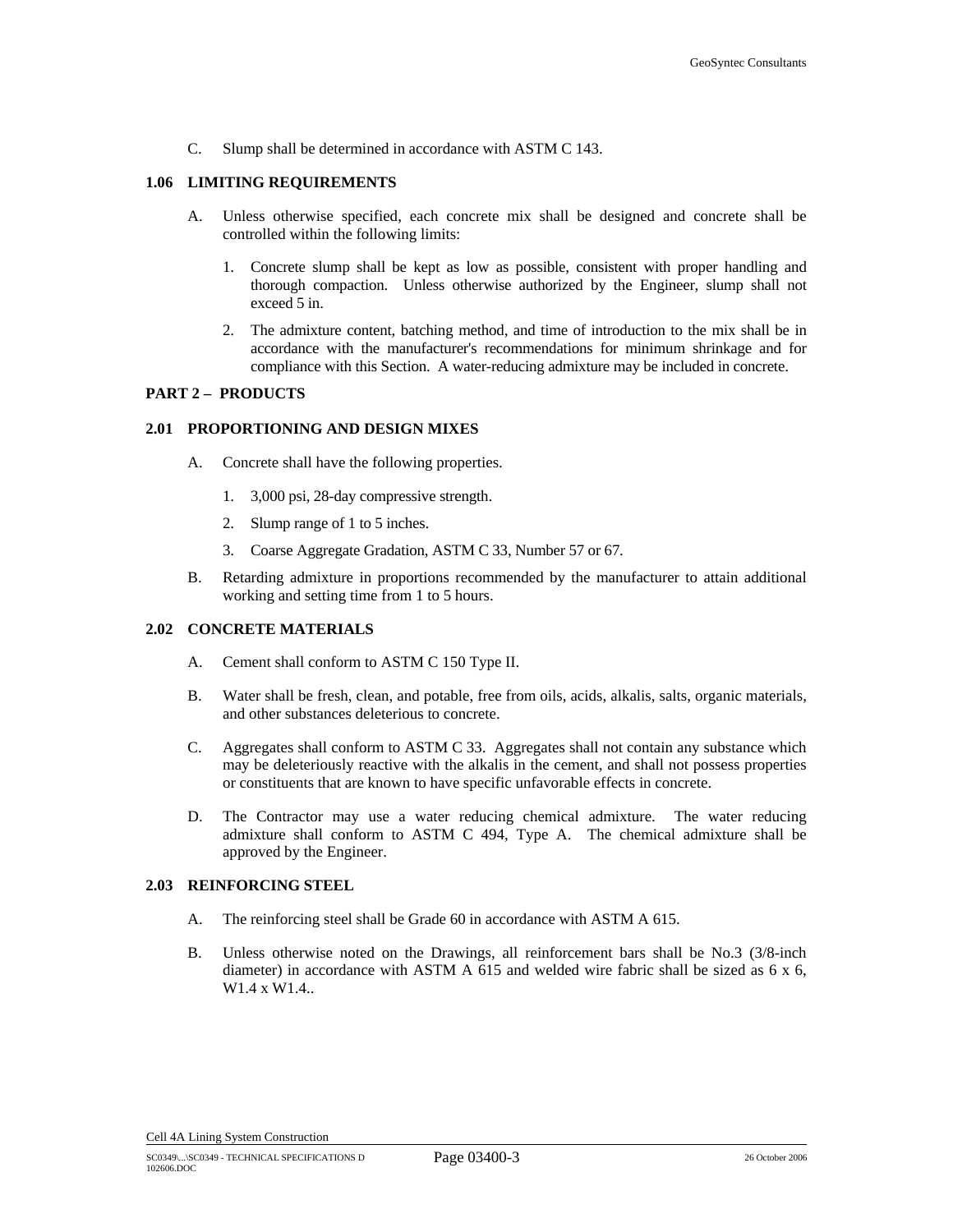#### **PART 3 – EXECUTION**

#### **3.01 BATCHING, MIXING, AND TRANSPORTING CONCRETE**

- A. Batching shall be performed according to ASTM C 94, ACI 301, and ACI 304R, except as modified herein. Batching equipment shall be such that the concrete ingredients are consistently measured within the following tolerances: 1 percent for cement and water, 2 percent for aggregate, and 3 percent for admixtures. Concrete Manufacturer shall furnish mandatory batch ticket information for each load of ready mix concrete.
- B. Machine mixing shall be performed according to ASTM C 94 and ACI 301. Mixing shall begin within 30 minutes after the cement has been added to the aggregates. Concrete shall be placed within 90 minutes of either addition of mixing water to cement and aggregates or addition of cement to aggregates. Additional water may be added, provided that both the specified maximum slump and water-cement ratio are not exceeded. When additional water is added, an additional 30 revolutions of the mixer at mixing speed is required. Dissolve admixtures in the mixing water and mix in the drum to uniformly distribute the admixture throughout the batch.
- C. Transport concrete from the mixer to the forms as rapidly as practicable. Prevent segregation or loss of ingredients. Clean transporting equipment thoroughly before each batch. Do not use aluminum pipe or chutes. Remove concrete which has segregated in transporting and dispose of as directed.

#### **3.02 SUBGRADE PREPARATION**

- A. Subgrade shall be graded to the lines and elevations as shown on the Drawings.
- B. Standing water, mud, debris, and foreign matter shall be removed before concrete is placed.

## **3.03 PLACING CONCRETE**

- A. Place concrete in accordance with ACI 301, ACI 318, and ACI 304R. Place concrete as soon as practicable after the forms and the reinforcement have been approved by the CQA Consultant. Do not place concrete when weather conditions prevent proper placement and consolidation, in uncovered areas during periods of precipitation, or in standing water. Prior to placing concrete, remove dirt, construction debris, water, snow, and ice from within the forms. Deposit concrete as close as practicable to the final position in the forms. Place concrete in one continuous operation from one end of the structure towards the other
- B. Ensure reinforcement is not disturbed during concrete placement.
- C. Do not allow concrete temperature to decrease below 50 degrees F while curing. Cover concrete and provide sufficient heat to maintain 50 degrees F minimum adjacent to both the formwork and the structure while curing. Limit the rate of cooling to 5 degrees F in any 1 hour and 50 degrees F per 24 hours after heat application.
- D. Do not spread concrete with vibrators. Concrete shall be placed in final position without being moved laterally more than five feet.
- E. When placing of concrete is temporarily halted or delayed, provide construction joints.
- F. Concrete shall not be dropped a distance greater than five feet.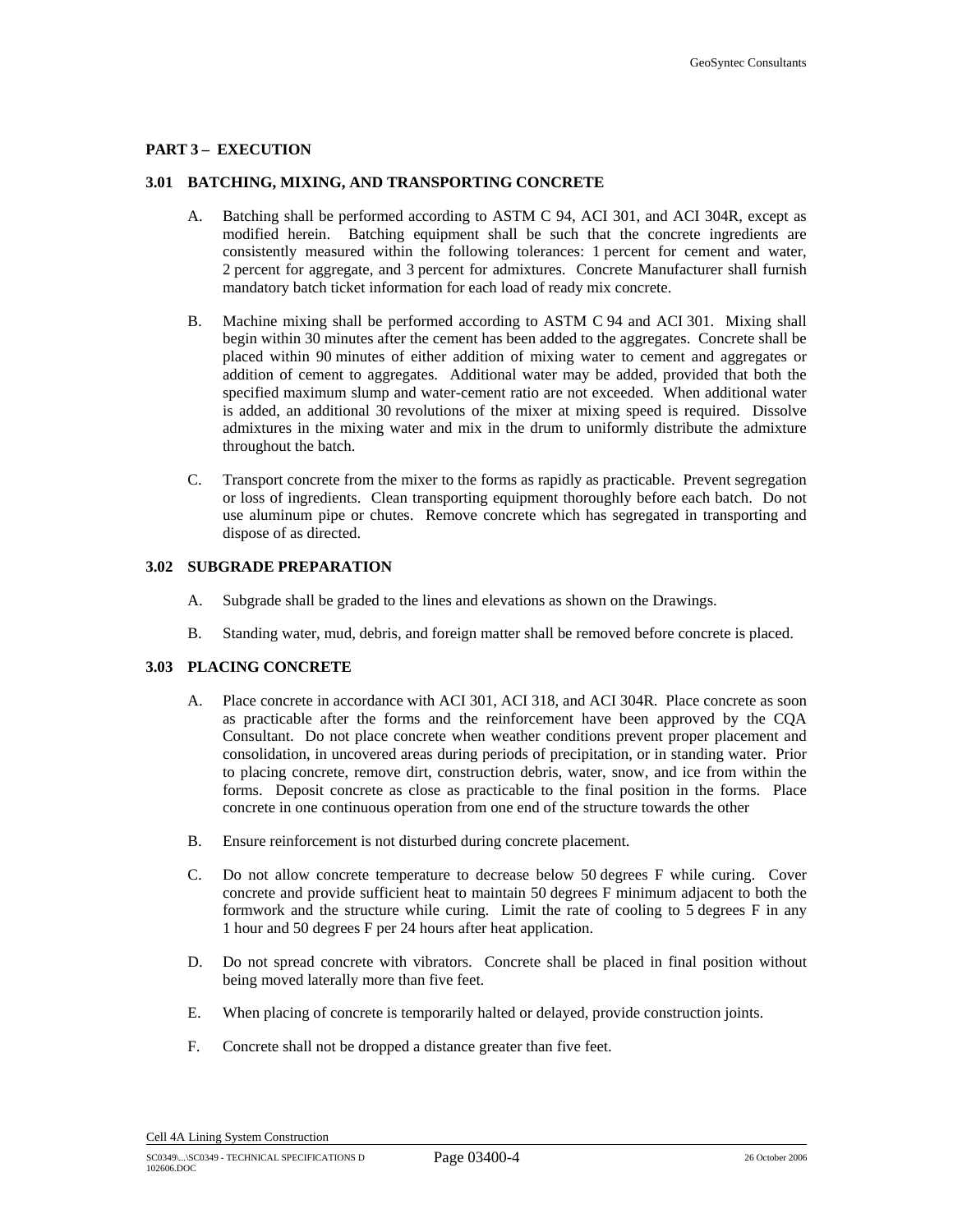- G. Place concrete with aid of internal mechanical vibrator equipment capable of 9,000 cycles/min. Transmit vibration directly to concrete.
- H. Hot Weather:
	- 1. Comply with ACI 304R.
	- 2. Concrete temperature shall not exceed 90°F.
	- 3. At air temperatures of 80°F or above, keep concrete as cool as possible during placement and curing. Cool forms by water wash.
	- 4. Evaporation reducer shall be used in accordance with manufacturer recommendations (Subpart 2.03).

#### **3.04 CURING AND PROTECTION**

- A. Immediately after placement, protect concrete from premature drying, excessively hot or cold temperatures, and mechanical injury in accordance with ACI 308.
- B. Immediately after placement, protect concrete from plastic shrinkage by applying evaporation reducer in accordance with manufacturer recommendations (Subpart 2.03).
- C. Maintain concrete with minimal moisture loss at relatively constant temperature for period necessary for hydration of cement and hardening of concrete (Subpart 2.03).
- D. Protect from damaging mechanical disturbances, particularly load stresses, heavy shock, and excessive vibration.
- E. Membrane curing compound shall be spray applied at a coverage of not more than 300 square ft per gallon. Unformed surfaces shall be covered with curing compound within 30 minutes after final finishing. If forms are removed before the end of the specified curing period, curing compound shall be immediately applied to the formed surfaces before they dry out.
- F. Curing compound shall be suitably protected against abrasion during the curing period.
- G. Film curing will not be allowed.

#### **3.05 FORMS**

- A. Formwork shall prevent leakage of mortar and shall conform to the requirements of ACI 347R.
- B. Do not disturb forms until concrete is adequately cured.
- C. Form system design shall be the Contractor's responsibility.

#### **3.06 CONTROL JOINTS**

- A. Control joints shall consist of plastic strips set flush with finished surface or  $\frac{1}{4}$  inch wide joints formed with a trowel immediately after pouring or cut with a diamond saw within 12 hours after pouring.
- B. Control joints shall be installed in a 15 ft x 15 ft grid spacing along the slab unless otherwise approved by the Engineer. Control joints shall be no greater than 1 ½ inch below the surface.